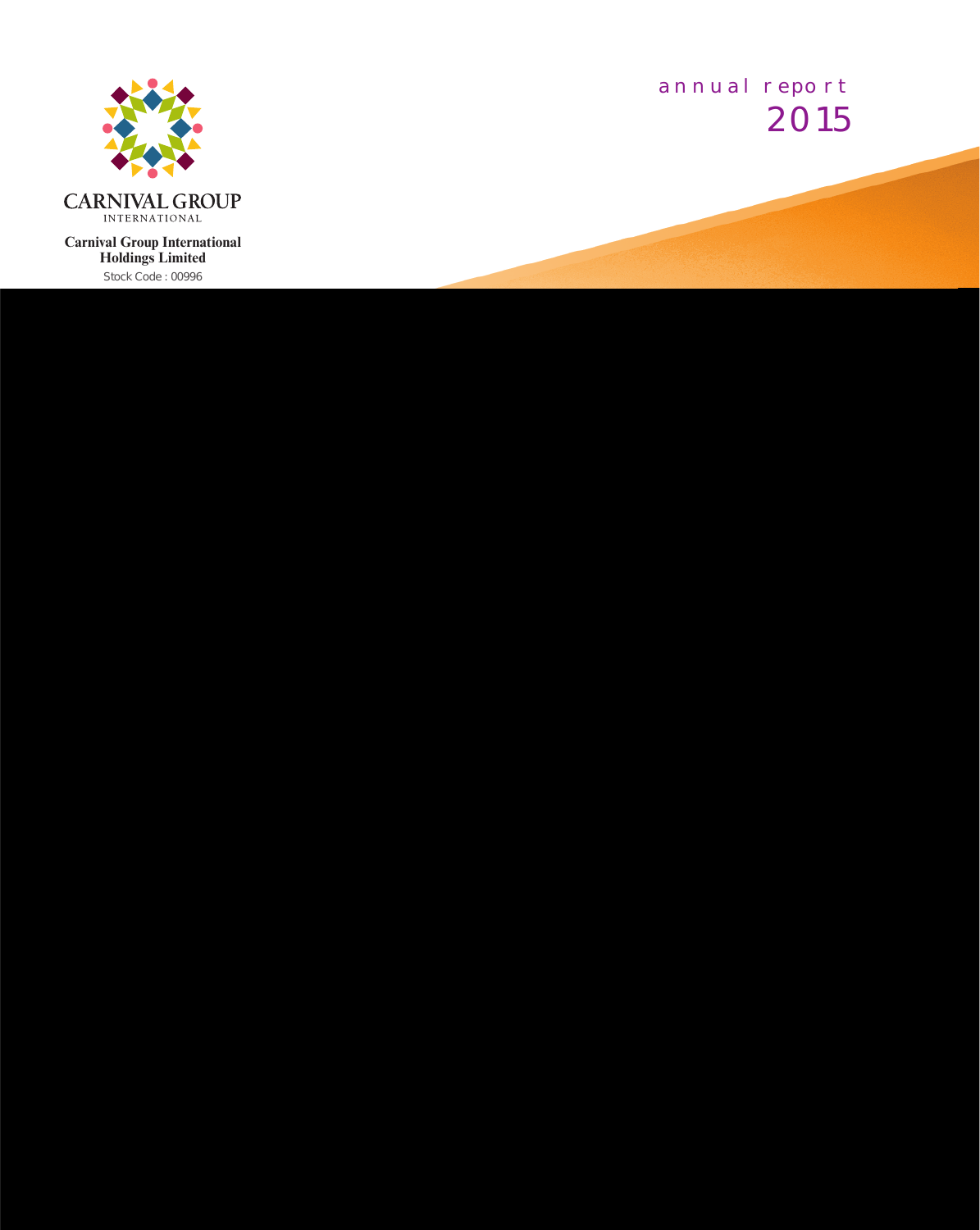# **CONTENTS**

| <b>CORPORATE INFORMATION</b>                   | 2      |
|------------------------------------------------|--------|
| <b>CHAIRMAN'S STATEMENT</b>                    | 3      |
| BIOGRAPHIES OF DIRECTORS AND SENIOR MANAGEMENT | 5      |
| <b>MANAGEMENT DISCUSSION AND ANALYSIS</b>      | $\tau$ |
| CORPORATE GOVERNANCE REPORT                    | 15     |
| <b>DIRECTORS' REPORT</b>                       | 26     |
| <b>INDEPENDENT AUDITORS' REPORT</b>            | 35     |
| CONSOLIDATED STATEMENT OF PROFIT OR LOSS AND   |        |
| OTHER COMPREHENSIVE INCOME                     | 37     |
| CONSOLIDATED STATEMENT OF FINANCIAL POSITION   | 39     |
| CONSOLIDATED STATEMENT OF CHANGES IN EQUITY    | 41     |
| CONSOLIDATED STATEMENT OF CASH FLOWS           | 44     |
| NOTES TO THE CONSOLIDATED FINANCIAL STATEMENTS | 46     |
| PARTICULAR OF THE MAJOR PROPERTIES HELD        | 141    |
| <b>FINANCIAL SUMMARY</b>                       | 142    |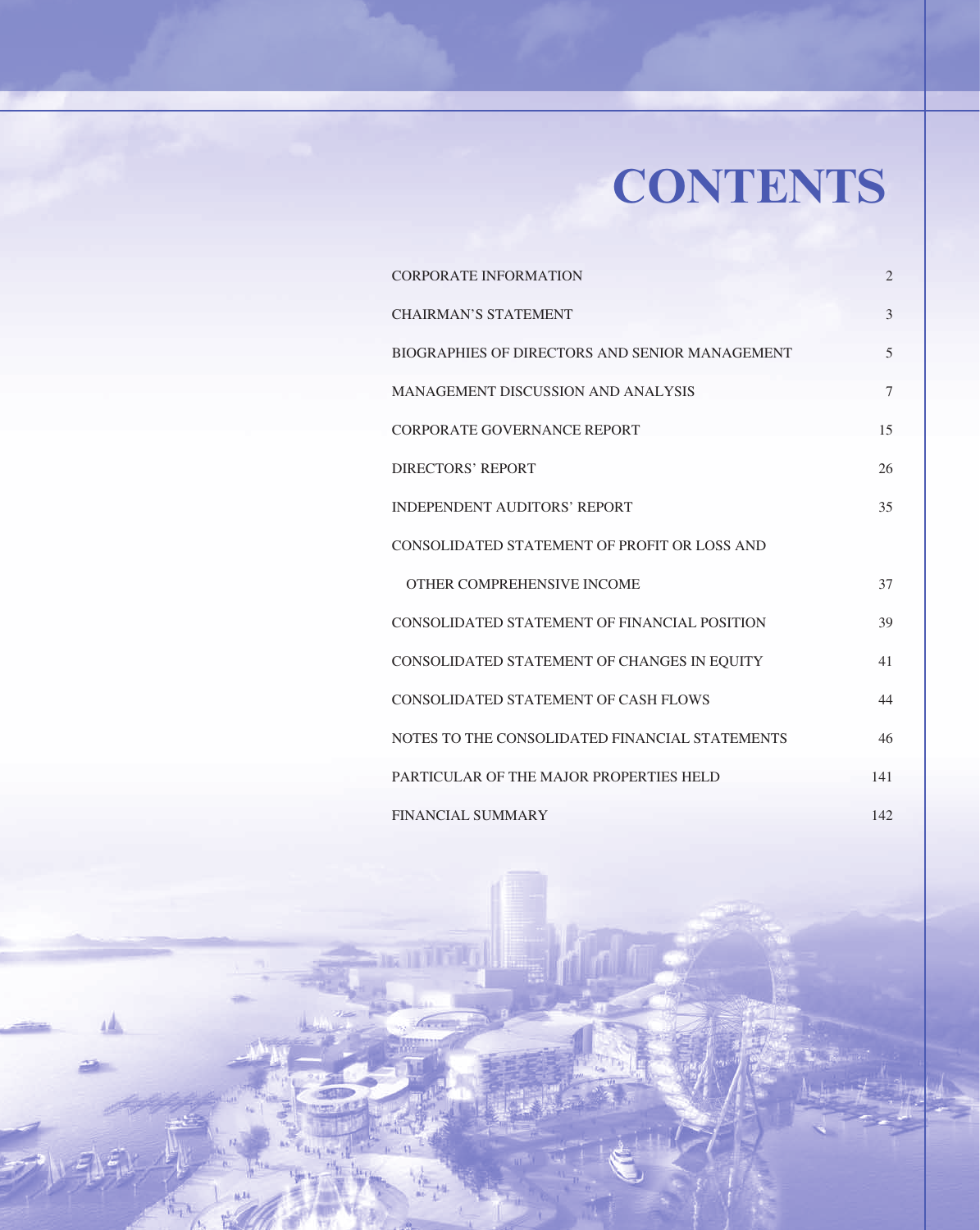# **Corporate Information**

#### **BOARD OF DIRECTORS**

#### **Executive Directors**

King Pak Fu *(Chairman)* Leung Wing Cheong Eric *(Chief Executive Officer)* Gong Xiao Cheng

#### **Independent Non-executive Directors**

Chan Wai Cheung Admiral Lie Chi Wing Hu Gin Ing

#### **AUDIT COMMITTEE**

Chan Wai Cheung Admiral *(Chairman)* Lie Chi Wing Hu Gin Ing

#### **REMUNERATION COMMITTEE**

Chan Wai Cheung Admiral *(Chairman)* Lie Chi Wing Hu Gin Ing

#### **NOMINATION COMMITTEE**

Chan Wai Cheung Admiral *(Chairman)* Hu Gin Ing Gong Xiao Cheng

#### **JOINT COMPANY SECRETARIES**

Chan Yuen Ying, Stella Li Jing

#### **AUTHORISED REPRESENTATIVES**

King Pak Fu Chan Yuen Ying, Stella Li Jing *(alternate)*

#### **LEGAL ADVISOR**

Baker & McKenzie Minter Ellison Sidley Austin

#### **AUDITORS**

HLB Hodgson Impey Cheng Limited *Certified Public Accountants*

### **REGISTERED OFFICE**

Clarendon House, 2 Church Street Hamilton HM 11, Bermuda

#### **HEAD OFFICE AND PRINCIPAL PLACE OF BUSINESS IN HONG KONG**

Units 2003 & 2005, 20/F AIA Central 1 Connaught Road Central Hong Kong

#### **PRINCIPAL SHARE REGISTRAR AND TRANSFER OFFICE**

Codan Services Limited Clarendon House, 2 Church Street Hamilton HM 11, Bermuda

#### **BRANCH SHARE REGISTRAR AND TRANSFER OFFICE IN HONG KONG**

Tricor Standard Limited Level 22, Hopewell Centre 183 Queen's Road East Wanchai, Hong Kong

#### **PRINCIPAL BANKERS**

China Minsheng Banking Corp. Ltd. Industrial Bank Co., Ltd. Ping An Bank Co., Ltd. The Bank of East Asia Limited

#### **STOCK CODE**

996

**WEBSITE**

www.0996.com.hk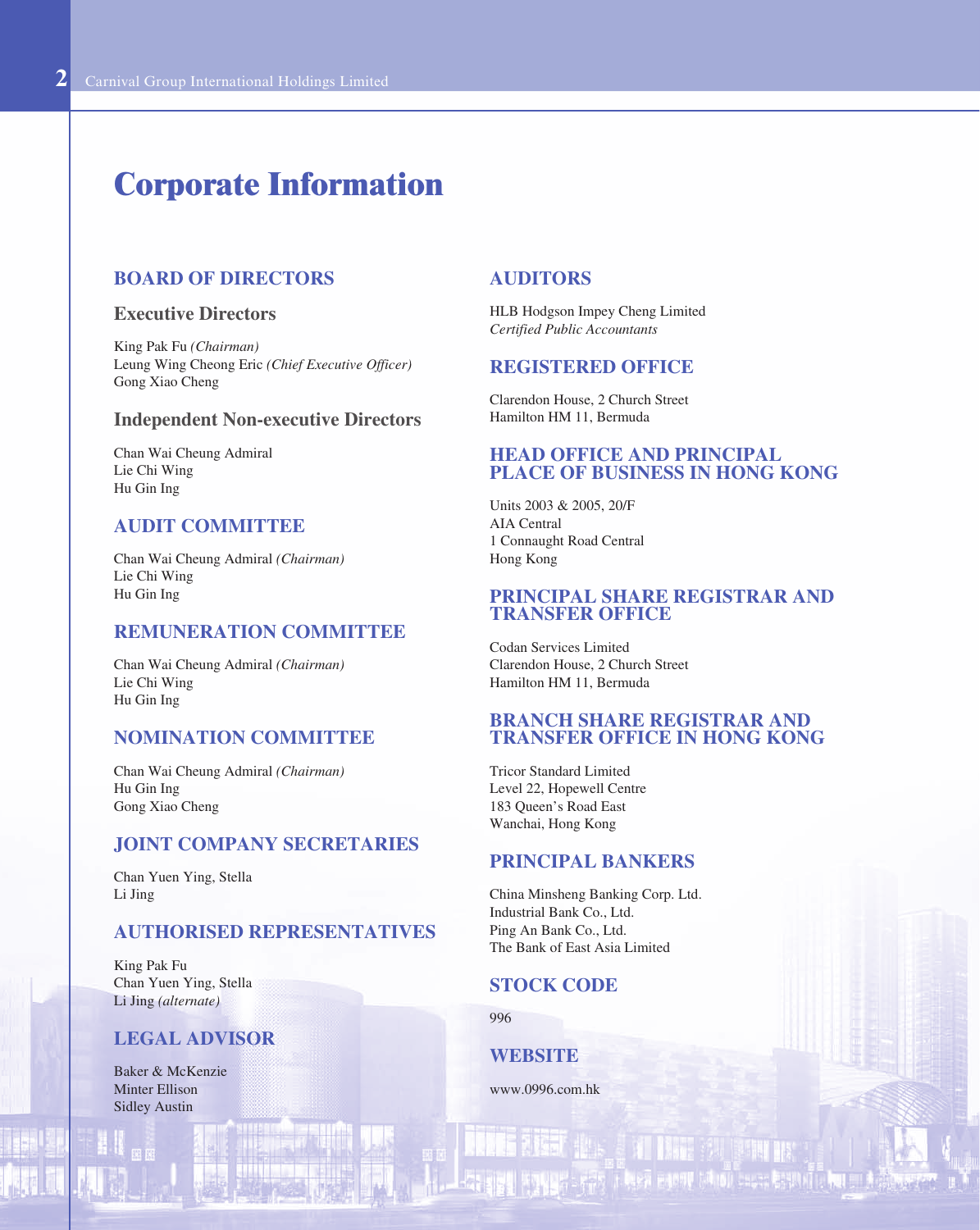# **Chairman's Statement**

On behalf of the Board (the "Board") of directors (the "Directors", each a "Director") of Carnival Group International Holdings Limited (the "Company"), I am pleased to present the annual results of the Company and its subsidiaries (the "Group") for the year ended 31 December 2015.

#### **Financial review**

For the financial year ended 31 December 2015, the Group recorded a consolidated net profit of approximately HK\$103.9 million as compared to the net profit of approximately HK\$117.8 million for the year ended 31 December 2014. The change on the results is mainly due to (i) increase in gross profit of approximately HK\$341.7 million; (ii) increase in other income of approximately HK\$63.4 million and (iii) decrease in finance cost of approximately HK\$27.1 million, which was offset by (i) increase in selling and marketing expenses of approximately HK\$219.2 million; (ii) increase in administrative expenses of approximately HK\$86.1 million; and (iii) decrease in fair value change on investment properties of approximately HK\$141.6 million.

#### **Prospects**

The Directors believe that the Company is the only listed company with a diverse portfolio of theme-based leisure and consumption businesses that include theme parks, hotels, outlet shopping for international premium brands, dining, conference and exhibition centres, leisure, entertainment, edutainment and recreational facilities in China. The Group aims to promote the concept of themed experiential leisure and travel by providing customers with a one-stop experience encompassing different distinctive themes to capture the opportunities brought about by the increasing affluence and spending power unleashed by the fast growing middle class in the People's Republic of China ("PRC") and the rapidly growing tourism market in PRC and overseas. Meanwhile, the Group is actively diversifying its business into other sectors, including edutainment and restaurant operation, which the Group believes complement its existing business, further expand our customer base and diversify its future sources of revenue.

Our business model is to attract and retain customers through different themes for their experiential consumption inside each of our project complexes, including high-end retail outlet malls, international branded luxurious resort hotels with wide-ranging amenities and recreational activities, world-class convention centers, stadiums, theaters, innovative theme parks, varieties of fine restaurants, sports and entertainment options. We expect that projects designed, developed and managed by the Group will not only bring new lifestyle concepts to residents and visitors alike, but will also become the new landmarks in cities where they are located, due to their superior locations and excellent retail, hospitality, dining, leisure and entertainment facilities.

The Group will continue to proactively identify development and acquisition opportunities for lifestyle and consumption related assets in both the PRC and overseas destination markets, which have high tourism growth potential for our target customer groups (the PRC population with spending need and purchasing power). We are open-minded with respect to the types of targets, such as assets in development which need large capital investments (greenfield and brownfield), assets already in operation, and light assets yet with strong cash flow generation and short payback period.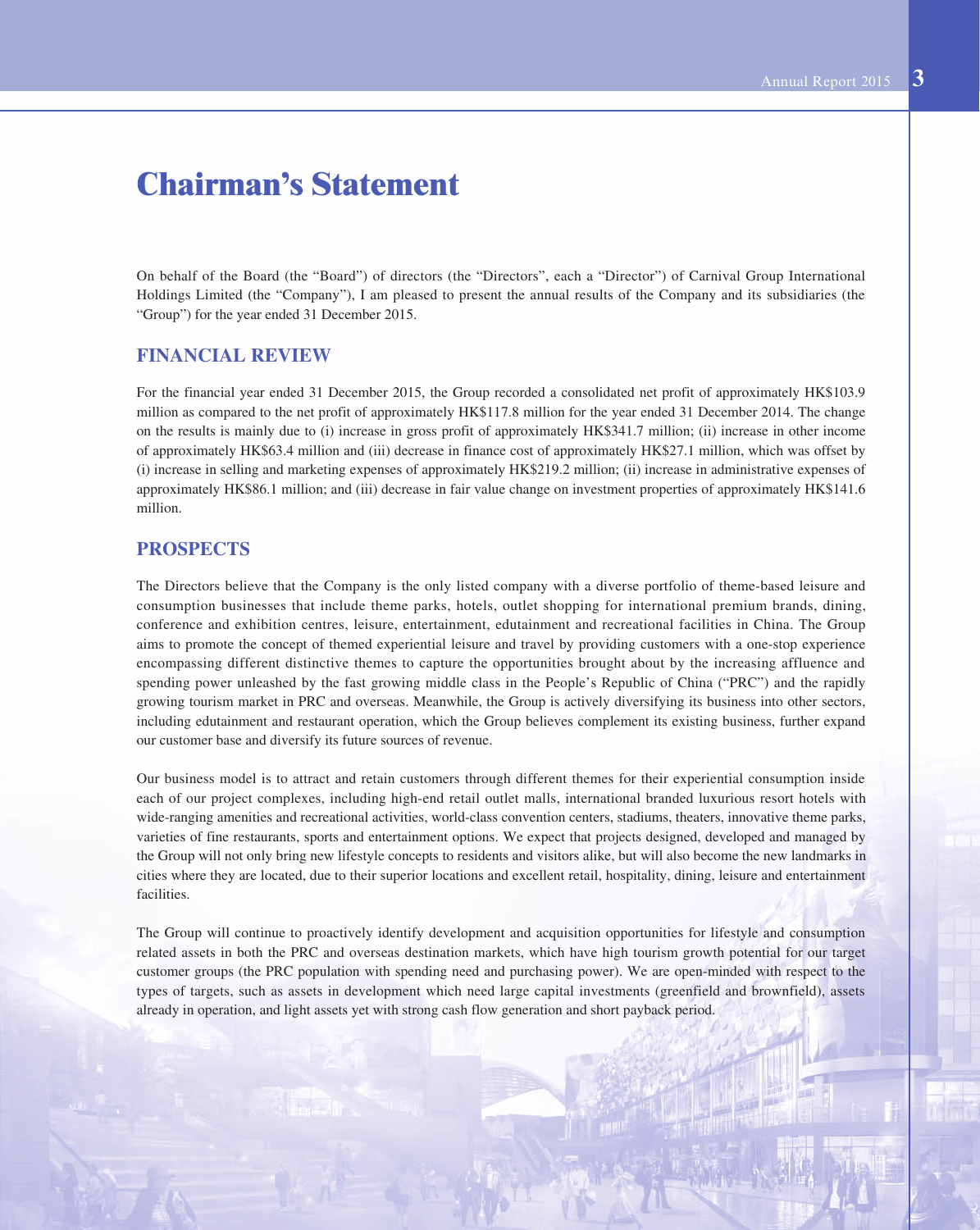# **Chairman's Statement**

Looking ahead, the Group's core business, integrated tourism and leisure projects, will continue to benefit from the growing tourism market, expanding middle class and trend towards a consumption-driven economy in the PRC and abroad. I believe that the Group can fully leverage the uniqueness of our business model to gain first-mover advantage and seize the opportunities in the industry. We will continue to explore quality tourism and leisure projects in PRC and selected overseas destinations and strive to become a leading integrated tourism, hospitality and retail services project developer in PRC and abroad, thereby generating stable, long-term and abundant investment returns for our shareholders.

In closing, I would like to express my deep appreciation of our shareholders and business partners for their exceptional support to the Group. I am also grateful for our Directors, senior management and staff for their dedicated service and contributions in the past years.

**King Pak Fu** *Chairman*

Hong Kong, 31 March 2016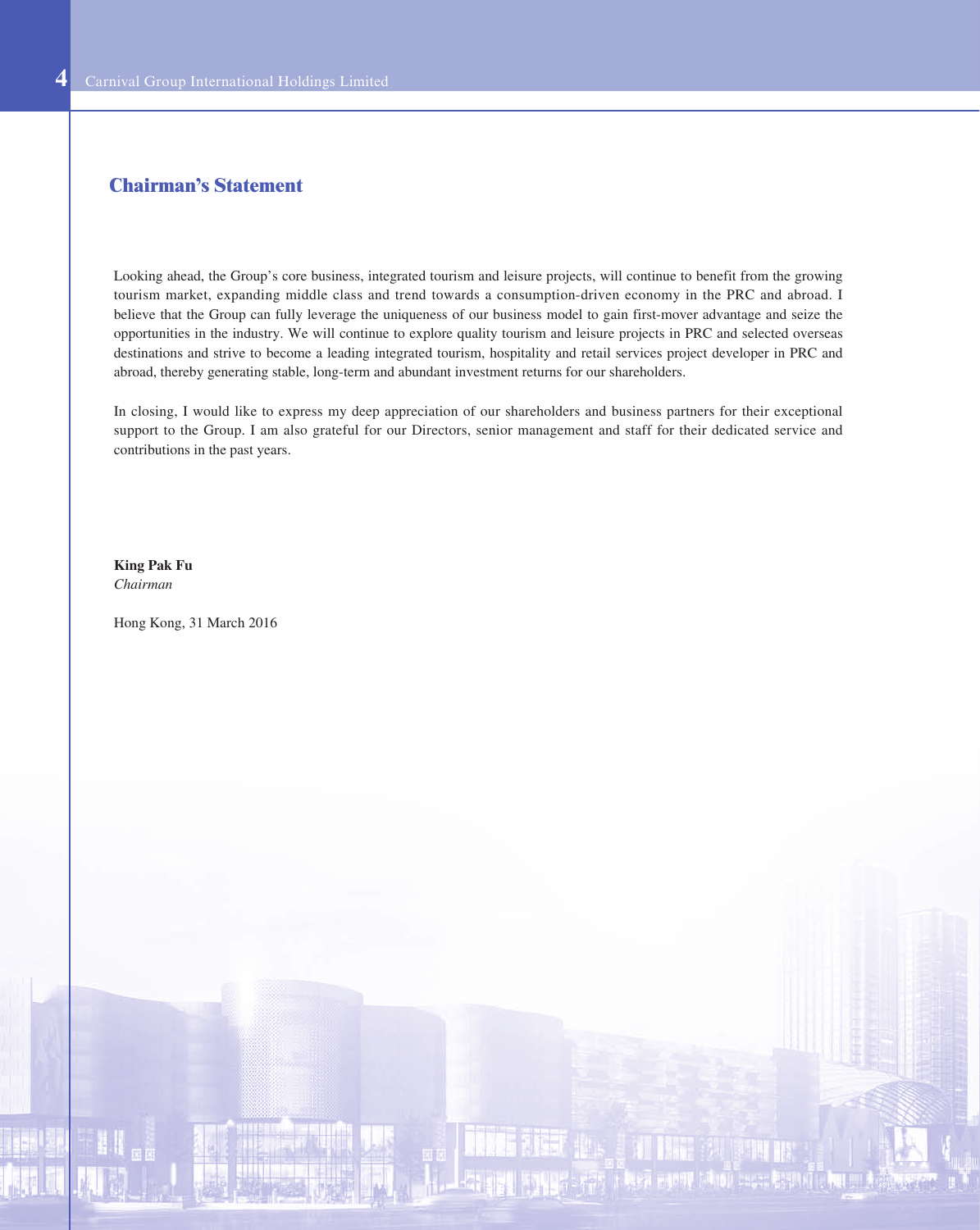# **Biographies of Directors and Senior Management**

#### **EXECUTIVE DIRECTORS**

Mr. King Pak Fu, aged 45, was appointed as an executive Director on 10 September 2012 and was appointed as the chairman of the Board on 22 October 2012. He is experienced in property development and corporate management. Mr. King is currently the chairman and director of Fujian Start Group Co. Ltd. (a company listed on Shanghai Stock Exchange stock code: 600734). Mr. King was an executive director of Enterprise Development Holdings Limited (a company listed on the main board of The Stock Exchange of Hong Kong Limited (the "Stock Exchange"), stock code: 1808) up to 24 January 2014.

Mr. Leung Wing Cheong Eric, aged 55, was appointed as an executive Director on 26 May 2014 and the Chief Executive Officer of the Company on 1 July 2014, and in his capacity as the Chief Executive Officer of the Company, is responsible for the business development and general operations of the Company, and the execution of the strategic directions from time to time formulated by the Board. Before his appointment as the Chief Executive Officer of the Company, Mr. Leung was the deputy managing director, an executive director and the chief financial officer of China Gas Holdings Limited ("China Gas"), a company listed on the Stock Exchange (Stock Code: 384) up to 30 June 2014. Mr. Leung joined China Gas in early 2005 after a 13-year career in investment banking. Investment banks he had served include Lehman Brothers, Barclays Capital and Prudential Securities. His last position before he joined China Gas was managing director and head of corporate finance of UFJ Securities. Mr. Leung is a lawyer by training, and is qualified to practise law in Hong Kong, England & Wales and Australia and he holds bachelor degrees from the University of Hong Kong and University of London, and a master degree from the Chinese University of Hong Kong.

Mr. Gong Xiao Cheng, aged 31, was appointed as an executive Director on 7 March 2012. He is also a member of the nomination committee of the Company. He holds a Bachelor's degree of Finance, Accounting and Management from University of Nottingham in United Kingdom and a Master's degree of Real Estate Economics and Finance from London School of Economics and Politics Science.

#### **INDEPENDENT NON-EXECUTIVE DIRECTORS**

Mr. Chan Wai Cheung Admiral, aged 42, was appointed as an independent non-executive Director on 10 December 2014. He is also the chairman of each of the audit committee, the remuneration committee and the nomination committee of the Company. He holds a Bachelor of Arts (Honours) in Accountancy from City University of Hong Kong. He is a member of the Hong Kong Institute of Certified Public Accountants and a fellow member of the Association of Chartered Certified Accountants. He has extensive experience in accounting and auditing field. Mr. Admiral Chan is an independent nonexecutive director of Jia Meng Holdings Limited (stock code: 8101) and a non-executive director of China Nonferrous Metals Company Limited (stock code: 8306), both companies are listed on the Growth Enterprise Market of the Stock Exchange. He was appointed as an independent non-executive director of Energy International Investments Holdings Limited (stock code: 353; a company listed on the Main Board of the Stock Exchange) in March 2012 and was re-designated as an executive director in November 2013.

Mr. Lie Chi Wing, aged 38, was appointed as an independent non-executive Director on 5 February 2015. He is also a member of each of the audit committee and the remuneration committee of the Company. He holds a Bachelor Degree of Business Administration (First Class Honors) from The Hong Kong University of Science and Technology. He is a fellow member of the Association of Chartered Certified Accountants and a practicing member of the Hong Kong Institute of Certified Public Accountants. He is also a Chartered Financial Analyst. Mr. Lie has extensive experience in auditing and corporate advisory services with major international accounting firms. He is currently the company secretary of China Water Affairs Group Limited, a company listed on the main board of Stock Exchange.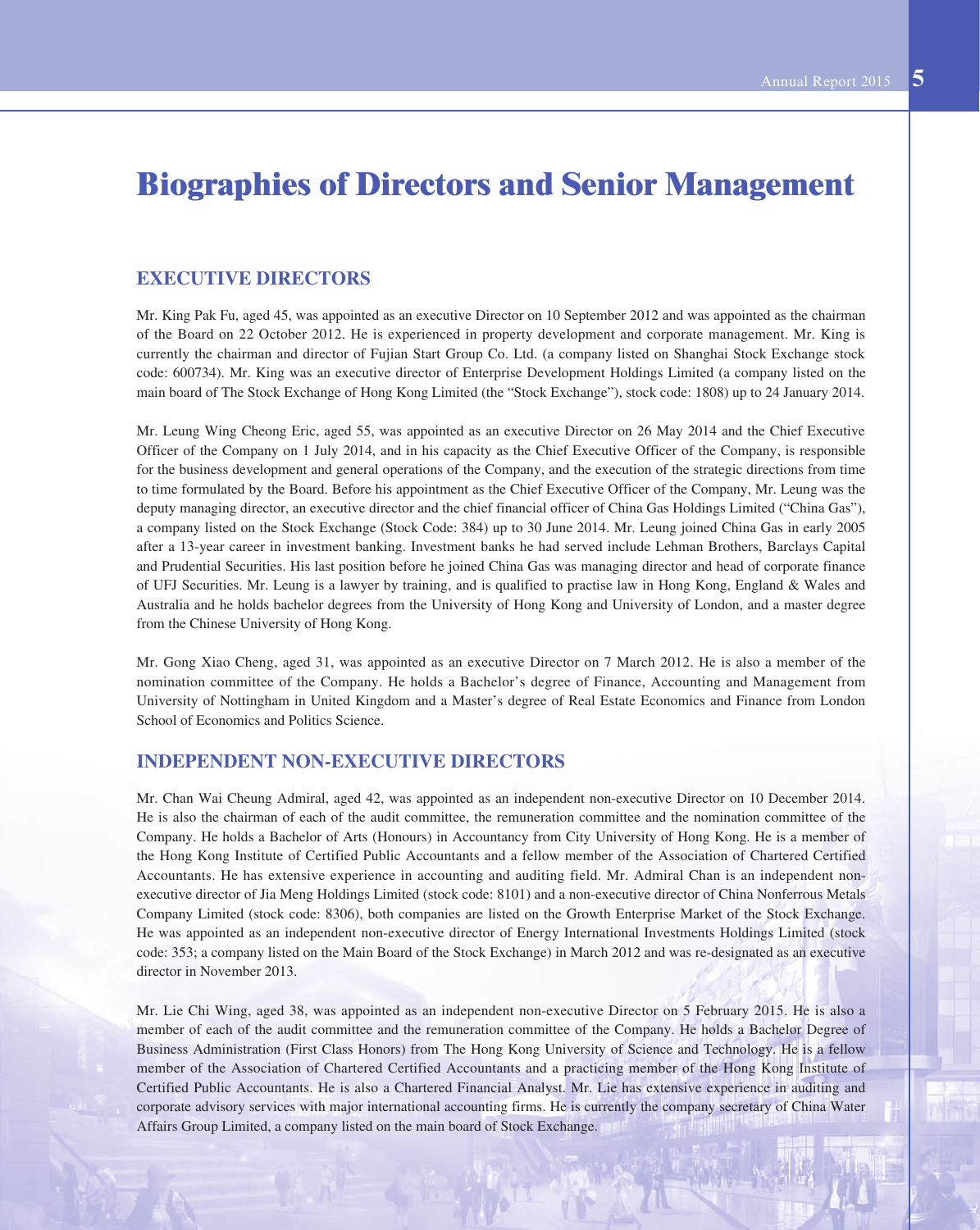#### **Biographies of Directors and Senior Management**

Ms. Hu Gin Ing, aged 57, was appointed as an independent non-executive Director on 16 December 2013. She is also a member of each of the audit committee, the remuneration committee and the nomination committee of the Company. Ms. Hu holds a master degree in business administration from Florida International University, United States of America ("U.S.A."), a master degree in sciences from Barry University, U.S.A. and a bachelor degree from National Taiwan University, major in foreign language. Ms. Hu is a member of the Hong Kong Institute of Certified Public Accountants and a member of the American Institute of Certified Public Accountants in U.S.A. Ms. Hu currently holds the position of Corp. CFO, Global Finance, of Acer Incorporated, a company listed on the Taiwan Stock Exchange. Ms. Hu has been a director of NHL CPA Ltd., Hong Kong since January 2005. She has been an independent non-executive director of Enterprise Development Holdings Limited (HK.1808) since March 2011, an independent non-executive director of United Pacific Industries limited (HK.176) since November 2013 and an independent non-executive director of LVGEM (China) Real Estate Investment Company Limited (formerly known as New Heritage Holdings Limited) (HK.95) since May 2014. She was a director of Gigamedia Limited (shares of which are traded on NASDAQ in U.S.A. under the ticker symbol of GIGM) from July 2003 to October 2013, an independent director of Evendata Holding Company Limited, a company which was previously listed on the Taiwan Stock Exchange, from April 2011 to May 2013, a non-executive director of SMI Culture Group Holdings Limited (formerly known as Qin Jia Yuan Media Services Company Limited) (HK.2366), a company listed on the Stock Exchange, from 27 August 2013 to 31 October 2014, and an independent director of Arich Enterprise Co. Ltd. (TW.4173), a company listed on the Taiwan Stock Exchange from December 2012 to June 2015. She has over 21 years of experience in accounting and finance.

#### **SENIOR MANAGEMENT**

Mr. Lee Siu Ming, was appointed as the Chief Strategy Officer and Chief Financial Officer of the Company on 7 March 2016. He has around 19 years of experience in investment banking and asset management. Before joining the Company, Mr. Lee was the Managing Director and Head of Hong Kong Coverage at BOCI Asia Limited. Mr. Lee obtained his Master of Business Administration and Bachelor of Business Administration degrees at University of Wisconsin – Madison. In addition, he holds a Chartered Financial Analyst certification from the CFA Institute.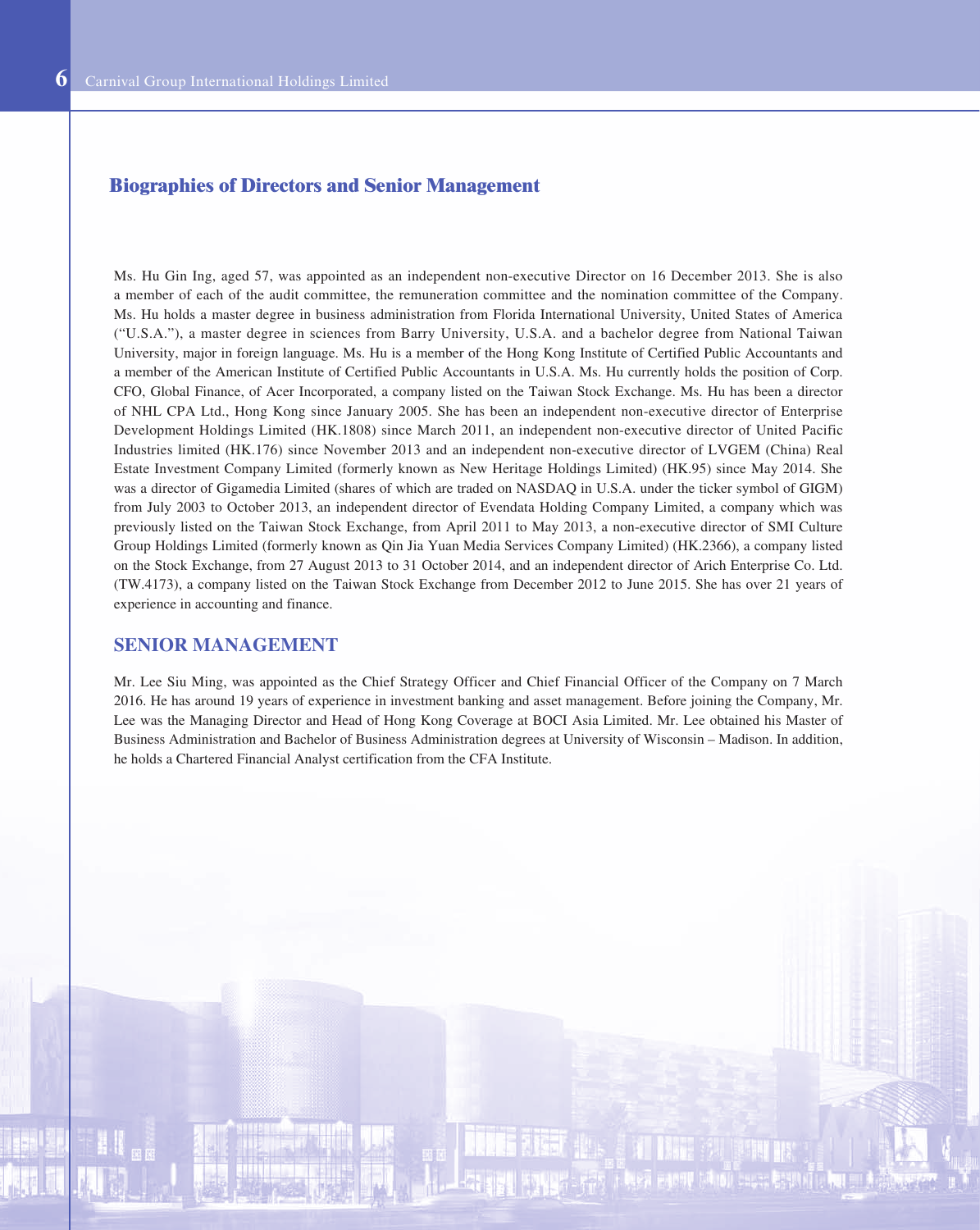#### **CORPORATE OVERVIEW**

The Group is principally engaged in the theme-based leisure and consumption business, focusing on the design, development and operation of integrated large-scale tourist complex projects in key cities in and outside the PRC that comprise of theme parks, hotels, shopping and leisure facilities, as well as other theme based consumption such as food and beverages, edutainment and touring carnivals.

#### **BUSINESS REVIEW**

The Group's flagship project, Rio Carnival (Qingdao) is located in the Phoenix Island Tourist Resort Zone in Huangdao District, Oingdao city, Shandong province in the PRC and occupies an aggregate site area of approximately 350,000 square metres ("sq.m.") with a total GFA of approximately 800,000 sq.m.. The Group believes that Rio Carnival (Qingdao) will be one of the first large-scale integrated commercial, residential and tourism complexes of its kind in China. It will include indoor and outdoor underwater ocean exploration theme parks, an upscale family-oriented hotel and a luxury hotel, an international premium brand outlet shopping mall, themed-street restaurant dining, a conference centre, a performance square for performances, concerts, sports matches and parades, and a world-class entertainment complex featuring the largest Lego education experience centre in China, one of the newest and largest DMAX cinema complexes in China (Jackie Chan Cinema), an indoor ice skating centre and a large sea-view Ferris wheel. It is our aim for Rio Carnival (Qingdao) to become one of the China's premier tourist destinations.

The project commenced operations in May 2015 and is expected to be opened in phases in 2016. As part of its business model, the Group also develops and sells high-end coastal residential properties adjacent to its theme park, outlet mall and hotels in Rio Carnival (Qingdao). These residential properties occupy an aggregate site area of approximately 126,000 sq.m. with a total GFA of approximately 350,000 sq.m..

During the year, the Group derived most of its revenue from the following segments:

#### **Property Development and Investment**

Revenue from the Group's property development and investment was approximately HK\$643.4 million for the year ended 31 December 2015, compared to HK\$1,412.7 million for the year ended 31 December 2014. For the year ended 31 December 2015, the revenue was mostly derived from the sale of residential units of the completed properties in Qingdao and Chengdu in the PRC. The decrease in revenue was primarily due to the change of sales strategy in Qingdao, as the Group delayed the sales of the residential properties until other leisure and entertainment facilities are in full operation.

#### **Trading and Investment business**

The Group invested in Hong Kong's listed securities and financial instruments as short-term and medium-term investments. For the year ended 31 December 2015, the Group recorded net realised gains and unrealised gains on investments of approximately HK\$198.8 million (2014: Nil) and received dividend income from listed investment of approximately HK\$51.4 million (2014: Nil)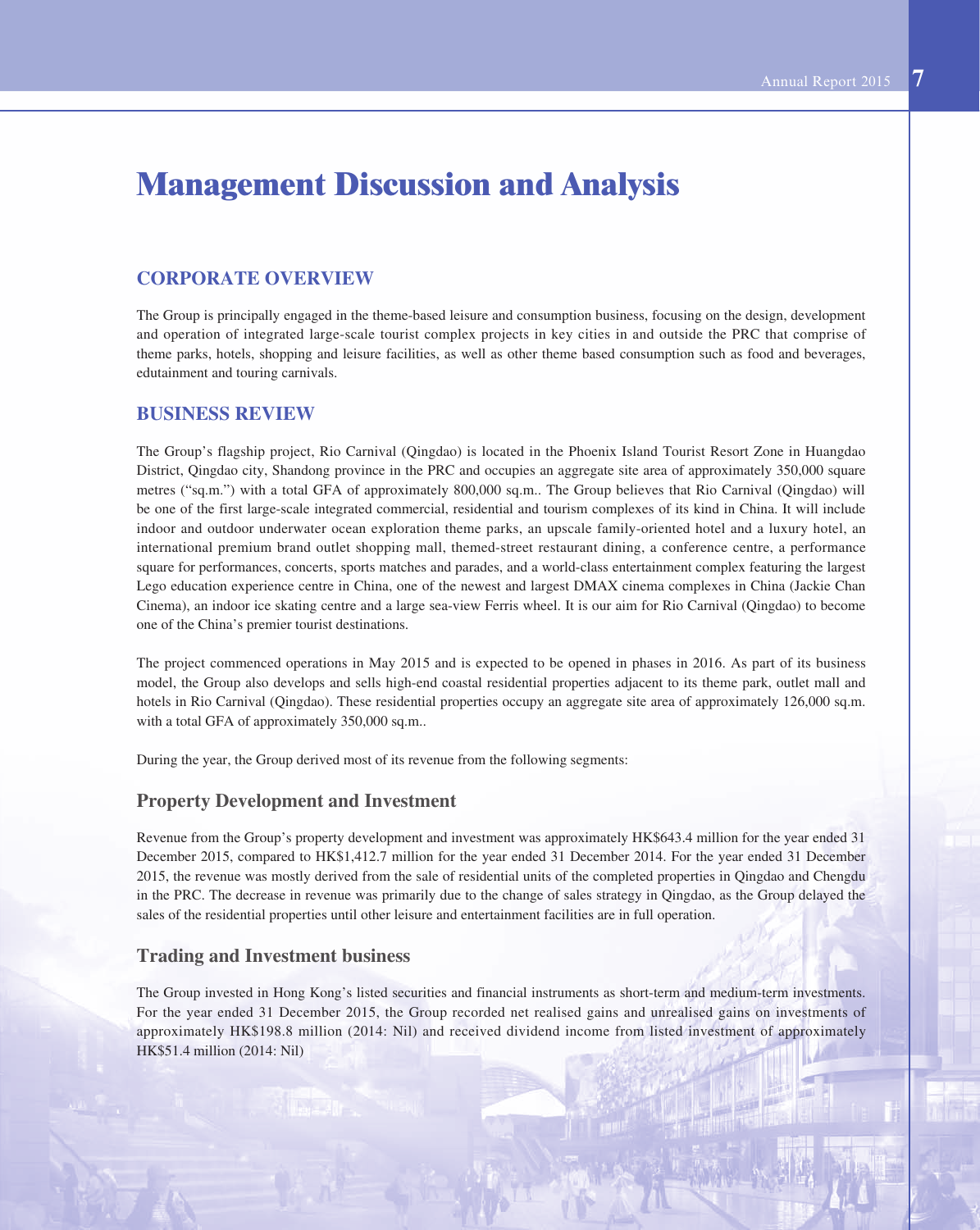#### **Catering Business**

Revenue from catering business was approximately HK\$248.2 million for the year ended 31 December 2015 (2014: Nil). The revenue was derived from the operation of restaurants providing buffet, banquet, exquisite dining and related service by Golden Jaguar which was acquired during the year.

During the year, the Group expanded into the following theme-based consumption business lines:

#### **Establishment of Haokaishi Holdings Limited**

During the year, the Group entered into an agreement with Kids Edutainment Limited ("Kids Edutainment"), through one of the wholly-owned subsidiaries of the Group, Bravo Year Limited, to form a company, Haokaishi Holdings Limited ("Haokaishi"). Haokaishi is 68% owned by the Group, 29% owned by Kids Edutainment and 3% owned by an independent company. Kids Edutainment and its management team possess extensive experience in brand licensing, brand marketing and edutainment programs planning and development. The founder of Kids Edutainment, Mr. Ivan Chan, is also the founder of Promotional Partner Worldwide, recognised as one of the leading integrated promotional service suppliers as well as a topnotch licensing agency for global brands in Greater China. Haokaishi engages in the edutainment business, including (a) developing and operating edutainment programmes and/or courses for children using well-known global brand licenses; and (b) managing and operating centres with physical premises, initially in the PRC, to adopt, implement and promote the above edutainment programmes and/or courses. Haokaishi plans to cooperate with brands to develop child edutainment programmes and/or courses and offer year round experience with different learning topics for children from 0 to 12 years old in Haokaishi centres. Haokaishi built the Discovery Kids Curiosity Centre in cooperation with Discovery Channel, which was located in the Shenzhen Sea World ( 海上世界 ) and ran for several weeks in July 2015 to test some of the new course materials which it was developing. Haokaishi started trial operation of the first flagship edutainment centre in Shanghai in March 2016 and plans to officially launch it in mid 2016.

#### **Establishment of Global Star Holdings Limited**

During the year, the Group entered into an agreement with Eurostar Recreation Development Limited ("Eurostar"), through a wholly-owned subsidiary, Smartexp International Group Limited, to establish a company, Global Star Holdings Limited ("Global Star"). Global Star is 78% owned by the Group, 19% owned by Eurostar and 3% owned by an independent company. Eurostar and its management team possess extensive experience in organising large-scale entertainment projects and carnivals. Global Star engages in the business of organising and operating touring carnivals and other related businesses. Each touring carnival generally includes amusement rides, game booths, cultural entertainment, food and shopping. Global Star completed its first touring carnival event, the Tung Wah Charity Carnival, successfully in Hong Kong from 23 December 2015 to 28 March 2016, in co-operation with United Events Limited, an integrated entertainment company in Hong Kong. Part of the revenue will be donated to Tung Wah Group of Hospitals ( 東華三院 ) for its 145th anniversary celebration.

#### **Acquisition of Nice Race Management Limited**

Nice Race Management Limited ("Nice Race") owns and primarily engages in the operation of a diversified full-service modern restaurant chain under the brand "Golden Jaguar ( 金錢豹 )". Since the acquisition by the Group in mid 2015, Nice Race has been in the process of revamping and improving the operations of the Golden Jaguar restaurants. This may affect the Group's financial results adversely in the short run.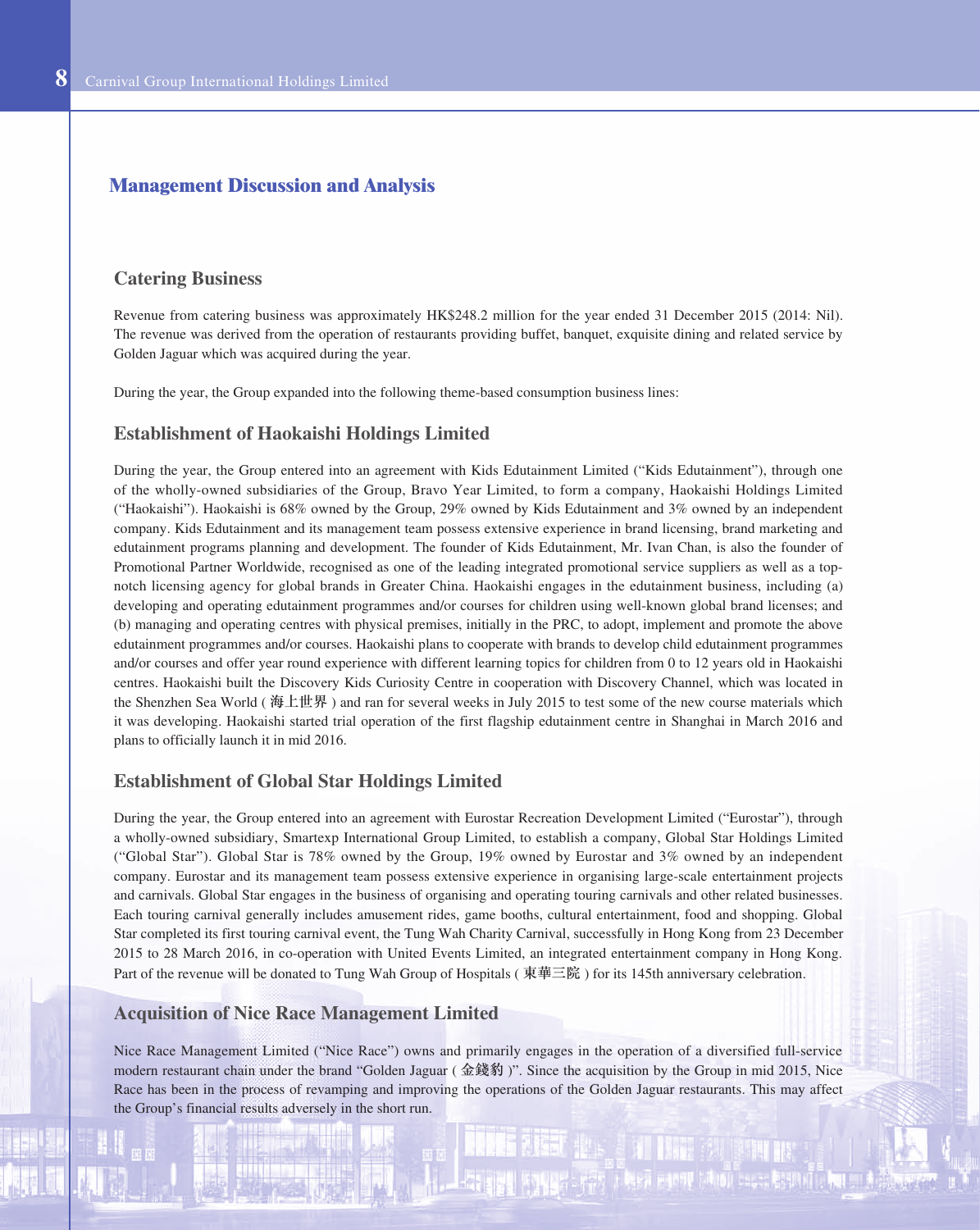Golden Jaguar, opened in 2003 served more than two million customers and over 60,000 banquet tables in 2015. As at 31 December 2015, Nice Race operated 26 restaurants across 18 tier-1 and tier-2 cities in 15 provinces in the PRC, with six in Beijing and four in Shanghai. It had more than 2,600 employees as of 31 December 2015. With the reputable brand of Golden Jaguar in the PRC, its nation wide network of restaurants and its experienced management team, the Group believes that there is growth potential in the catering sector, and acquisition of Golden Jaguar restaurant chain complements our strategy, improves the Group's branding and network coverage in China, and increase the Group's cross-selling opportunities among its various businesses.

#### **FINANCIAL REVIEW**

#### **Financial Results**

For the financial year ended 31 December 2015, the Group recorded a consolidated net profit of approximately HK\$103.9 million as compared to the net profit of approximately HK\$117.8 million for the year ended 31 December 2014. The change on the results is mainly due to (i) increase in gross profit of approximately HK\$341.7 million; (ii) increase in other income of approximately HK\$63.4 million and (iii) decrease in finance cost of approximately HK\$27.1 million, which was offset by (i) increase in selling and marketing expenses of approximately HK\$219.2 million; (ii) increase in administrative expenses of approximately HK\$86.1 million; and (iii) decrease in fair value change on investment properties of approximately HK\$141.6 million.

#### **Capital Structure, Liquidity and Financial Resources**

As at 31 December 2015, the authorised share capital of the Company was HK\$5,000.0 million divided into 25,000,000,000 shares of HK\$0.2 each and the issued share capital of the Company was approximately HK\$2,976.5 million divided into 14,882,378,468 shares of HK\$0.2 each.

As at 31 December 2015, the current assets and current liabilities of the Group were approximately HK\$11,438.4 million (2014: approximately HK\$9,120.5 million) and approximately HK\$8,234.3 million (2014: approximately HK\$4,844.2 million) respectively. The liquidity ratio, which is calculated as current assets over current liabilities, was approximately 1.39 times as at 31 December 2015, as compared to that of approximately 1.88 times as at 31 December 2014. The decrease in liquidity ratio was mainly due to the acquisition of Nice Race.

The Group's total assets and total liabilities as at 31 December 2015 amounted to approximately HK\$23,020.4 million (2014: approximately HK\$17,536.9 million) and approximately HK\$15,934.1 million (2014: approximately HK\$10,923.2 million) respectively. The debt ratio, which is calculated based on total liabilities over total assets, was approximately 0.69 times as at 31 December 2015, as compared to that of approximately 0.62 times as at 31 December 2014.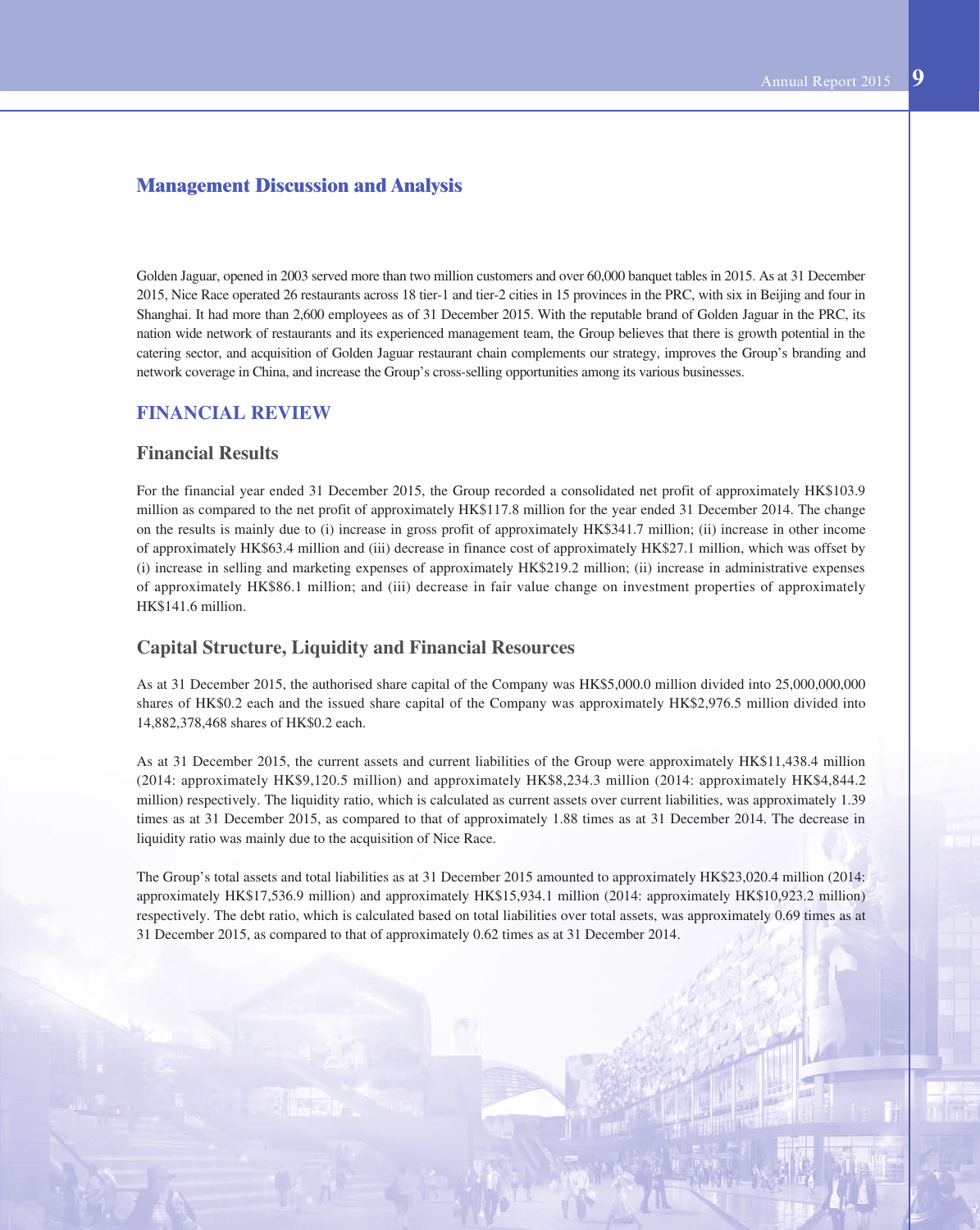The cash and bank deposits (including pledge bank deposits) as at 31 December 2015 was approximately HK\$3,089.3 million (2014: approximately HK\$1,418.0 million). The increase was mainly attributable to equity placements and new borrowings during the year ended 31 December 2015.

As at 31 December 2015, the net debt to equity ratio of the Group, expressed as a percentage of borrowings and long-term debts (including obligation under finance lease and convertible bonds) net of cash and bank deposits (including pledge bank deposits) over total equity, was approximately 100.6% (2014: approximately 78.9%). The increase in net debt to equity ratio was mainly due to the issuance of convertible bonds and new borrowings during the year ended 31 December 2015.

On 19 December 2014, the Company entered into a placing agreement, pursuant to which the Company issued two tranches of 6% senior bonds on 5 January 2015 and 29 January 2015, in a principal amount of HK\$130,000,000 and HK\$70,000,000, respectively ("2015 Senior Bonds I"). The two tranches of 2015 Senior Bonds I will become due on 5 January 2017 and 29 January 2017, respectively. The 2015 Senior Bonds I bear interest at a rate of 6% per annum, payable annually in arrears. The 2015 Senior Bonds I are unsecured and impose certain covenants on the Group, including maintenance of certain financial ratios and a net tangible worth.

On 30 January 2015, the Company entered into a placing agreement, pursuant to which the Company issued two tranches of 6% senior bonds on 6 February 2015 and 6 March 2015, in a principal amount of HK\$131,000,000 and HK\$69,000,000, respectively ("2015 Senior Bonds II"). The two tranches of 2015 Senior Bonds II will become due on 6 February 2017 and 6 March 2017, respectively. The 2015 Senior Bonds II bear interest at a rate of 6% per annum, payable annually in arrears. The 2015 Senior Bonds II are unsecured and impose certain covenants on the Group, including maintenance of certain financial ratios and a net tangible worth.

On 16 March 2015, a total of 40,000,000 share options were granted to certain eligible participants, all being employees of the Group with the exercise price of HK\$1.37 per share under the share option scheme adopted by the Company on 31 May 2013. The closing price per share on 16 March 2015 was HK\$1.37.

On 4 June 2015, the Company, Better Joint Venture Limited ("Better Joint") and Quam Securities Company Limited and Haitong International Securities Company Limited as the joint placing agents entered into a placing agreement, pursuant to which the joint placing agents agreed to procure purchasers of not less than six placees who will be professional or other investor that are independent of and not connected persons of the Company and not will be associates of Better Joint, to purchase a maximum of 360,000,000 ordinary shares from Better Joint at a price of HK\$1.46 per share. On the same day, the Company and Better Joint entered into a subscription agreement, pursuant to which Better Joint agreed to subscribe for such number of ordinary shares that the joint placing agents actually placed at a price of HK\$1.46 per share. The closing price per share on 4 June 2015 was HK\$1.61. The Company issued 360,000,000 ordinary shares to Better Joint on 12 June 2015 pursuant to the subscription agreement. The placing provides an opportunity to raise capital for the Company whilst broadening the shareholder base and the capital base of the Company. The proceeds from such equity financing activities were fully utilised as pledge bank deposits for bank and other borrowings.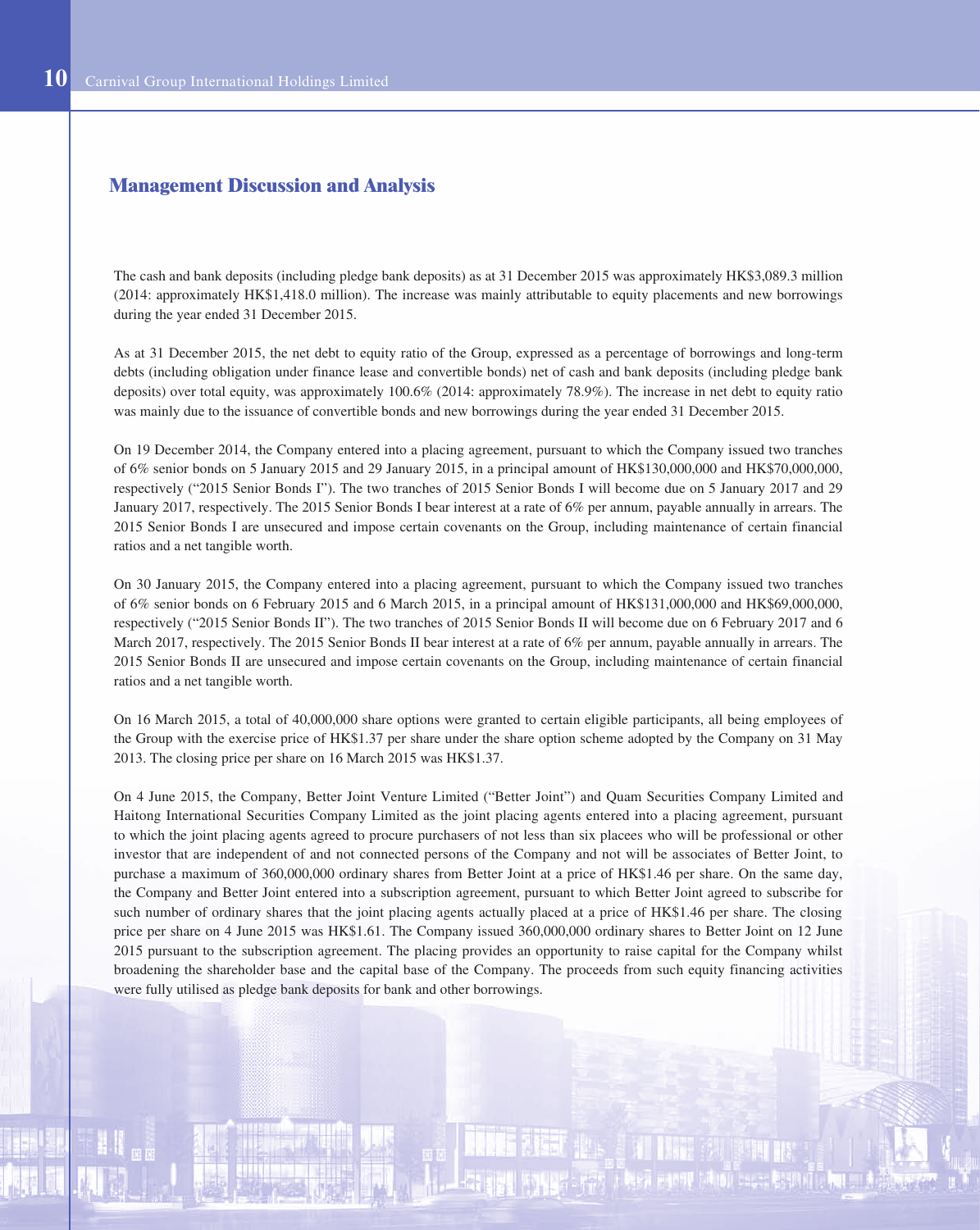On 6 June 2015, the Group entered into a share purchase and subscription agreement with Grace Investment Limited ("Grace Investment"), BFT Acquisition Guernsey L.P. ("BFT") and Nice Race, pursuant to which (i) BFT and Grace Investment agreed to transfer to the Group approximately 99.9999% of the issued share capital of Nice Race at a consideration of HK\$253,410,000, which was satisfied by a sum of HK\$12,670,000 paid in cash to Grace Investment, and exchangeable and convertible bonds ("2015 Convertible Bonds I") issued by the Company in the aggregate principal amount of HK\$240,740,000 in favour of BFT; and (ii) the Group agreed to subscribe for 15,612,350,020 new ordinary shares of Nice Race at a consideration of US\$33,997,000. The Group acquired the remaining share capital of Nice Race in October 2015 and currently own 100% of the share capital of Nice Race. Nice Race owns and primarily engages in the operation of a diversified full service modern restaurant chain under the brand of "Golden Jaguar ( 金錢豹 )". The 2015 Convertible Bonds I was issued on 17 June 2015 with an initial conversion price of HK\$1.55 per share, which has been adjusted to HK\$1.26 per share. Based on the adjusted conversion price of HK\$1.26, a maximum number of 191,063,492 new shares will be allotted and issued upon the exercise in full of the conversion rights attaching to the 2015 Convertible Bonds I. Details of the terms of the 2015 Convertible Bonds I are set out in the circulars of the Company dated 29 June 2015 and 4 November 2015.

On 8 June 2015, 137,788,840 share options were granted to Mr. Leung Wing Cheong Eric, the Chief Executive Officer and an executive Director with the exercise price of HK\$1.596 per share under the share option scheme adopted by the Company on 31 May 2013. The closing price per share on 8 June 2015 was HK\$1.450.

On 15 June 2015, the Company entered into a placing agreement, pursuant to which the Company issued 6% senior bonds in July 2015 and August 2015, in a principal amount of HK\$4,000,000 and HK\$10,000,000, respectively ("2015 Bonds"). The 2015 Bonds in a principal amount of HK\$4,000,000 will become due in August 2019. The 2015 Bonds in a principal amount of HK\$10,000,000 will become due in January and February 2023. The 2015 Bonds bear interest at a rate of 6% per annum, payable annually on 31 May and on the maturity date. The 2015 Bonds are unsecured and unsubordinated, and rank at least equally with all our other unsecured and unsubordinated obligations.

On 3 July 2015, the Company, as issuer, entered into a placing agreement, pursuant to which the Company has conditionally agreed to issue to investors the convertible bonds in the principal amount of up to US\$200,000,000 (or up to US\$300,000,000 if the option is exercised) at the initial conversion price of HK\$1.39 per share, which has been amended to HK\$1.26 per share ("2015 Convertible Bonds II"). The Company had completed the issuance of 2015 Convertible Bonds II with an aggregate principal amount of US\$285,000,000. The 2015 Convertible Bonds II bear interest at a rate of 8% per annum, payable semiannually in arrears. Based on the conversion price of the 2015 Convertible Bonds II of HK\$1.26 per share, 1,754,107,141 new shares will be allotted and issued upon conversion in full of the 2015 Convertible Bonds II. The 2015 Convertible Bonds II are secured by certain of the Group's subsidiaries and impose certain covenants on the Group, including maintenance of certain financial ratios and net assets. The Group intended to apply the net proceeds for general corporate purpose. The actual use of proceeds from such fund raising activities were used (i) as pledge bank deposits for bank and other borrowings of approximately US\$153.1 million; (ii) as investment in securities and project investments of approximately US\$70.7 million; (iii) for interest payments of borrowings of approximately US\$6.0 million and (iv) for corporate operating expenses of approximately US\$3.8 million.

On 26 November 2015, the Company entered into a credit facility agreement pursuant to which Haitong International Securities Company Limited granted us a credit facility of not exceeding HK\$100,000,000. The facility bears interest at HSBC prime rate plus 5% per annum, secured by certain listed securities held by the Group and guaranteed by the Chairman and an executive Director, Mr. King Pak Fu.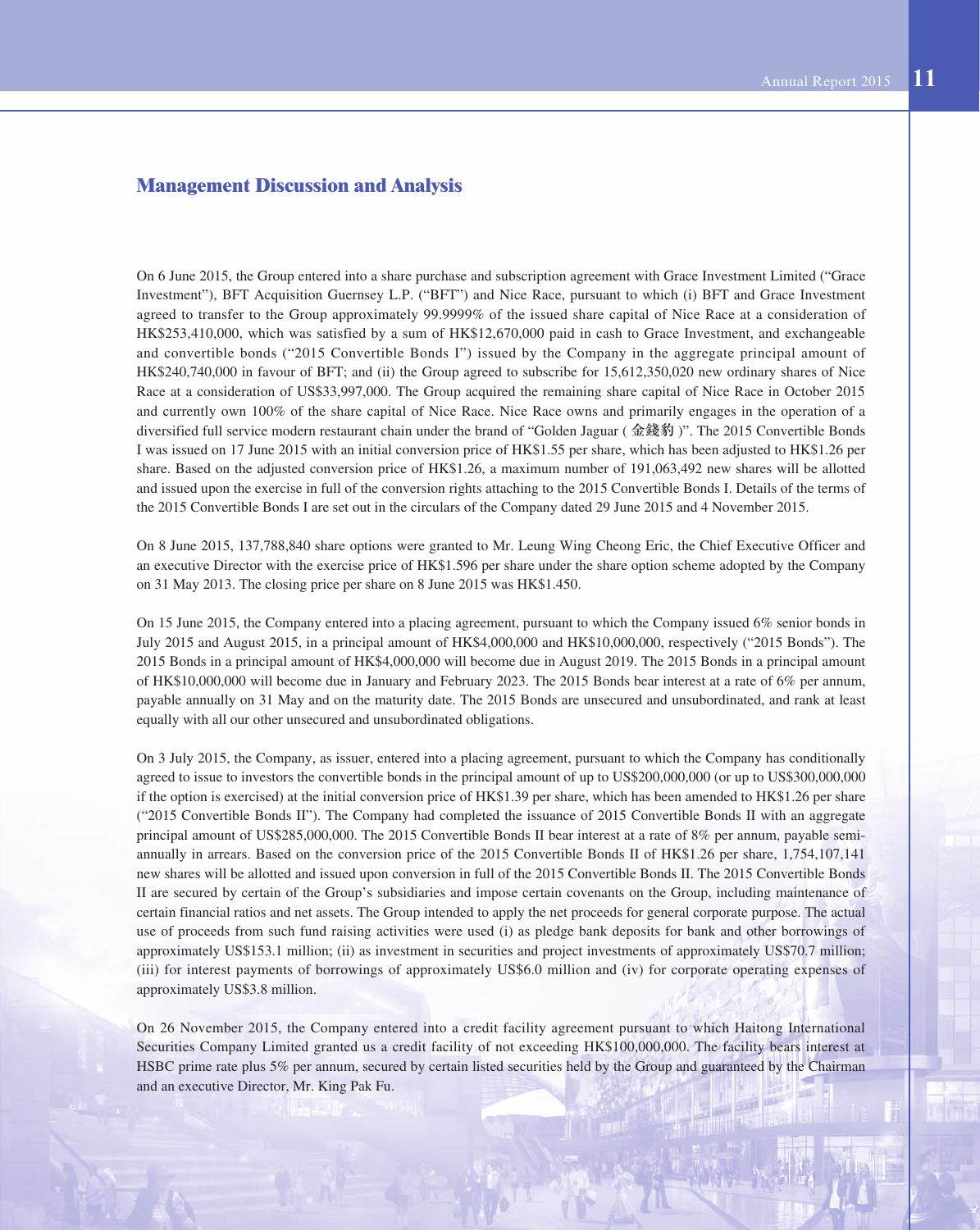On 2 December 2015, 371,747,211 ordinary shares were issued upon conversion of the HK\$1,500 million convertible bonds due December 2016 ("2011 Convertible Bonds") in an amount of HK\$100,000,000 at a conversion price of HK\$0.269 per share.

On 8 December 2015, 371,747,211 ordinary shares were issued upon conversion of the 2011 Convertible Bonds in an amount of HK\$100,000,000 at a conversion price of HK\$0.269 per share.

During the year, certain of the Group's PRC subsidiaries entered into financing agreements including security agreements with various PRC banks and financial institutions. These loans have original terms ranging from 12 months to 36 months and secured by pledge bank deposits of the Group. Moreover, on 31 December 2015, one of the Group's PRC subsidiaries has extended the existing borrowing of RMB3.1 billion by 18 months, which will be matured in December 2017.

#### **FOREIGN EXCHANGE EXPOSURE**

Substantially all of the Group's sales and operating costs are denominated in the functional currency of each individual group entity i.e. Renminbi and Hong Kong dollar. As at 31 December 2015, except for the borrowings of RMB500 million by the Company are denominated in Renminbi and the borrowing of US\$285 million by the Company are denominated in United States Dollar, other borrowings or share placements denominated in the functional currency of each individual group entity. Accordingly, the Directors consider that the currency risk is low to moderate. The Group currently does not have a formal currency hedging policy in relation to currency risk. The Directors monitor the Group's exposure on an ongoing basis and will consider hedging the currency risk should the need arise.

#### **CONTINGENT LIABILITIES**

As at 31 December 2015, the Group had no material contingent liabilities.

#### **CHARGES ON THE GROUP'S ASSETS**

As at 31 December 2015, the Group's certain land-use rights, properties, bank deposits and equity securities listed in Hong Kong of approximately HK\$17,064.0 million (2014: approximately HK\$13,371.6 million) were pledged to banks and other financial institutions to secure certain loan facilities granted to the Group.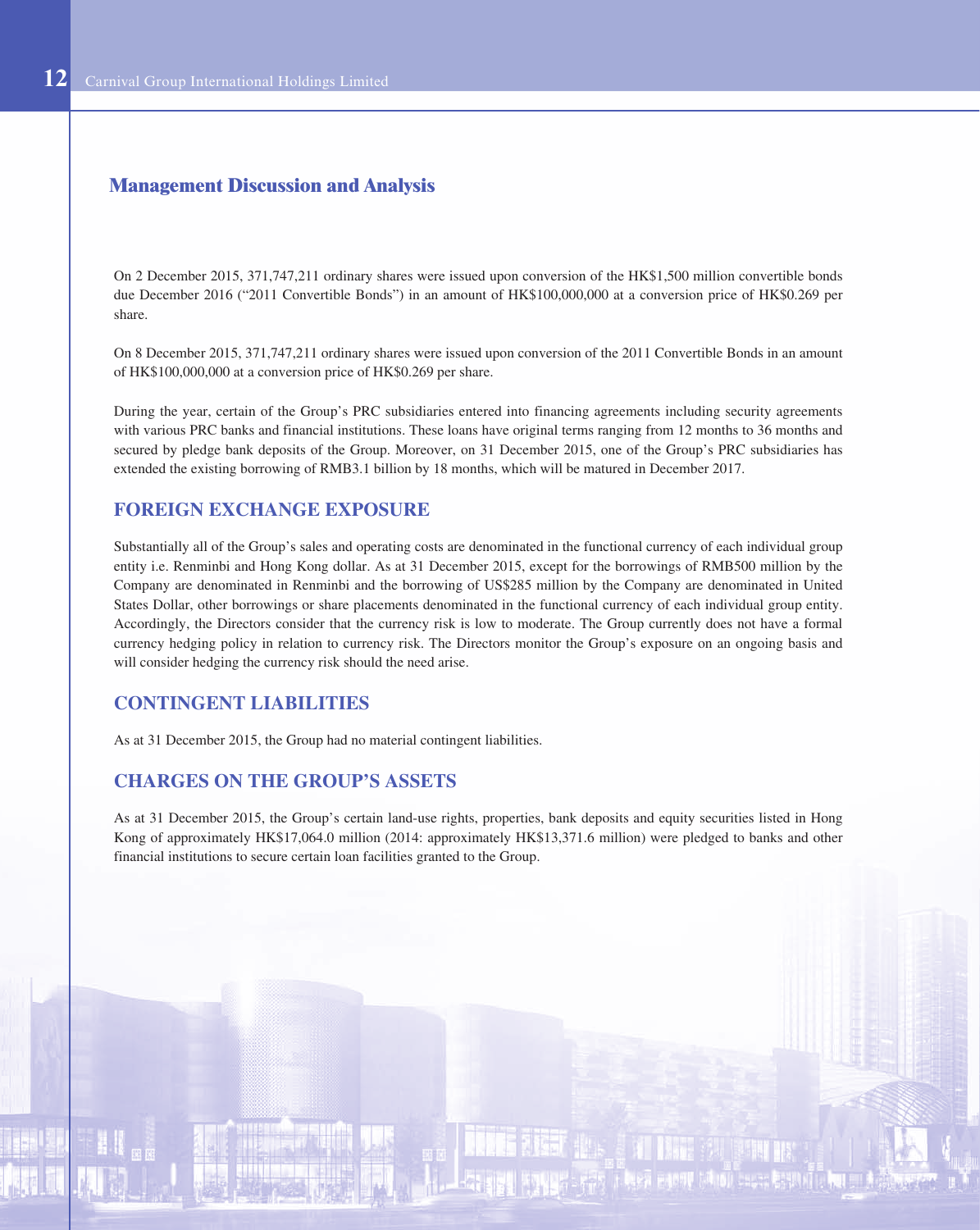#### **EMPLOYEE INFORMATION**

As at 31 December 2015, the Group had 3,013 employees (31 December 2014: 284 employees). The employees of the Group are remunerated in accordance with their working experience and performance, and their salaries and benefits are kept at market level. For the year ended 31 December 2015, the total staff costs of the Group were approximately HK\$233.6 million (2014: approximately HK\$115.6 million), representing an increase of approximately HK\$118.0 million over the corresponding year of 2014. The increase in staff cost was mainly due to the new business acquired during the year.

|                                                                                                                  | 2015<br><b>HK\$'000</b>     | 2014<br><b>HK\$'000</b>   |
|------------------------------------------------------------------------------------------------------------------|-----------------------------|---------------------------|
| Salaries and other benefits<br>Equity settled share-based payment<br>Contributions to retirement benefit schemes | 179,335<br>38,526<br>15,768 | 84,330<br>27,487<br>3,765 |
| Total employee benefits expenses                                                                                 | 233,629                     | 115,582                   |

#### **DIVIDEND**

The Board resolved not to recommend any dividend for the year ended 31 December 2015 (2014: Nil).

#### **EVENT AFTER THE REPORTING PERIOD**

On 15 March 2016, the Company entered into a subscription agreement with, among others, AMTD Asset Management Limited, Haitong International Securities Company Limited, Quam Securities Company Limited and CCB International Capital Limited as joint global coordinators and joint bookrunners in connection with the issue of US\$180,000,000 8% listed senior bonds due 2019 ("Senior Bonds"). The issue of the Senior Bonds was completed on 22 March 2016.

The Senior Bonds was permitted for listing and dealing on 23 March 2016.

Further details regarding the issue of the Senior Bonds have been set out in the announcements of the Company dated 3 March 2016, 16 March 2016 and 23 March 2016.

#### **PROSPECTS**

The Directors believe that the Company is the only listed company with a diverse portfolio of theme-based leisure and consumption businesses that include theme parks, hotels, outlet shopping for international premium brands, dining, conference and exhibition centres, leisure, entertainment, edutainment and recreational facilities in China. The Group aims to promote the concept of themed experiential leisure and travel by providing customers with a one-stop experience encompassing different distinctive themes to capture the opportunities brought about by the increasing affluence and spending power unleashed by the fast growing middle class in PRC and the rapidly growing tourism market in PRC and overseas. Meanwhile, the Group is actively diversifying its business into other sectors, including edutainment and restaurant operation, which the Group believes complement its existing business, further expand our customer base and diversify its future sources of revenue.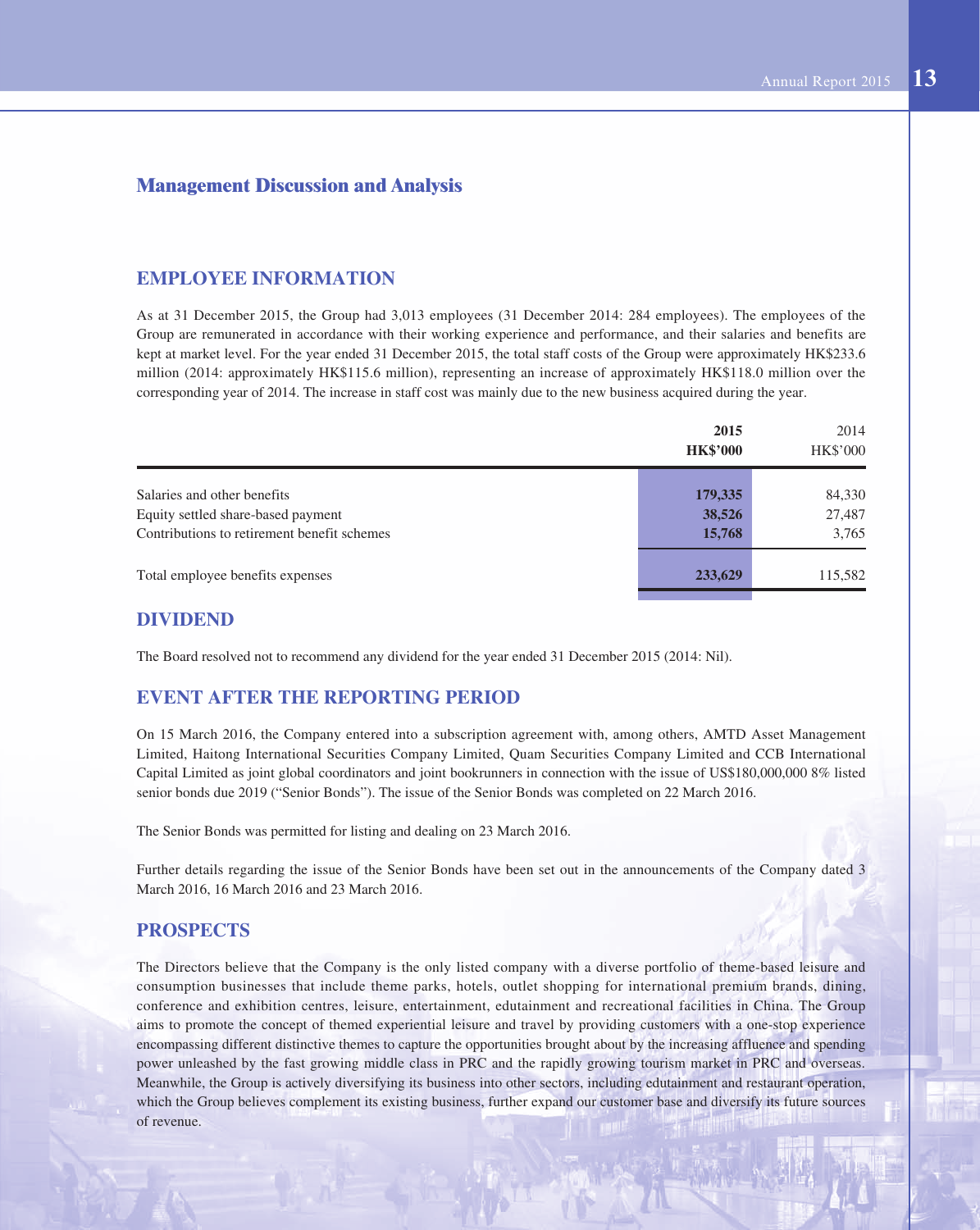Tourism and leisure consumption has become two of the pillar industries which are driving structural transformation of the Chinese economy and are backed by strong support from the Chinese government in terms of policies and infrastructure development. In recent years, the tourism industry in China has experienced robust growth and showed significant upside potential. According to the PRC National Bureau of Statistics, the total number of domestic tourist visits reached over 3.6 billion in 2014, having grown at a CAGR of 14.5% from 2010 to 2014. Total domestic tourism revenue has grown at an even faster pace, reaching over RMB3.0 trillion in 2014, having grown at a CAGR of 24.6% from 2010 to 2014. The Group believes that it is well positioned to capitalise on the PRC's burgeoning middle-class with increasing disposable incomes and greater willingness to spend time and money on leisure activities, both in the growing domestic tourism market in the PRC and selected overseas destinations.

The Group's flagship project, Rio Carnival (Qingdao), which is currently under development and soon to open, is located in the Phoenix Island Tourist Resort Zone in Huangdao District, Qingdao city, Shandong province in the PRC and occupies an aggregate site area of approximately 348,900 sq.m. with a total GFA of approximately 800,000 sq.m.. The Directors believe that Rio Carnival (Qingdao) will be the first large-scale integrated commercial, residential and tourism complex of its kind in the PRC. It will include indoor and outdoor underwater ocean exploration theme parks, an upscale family-oriented hotel and a luxury hotel, an international premium brand outlet shopping mall, themed-street restaurant dining, a conference centre, a performance square for performances, concerts, sports matches and parades, and an entertainment complex featuring a large screen multiplex cinema, a karaoke establishment, electronic games parlour, medical beauty, Lego school, and an indoor skating rink. It is the Group's aim for Rio Carnival (Qingdao) to become one of the PRC's premier tourist destinations. The project commenced development in early 2010, commenced operations in May 2015 and will open in phases in-2016. As part of its business model, the Group also develops and sells high-end coastal residential properties adjacent to its theme park, outlet malls and hotels in Rio Carnival (Qingdao). The Group is continually exploring opportunities for further development of its current projects, as well as searching for potential new and existing integrated tourism, hospitality and retail investment and development projects in the PRC and selected overseas destinations, either as sole developer or joint developer with strategic partners.

The Group has successfully tapped the capital markets and expanded its funding sources not only from bank loans, but also by issuing its debut HK\$200 million bonds in January 2015, another HK\$200 million bonds in February 2015 and March 2015 and US\$285 million convertible bonds in July 2015 to September 2015 and US\$180 million senior bonds in March 2016, respectively. The Directors plan to continue to reduce the Group's funding costs in 2016 by reducing and/or refinancing higher interest rate bank loans with lower interest rate bonds and/or bank loans.

The Group's senior management and operational team, comprising an international mix of seasoned professionals from the PRC, Hong Kong, Taiwan, Malaysia and the United Kingdom, has extensive experience in management and operations in their relevant fields spanning a number of industry sectors, including project development and management, operations, finance, banking and retail. The Directors believe that the Group can leverage on the experience of such a management composition to further develop and grow its business in a most effective manner. In summary, the Directors believe that the Group is well positioned to capitalise on the growing tourism market and consumption trends, both domestically (i.e. Qingdao), and in selected overseas destinations (i.e. Taiwan), because the Group has a capable and experienced management and operational team, supportive partners and strengthened financial resources to execute its experiential consumption, life style and tourism business model and strategic development plan.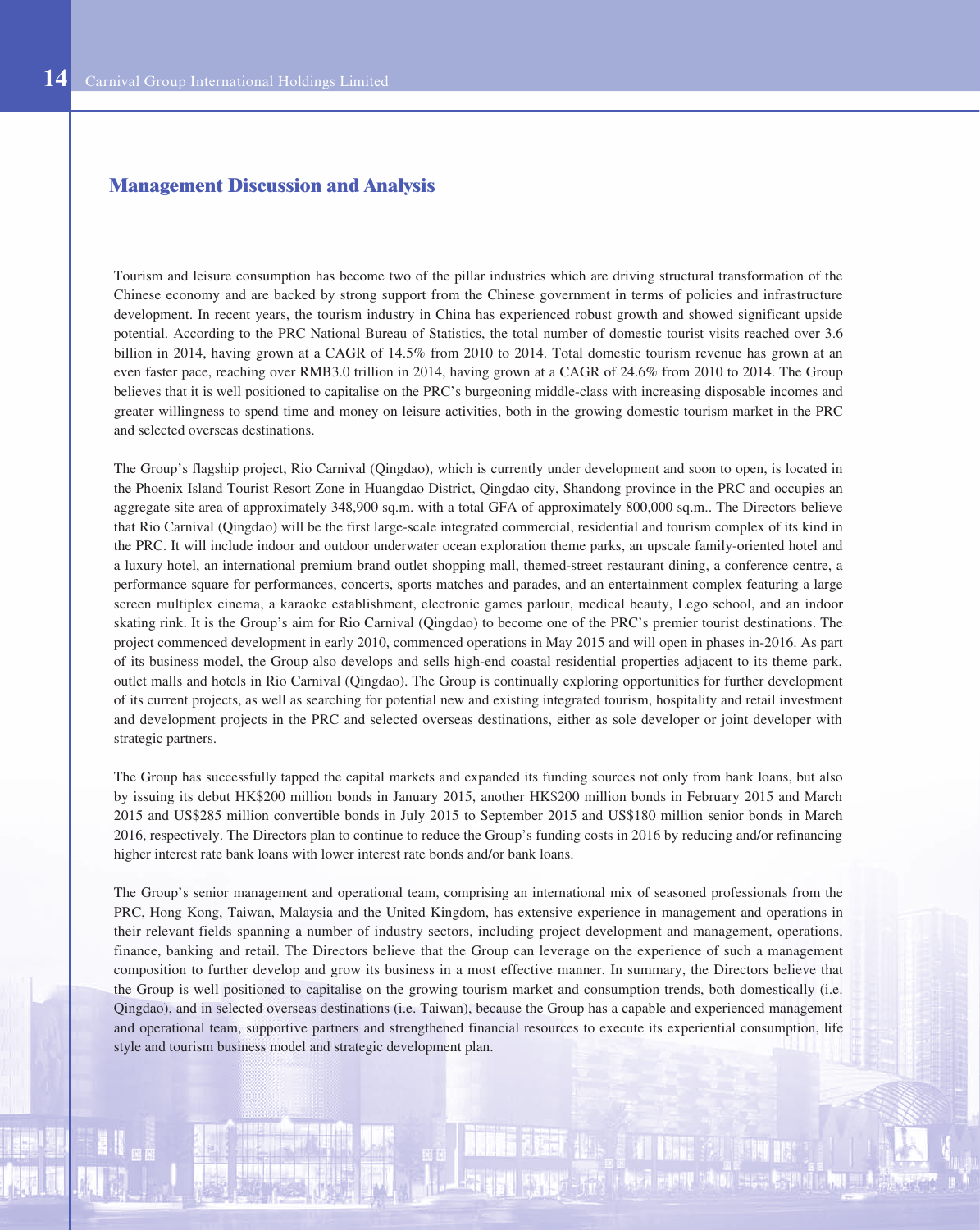The Company is committed to maintain good corporate governance standard and procedures to ensure the integrity, transparency and quality of disclosure in order to enhance the shareholders' value.

#### **CORPORATE GOVERNANCE PRACTICES**

The Company has adopted the code provisions set out in the Corporate Governance Code ("CG Code") as set out in Appendix 14 to the Rules Governing the Listing of Securities on the Stock Exchange (the "Listing Rules") as its own code of corporate governance.

In the opinion of the Directors, the Company was in compliance with the relevant code provisions set out in the CG Code during the year ended 31 December 2015.

#### **DIRECTORS' SECURITIES TRANSACTIONS**

The Company has adopted the code of conduct regarding directors' securities transactions as set out in the Model Code for Securities Transactions by Directors of Listed Issuers ("Model Code") as set out in Appendix 10 to the Listing Rules. Having made specific enquiry of all Directors, the Company confirmed that all Directors have complied with the required standard set out in the Model Code throughout the year ended 31 December 2015.

#### **BOARD OF DIRECTORS**

The Board is responsible for the leadership and control of the Company, and is responsible for setting up the overall strategy as well as reviewing the operation and financial performance of the Group. The Board reserved for its decision or consideration matters covering overall Group strategy, major acquisitions and disposals, annual budgets, annual and interim results, recommendations on Directors' appointment or re-appointment, approval of major capital transactions and other significant operational and financial matters. The management was delegated the authority and responsibility by the Board for the daily management of the Group. In addition, the Board has also delegated various responsibilities to the Board committees. Further details of these committees are set out in this report.

The Board currently consists of six Directors including three executive Directors and three independent non-executive Directors:

#### **Executive Directors**

King Pak Fu *(Chairman)* Leung Wing Cheong Eric *(Chief Executive Officer)* Gong Xiao Cheng

**Independent Non-executive Directors** Chan Wai Cheung Admiral Lie Chi Wing Hu Gin Ing

The Board members have no financial, business, family or other material/relevant relationships with each other. Such balanced Board composition is formed to ensure strong independence exists across the Board. The composition of the Board reflects the balanced skills and experience for effective leadership. The biographical information of the Directors are set out on pages 5 to 6 under the section headed "Biographies of Directors and Senior Management" .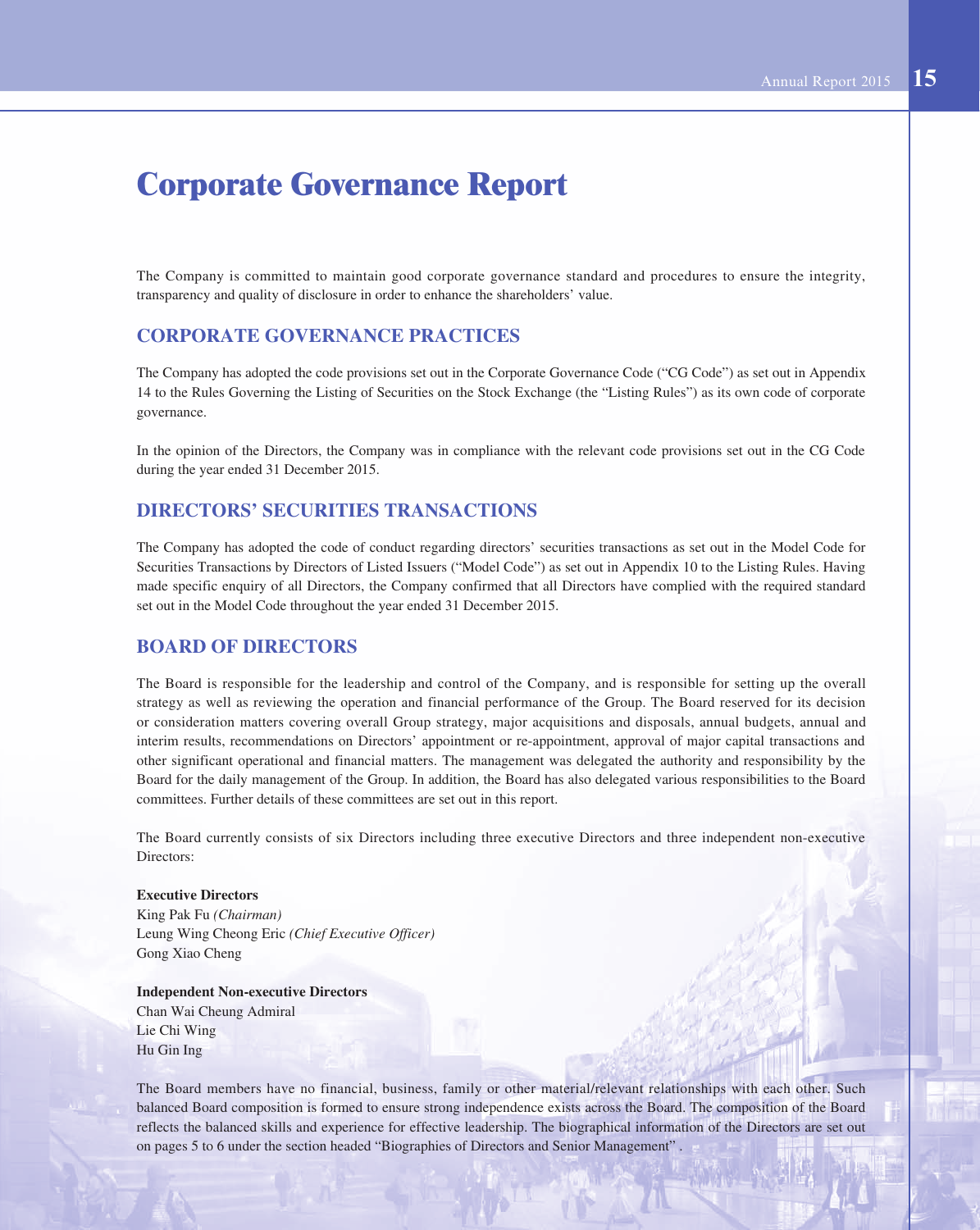### **Directors' Training**

According to the code provision A.6.5 of the CG Code, all directors should participate in continuous professional development to develop and refresh their knowledge and skills to ensure that their contribution to the board remains informed and relevant.

All Directors have participated in continuous professional development and provided a record of training they received for the financial year ended 31 December 2015 to the Company.

The individual training record of each Director received for the year ended 31 December 2015 is summarised below:

| <b>Attending or</b>  |
|----------------------|
| <i>participating</i> |
| in seminars/         |
| reading materials    |
| relevant to the      |
| director's duties    |
|                      |
| $\checkmark$         |
| $\checkmark$         |
| $\checkmark$         |
|                      |

#### *Independent Non-executive Directors*

Mr. Chan Wai Cheung Admiral Mr. Lie Chi Wing  $\checkmark$ Ms. Hu Gin Ing

#### **Chairman and Chief Executive Officer**

Code provision A.2.1 of the CG Code requires that the responsibilities between the chairman and the chief executive officer should be segregated.

The two positions are held separately by two individuals to ensure their respective independence, accountability and responsibility. Mr. King Pak Fu is the Chairman of the Board and Mr. Leung Wing Cheong, Eric is the Chief Executive Officer of the Company. Mr. King is in charge of the management of the Board and strategic planning of the Group. Mr. Leung is responsible for the day-to-day management of the Group's business. The Company considered that the division of responsibilities between the Chairman and Chief Executive Officer is clearly established.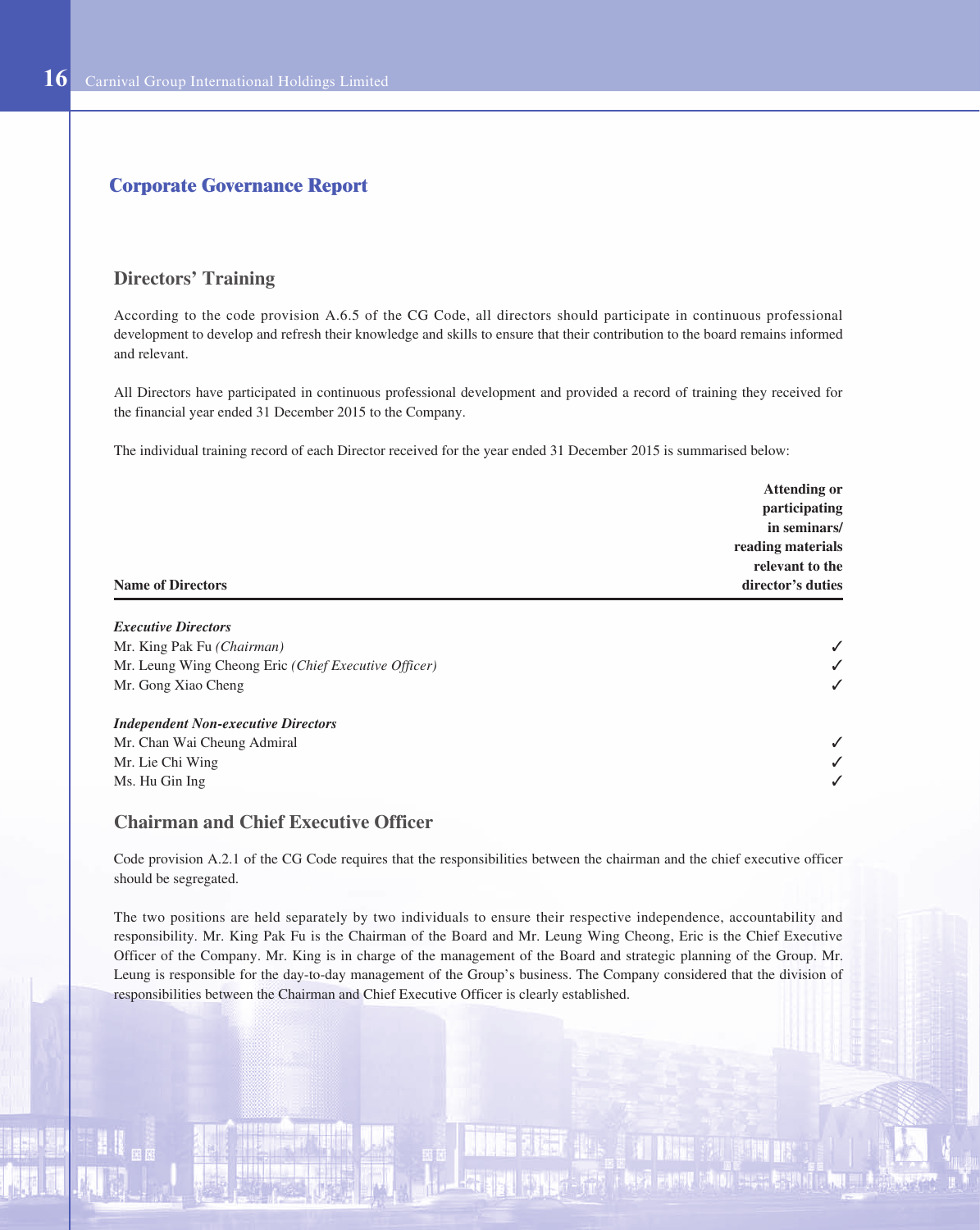#### **Non-executive Directors**

The independent non-executive Directors are appointed for a specific term and they are also subject to the retirement by rotation at least once every three years in accordance with the Bye-Laws.

The three independent non-executive Directors are persons of high caliber, with academic and professional qualifications in the fields of accounting and finance. With their experience gained from various sectors, they provide strong support towards the effective discharge of the duties and responsibilities of the Board. Each independent non-executive Director gives an annual confirmation of his/her independence to the Company, and the Company considered each of them is independent under Rule 3.13 of the Listing Rules.

#### **Board Diversity Policy**

The Board adopted a Board Diversity Policy on 23 August 2013 (the "Board Diversity Policy") which sets out the approach to achieve diversity on the Board. The Company recognises that increasing diversity at the Board level will support the attainment of the Company's strategic objectives and sustainable development. The Company seeks to achieve Board diversity through the consideration of a number of factors, including but not limited to gender, age, cultural and educational background, ethnicity, professional experience, skills, knowledge and length of service. The Company will also take into consideration its own business model and specific needs from time to time in determining the optimal composition of the Board.

The Board delegated certain duties under the Board Diversity Policy to the Nomination Committee. The Nomination Committee will discuss and review the necessity to set any measurable objectives for implementing the Policy from time to time to ensure their appropriateness and the progress made towards achieving those objectives will be ascertained.

The Nomination Committee will review the Board Diversity Policy, as appropriate, to ensure its continued effectiveness from time to time.

#### **Board Meetings**

The Board has four scheduled meetings a year at approximately quarterly interval and additional meetings will be held as and when required. The four scheduled Board meetings for a year are planned in advance. During the regular meetings of the Board, the Board reviewed the operation and financial performance and reviewed and approved the annual and interim results.

During the year ended 31 December 2015, the Board held 11 meetings. All Directors were given an opportunity to include any matters in the agenda for regular Board meetings, and were given sufficient time to review documents and information relating to matters to be discussed in Board meetings in advance.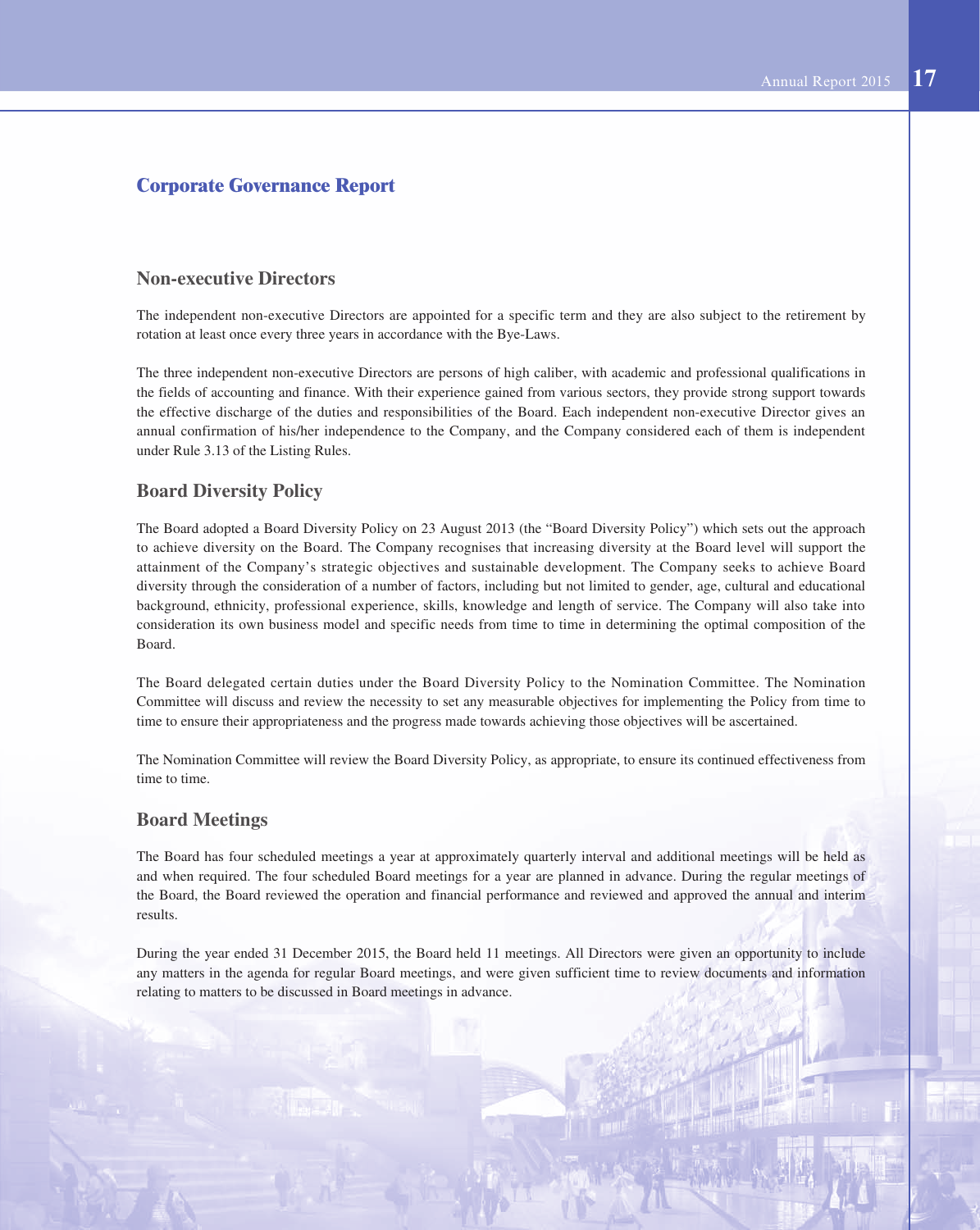| <b>Name of Directors</b>                             | Number of attendance |  |  |
|------------------------------------------------------|----------------------|--|--|
| <b>Executive Directors</b>                           |                      |  |  |
| Mr. King Pak Fu (Chairman)                           | 3/11                 |  |  |
| Mr. Leung Wing Cheong Eric (Chief Executive Officer) | 11/11                |  |  |
| Mr. Gong Xiao Cheng                                  | 9/11                 |  |  |
| <b>Independent Non-executive Directors</b>           |                      |  |  |
| Mr. Chan Wai Cheung Admiral                          | 10/11                |  |  |
| Mr. Lie Chi Wing (Note 1)                            | 8/9                  |  |  |
| Ms. Hu Gin Ing                                       | 9/11                 |  |  |
| Ms. Pan Wei-Kang (Note 2)                            | 2/2                  |  |  |

Notes:

1. Mr. Lie Chi Wing was appointed as an independent non-executive Director on 5 February 2015, 9 Board meetings were held after his appointment.

2. Ms. Pan Wei-Kang resigned on 5 February 2015, 2 Board meetings were held before her resignation.

Board minutes are kept by the Company Secretary and are open for inspection by the Directors. Every Board member is entitled to have access to Board papers and related materials and has unrestricted access to the advice and services of the Company Secretary, and has the liberty to seek external professional advice if so required.

Appropriate insurance cover has been arranged by the Company in respect of relevant actions against its Directors.

### **General Meetings**

During the year ended 31 December 2015, 2 general meetings, being 2015 annual general meeting held on 28 April 2015 and the special general meeting held on 20 November 2015.

| <b>Name of Directors</b>                             | <b>Number of attendance</b> |
|------------------------------------------------------|-----------------------------|
| <b>Executive Directors</b>                           |                             |
| Mr. King Pak Fu (Chairman)                           | 0/2                         |
| Mr. Leung Wing Cheong Eric (Chief Executive Officer) | 2/2                         |
| Mr. Gong Xiao Cheng                                  | 0/2                         |
|                                                      |                             |
| <b>Independent Non-executive Directors</b>           |                             |
| Mr. Chan Wai Cheung Admiral                          | 2/2                         |
| Mr. Lie Chi Wing (Note 1)                            | 1/2                         |
| Ms. Hu Gin Ing                                       | 2/2                         |
| Ms. Pan Wei-Kang (Note 2)                            | N/A                         |
|                                                      |                             |
|                                                      |                             |
| a book and have a company of the second              |                             |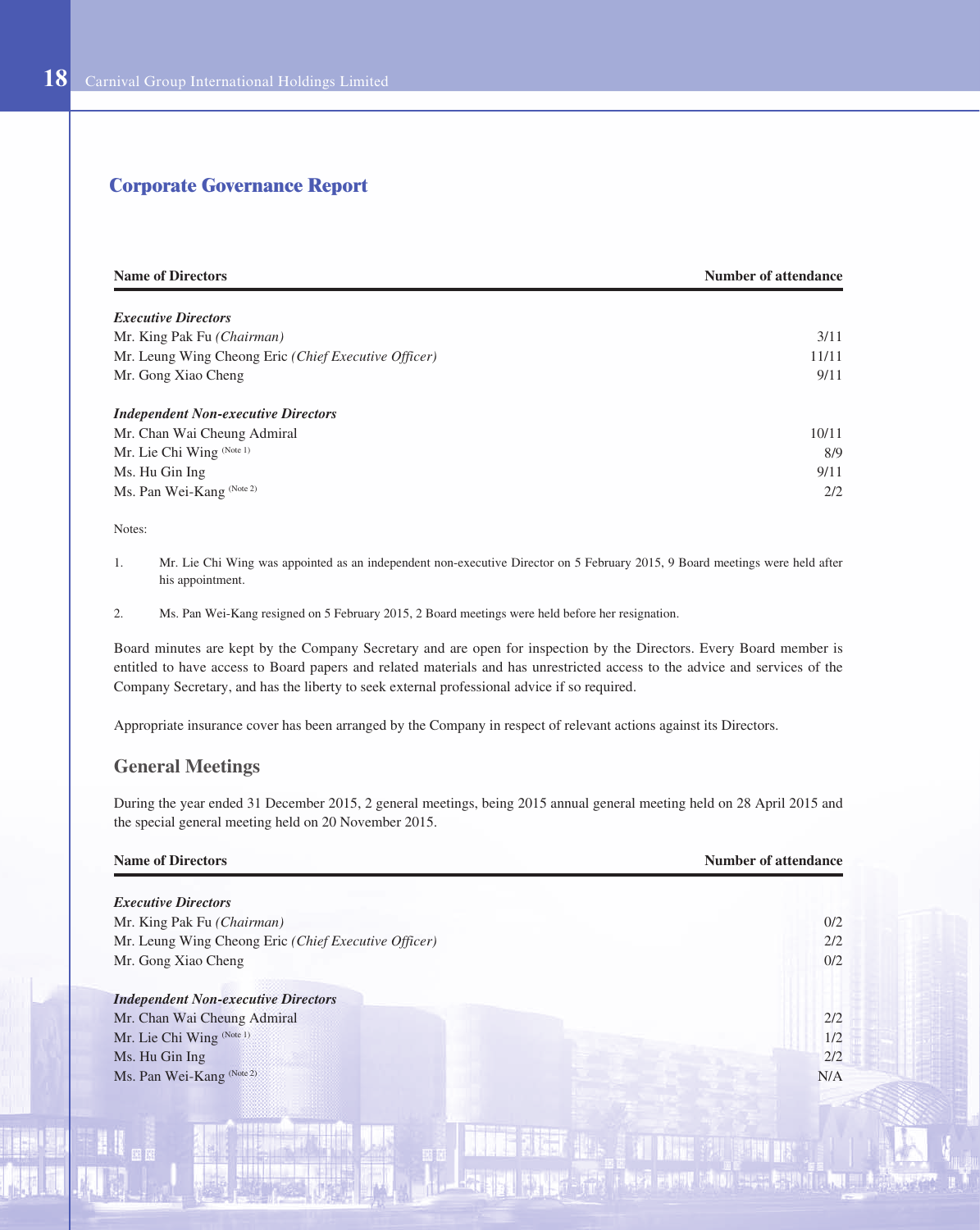Notes:

- 1. Mr. Lie Chi Wing was appointed as an independent non-executive Director on 5 February 2015, 2 general meetings were held after his appointment.
- 2. Ms. Pan Wei-Kang resigned on 5 February 2015, no general meeting was held before her resignation.

The Board is responsible for maintaining an on-going dialogue with shareholders and in particular, uses annual general meetings or other general meetings to communicate with them and encourage their participation.

#### **NOMINATION COMMITTEE**

In considering the nomination of new Directors, the Board will take into account the qualification, ability, working experience, leadership and professional ethics of the candidates.

The Company established the Nomination Committee with written terms of reference on 28 March 2012 and currently consists of two independent non-executive Directors, namely Mr. Chan Wai Cheung Admiral (as chairman) and Ms. Hu Gin Ing, and one executive Director, namely Mr. Gong Xiao Cheng. The terms of reference of the Nomination Committee is currently made available on the websites of the Stock Exchange and the Company.

Terms of reference of the Nomination Committee are aligned with the code provisions set out in the CG Code.

The function of the Nomination Committee are to review the structure, size and diversity of the Board and made recommendations on any proposed changes to the Board to complement the Group's strategy; to identify qualified individuals to become members of the Board; to assess the independence of the independent non-executive Directors; to review the Board Diversity Policy and review the measurable objectives that the Board has set for implementing the Board Diversity Policy, and the progress on achieving the objectives; and to make recommendations to the Board on the appointment or reappointment of Directors and succession planning for Directors, in particular the Chairman and the Chief Executive Officer.

During the year ended 31 December 2015, the Nomination Committee held 1 meeting for assessing the independence of the independent non-executive Directors; considering the re-election of Directors; and reviewing the structure, size and diversity of the Board.

| <b>Name of Members</b>                        | <b>Number of attendance</b> |  |  |
|-----------------------------------------------|-----------------------------|--|--|
| Mr. Chan Wai Cheung Admiral <i>(chairman)</i> |                             |  |  |
| Ms. Hu Gin Ing                                |                             |  |  |
| Mr. Gong Xiao Cheng                           |                             |  |  |

Apart from the meeting held for the above, the Nomination Committee by passing of written resolutions made recommendation to the Board on the appointment of Director.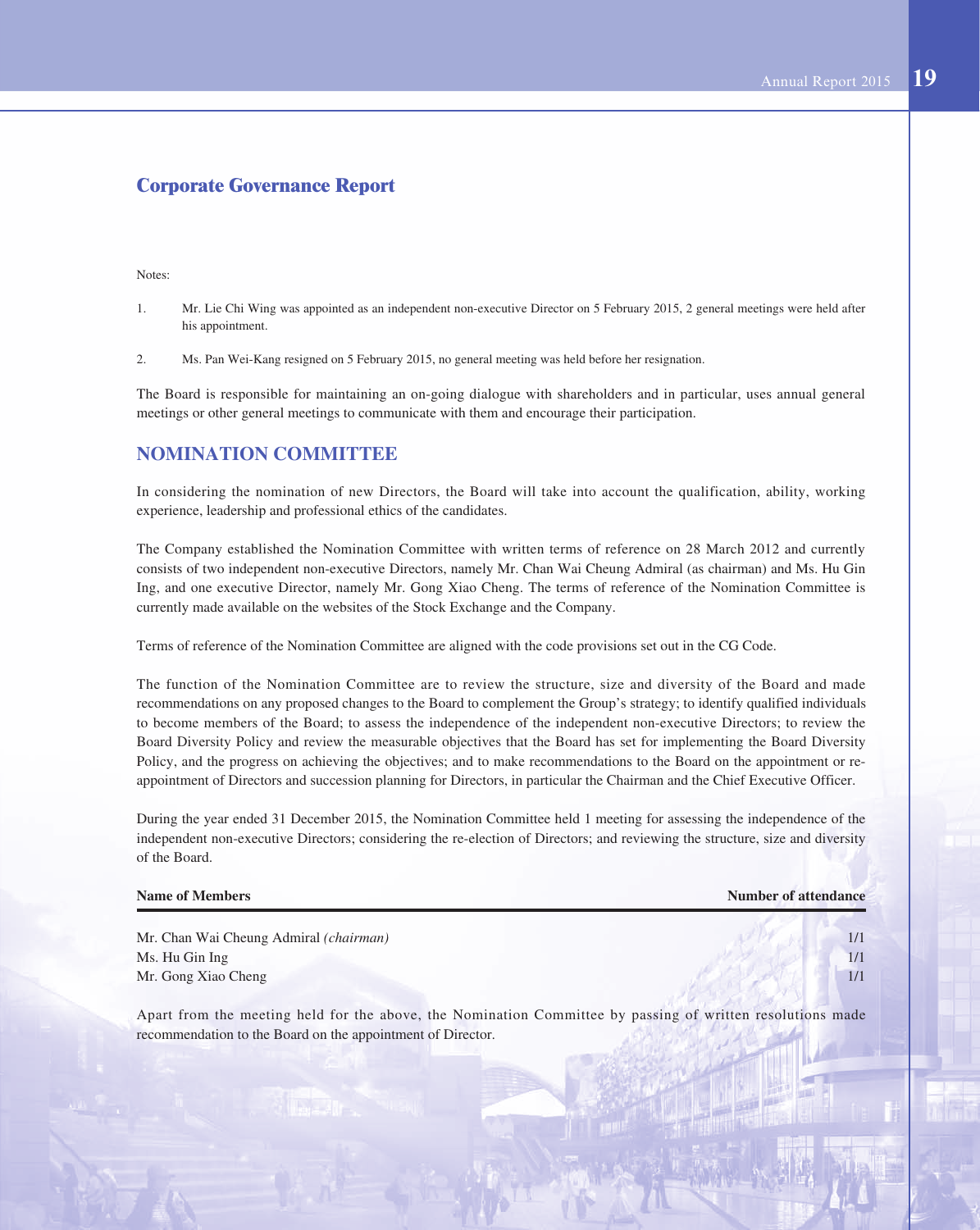#### **REMUNERATION COMMITTEE**

The Company established the Remuneration Committee with written terms of reference and currently consists of three independent non-executive Directors, namely Mr. Chan Wai Cheung Admiral (as chairman), Mr. Lie Chi Wing and Ms. Hu Gin Ing. The terms of reference of the Remuneration Committee is currently made available on the Stock Exchange's website and the Company's website.

Terms of reference of the Remuneration Committee are aligned with the code provisions set out in the CG Code.

The main functions of the Remuneration Committee are (i) to make recommendations to the Board on the Company's policy and structure on the remuneration packages for all Directors' and senior management's remuneration and on the establishment of a formal and transparent procedure for developing remuneration policy and (ii) to determine the remuneration package of executive Directors and senior management.

During the year ended 31 December 2015, the Remuneration Committee held 1 meeting for reviewing the remuneration packages of the Directors.

| <b>Name of Members</b>                 | <b>Number of attendance</b> |
|----------------------------------------|-----------------------------|
|                                        |                             |
| Mr. Chan Wai Cheung Admiral (chairman) | 1/1                         |
| Mr. Lie Chi Wing (Note 1)              | 1/1                         |
| Ms. Hu Gin Ing                         | 1/1                         |
| Ms. Pan Wei-Kang (Note 2)              | N/A                         |

Notes:

1. Mr. Lie Chi Wing was appointed as a member on 5 February 2015, 1 meeting was held after his appointment.

2. Ms. Pan Wei-Kang ceased as a member on 5 February 2015, no meeting was held before her cessation.

Apart from the meeting held for the above, the Remuneration Committee also by way of written resolutions made recommendation to the Board on the proposed remuneration of new Director, and adjustment proposal regarding adjustment of remuneration of an executive Director based on the performance of such Director.

The emoluments payable to Directors and senior management depend on their respective contractual terms under the employment agreements, if any, and is fixed by the Board with reference to the recommendation of the Remuneration Committee, the performance of the Group and the prevailing market conditions. Details of the remuneration of the Directors and senior management are set out in notes 11 and 12 to the consolidated financial statements.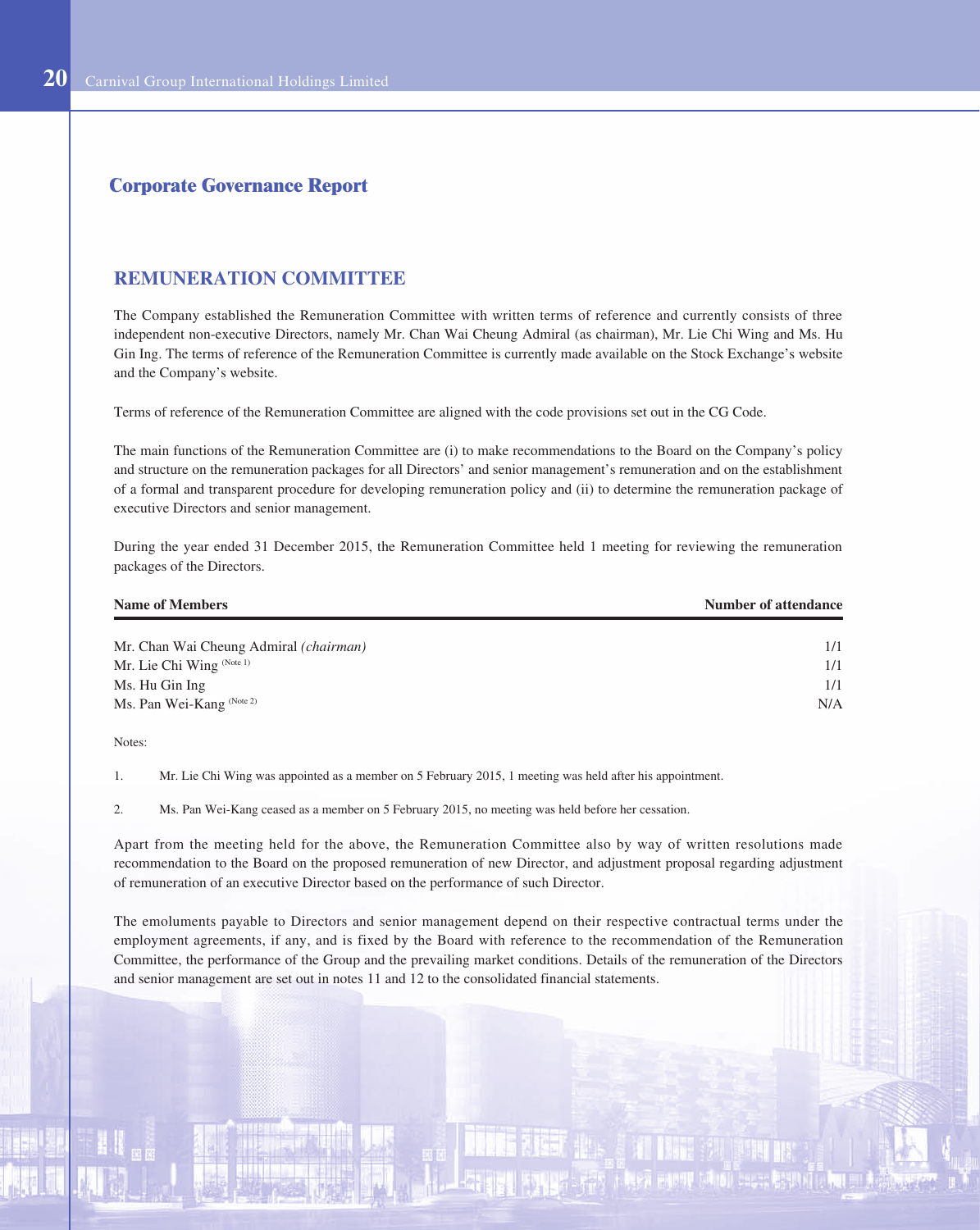#### **AUDIT COMMITTEE**

The Company established the Audit Committee with written terms of reference on 9 November 1999 which was revised on 29 December 2015 to be in line with the CG Code and currently consists of three independent non-executive Directors, namely Mr. Chan Wai Cheung Admiral (as chairman), Mr. Lie Chi Wing and Ms. Hu Gin Ing. The terms of reference of the Audit Committee is currently made available on the websites of the Stock Exchange and the Company.

Terms of reference of the Audit Committee are aligned with the code provisions set out in the CG Code.

The Audit Committee is mainly responsible for making recommendations to the Board on the appointment, re-appointment and removal of the external auditors and to approve the remuneration and terms of engagement of the external auditors, and any questions of resignation or dismissal of such auditors; reviewing the interim and annual reports and financial statements of the Group; and overseeing the Company's financial reporting system including the adequacy of resources, qualifications and experience of staff in charge of the Company's financial reporting function and their training arrangement and budget, and internal control procedures.

The Audit Committee meets the external auditors regularly to discuss any area of concern during the audit. The Audit Committee reviews the interim and annual reports before submission to the Board. The Audit Committee focuses not only on the impact of the changes in accounting policies and practices but also on the compliance with accounting standards, the Listing Rules and the legal requirements in the review of the Company's interim and annual report.

During the year ended 31 December 2015, the Audit Committee held 2 meetings.

| <b>Name of Members</b>                 | Number of attendance |
|----------------------------------------|----------------------|
|                                        |                      |
| Mr. Chan Wai Cheung Admiral (chairman) | 2/2                  |
| Mr. Lie Chi Wing (Note 1)              | 2/2                  |
| Ms. Hu Gin Ing                         | 2/2                  |
| Ms. Pan Wei-Kang (Note 2)              | N/A                  |
|                                        |                      |

Notes:

1. Mr. Lie Chi Wing was appointed as a member on 5 February 2015, 2 meetings were held after his appointment.

2. Ms. Pan Wei-Kang ceased as a member on 5 February 2015, no meeting was held before her cessation.

During the year ended 31 December 2015, the Audit Committee reviewed, among others, the annual and interim results of the Group, which were in the opinion of the Audit Committee that the preparation of such results complied with the applicable accounting standards and the Listing Rules.

The Audit Committee noted the existing internal control system of the Group and also noted that review of the same will be carried out annually.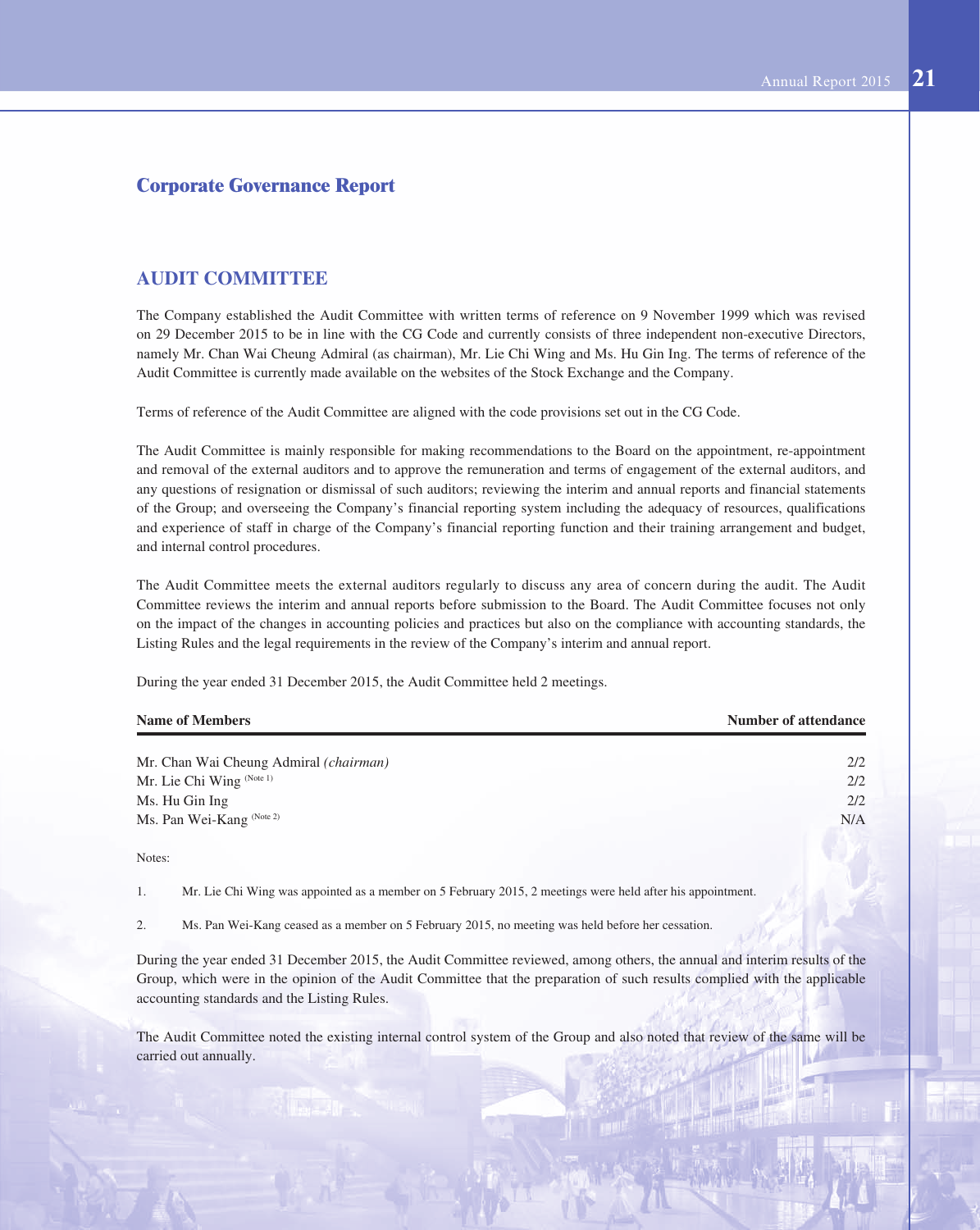The accounts for the year ended 31 December 2015 were audited by HLB Hodgson Impey Cheng Limited whose term of office will expire upon the conclusion of the forthcoming annual general meeting of the Company ("2016 AGM"). The Audit Committee has recommended to the Board that HLB Hodgson Impey Cheng Limited be re-appointed as the auditors of the Company at the 2016 AGM.

### **CORPORATE GOVERNANCE FUNCTIONS**

The corporate governance functions are performed by the Board.

The corporate governance functions are to develop and review the Company's policies and practices on corporate governance to comply with the CG Code and other legal or regulatory requirements, to oversee the Company's orientation program for new Director, to review and monitor the training and continuous professional development of Directors and senior management, to develop, review and monitor the code of conduct and compliance manual (if any) applicable to employees and Directors, and to review the Company's disclosure in the Corporate Governance Report.

During the financial year ended 31 December 2015, the Board held 1 meeting for reviewing the training and continuous professional development of Directors and senior management, reviewing the Company's compliance with the CG Code and reviewing the Company's disclosure in Corporation Governance Report.

#### **AUDITORS' REMUNERATION**

During the year, the remuneration paid/payable to the Company's auditors are set out below:–

| <b>Services rendered</b>              |        | Fee paid/payable<br>HK\$'000 |
|---------------------------------------|--------|------------------------------|
| Audit services<br>Non-audit services* |        | 2,180<br>200                 |
|                                       | Total: | 2,380                        |

The non-audit services include services for interim review.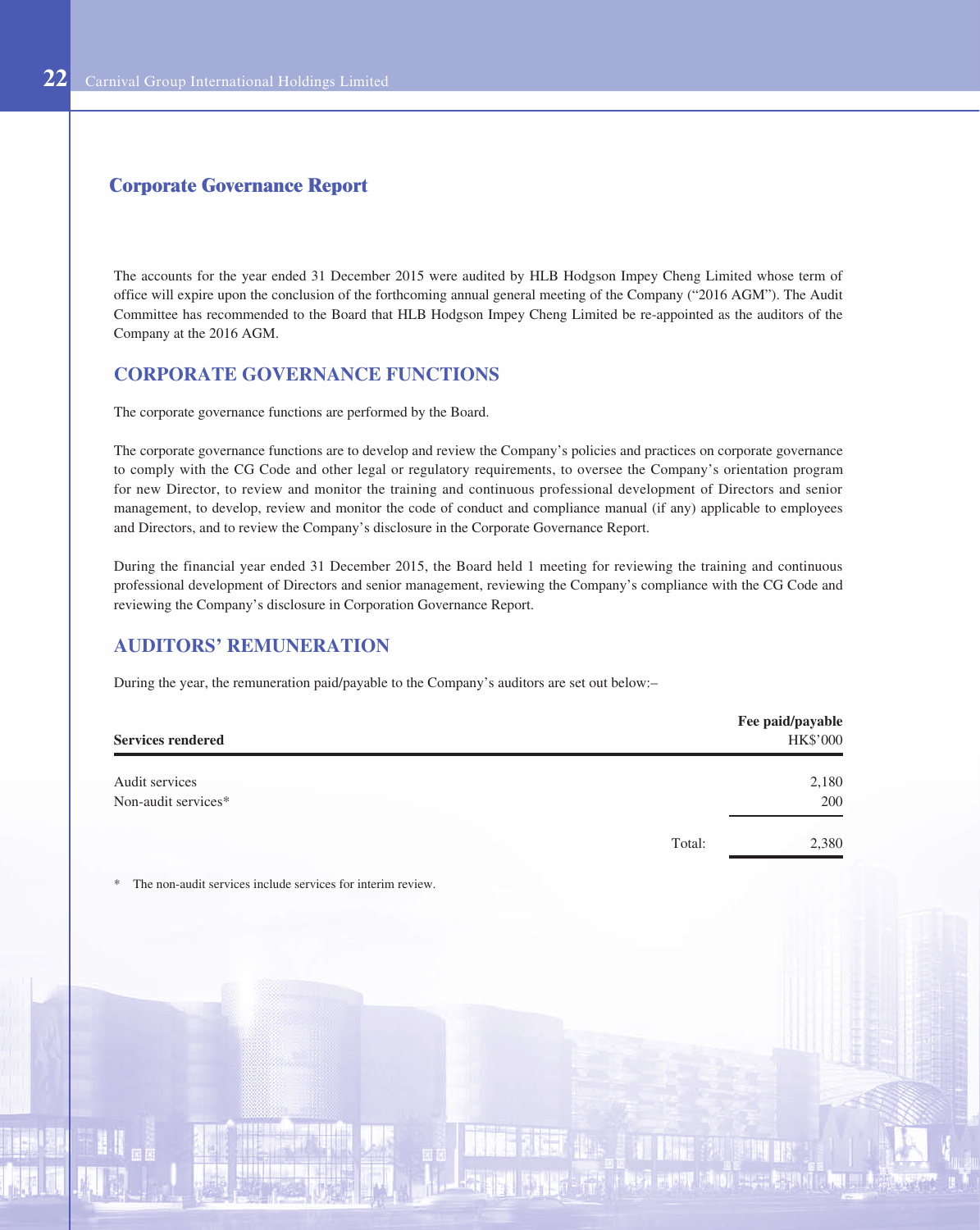#### **JOINT COMPANY SECRETARIES**

The Company engaged an external professional company secretarial services provider, Uni-1 Corporate Services Limited ("Uni-1"), to provide compliance and full range of company secretarial services to the Group in order to assist the Group to cope with the changing regulatory environment and to suit different commercial needs.

Ms. Chan Yuen Ying, Stella ("Ms. Chan"), the representative of Uni-1, was appointed as one of the joint company secretaries of the Company.

Mr. Leung Wing Cheong, Eric, an executive Director and the Chief Executive Officer of the Company, is the primary point of contact at the Company for Ms. Chan.

According to the requirements of Rule 3.29 of the Listing Rules, Ms. Chan had taken no less than 15 hours of relevant professional training for the financial year ended 31 December 2015.

On 1 March 2016, Ms. Li Jing, the general manager of capital markets of the Company, was appointed as a joint company secretary of the Company.

#### **SHAREHOLDERS' RIGHTS**

The general meetings of the Company provide an opportunity for communication between the shareholders and the Board. An annual general meeting of the Company shall be held in each year and at the place as may be determined by the Board. Each general meeting, other than an annual general meeting, shall be called a special general meeting.

#### **Shareholders to convene a special general meeting**

Shareholders may convene a special general meeting of the Company according to the provisions as set out in the Bye-Laws and the Companies Act of Bermuda. The procedures shareholders can use to convene a special general meeting are set out in the document entitled "Procedures for a Shareholder to Propose a Person for Election as a Director", which is currently available on the Company's website.

#### **Putting enquiries by shareholders to the Board**

Shareholders may send written enquiries to the Company for the attention of the Company Secretary at the Company's principal place of business in Hong Kong.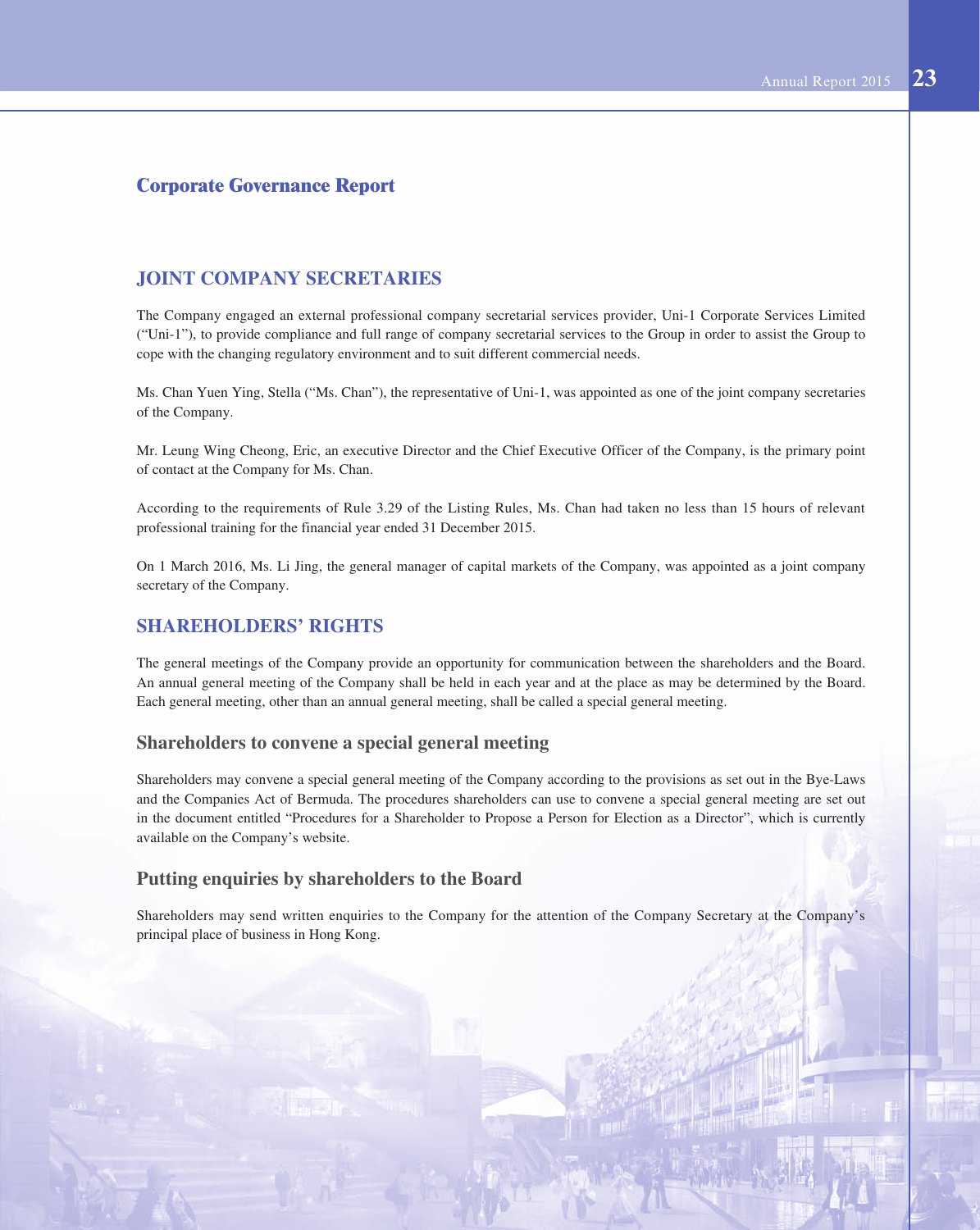#### **Procedures for putting forward proposals by shareholders at shareholders' meeting**

The number of members necessary for a requisition for putting forward a proposal at a general meeting shall be:

- (a) any number of members representing not less than one-twentieth of the total voting rights at the date of the requisition; or
- (b) not less than one hundred members.

A copy or copies of requisition signed by all requisitionists shall be deposited, with a sum reasonably sufficient to meet the Company's expenses in giving notice of the proposed resolution or circulating any necessary statement, at the Company's principal place of business in Hong Kong in the case of:

- (a) a requisition requiring notice of a resolution, not less than six weeks before the meeting; and
- (b) any other requisition, not less than one week before the meeting.

The Company will verify the requisition and upon confirming that the requisition is proper and in order, the Board will proceed with the necessary procedures.

### **VOTING BY POLL**

Pursuant to Rule 13.39(4) of the Listing Rules, any vote of shareholders at a general meeting must be taken by poll except where the chairman, in good faith, decides to allow a resolution which relates purely to a procedural or administrative matter to be voted on by a show of hands. As such, all the resolutions to be set out in the notice of 2016 AGM will be vote by poll.

### **INVESTOR RELATIONS**

The Company is committed to a policy of open and regular communication and reasonable disclosure of information to its shareholders.

Information of the Company is disseminated to the shareholders in the following manner:

- Delivery of annual and interim results and reports to all shareholders;
- Publication of announcements on the annual and interim results on the Stock Exchange website, and issue of other announcements and shareholders' circulars in accordance with the continuing disclosure obligations under the Listing Rules; and
	- The general meeting of the Company is also an effective communication channel between the Board and shareholders.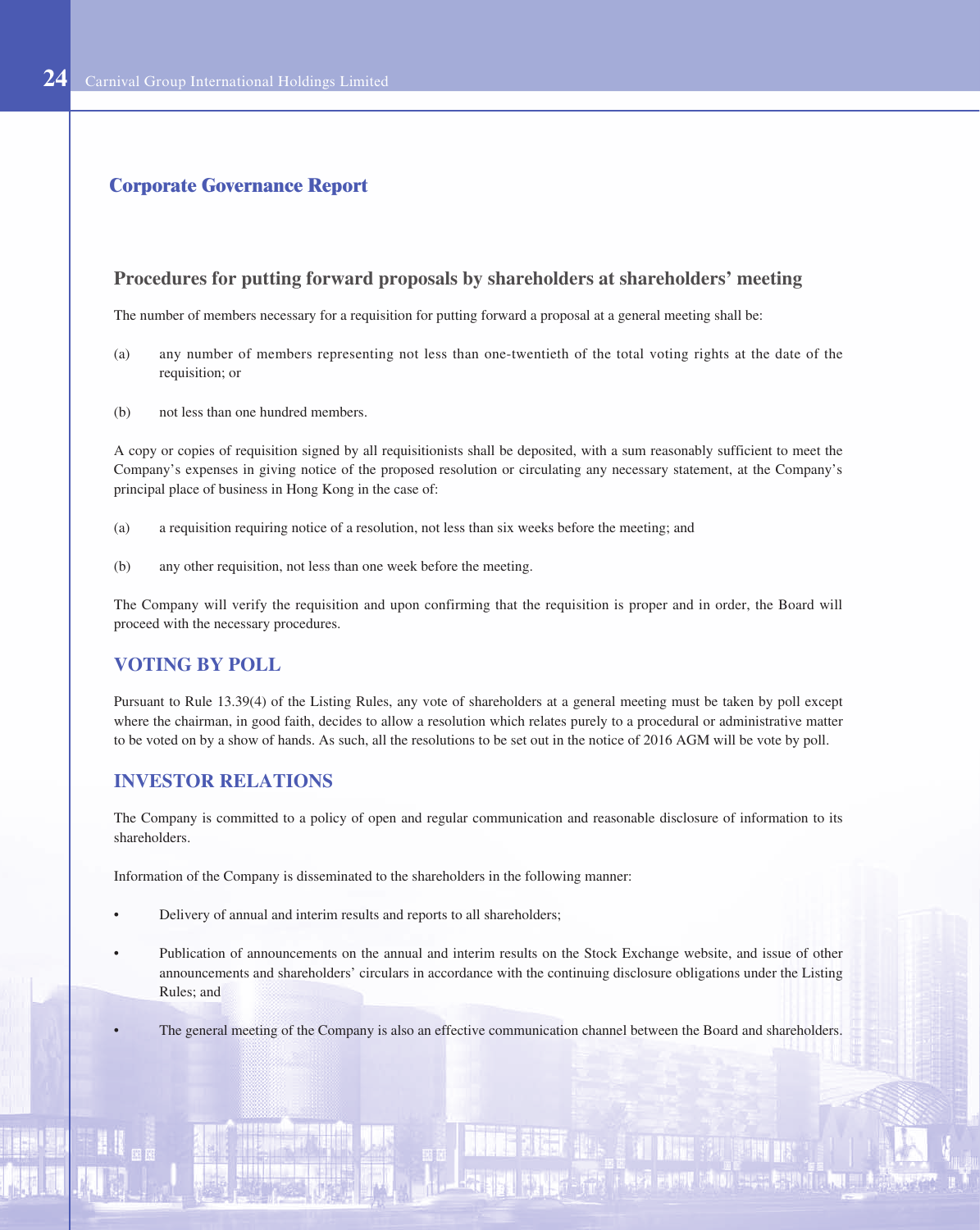# **DIRECTORS' RESPONSIBILITIES FOR THE CONSOLIDATED FINANCIAL STATEMENTS**

The Board acknowledges its responsibility to prepare the Group's consolidated financial statements for each financial year which give a true and fair view of the financial position of the Group and of the financial performance and cash flows of the Group for that year. In preparing the consolidated financial statements for the year ended 31 December 2015, the Board has selected suitable accounting policies and applied them consistently; made judgments and estimates that are prudent, fair and reasonable and prepared the accounts on a going concern basis.

The Directors are responsible for taking all reasonable and necessary steps to safeguard the assets of the Group and to prevent and detect fraud and other irregularities.

The Directors, having made appropriate enquiries, consider that the Group has adequate resources to continue in operational existence for the foreseeable future and that, for this reason, it is appropriate to adopt the going concern basis in preparing the consolidated financial statements.

#### **INTERNAL CONTROL**

Management had implemented a system of internal control to provide reasonable assurance that the Group's assets are safeguarded, proper accounting records are maintained, appropriate legislation and regulations are complied with, reliable financial information are provided for management and publication purpose and investment and business risks affecting the Group are identified and managed.

During the year ended 31 December 2015, the Board has conducted a review of the system of internal control to ensure the effectiveness and adequacy of the system. The Board shall conduct such review on an ongoing basis.

#### **CONSTITUTIONAL DOCUMENTS**

There is no change in the Company's constitutional documents during the year ended 31 December 2015.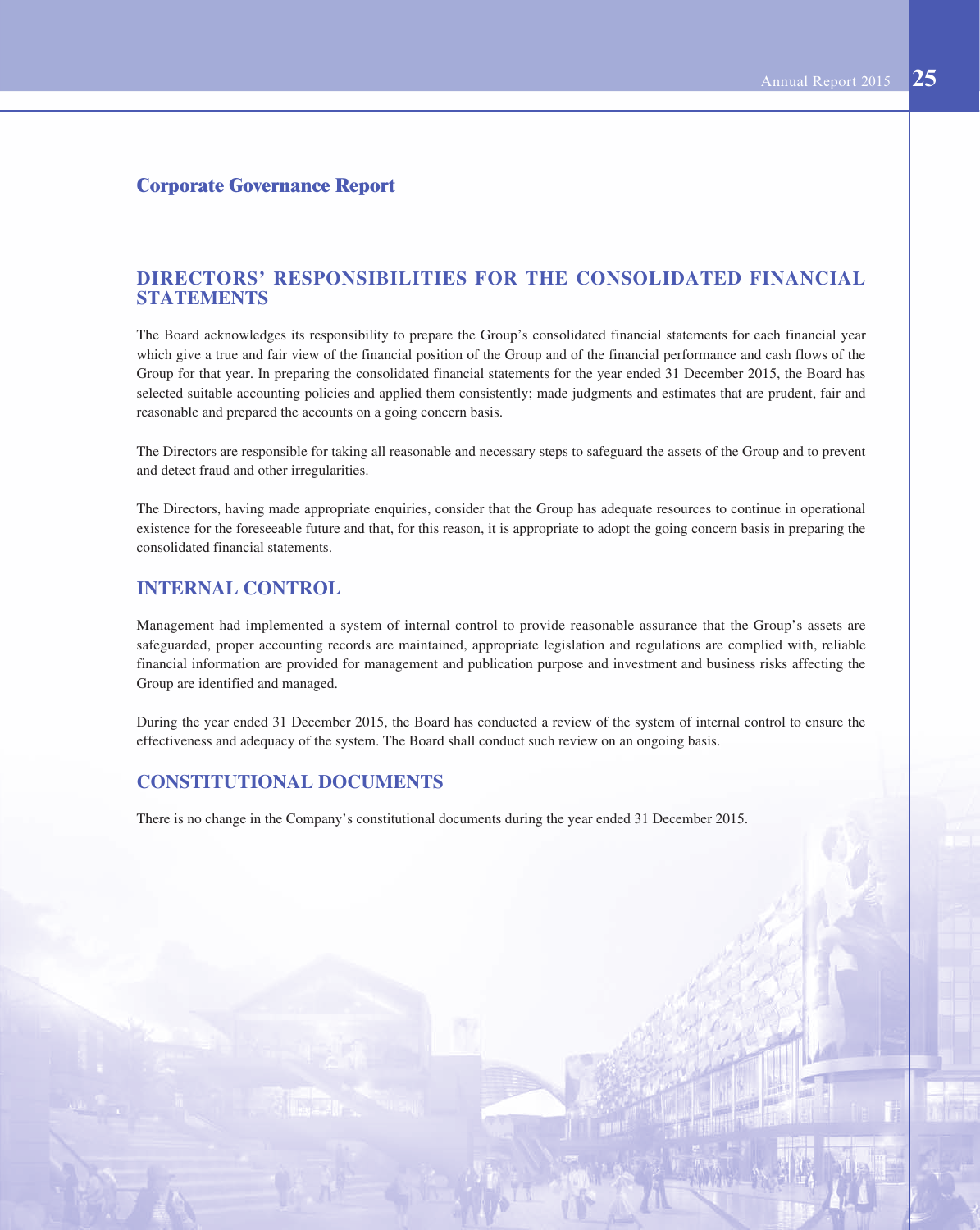The Directors are pleased to present the annual report and the audited consolidated financial statements of the Group for the year ended 31 December 2015.

# **PRINCIPAL ACTIVITIES**

The principal activity of the Company is investment holding. The principal activities and other particulars of its principal subsidiaries are set out in Note 1 to the consolidated financial statements.

#### **BUSINESS REVIEW**

The business review of the Group for the year ended 31 December 2015 is set out in the section headed "Management Discussion and Analysis" on pages 7 to 14 of this annual report.

#### **Principal Risks and Uncertainties**

#### **– PRC economic, political and social conditions, as well as government policies**

The PRC economy differs from the economies of most of the developed countries in many respects, including the extent of government involvement, level of development, growth rate, uniformity in the implementation and enforcement of laws control of foreign exchange content and control over capital investment and allocation of resources.

The PRC economy is in the process of transitioning from a centrally planned economy to a more market-oriented economy. For approximately three decades, the PRC government has implemented economic reform measures to utilise market forces in the development of the PRC economy. In addition, the PRC government continues to play a significant role in regulating industries and the economy through policy measures. The changes in PRC economic, political or social conditions and in PRC laws, regulations and policies may affect our current or future business, cash flow, financial condition and results of operations.

#### **– Seasonality**

The tourism and hospitality industries are inherently seasonal, whereby sales and revenue tend to increase during holiday periods and decrease during off-peak periods. Our operations may expose us to seasonal fluctuations in visitors' attendance and revenue. Further, revenue from sales of property may vary significantly from period to period depending on, among other things, the timing of the sale of our properties.

#### **Environmental Policy and Performance**

We are committed to building an environmentally-friendly corporation that pays close attention to conserving natural resources. We strive to minimise our environmental impact by saving electricity and encouraging recycle of office supplies and other materials.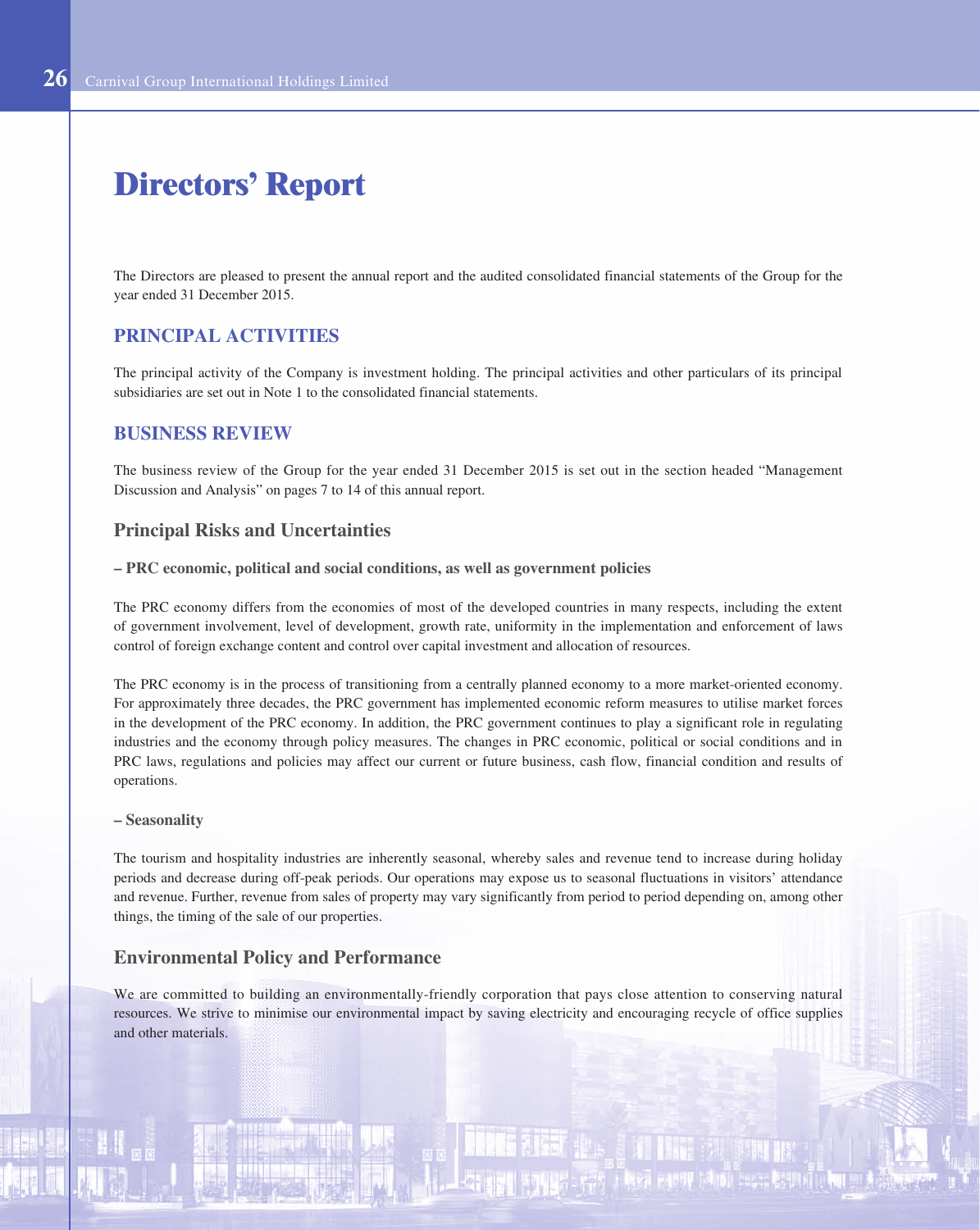#### **Compliance with the Relevant Laws and Regulations**

During the year under review, as far as the Board and management are aware, there was no material breach of or non-compliance with the applicable laws and regulations by the Group that has a significant impact on the businesses and operation of the Group.

#### **Key Relationships with Employees, Customers and Suppliers**

The Group recognises that employees are one of the significant assets of the Group. The Group aims to continue establishing a caring environment to employees and emphasis the personal development of its employees.

The Group maintains a good relationship with our customers and suppliers. The Group aims to continue providing quality services and consumption experiences to our customers and establishing cooperation strategy with our suppliers.

#### **Results and appropriations**

The results of the Group for the year ended 31 December 2015 are set out in the consolidated statement of profit or loss and other comprehensive income on pages 37 to 38.

The Board does not recommend the payment of a final dividend for the year ended 31 December 2015 (2014: Nil).

#### **CHARITABLE DONATIONS**

During the year ended 31 December 2015, the Group made HK\$50,000 charitable donations (2014: HK\$Nil).

#### **CLOSURE OF REGISTER OF MEMBERS**

For the purpose of determining the identity of the shareholders of the Company entitled to attend and vote at the 2016 AGM to be held on Thursday, 2 June 2016, the register of members of the Company will be closed from Wednesday, 1 June 2016 to Thursday, 2 June 2016, both days inclusive, during the period no transfer of shares will be effected. All transfers accompanied by the relevant certificates must be lodged with the Company's branch share registrar in Hong Kong, Tricor Standard Limited at Level 22, Hopewell Centre, 183 Queen's Road East, Wanchai, Hong Kong for registration not later than 4:30 p.m. on Tuesday, 31 May 2016.

#### **PROPERTY, PLANT AND EQUIPMENT**

Details of the movements during the year ended 31 December 2015 in the property, plant and equipment of the Group are set out in Note 16 to the consolidated financial statements.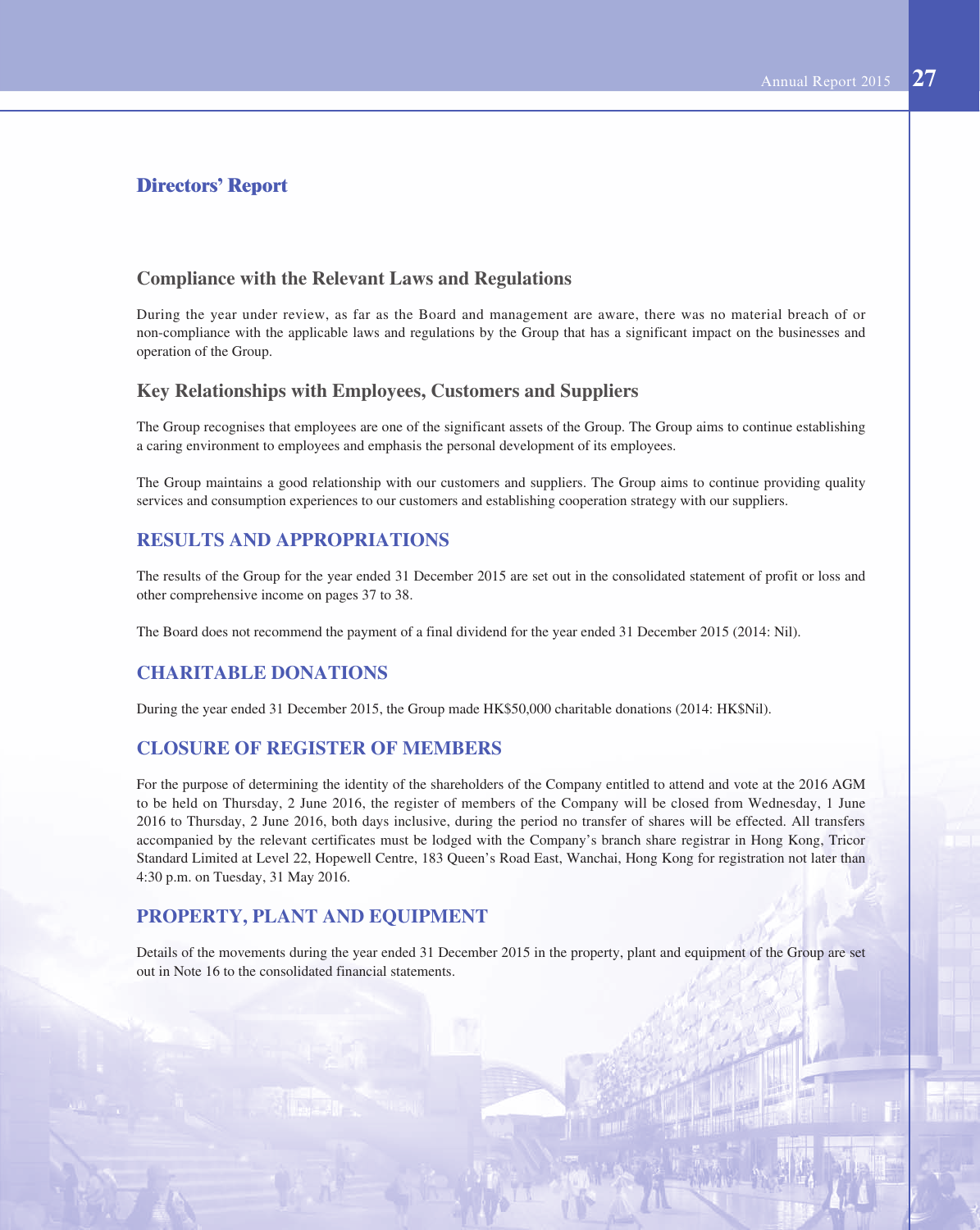#### **INVESTMENT PROPERTIES**

Details of the movements during the year ended 31 December 2015 in the investment properties of the Group are set out in Note 17 to the consolidated financial statements.

#### **DISTRIBUTABLE RESERVES**

At 31 December 2015, the aggregate amount of reserves available for distribution to equity holders of the Company was approximately HK\$9,404,000 (2014: approximately HK\$9,404,000).

#### **SHARE CAPITAL**

Details of the movements in the share capital during the year are set out in Note 28 to the consolidated financial statements.

#### **PRE-EMPTIVE RIGHTS**

There are no provisions for pre-emptive rights under the Company's Bye-laws or the laws of Bermuda, being the jurisdiction in which the Company was incorporated, which would oblige the Company to offer new shares on a pro rata basis to existing shareholders of the Company.

#### **PURCHASE, SALE OR REDEMPTION OF LISTED SECURITIES OF THE COMPANY**

During the year ended 31 December 2015, neither the Company nor any of its subsidiaries purchased, sold or redeemed any of the Company's listed securities.

#### **PERMITTED INDEMNITY PROVISION**

The Company has arranged for appropriate insurance cover for Directors' and officers' liabilities in respect of legal actions against its Directors and senior management arising out of corporate activities. The permitted indemnity provision is in force for the benefit of the Directors as required by section 470 of the Companies Ordinance (Chapter 622 of the laws of Hong Kong) when the Report of the Board of the Directors prepared by the Directors is approved in accordance with section 391(1) (a) of the Companies Ordinance (Chapter 622 of the laws of Hong Kong).

#### **GROUP FINANCIAL SUMMARY**

A summary of the results and the assets and liabilities of the Group for the last five financial years is set out on page 142 of this report.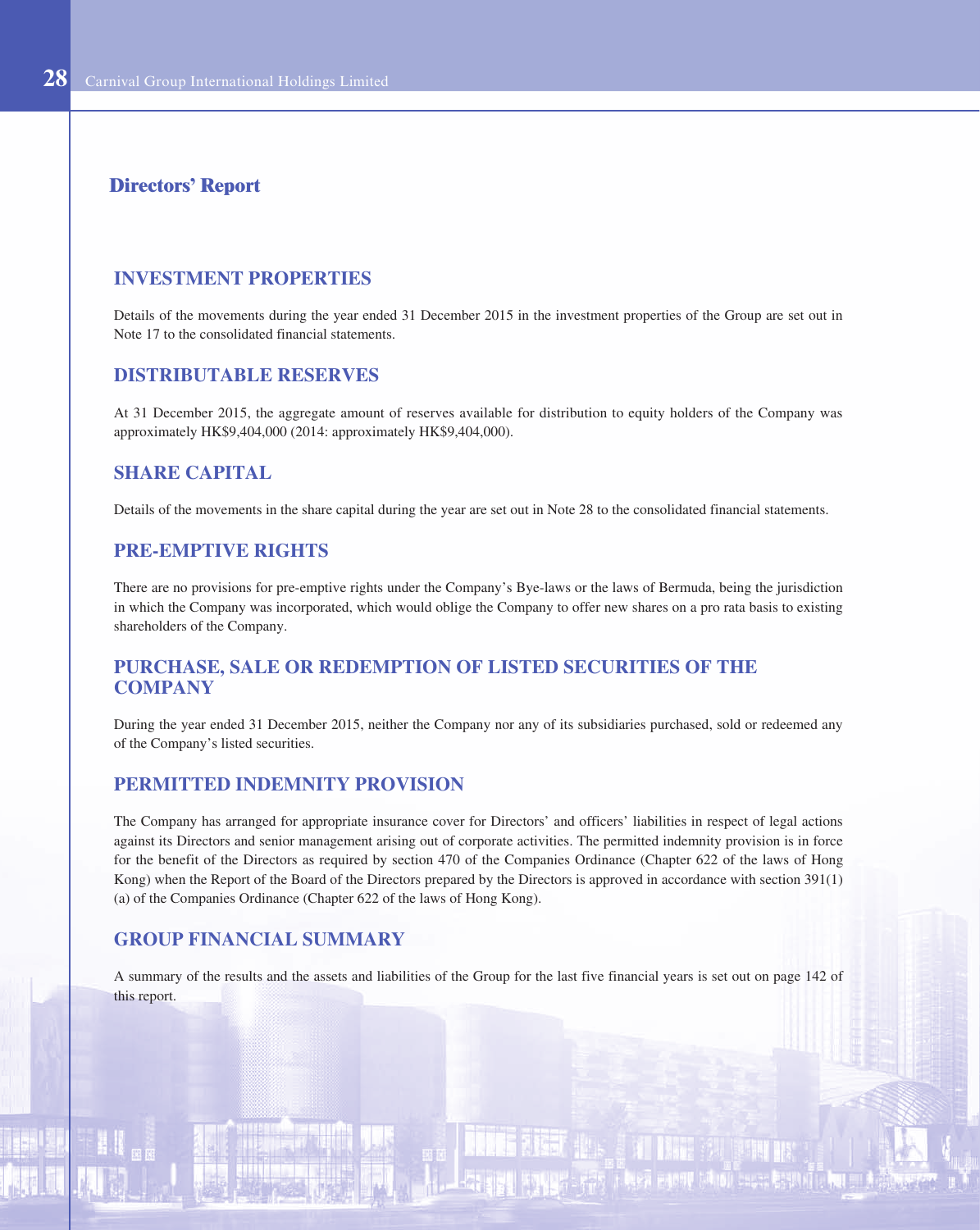#### **DIRECTORS**

The list of Directors of the Company during the year and up to the date of this annual report is set out below:

#### **Executive Directors**

Mr. King Pak Fu *(Chairman)* Mr. Leung Wing Cheong Eric *(Chief Executive Officer)* Mr. Gong Xiao Cheng

#### **Independent Non-executive Directors**

| Mr. Chan Wai Cheung Admiral |                                                                 |
|-----------------------------|-----------------------------------------------------------------|
| Mr. Lie Chi Wing            | (appointed on 5 February 2015)                                  |
| Ms. Hu Gin Ing              |                                                                 |
| Ms. Pan Wei-Kang            | (appointed on 10 December 2014 and resigned on 5 February 2015) |

In accordance with Bye-law 111 of the Bye-Laws, Ms. Hu Gin Ing shall retire from office as Director by rotation and, being eligible, offer herself for re-election at the 2016 AGM.

#### **DIRECTORS' SERVICE CONTRACTS**

Mr. King Pak Fu entered into a service contract with the Company on 10 September 2012 for a term of three years commencing from 10 September 2012. He entered into a new service contract with the Company on 4 November 2015 with retrospective effect from 1 August 2015 with no specific term unless terminated by either party by giving 3 months' advance notice to the other.

Mr. Gong Xiao Cheng entered in to a service contract with the Company on 7 March 2012 with no fixed term of service.

Mr. Leung Wing Cheong Eric entered into a service contract with the Company on 26 May 2014 for a term of three years commencing from 26 May 2014.

Mr. Chan Wai Cheung Admiral signed an appointment letter issued by the Company on 10 December 2014 for an initial term of one year commencing on 10 December 2014, which was automatically renewable for successive term of one year upon the expiry of the said term.

Mr. Lie Chi Wing signed an appointment letter issued by the Company on 5 February 2015 for an initial term of one year commencing on 5 February 2015, which was automatically renewable for successive term of one year upon the expiry of the said term.

Ms. Hu Gin Ing signed an appointment letter issued by the Company on 16 December 2013 for an initial term of one year commencing on 16 December 2013, which was automatically renewable for successive term of one year upon the expiry of the said term, and expired on 16 December 2015. Ms. Hu further signed an appointment letter issued by the Company on 16 December 2015 for an initial term of one year commencing on 16 December 2015, which is automatically renewable for successive term of one year upon expiry of the said term.

None of the Directors who are proposed for re-election at the 2016 AGM has a service contract with the Company which is not determinable within one year without payment of compensation, other than statutory compensation.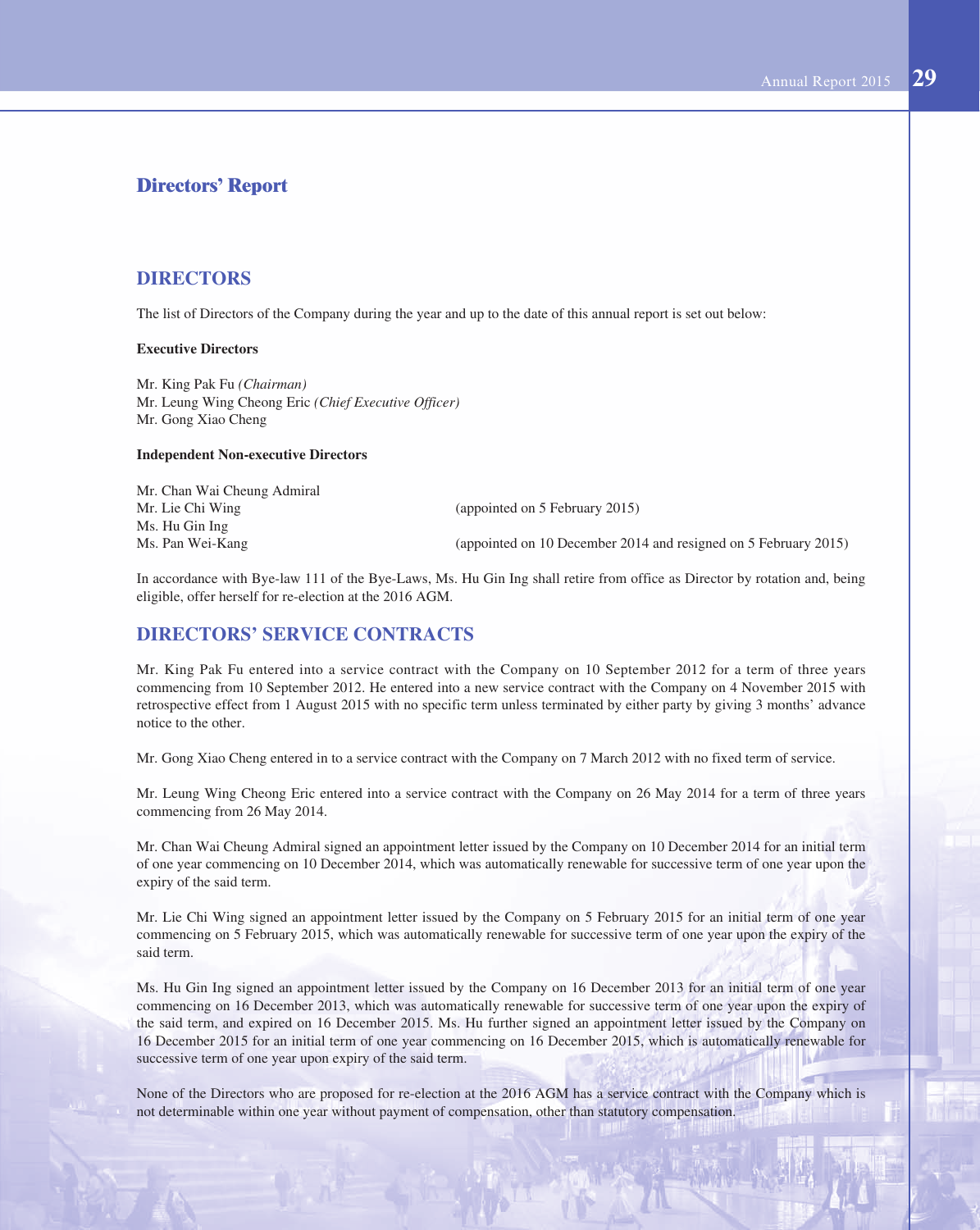#### **CONFIRMATION OF INDEPENDENCE**

The Company has received from each of the independent non-executive Directors, a confirmation of independence pursuant to Rule 3.13 of the Listing Rules. The Company considers that all of the independent non-executive Directors are independent.

#### **DIRECTORS' RIGHTS TO ACQUIRE SHARES OR DEBENTURES**

Save as the share options granted under the Share Option Scheme, at no time during the year was the Company or any of its subsidiaries a party to any arrangements to enable the Directors to acquire such rights in any other body corporate.

#### **DIRECTORS' INTERESTS IN CONTRACTS**

No contracts of significance in relation to the Group's business to which the Company or any of its subsidiaries was a party, and in which a Director of the Company had a material interest, whether directly or indirectly subsisted at the year-end or at any time during the year.

### **DIRECTORS' INTERESTS AND SHORT POSITIONS IN SHARES AND UNDERLYING SHARES**

As at 31 December 2015, the interests or short positions of the Directors and chief executives of the Company in the shares, underlying shares and debentures of the Company or any associated corporation (within the meaning of Part XV of the SFO) which were notified to the Company and the Stock Exchange pursuant to Divisions 7 and 8 of Part XV of the SFO (including interests or short positions which they are taken or deemed to have under such provisions of the SFO), or which were required, pursuant to section 352 of the SFO, to be entered in the register referred to therein, or which were required, pursuant to the Model Code, are set out below:

| <b>Name of Directors</b>                    | Capacity                                  | Long<br>position/<br><b>Short position</b> | Ordinary<br>shares<br>(no. of shares) | <b>Derivative</b><br>shares<br>(no. of shares) | Total<br>number of<br>shares held | Approximate<br>percentage<br>of the issued<br>share capital of<br>the Company | <b>Notes</b> |
|---------------------------------------------|-------------------------------------------|--------------------------------------------|---------------------------------------|------------------------------------------------|-----------------------------------|-------------------------------------------------------------------------------|--------------|
| Mr. King Pak Fu ("Mr. King")                | Interest of<br>controlled<br>corporations | Long position                              | 10,630,478,614                        | $\overline{\phantom{a}}$                       | 10,630,478,614                    | 71.43                                                                         |              |
|                                             | Interest of<br>controlled<br>corporations | Short position                             | $\overline{\phantom{m}}$              | 150,000,000                                    | 150,000,000                       | 1.01                                                                          | $2^{\circ}$  |
| Mr. Leung Wing Cheong Eric<br>("Mr. Leung") | Beneficial owner                          | Long position                              | $\overline{\phantom{m}}$              | 266,927,680                                    | 266,927,680                       | 1.79                                                                          | 3            |

Notes:

1. (i) 6,188,026,998 ordinary shares are held through Better Joint Venture Limited ("Better Joint"), a company incorporated in the British Virgin Islands with limited liability which is wholly and beneficially owned by Mr. King; (ii) 1,295,038,846 ordinary shares are held through Glory Merit International Holdings Limited ("Glory Merit"), a company incorporated in the British Virgin Islands with limited liability which is beneficially owned as to 99% by Mr. King; (iii) 2,031,482,970 ordinary shares are held through Elite Mile Investments Limited ("Elite Mile"), a company incorporated in the British Virgin Islands with limited liability which is wholly and beneficially owned by Mr. King; (iv) 1,115,929,800 shares are held through Sino Wealthy Limited ("Sino Wealthy"), a company which is wholly-owned by Bremwood Holdings Limited ("Bremwood Holdings"), which is in turn wholly-owned by Gauteng Focus Limited ("Gauteng Focus"), which is in turn wholly-owned by Rentian Technology Holdings Limited ("Rentian Technology"), a company which is held as to 62.89% by Mystery Idea Limited ("Mystery Idea"), a company wholly-owned by Mr. King.

2. These 150,000,000 derivative shares are held through Sino Wealthy.

3. These 266,927,680 derivative shares are derived from the interest in 266,927,680 share options granted by the Company to Mr. Leung exercisable into 266,927,680 ordinary shares of the Company.

Save as disclosed above, none of the Directors, or chief executives of the Company or their associates had any interests or short positions in any shares, underlying shares or debentures of the Company or any of its associated corporations as defined in Part XV of the SFO as recorded in the register to be kept under section 352 of the SFO or as otherwise notified to the Company and the Stock Exchange pursuant to the Model Code as at 31 December 2015.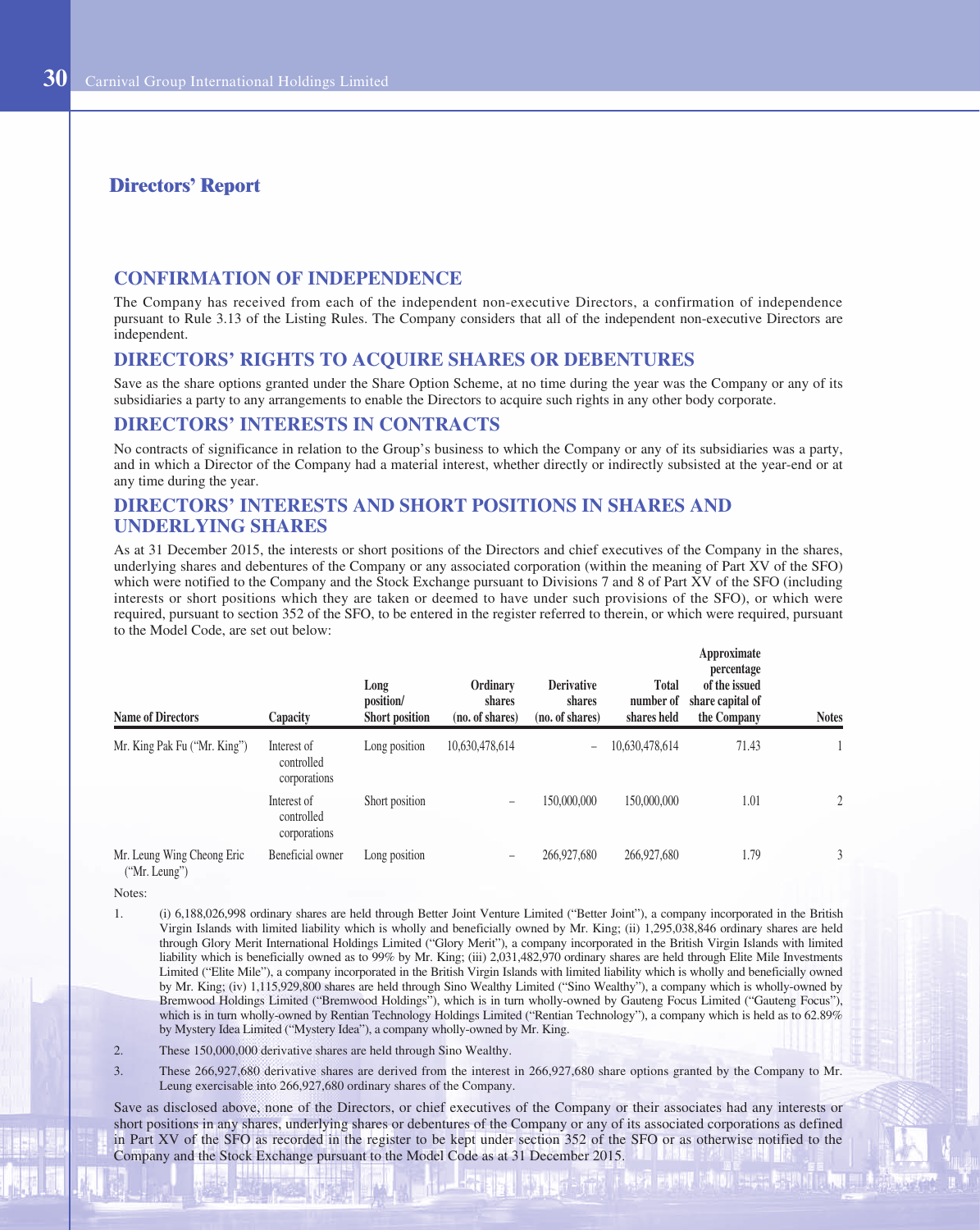# **SUBSTANTIAL SHAREHOLDERS INTERESTS AND SHORT POSITIONS IN SHARES AND UNDERLYING SHARES**

As at 31 December 2015, the register of substantial shareholders maintained by the Company pursuant to section 336 of the SFO shows that, other than the interests of the Directors and the chief executives of the Company, the following shareholders had notified the Company of relevant interests or short position in shares and underlying shares of Company as follows:

| <b>Name</b>  | Capacity                             | Long<br>position/<br>short position | Ordinary<br>shares<br>(no. of shares)     | <b>Derivative</b><br>shares<br>(no. of shares) | <b>Total</b><br>number of<br>shares held | Approximate<br>percentage<br>of the issued<br>share capital of<br>the Company | <b>Notes</b> |
|--------------|--------------------------------------|-------------------------------------|-------------------------------------------|------------------------------------------------|------------------------------------------|-------------------------------------------------------------------------------|--------------|
| Better Joint | Beneficial owner                     | Long position                       | 6,188,026,998                             | $\overline{\phantom{a}}$                       | 6,188,026,998                            | 41.58                                                                         |              |
| Glory Merit  | Beneficial owner                     | Long position                       | 1,295,038,846                             | $\overline{\phantom{m}}$                       | 1,295,038,846                            | 8.70                                                                          | 2            |
| Elite Mile   | Beneficial owner                     | Long position                       | 2,031,482,970                             | $\overline{\phantom{0}}$                       | 2,031,482,970                            | 13.65                                                                         | 3            |
| Sino Wealthy | Beneficial owner<br>Beneficial owner | Long position<br>Short position     | 1,115,929,800<br>$\overline{\phantom{m}}$ | $\overline{\phantom{m}}$<br>150,000,000        | 1,115,929,800<br>150,000,000             | 7.50<br>1.01                                                                  | 4<br>4       |

#### Notes:

- 1. Better Joint is the legal and beneficial owner of 6,188,026,998 ordinary shares. Better Joint is wholly and beneficially owned by Mr. King. By virtue of the SFO, Mr. King is deemed to be interested in those shares held by Better Joint.
- 2. Glory Merit is the legal and beneficial owner of 1,295,038,846 ordinary shares of the Company. Glory Merit is beneficially owned as to 99% by Mr. King. By virtue of the SFO, Mr. King is deemed to be interested in those shares held by Glory Merit.
- 3. Elite Mile is the legal and beneficial owner of 2,031,482,970 ordinary shares of the Company. Elite Mile is wholly and beneficially owned by Mr. King. By virtue of the SFO, Mr. King is deemed to be interested in those shares held by Elite Mile.
- 4. Sino Wealthy is the legal and beneficial owner of 1,115,929,800 ordinary shares and 150,000,000 derivative shares of the Company. Sino Wealthy is wholly-owned by Bremwood Holdings, which is in turn wholly-owned by Gauteng Focus, which is in turn whollyowned by Rentian Technology, a company which is held as to 62.89% by Mystery Idea, which in turn is wholly-owned by Mr. King. By virtue of the SFO, Mr. King is deemed to be interested in those shares held by Sino Wealthy.

Save as disclosed above, no other parties were recorded in the register of the Company required to be kept under section 336 of the SFO as having interests or short positions in the shares or underlying shares of the Company as at 31 December 2015.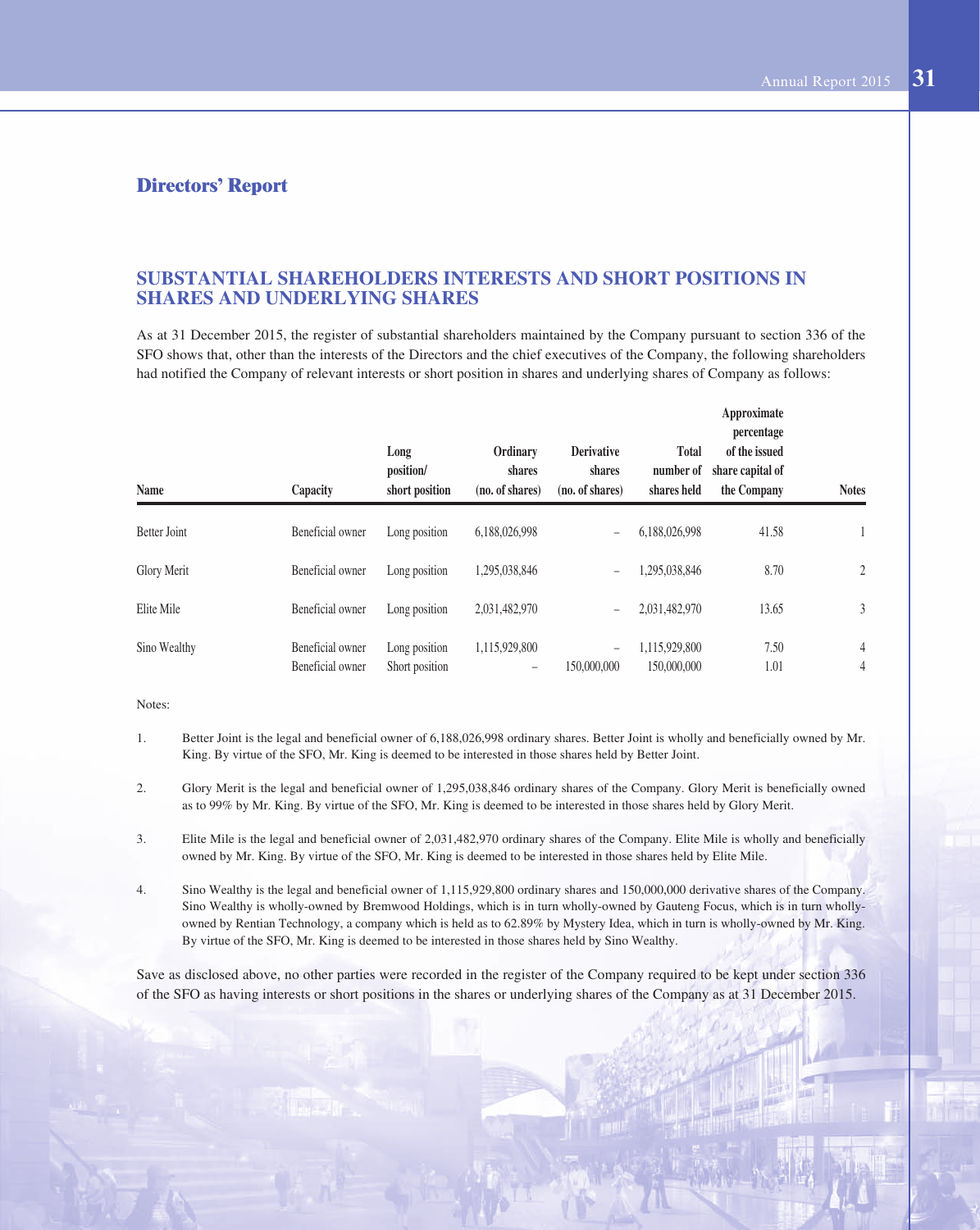# **MODEL CODE FOR SECURITIES TRANSACTIONS BY DIRECTORS**

The Company has adopted the Model Code for Securities Transactions by Directors of Listed Issuers as set out in Appendix 10 to the Listing Rules as the code of conduct regarding securities transactions by the Directors. Having made specific enquiry of all Directors, the Company confirmed that all Directors have complied with the required standard set out in the Model Code during the year ended 31 December 2015.

#### **SHARE OPTION SCHEME**

The Company adopted a share option scheme (the "Share Option Scheme") at the annual general meeting of the Company held on 31 May 2013. Pursuant to the Share Option Scheme, the Board may at its discretion offer options to any eligible participants including, but not limited to any person being an employee, executive directors, or nonexecutive directors (including independent non-executive directors) of the Group or any invested entity and any supplier, adviser or consultant to any area of business or business development of any member of the Group or any invested entity.

As at the date of this annual report, the total number of shares available for issue under the Share Option Scheme (after considering the share options already granted under the Share Option Scheme) is 892,960,724, representing approximately 6.00% of the shares in issue as at the date of this annual report.

Details of the Company's share option scheme are set out in Note 38 to the consolidated financial statements.

#### **EQUITY-LINKED AGREEMENTS**

Save as those disclosed in the sections headed "Share Option Scheme" in this Directors' Report and "Capital Structure, Liquidity and Financial Resources" in the Management Discussion and Analysis, no other equity-linked agreements were entered into by the Group, or existed during the year ended 31 December 2015.

#### **SUBSIDIARIES**

Particulars of the principal subsidiaries of the Company as at 31 December 2015 are set out in Note 45 to the consolidated financial statements.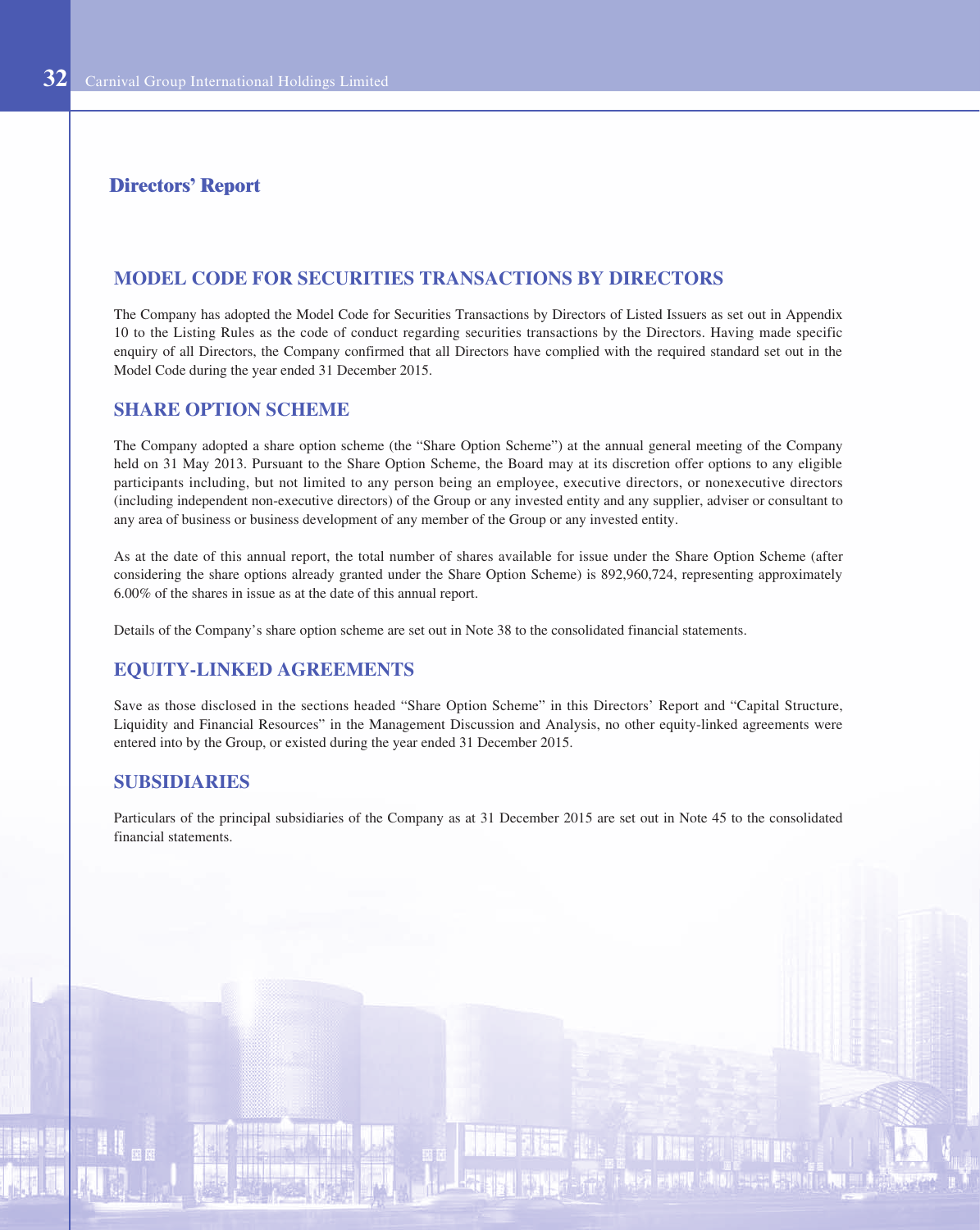#### **BORROWINGS**

Particulars of loans of the Group as at 31 December 2015 are set out in Note 30 to the consolidated financial statements.

#### **MAJOR CUSTOMERS AND SUPPLIERS**

Contracts with the Group's five largest suppliers combined by value, accounted for 34.6% in value of total purchases during the year ended 31 December 2015, while contracts with the Group's largest supplier by value, accounted for 14.5% in value of total purchases during the year ended 31 December 2015. Contracts with the Group's five largest customers aggregated accounted for less than 30% of the Group's sales during the year ended 31 December 2015.

None of the Directors, their associates or any other shareholder (which to the knowledge of the Directors owns more than 5% of the Company's share capital) had an interest in the major suppliers or customers noted above.

# **EMOLUMENT POLICY**

The emolument policy for the employees of the Group is set up on the basis of their merit, qualifications and competence. The emoluments of the Directors are decided by the Remuneration Committee, having regard to the Group's operating results, individual performance and comparable market statistics. Details of the Company's share option scheme are set out in Note 38 to the consolidated financial statements. Details of the Group's retirement benefit plans are set out in Note 39 to the consolidated financial statements.

#### **DIRECTORS' EMOLUMENTS**

Details of the remuneration of the Directors for year 2015 are set out in Note 11 to the consolidated financial statements.

#### **PUBLIC FLOAT**

Based on the information that is publicly available to the Company and within the knowledge of the Directors, the Company has maintained a sufficient public float as required under the Listing Rules during the year and up to the date of this report.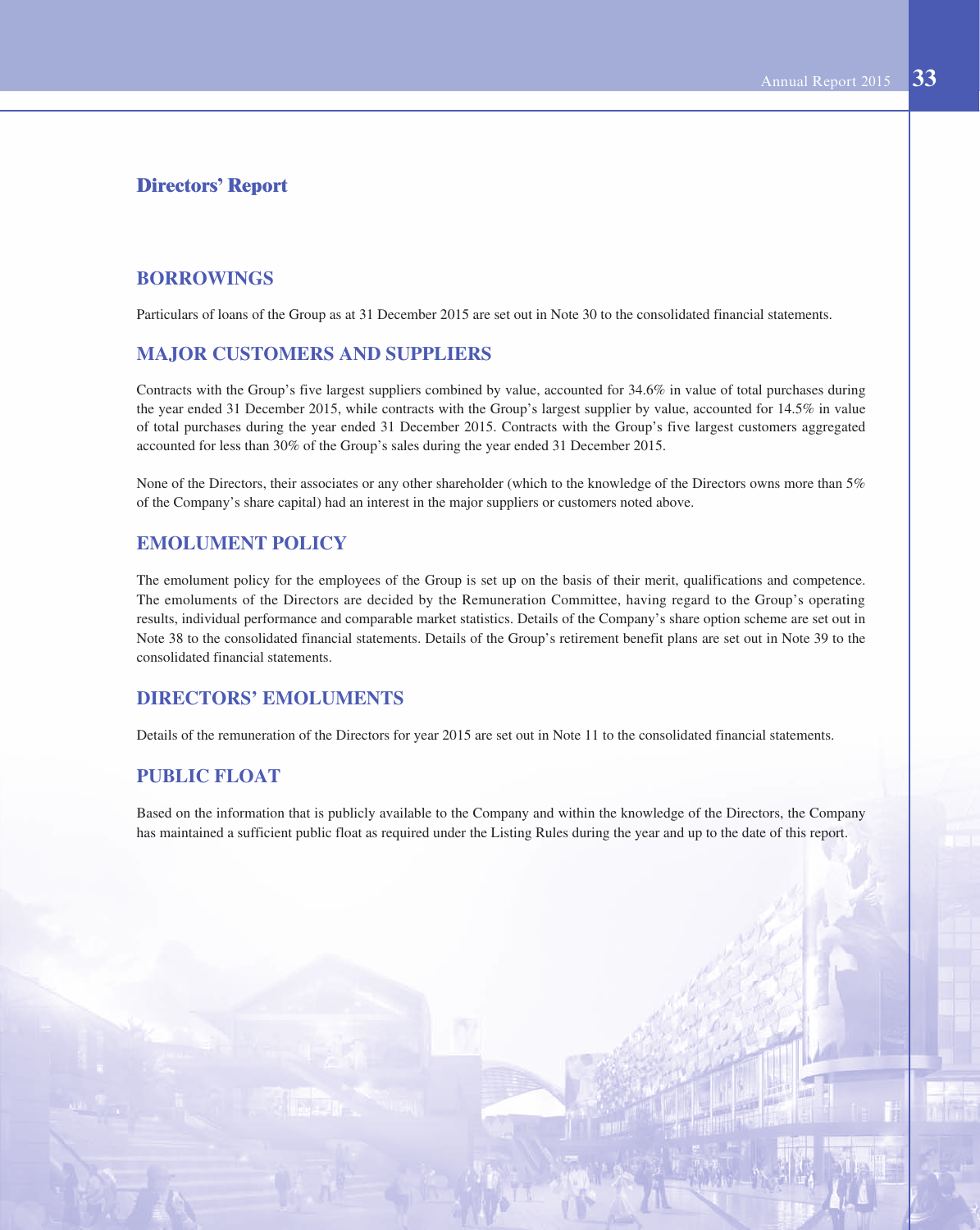#### **AUDIT COMMITTEE**

The Company established an Audit Committee on 9 November 1999 with written terms of reference, which was revised on 29 December 2015 to be in compliance with the CG Code. The primary duties of the Audit Committee are to review and supervise the financial reporting system and to review the risk management and internal control systems of the Group. The Audit Committee comprises three independent non-executive Directors of the Company, Mr. Chan Wai Cheung Admiral (as chairman), Mr. Lie Chi Wing and Ms. Hu Gin Ing. The Audit Committee has reviewed the audited consolidated financial statements of the Company for the year ended 31 December 2015.

#### **AUDITORS**

The accounts for the years ended 31 December 2013, 2014 and 2015 were audited by HLB Hodgson Impey Cheng Limited whose term of office will expire upon the conclusion of the 2016 AGM. A resolution for the re-appointment of HLB Hodgson Impey Cheng Limited as auditors of the Company for the subsequent year is to be proposed at the 2016 AGM.

> On behalf of the Board **Carnival Group International Holdings Limited King Pak Fu** *Chairman*

Hong Kong, 31 March 2016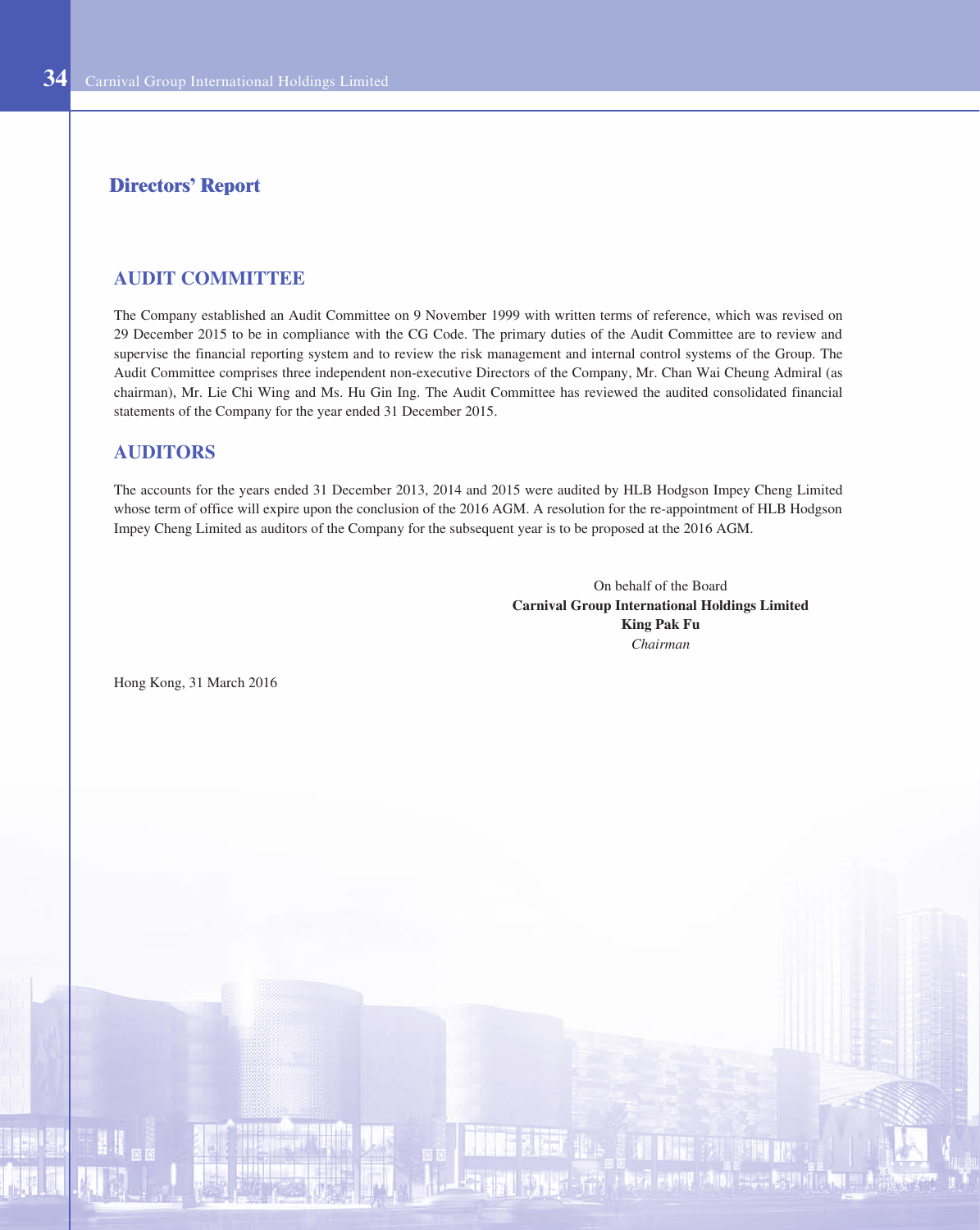# **Independent Auditors' Report**



31/F, Gloucester Tower The Landmark 11 Pedder Street Central Hong Kong

*(Incorporated in Bermuda with limited liability)* We have audited the consolidated financial statements of Carnival Group International Holdings Limited (the "Company") and its subsidiaries (collectively referred to as the "Group") set out on pages 37 to 140, which comprise the consolidated statements of financial position as at 31 December 2015, and the consolidated statement of profit or loss and other comprehensive income, consolidated statement of changes in equity and consolidated statement of cash flows for the year

#### **Directors' Responsibility for the Consolidated Financial STATEMENTS**

then ended, and a summary of significant accounting policies and other explanatory information.

The directors of the Company are responsible for the preparation of consolidated financial statements that give a true and fair view in accordance with Hong Kong Financial Reporting Standards issued by the Hong Kong Institute of Certified Public Accountants and the disclosure requirements of the Hong Kong Companies Ordinance, and for such internal control as the directors determine is necessary to enable the preparation of consolidated financial statements that are free from material misstatement, whether due to fraud or error.

### **Auditors' Responsibility**

To the shareholders of

To the shareholders of  $\alpha$ 

**Carnival Group International Holdings Limited**

Our responsibility is to express an opinion on these consolidated financial statements based on our audit. This report is made solely to you, as a body, in accordance with section 90 of the Companies Act of Bermuda, and for no other purpose. We do not assume responsibility towards or accept liability to any other person for the contents of this report. We conducted our audit in accordance with Hong Kong Standards on Auditing issued by the Hong Kong Institute of Certified Public Accountants. Those standards require that we comply with ethical requirements and plan and perform the audit to obtain reasonable assurance about whether the consolidated financial statements are free from material misstatement.

An audit involves performing procedures to obtain audit evidence about the amounts and disclosures in the consolidated financial statements. The procedures selected depend on the auditors' judgement, including the assessment of the risks of material misstatement of the consolidated financial statements, whether due to fraud or error. In making those risk assessments, the auditors consider internal control relevant to the entity's preparation of consolidated financial statements that give a true and fair view in order to design audit procedures that are appropriate in the circumstances, but not for the purpose of expressing an opinion on the effectiveness of the entity's internal control. An audit also includes evaluating the appropriateness of accounting policies used and the reasonableness of accounting estimates made by the directors, as well as evaluating the overall presentation of the consolidated financial statements.

We believe that the audit evidence we have obtained is sufficient and appropriate to provide a basis for our audit opinion.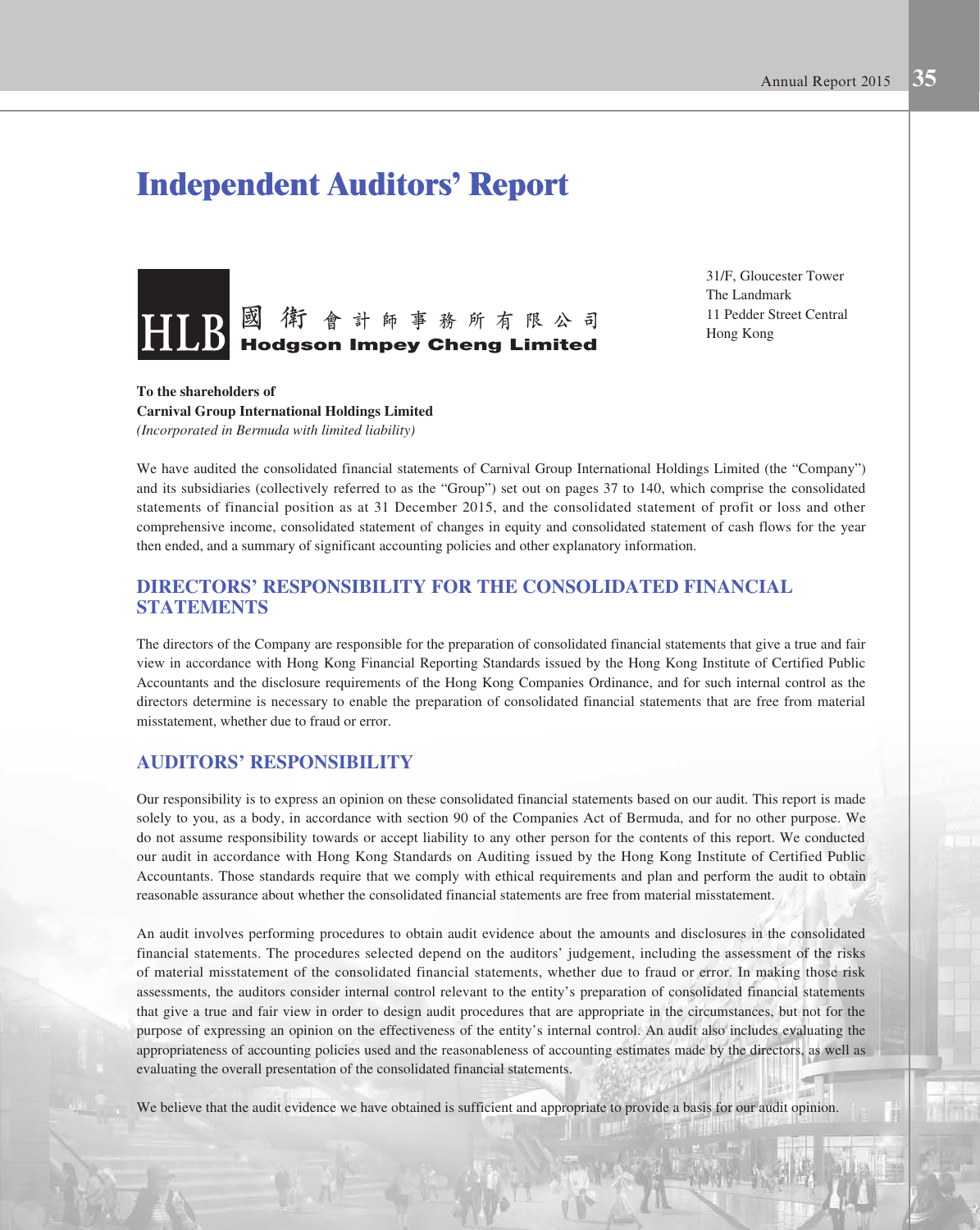## **Independent Auditors' Report**

### **Opinion**

In our opinion, the consolidated financial statements give a true and fair view of the financial position of the Group as at 31 December 2015, and of its financial performance and cash flows for the year then ended in accordance with Hong Kong Financial Reporting Standards and have been properly prepared in compliance with the disclosure requirements of the Hong Kong Companies Ordinance.

**HLB Hodgson Impey Cheng Limited** *Certified Public Accountants*

**Hui Chun Keung, David** Practising Certificate Number: P05447

Hong Kong, 31 March 2016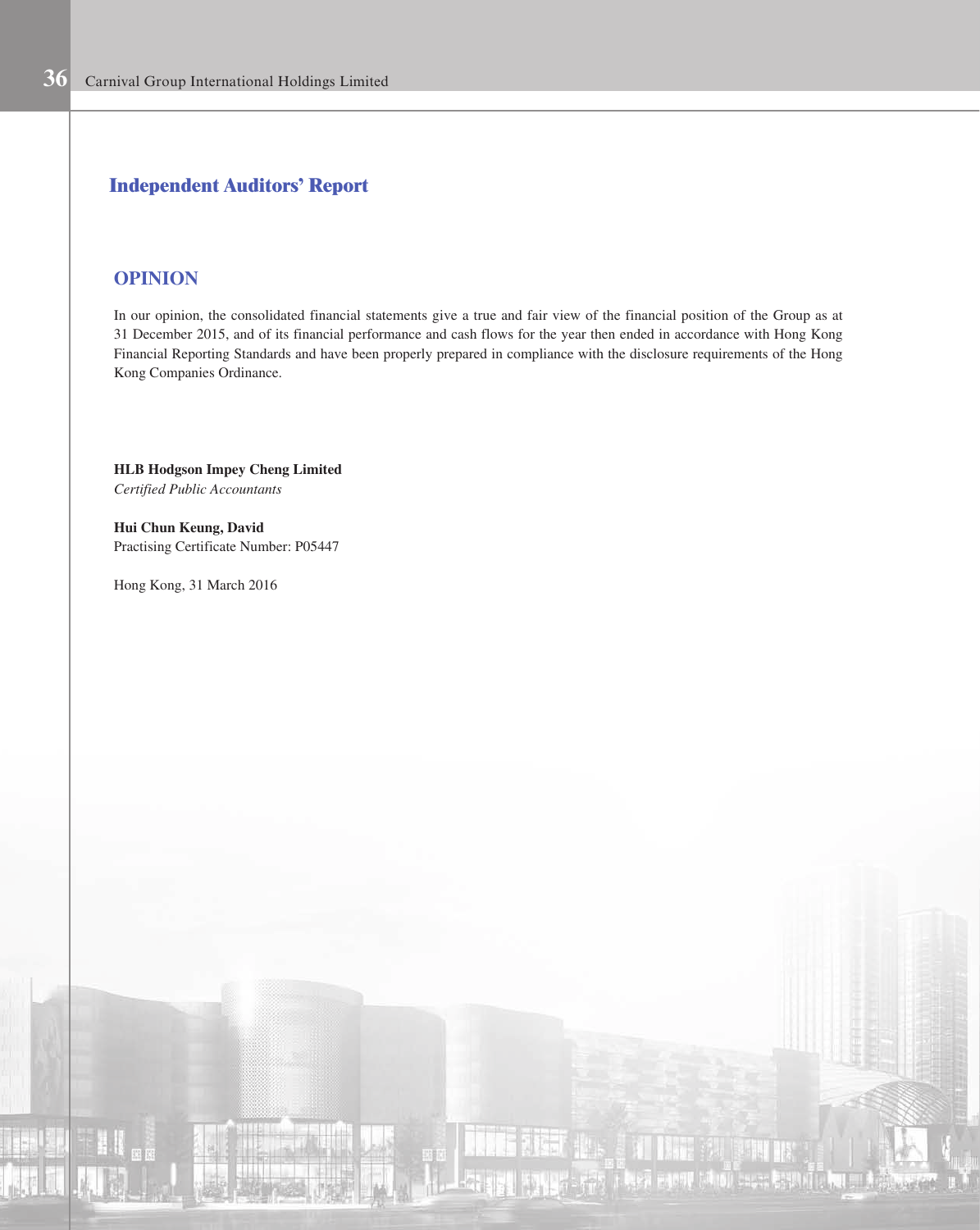# **Consolidated Statement of Profit or Loss and Other Comprehensive Income**

For the year ended 31 December 2015

|                                                                | <b>Notes</b> | 2015<br><b>HK\$'000</b> | 2014<br><b>HK\$'000</b> |
|----------------------------------------------------------------|--------------|-------------------------|-------------------------|
| Revenue                                                        | 5            | 1,146,888               | 1,412,857               |
| Cost of sales                                                  |              | (555,786)               | (1,163,504)             |
| Gross profit                                                   |              | 591,102                 | 249,353                 |
| Other income                                                   | 7            | 81,748                  | 18,367                  |
| Selling and marketing expenses                                 |              | (256, 128)              | (36,968)                |
| Administrative expenses                                        |              | (251, 521)              | (165, 442)              |
| Fair value change on financial liabilities at                  |              |                         |                         |
| fair value through profit or loss                              | 32           | (17,160)                |                         |
| Fair value change on investment properties                     | 17           | 19,452                  | 161,082                 |
| Loss on disposal of available for sale investment              |              | (7,061)                 |                         |
| Gain on bargain purchase                                       | 34           |                         | 4,407                   |
| Share of loss of an associate                                  | 15           | (5, 826)                | (5,843)                 |
| Finance costs                                                  | 8            | (58, 878)               | (85,970)                |
| Profit before tax                                              |              | 95,728                  | 138,986                 |
| Income tax credit/(expense)                                    | 9            | 8,162                   | (21, 163)               |
| Profit for the year                                            | 10           | 103,890                 | 117,823                 |
| Other comprehensive expense, net of income tax                 |              |                         |                         |
| Items that may be reclassified subsequently to profit or loss: |              |                         |                         |
| Share of exchange differences of an associate                  | 15           | (5, 193)                | (721)                   |
| Exchange differences on translating of foreign operations      |              | (394,005)               | (42,070)                |
| Other comprehensive expense for the year, net of income tax    |              | (399, 198)              | (42, 791)               |
| Total comprehensive (expense)/income for the year              |              | (295,308)               | 75,032                  |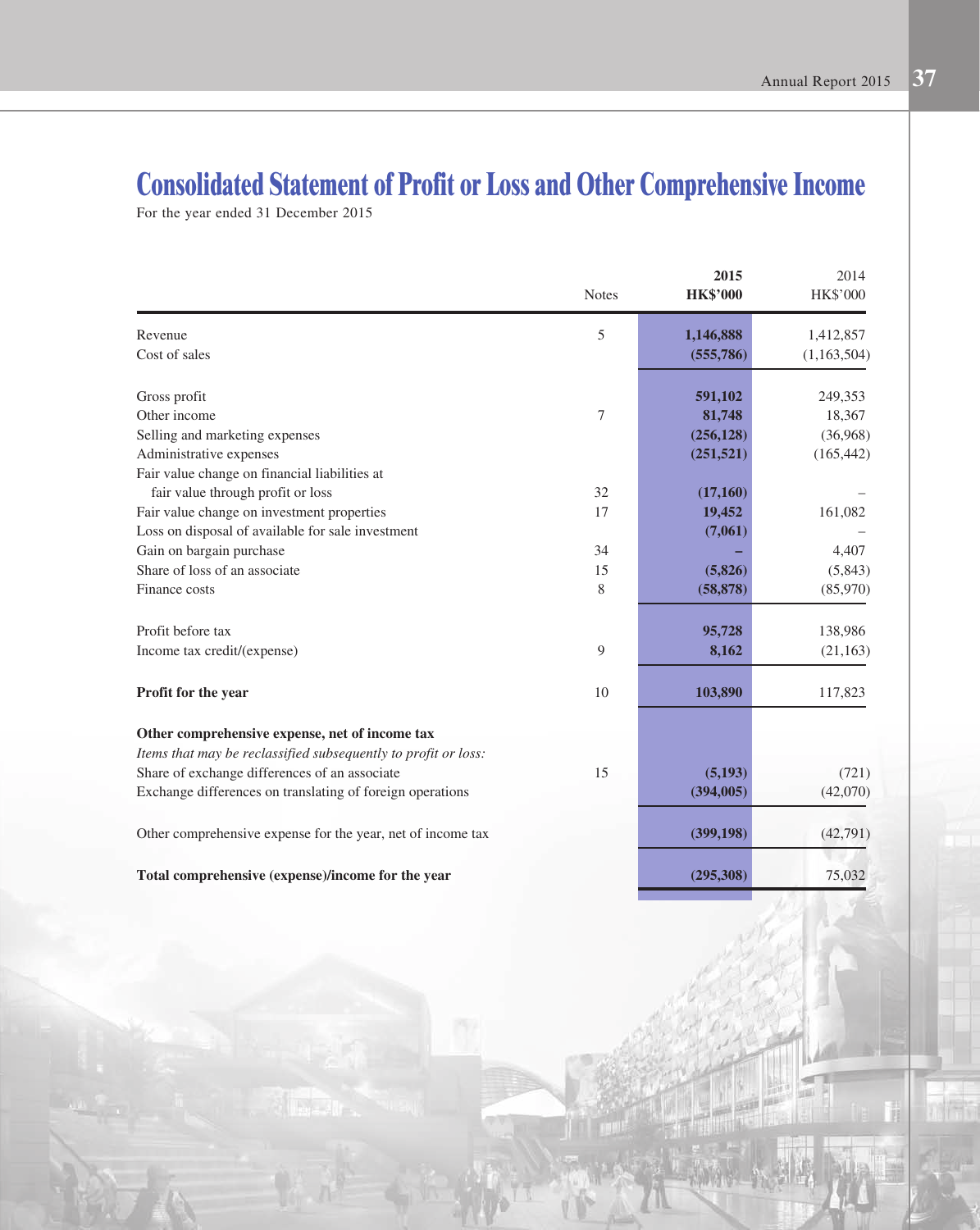## **Consolidated Statement of Profit or Loss and Other Comprehensive Income**

For the year ended 31 December 2015

|                                                       |              | 2015            | 2014            |
|-------------------------------------------------------|--------------|-----------------|-----------------|
|                                                       | <b>Notes</b> | <b>HK\$'000</b> | <b>HK\$'000</b> |
| Profit/(loss) for the year attributable to:           |              |                 |                 |
| Owners of the Company                                 |              | 120,453         | 43,018          |
| Non-controlling interests                             |              | (16, 563)       | 74,805          |
|                                                       |              | 103,890         | 117,823         |
| Total comprehensive (expense)/income attributable to: |              |                 |                 |
| Owners of the Company                                 |              | (167, 172)      | 7,698           |
| Non-controlling interests                             |              | (128, 136)      | 67,334          |
|                                                       |              | (295,308)       | 75,032          |
| <b>Earnings per share</b>                             |              |                 |                 |
| -Basic and diluted (HK cents per share)               | 14           | 0.86            | 0.33            |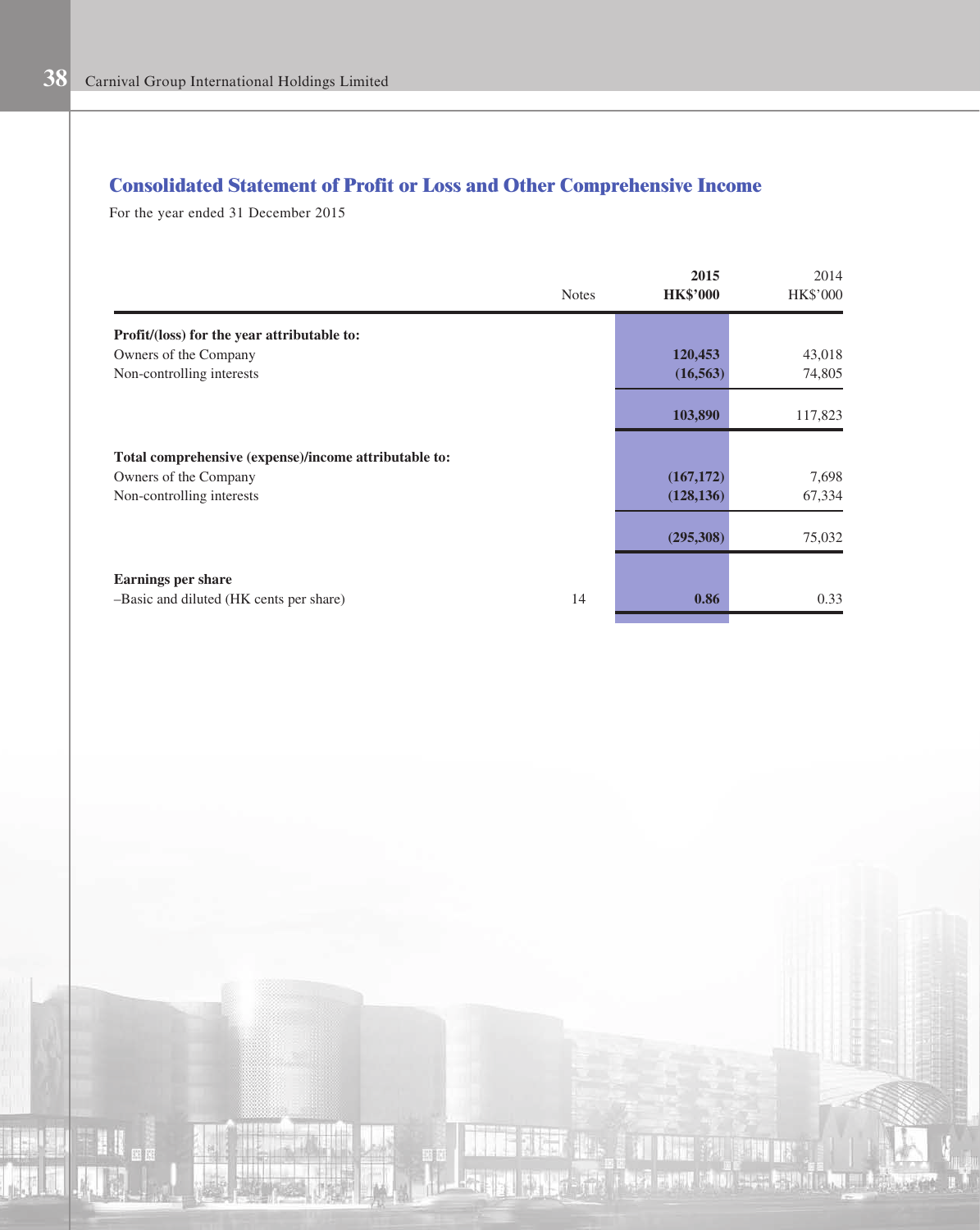# **Consolidated Statement of Financial Position**

At 31 December 2015

|                                                       | <b>Notes</b> | 2015<br><b>HK\$'000</b> | 2014<br><b>HK\$'000</b> |
|-------------------------------------------------------|--------------|-------------------------|-------------------------|
| <b>Non-current assets</b>                             |              |                         |                         |
| Property, plant and equipment                         | 16           | 5,976,349               | 4,115,332               |
| Investment properties                                 | 17           | 4,420,271               | 4,203,210               |
| Interests in an associate                             | 15           | 86,824                  | 97,843                  |
| Long-term rental deposit                              | 23           | 21,045                  |                         |
| Other intangible assets                               | 18           | 206,931                 |                         |
| Goodwill                                              | 19           | 870,169                 |                         |
| Deferred tax assets                                   | 31           | 444                     |                         |
|                                                       |              | 11,582,033              | 8,416,385               |
| <b>Current assets</b>                                 |              |                         |                         |
| Inventories                                           | 21           | 4,294,048               | 4,953,942               |
| Trade receivables                                     | 22           | 85,296                  | 48,973                  |
| Prepayments, deposits and other receivables           | 23           | 3,230,480               | 2,699,627               |
| Financial assets at fair value through profit or loss | 20           | 739,238                 |                         |
| Pledge bank deposits                                  | 24           | 2,371,305               | 107,418                 |
| Cash and cash equivalents                             | 24           | 717,989                 | 1,310,561               |
|                                                       |              | 11,438,356              | 9,120,521               |
| <b>Total assets</b>                                   |              | 23,020,389              | 17,536,906              |
| <b>Current liabilities</b>                            |              |                         |                         |
| Trade payables                                        | 25           | 1,756,995               | 1,437,145               |
| Deposits from customers                               | 26           | 1,489,697               | 207,067                 |
| Accrued liabilities and other payables                | 26           | 563,858                 | 510,800                 |
| Amounts due to non-controlling interests              | 27           | 60,076                  | 429,990                 |
| Amount due to related companies                       | 27           | 16,890                  | 66,852                  |
| Obligation under finance lease                        | 29           | 323                     | 311                     |
| Current tax liabilities                               |              | 39,868                  | 3,215                   |
| Borrowings - current portions                         | 30           | 4,217,140               | 2,188,803               |
| Provisions                                            | 33           | 89,433                  |                         |
|                                                       |              | 8,234,280               | 4,844,183               |
| <b>Net current assets</b>                             |              | 3,204,076               | 4,276,338               |
| <b>Total assets less current liabilities</b>          |              | 14,786,109              | 12,692,723              |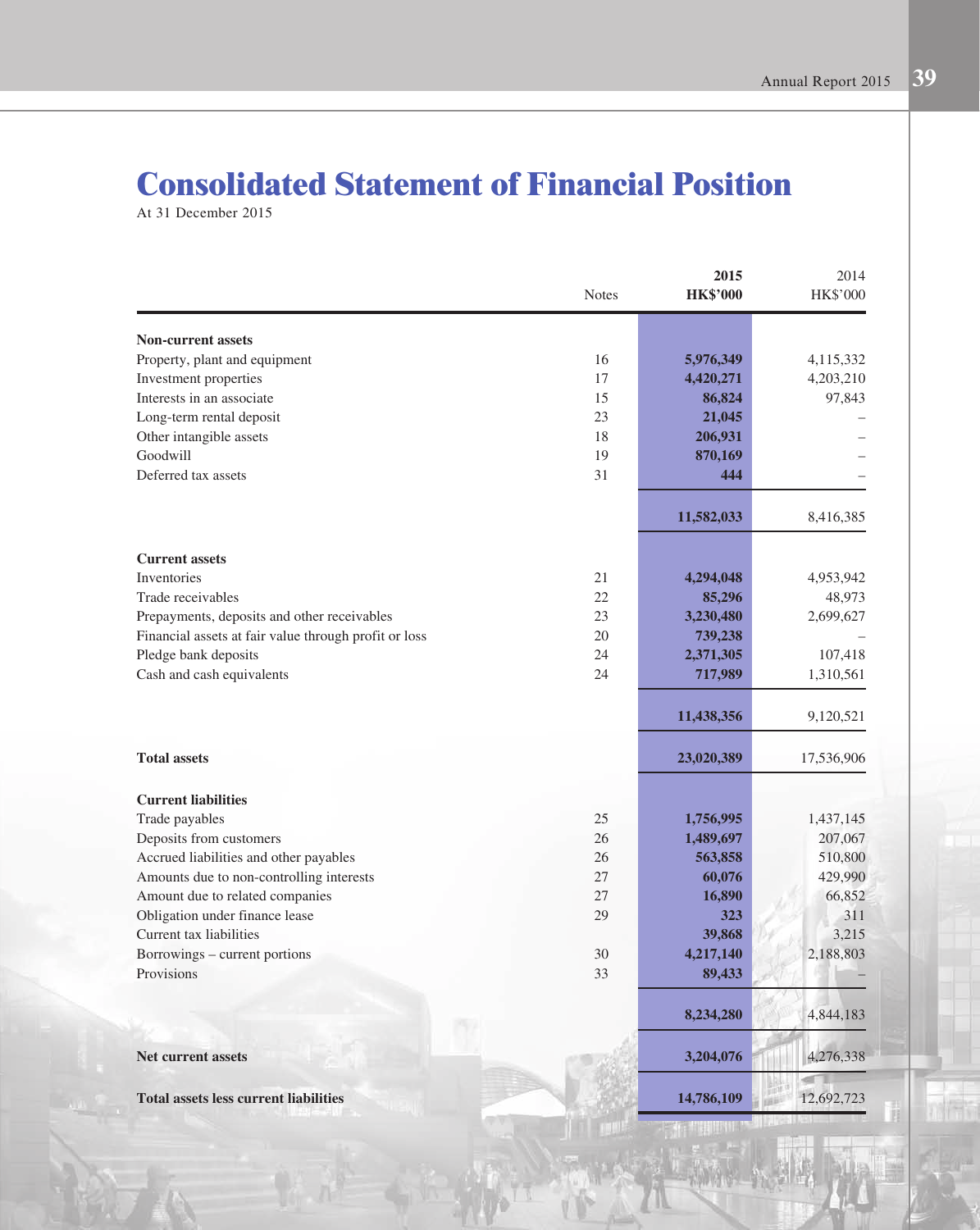## **Consolidated Statement of Financial Position**

At 31 December 2015

|                                              | <b>Notes</b> | 2015<br><b>HK\$'000</b> | 2014<br>HK\$'000 |
|----------------------------------------------|--------------|-------------------------|------------------|
| <b>Capital and reserves</b>                  |              |                         |                  |
| Share capital                                | 28           | 2,976,476               | 2,755,777        |
| Share premium and reserves                   |              | 2,215,652               | 1,835,622        |
| Equity attributable to owners of the Company |              | 5,192,128               | 4,591,399        |
| Non-controlling interests                    |              | 1,894,168               | 2,022,304        |
| <b>Total equity</b>                          |              | 7,086,296               | 6,613,703        |
| <b>Non-current liabilities</b>               |              |                         |                  |
| Deferred income                              | 26           | 80,786                  |                  |
| Long-term payable                            | 26           | 89,533                  |                  |
| <b>Borrowings</b>                            | 30           | 3,507,061               | 4,296,671        |
| Obligation under finance lease               | 29           | 681                     | 1,003            |
| Deferred tax liabilities                     | 31           | 1,529,191               | 1,633,847        |
| Convertible bonds                            | 32           | 2,492,561               | 147,499          |
|                                              |              | 7,699,813               | 6,079,020        |
|                                              |              | 14,786,109              | 12,692,723       |

The consolidated financial statements were approved and authorised for issue by the Board of Directors on 31 March 2016 and were signed on its behalf by:

**King Pak Fu Leung Wing Cheong Eric** *Director Director*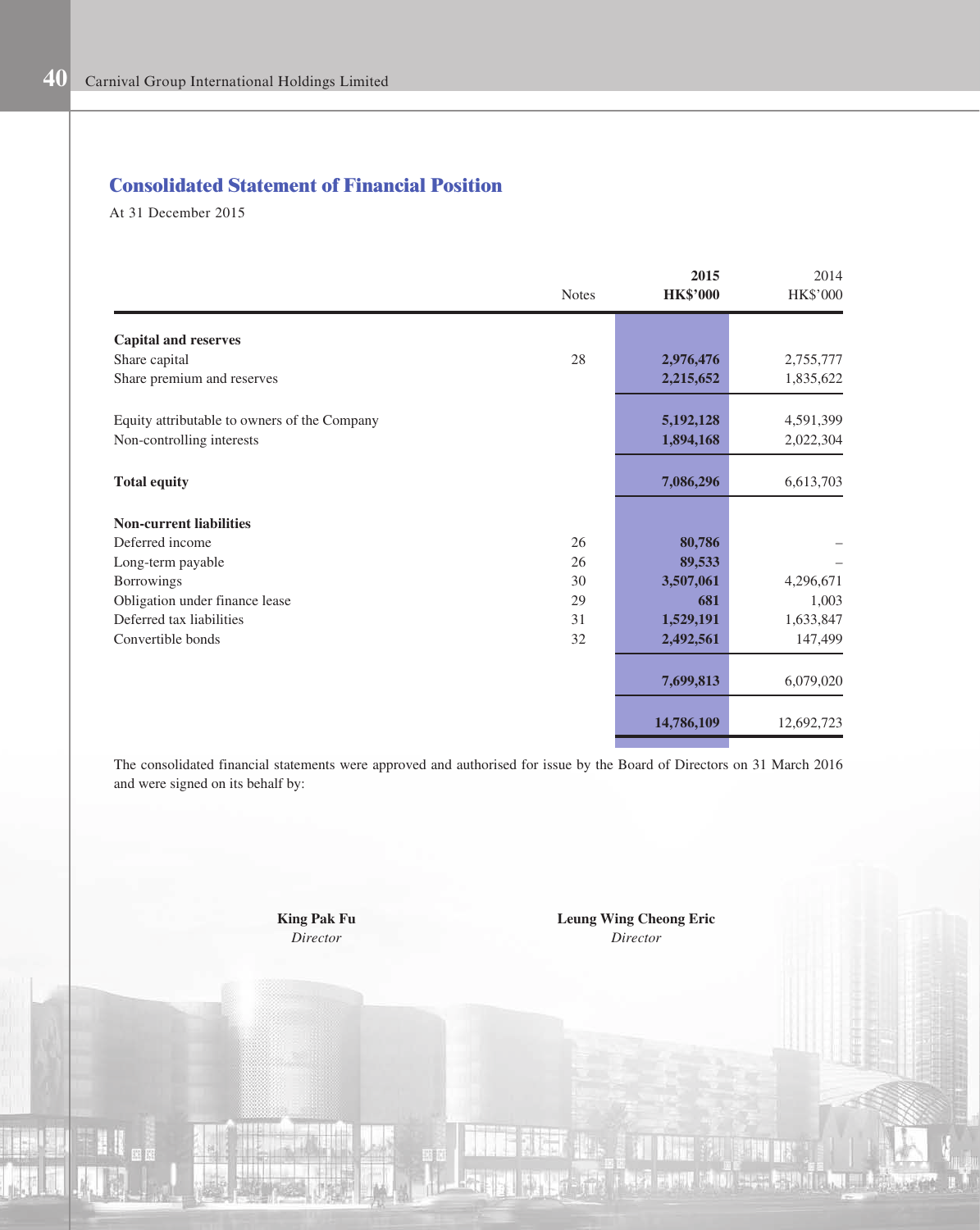# **Consolidated Statement of Changes in Equity**

For the year ended 31 December 2015

|                                                                                   |                                            |                                                        |                                                   | Attributable to owners of the Company                 |                                                |                     |                                                      |                   |                                              |                             |
|-----------------------------------------------------------------------------------|--------------------------------------------|--------------------------------------------------------|---------------------------------------------------|-------------------------------------------------------|------------------------------------------------|---------------------|------------------------------------------------------|-------------------|----------------------------------------------|-----------------------------|
|                                                                                   | <b>Share</b><br>capital<br><b>HK\$'000</b> | <b>Share</b><br>premium<br><b>HK\$'000</b><br>Note (a) | Contributed<br>surplus<br>HK\$'000<br>Note (b)(c) | Convertible<br>bonds<br>equity<br>reserve<br>HK\$'000 | <b>Share</b><br>options<br>reserve<br>HK\$'000 | reserve<br>HK\$'000 | <b>Translation Accumulated</b><br>losses<br>HK\$'000 | Total<br>HK\$'000 | Non-<br>controlling<br>interests<br>HK\$'000 | Total<br>equity<br>HK\$'000 |
| At 1 January 2015                                                                 | 2,755,777                                  | 4,010,669                                              | 9,404                                             | 90,116                                                | 27,487                                         | 125,514             | (2,427,568)                                          | 4,591,399         | 2,022,304                                    | 6,613,703                   |
| Profit for the year                                                               |                                            |                                                        |                                                   |                                                       |                                                |                     | 120,453                                              | 120,453           | (16, 563)                                    | 103,890                     |
| Exchange differences on translating of<br>foreign operations                      |                                            |                                                        |                                                   |                                                       | $\overline{\phantom{0}}$                       | (287, 625)          |                                                      | (287, 625)        | (111, 573)                                   | (399, 198)                  |
| Total comprehensive income for the year                                           |                                            |                                                        |                                                   |                                                       |                                                | (287, 625)          | 120,453                                              | (167, 172)        | (128, 136)                                   | (295, 308)                  |
| Release of deferred tax liability upon<br>conversion of convertible bonds         |                                            |                                                        |                                                   | 4,866                                                 |                                                |                     |                                                      | 4,866             |                                              | 4,866                       |
| Conversion of convertible bonds                                                   | 148,699                                    | 116,797                                                |                                                   | (94, 982)                                             |                                                |                     |                                                      | 170,514           | $\overline{a}$                               | 170,514                     |
| Recognition of equity settled<br>share-based payments                             |                                            |                                                        |                                                   |                                                       | 49,359                                         |                     |                                                      | 49,359            |                                              | 49,359                      |
| Share options lapsed during the year                                              |                                            |                                                        |                                                   |                                                       | (10, 833)                                      |                     |                                                      | (10, 833)         |                                              | (10, 833)                   |
| Recognition of equity component<br>of convertible bonds                           |                                            |                                                        |                                                   | 43,078                                                |                                                |                     |                                                      | 43,078            |                                              | 43,078                      |
| Deferred tax liability on recognition of<br>equity component of convertible bonds |                                            |                                                        |                                                   | (7,108)                                               |                                                |                     |                                                      | (7,108)           |                                              | (7,108)                     |
| Issue of shares by way of placing                                                 | 72,000                                     | 453,600                                                |                                                   |                                                       |                                                |                     |                                                      | 525,600           |                                              | 525,600                     |
| Transaction costs attributable to<br>issue of shares                              | $\overline{\phantom{0}}$                   | (7,575)                                                |                                                   |                                                       |                                                |                     |                                                      | (7,575)           |                                              | (7,575)                     |
| At 31 December 2015                                                               | 2,976,476                                  | 4,573,491                                              | 9,404                                             | 35,970                                                | 66,013                                         | (162, 111)          | (2,307,115)                                          | 5,192,128         | 1,894,168                                    | 7,086,296                   |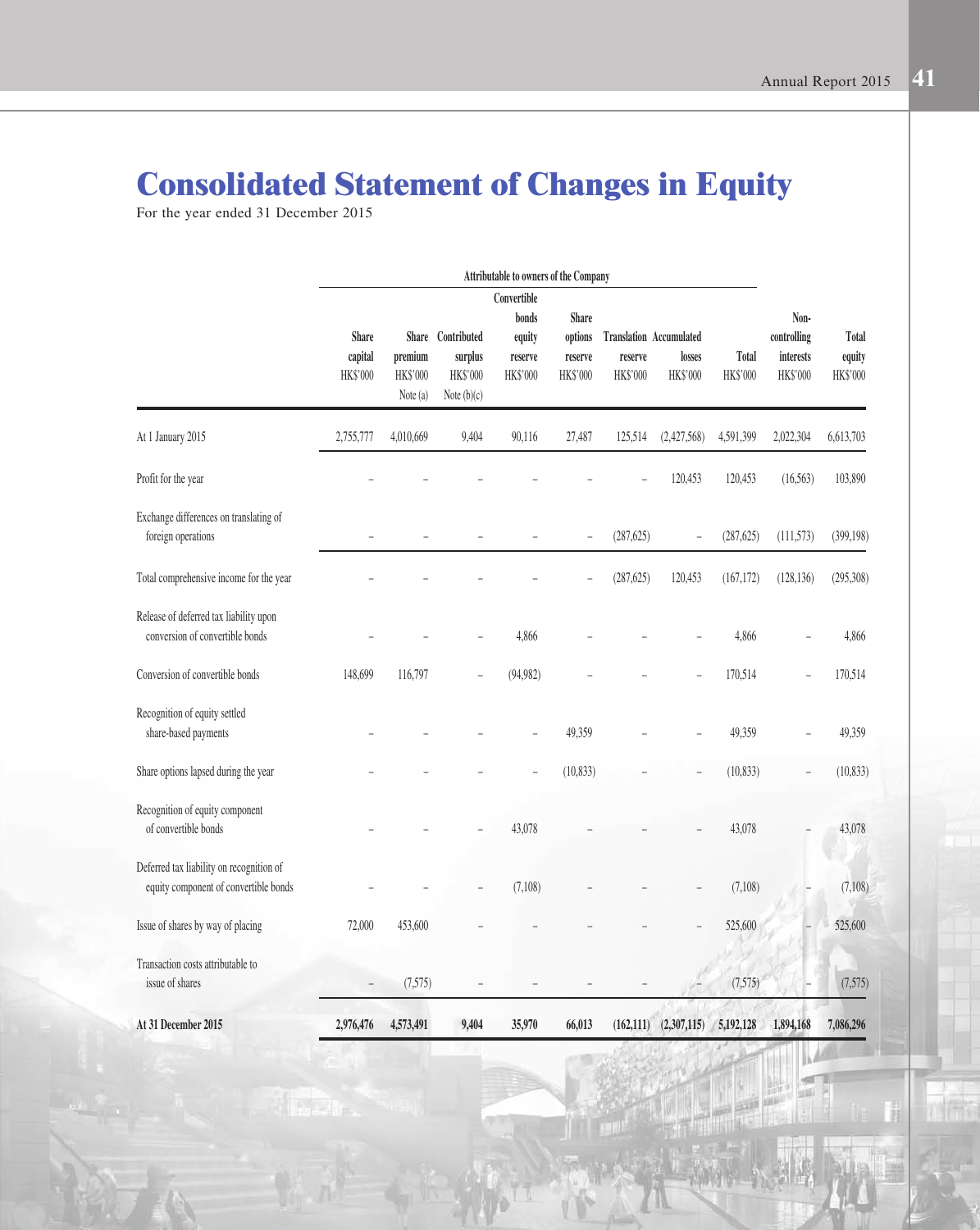## **Consolidated Statement of Changes in Equity**

For the year ended 31 December 2015

|                                                              | Attributable to owners of the Company |                                                 |                                                     |                                                       |                                                |                     |                                                      |                          |                                              |                             |
|--------------------------------------------------------------|---------------------------------------|-------------------------------------------------|-----------------------------------------------------|-------------------------------------------------------|------------------------------------------------|---------------------|------------------------------------------------------|--------------------------|----------------------------------------------|-----------------------------|
|                                                              | <b>Share</b><br>capital<br>HK\$'000   | <b>Share</b><br>premium<br>HK\$'000<br>Note (a) | Contributed<br>surplus<br>HK\$'000<br>Note $(b)(c)$ | Convertible<br>bonds<br>equity<br>reserve<br>HK\$'000 | <b>Share</b><br>options<br>reserve<br>HK\$'000 | reserve<br>HK\$'000 | <b>Translation Accumulated</b><br>losses<br>HK\$'000 | Total<br><b>HK\$'000</b> | Non-<br>controlling<br>interests<br>HK\$'000 | Total<br>equity<br>HK\$'000 |
| At 1 January 2014                                            | 2,582,777                             | 3,209,256                                       | 9,404                                               | 90,116                                                | $\overline{\phantom{0}}$                       | 160,834             | (2,560,578)                                          | 3,491,809                | 2,184,962                                    | 5,676,771                   |
| Profit for the year                                          |                                       |                                                 |                                                     |                                                       |                                                |                     | 43,018                                               | 43,018                   | 74,805                                       | 117,823                     |
| Exchange differences on translating of<br>foreign operations |                                       |                                                 |                                                     |                                                       | $\qquad \qquad -$                              | (35,320)            | $\equiv$                                             | (35,320)                 | (7, 471)                                     | (42,791)                    |
| Total comprehensive income for the year                      |                                       |                                                 |                                                     |                                                       |                                                | (35,320)            | 43,018                                               | 7,698                    | 67,334                                       | 75,032                      |
| Acquisition of non-controlling<br>interests (note 35)        |                                       |                                                 |                                                     |                                                       |                                                |                     | 89,992                                               | 89,992                   | (229, 992)                                   | (140,000)                   |
| Recognition of equity settled<br>share-based payments        |                                       |                                                 |                                                     | L,                                                    | 27,524                                         |                     |                                                      | 27,524                   | ÷,                                           | 27,524                      |
| Share options lapsed during the year                         |                                       |                                                 |                                                     |                                                       | (37)                                           |                     |                                                      | (37)                     |                                              | (37)                        |
| Issue of shares by way of placing                            | 173,000                               | 817,350                                         |                                                     |                                                       |                                                |                     |                                                      | 990,350                  | $\overline{a}$                               | 990,350                     |
| Transaction costs attributable to<br>issue of shares         |                                       | (15, 937)                                       |                                                     |                                                       |                                                |                     |                                                      | (15, 937)                |                                              | (15,937)                    |
| At 31 December 2014                                          | 2,755,777                             | 4,010,669                                       | 9,404                                               | 90,116                                                | 27,487                                         | 125,514             | (2,427,568)                                          | 4,591,399                | 2,022,304                                    | 6,613,703                   |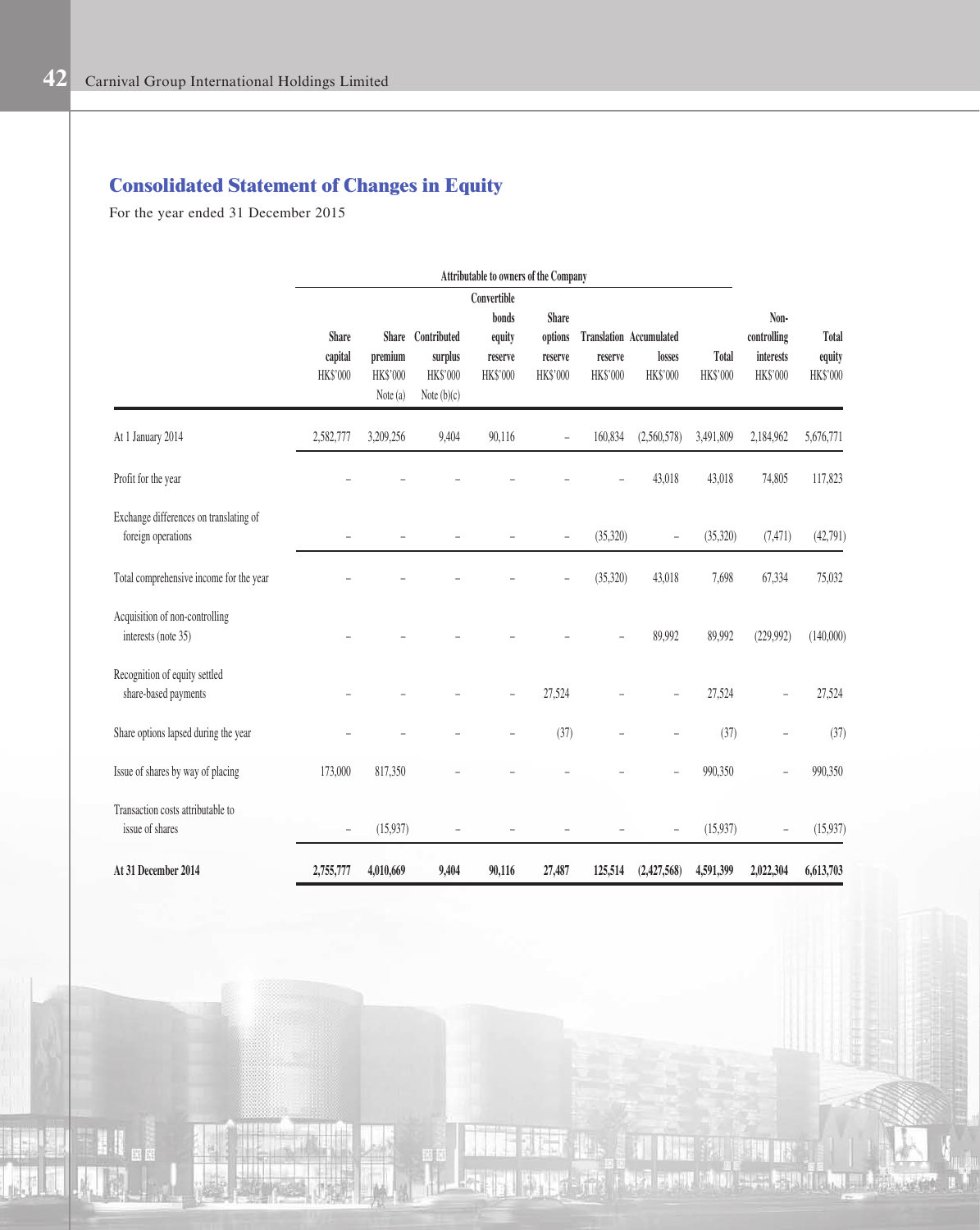## **Consolidated Statement of Changes in Equity**

For the year ended 31 December 2015

#### Notes:

- (a) Under the Companies Act of Bermuda, the share premium of the Company can be used in paying up unissued shares of the Company to be issued to members of the Company as fully paid bonus shares.
- (b) The contributed surplus of the Group represented the net amount arising from the reduction of share premium account, capital reduction and amounts transferred to write off the accumulated losses in prior years.
- (c) Under the Companies Act of Bermuda, the contributed surplus of a company is available for distribution to shareholders. However, a company cannot declare or pay a dividend, or make a distribution out of contributed surplus, if:
	- (i) the company is, or would after the payment be, unable to pay its liabilities as they become due; or
	- (ii) the realisable value of the company's assets would thereby be less than the aggregate of its liabilities and its issued share capital and share premium account.

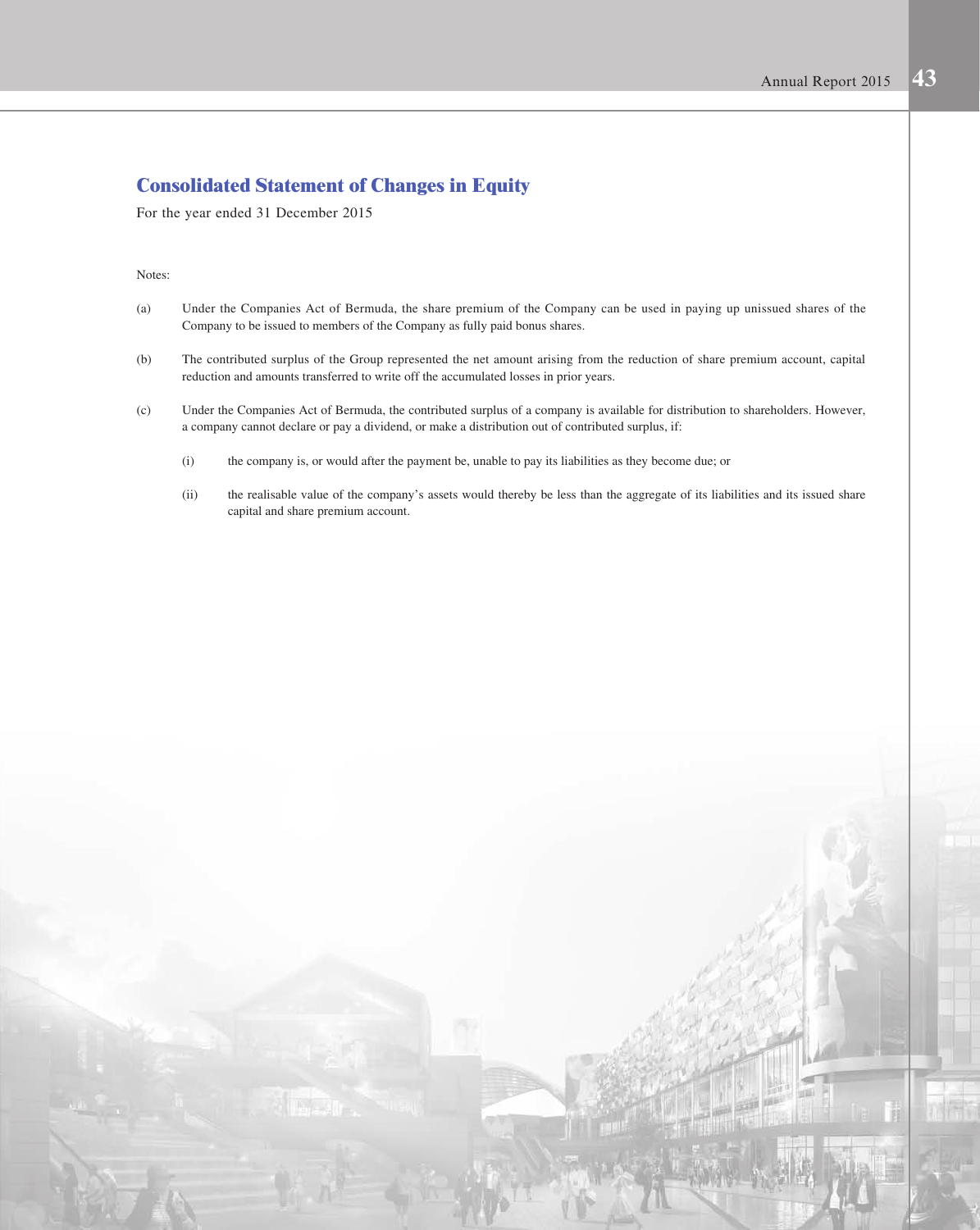# **Consolidated Statement of Cash Flows**

For the year ended 31 December 2015

|                                                          | 2015<br><b>HK\$'000</b> | 2014<br>HK\$'000 |
|----------------------------------------------------------|-------------------------|------------------|
| <b>Operating activities</b>                              |                         |                  |
| Profit for the year                                      | 103,890                 | 117,823          |
| Adjustments for:                                         |                         |                  |
| Depreciation of property, plant and equipment            | 14,861                  | 3,426            |
| Fair value change on investment properties               | (19, 452)               | (161,082)        |
| Fair value change on financial liabilities at            |                         |                  |
| fair value through profit or loss                        | 17,160                  |                  |
| Loss on disposal of available for sale investment        | 7,061                   |                  |
| Finance costs                                            | 58,878                  | 85,970           |
| Equity settled share-based payments                      | 38,526                  | 27,487           |
| Gain on bargain purchase                                 |                         | (4, 407)         |
| Income tax (credit)/expense                              | (8,162)                 | 21,163           |
| Interest income on bank and other deposits               | (24, 842)               | (15,511)         |
| Dividend income from listed investments                  | (51, 386)               |                  |
| Gain on disposal of property, plant and equipment        | (703)                   | (1,607)          |
| Recognition in non-cash item of cost of sales            | (30,616)                | 147,604          |
| Share of loss of an associate                            | 5,826                   | 5,843            |
| Operating cash flows before movements in working capital | 111,041                 | 226,709          |
| Movements in working capital:                            |                         |                  |
| Inventories                                              | 447,674                 | 1,147,719        |
| Trade receivables                                        | (23,259)                | (37, 897)        |
| Prepayments, deposits and other receivables              | (599, 845)              | (1,471,128)      |
| Financial assets at fair value through profit or loss    | (690, 133)              |                  |
| Trade payables                                           | 222,103                 | (60, 317)        |
| Deposits from customers                                  | 810,765                 | (1,044,881)      |
| Accrued liabilities and other payables                   | (25, 157)               | (15, 171)        |
| Deferred income                                          | (3,367)                 |                  |
| Cash generated from/(used in) operating activities       | 249,822                 | (1,254,966)      |
| Tax paid                                                 | (3,332)                 |                  |
| Net cash generated from/(used in) operating activities   | 246,490                 | (1,254,966)      |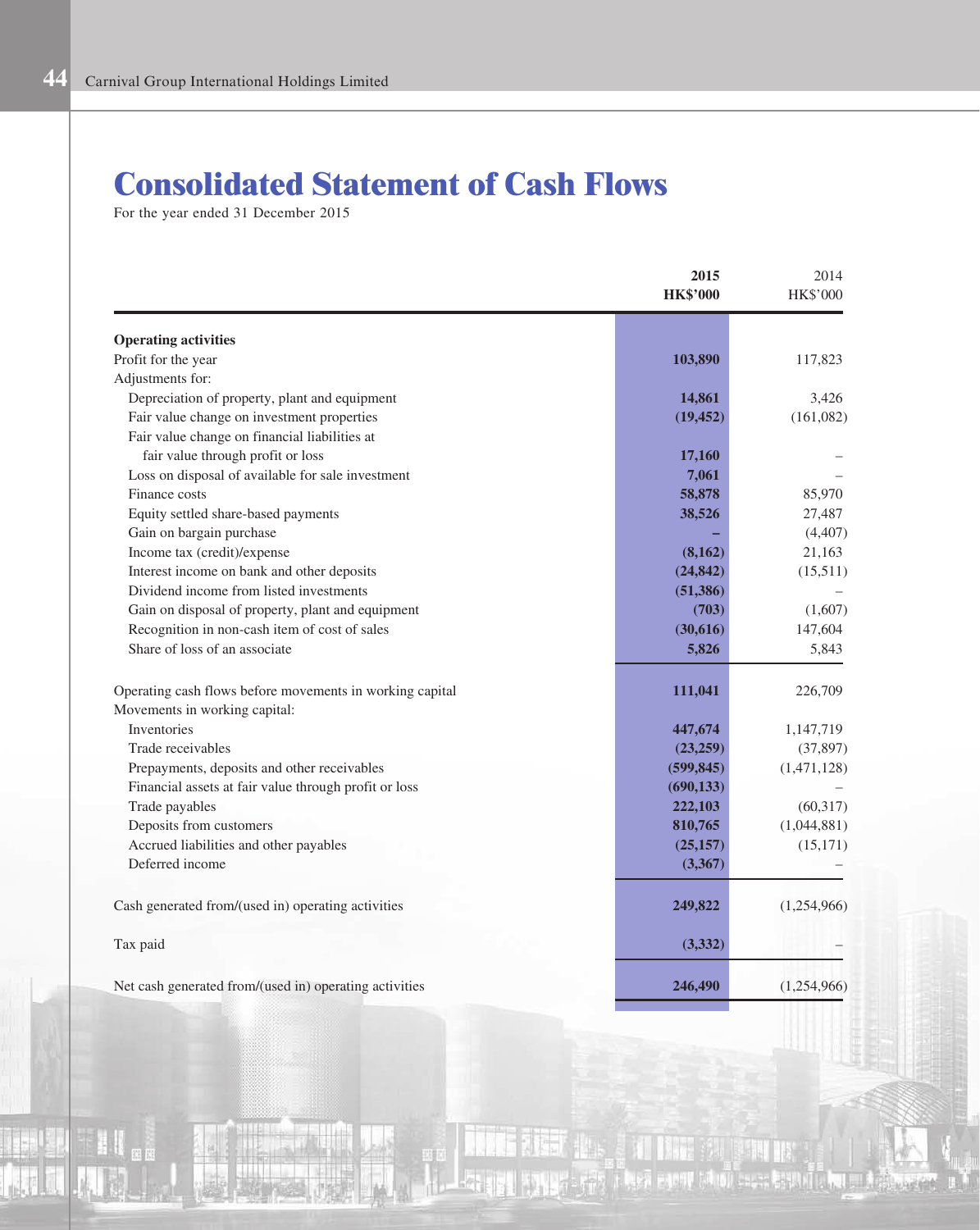## **Consolidated Statement of Cash Flows**

For the year ended 31 December 2015

|                                                          | <b>Notes</b> | 2015<br><b>HK\$'000</b> | 2014<br><b>HK\$'000</b> |
|----------------------------------------------------------|--------------|-------------------------|-------------------------|
| <b>Investing activities</b>                              |              |                         |                         |
| Interest received                                        |              | 6,181                   | 15,511                  |
| Dividend received from listed investment                 |              | 2,281                   |                         |
| Purchase of available for sale investment                |              | (7,756)                 |                         |
| Disposal of available for sale investment                |              | 695                     |                         |
| Additions to property, plant and equipment               |              | (1,256,498)             | (195, 420)              |
| Additions to investment properties                       |              | (272, 800)              | (666, 822)              |
| Acquisition of subsidiaries (net of cash and             |              |                         |                         |
| cash equivalents acquired)                               | 34           | 13,668                  | (100,000)               |
| Acquisition of non-controlling interests of a subsidiary |              |                         | (140,000)               |
| Placement of pledge bank deposits                        |              | (2,359,831)             | (107, 418)              |
| Proceeds from disposal of property, plant and equipment  |              | 961                     | 2,210                   |
| Net cash used in investing activities                    |              | (3,873,099)             | (1,191,939)             |
| <b>Financing activities</b>                              |              |                         |                         |
| Repayment to related companies                           |              | (48, 159)               |                         |
| Interest paid                                            |              | (784, 730)              | (662, 208)              |
| New bank and other borrowings                            |              | 3,006,151               | 6,476,825               |
| Repayment (to)/from non-controlling interests            |              | (360, 317)              | 261,602                 |
| Repayment of promissory notes                            |              |                         | (163, 575)              |
| Repayment of bank and other borrowings                   |              | (1,826,717)             | (4,238,369)             |
| Repayment of obligation under finance lease              |              | (353)                   | (152)                   |
| Proceeds on issue of ordinary shares                     |              | 525,600                 | 990,350                 |
| Proceeds on issue of senior bonds                        |              | 414,000                 | 642,875                 |
| Proceeds on issue of convertible bonds                   |              | 2,223,261               |                         |
| Share issue expenses                                     |              | (7,575)                 | (15, 937)               |
| Senior bonds issue expenses                              |              | (22, 182)               | (5,657)                 |
| Convertible bonds issue expenses                         |              | (46, 193)               |                         |
| Net cash generated by financing activities               |              | 3,072,786               | 3,285,754               |
| Net (decrease)/increase in cash and cash equivalents     |              | (553, 823)              | 838,849                 |
| Cash and cash equivalents at the beginning of the year   |              | 1,310,561               | 494,542                 |
| Effects of foreign exchange rate changes                 |              | (38, 749)               | (22, 830)               |
| Cash and cash equivalents at the end of the year         | 24           | 717,989                 | 1,310,561               |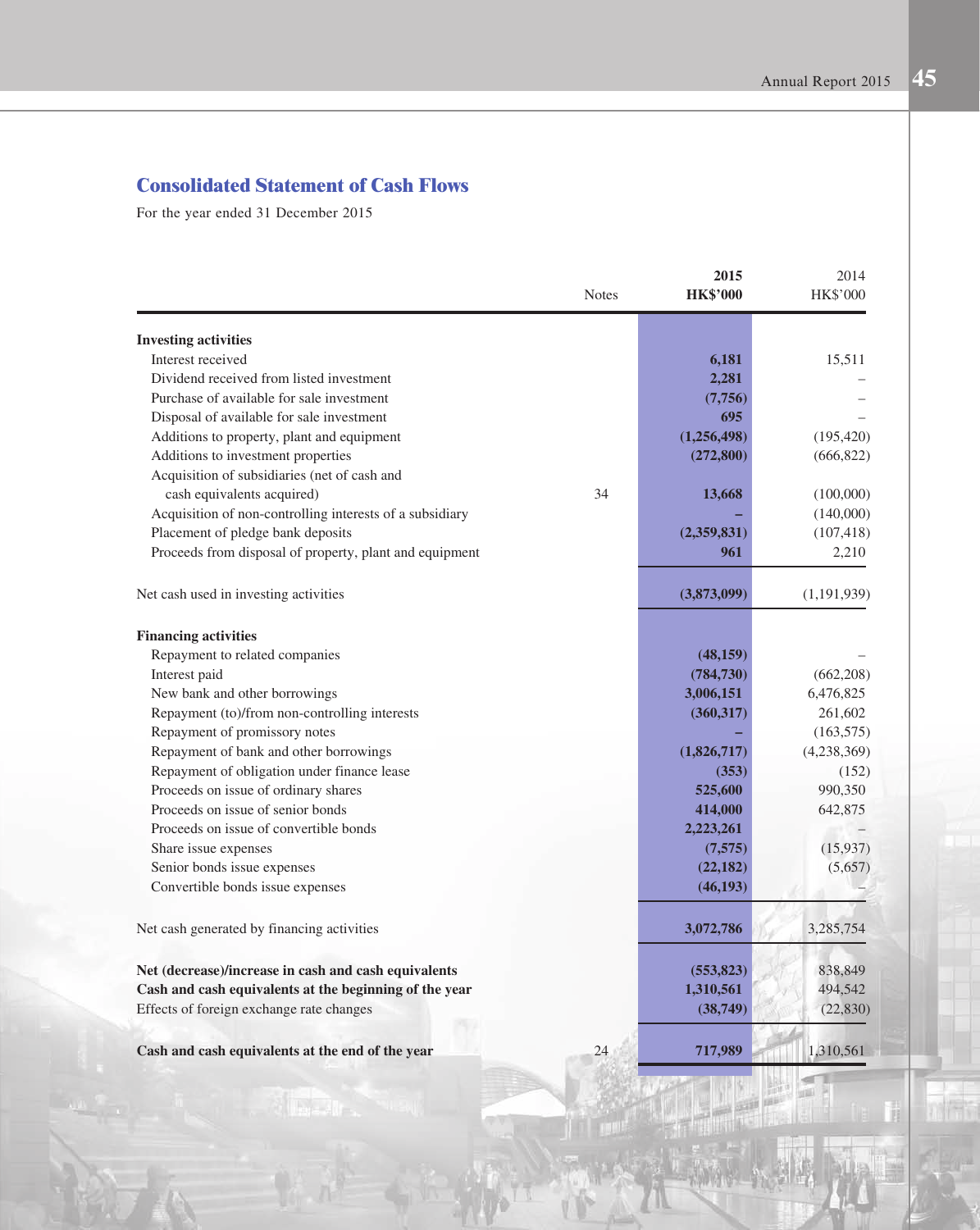For the year ended 31 December 2015

## **1. GENERAL INFORMATION**

Carnival Group International Holdings Limited (the "Company") was incorporated in Bermuda as an exempted company with limited liability and its shares are listed on the Main Board of The Stock Exchange of Hong Kong Limited (the "Stock Exchange"). The Company's registered office is situated at Clarendon House, 2 Church Street, Hamilton HM11, Bermuda. The Company's principal place of business in Hong Kong is situated at Units 2003 & 2005, 20/F, AIA Central, 1 Connaught Road Central, Hong Kong.

The Company and its subsidiaries (collectively referred to as the "Group") are principally engaged in theme based leisure and consumption business, focusing on the design, development and operation of integrated large-scale tourist complex projects in key cities in and outside the People's Republic of China (the "PRC") that comprise of theme parks, hotels, shopping and leisure facilities as well as other theme based consumption such as food and beverages, edutainment and touring carnivals.

## **2. APPLICATION OF NEW AND REVISED HONG KONG FINANCIAL REPORTING STANDARDS ("HKFRSs")**

The Group has applied the following new and revised HKFRSs issued by the Hong Kong Institute of Certified Public Accountants (the "HKICPA") for the first time in current year:

| Amendments to HKAS 19 | Defined benefit plans: Employee contributions |
|-----------------------|-----------------------------------------------|
| Amendments to HKFRSs  | Annual improvements to HKFRSs 2010–2012 cycle |
| Amendments to HKFRSs  | Annual improvements to HKFRSs 2011–2013 cycle |

Except as described above, the application of the amendments to HKFRSs in the current year has had no material impact on the Group's financial performance and positions for the current and prior years and/or on the disclosures set out in the Group's consolidated financial statements.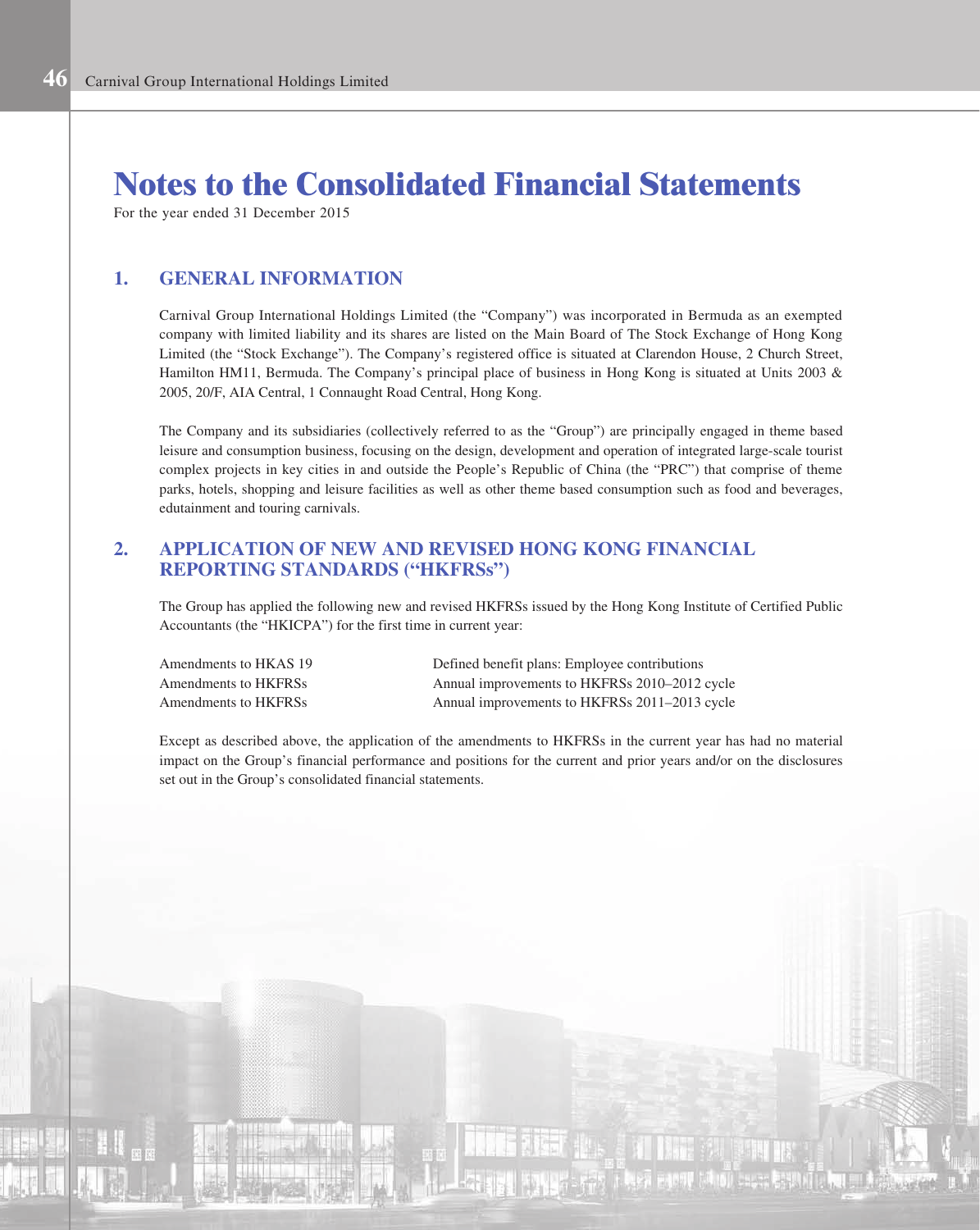For the year ended 31 December 2015

## **2. APPLICATION OF NEW AND REVISED HONG KONG FINANCIAL REPORTING STANDARDS ("HKFRSs")** *(Continued)*

*New and revised HKFRSs issued but not yet effective*

The Group has not early applied the following new and revised HKFRSs that have been issued but are not yet effective:

| <b>HKFRS 9</b>                                  | Financial Instruments <sup>2</sup>                                                                    |
|-------------------------------------------------|-------------------------------------------------------------------------------------------------------|
| <b>HKFRS 15</b>                                 | Revenue from Contracts with Customers <sup>2</sup>                                                    |
| Amendments to HKFRS 11                          | Accounting for Acquisitions of Interests in Joint Operations <sup>1</sup>                             |
| Amendments to HKAS 1                            | Disclosure Initiative <sup>1</sup>                                                                    |
| Amendments to HKAS 16 and HKAS 38               | Clarification of Acceptable Methods of Depreciation and<br>Amortisation <sup>1</sup>                  |
| Amendments to HKAS 16 and HKAS 41               | Agriculture: Bearer Plants <sup>1</sup>                                                               |
| Amendments to HKFRS 10 and HKAS 28              | Sale or Contribution of Assets between an Investor and its Associate<br>or Joint Venture <sup>3</sup> |
| Amendments to HKFRS 10,<br>HKFRS 12 and HKAS 28 | Investment Entities: Applying the Consolidation Exception <sup>1</sup>                                |
| Amendments to HKFRSs                            | Annual Improvements to HKFRSs 2012-2014 Cycle <sup>1</sup>                                            |
|                                                 |                                                                                                       |

<sup>1</sup> Effective for annual periods beginning on or after 1 January 2016, with earlier application permitted.

<sup>2</sup> Effective for annual periods beginning on or after 1 January 2018, with earlier application permitted.

Effective date to be determined.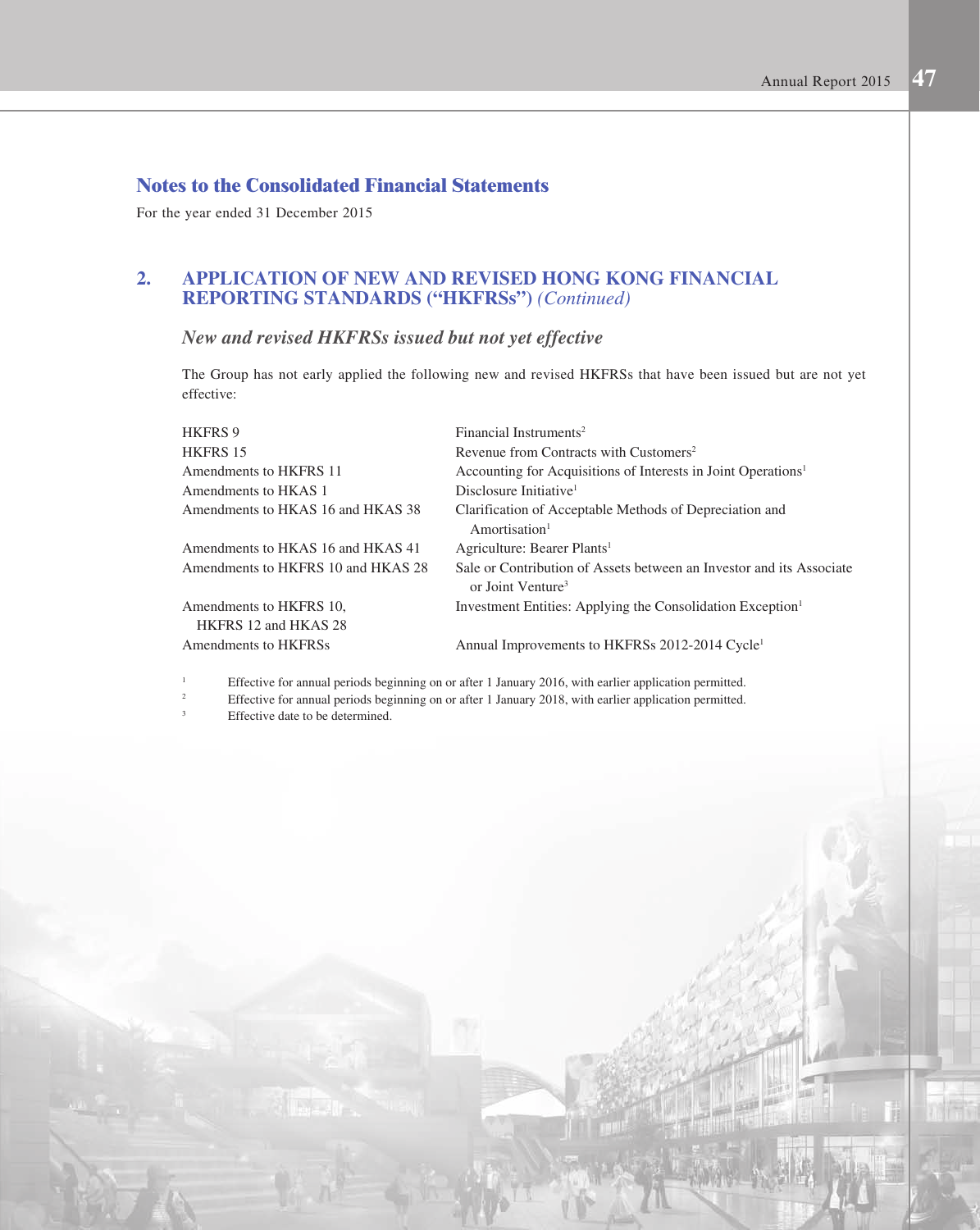For the year ended 31 December 2015

## **2. APPLICATION OF NEW AND REVISED HONG KONG FINANCIAL REPORTING STANDARDS ("HKFRSs")** *(Continued)*

#### *HKFRS 9 "Financial instruments"*

HKFRS 9 was amended in 2013 to include the new requirements for general hedge accounting. Another revised version of HKFRS 9 was issued in 2014 mainly to include (a) impairment requirements for financial assets and (b) limited amendments to the classification and measurement requirements by introducing a "fair value through other comprehensive income" ("FVTOCI") measurement category for certain simple debt instruments.

Key requirements of HKFRS 9:

- Certain financial assets held within a business model whose objective is achieved both collecting contractual cash flows and selling financial assets should be measured at FVTOCI (unless designated at fair value through profit and loss ("FVTPL") to eliminate or significantly reduce a measurement mismatch). This applies to assets passing the contractual cash flow characteristics assessment (which is the same test used to determine whether financial assets are measured at amortised cost). Interest revenue, foreign exchange gains and losses and impairment gains and losses shall be recognised in profit or loss with all other gains or losses (i.e. the difference between those items and the total change in fair value) being recognised in other comprehensive income. Any cumulative gain or loss recorded in other comprehensive income would be reclassified to profit and loss on derecognition, or potentially earlier if the asset is reclassified because of a change in business model. Interest income and impairment gains and losses would be recognised and measured in the same manner as for assets measured at amortised cost such that the amounts in other comprehensive income represents the difference between the amortised cost value and fair value. This results in the same information in profit or loss as if the asset was measured at amortised cost, yet the consolidated statement of financial position would reflect the instrument's fair value.
- In relation to the impairment of financial assets, HKFRS 9 requires an expected credit loss model, as opposed to an incurred credit loss model under HKAS 39. The expected credit loss model requires an entity to account for expected credit losses and changes in those expected credit losses at each reporting date to reflect changes in credit risk since initial recognition. In other words, it is no longer necessary for a credit event to have occurred before credit losses are recognised.
- The new general hedge accounting requirements retain the three types of hedge accounting mechanisms currently available in HKAS 39. Under HKFRS 9, greater flexibility has been introduced to the types of transactions eligible for hedge accounting, specifically broadening the types of instruments that qualify for hedging instruments and the types of risk components of non-financial items that are eligible for hedge accounting. In addition, the retrospective quantitative effectiveness test has been removed. Enhanced disclosure requirements about an entity's risk management activities have also been introduced.

The directors of the Company is in the process of making an assessment of the potential impact of the application of 2014 Revised HKFRS 9 and it is not practicable to provide a reasonable estimate of the effect of 2014 Revised HKFRS 9 until the Group performs a detailed review.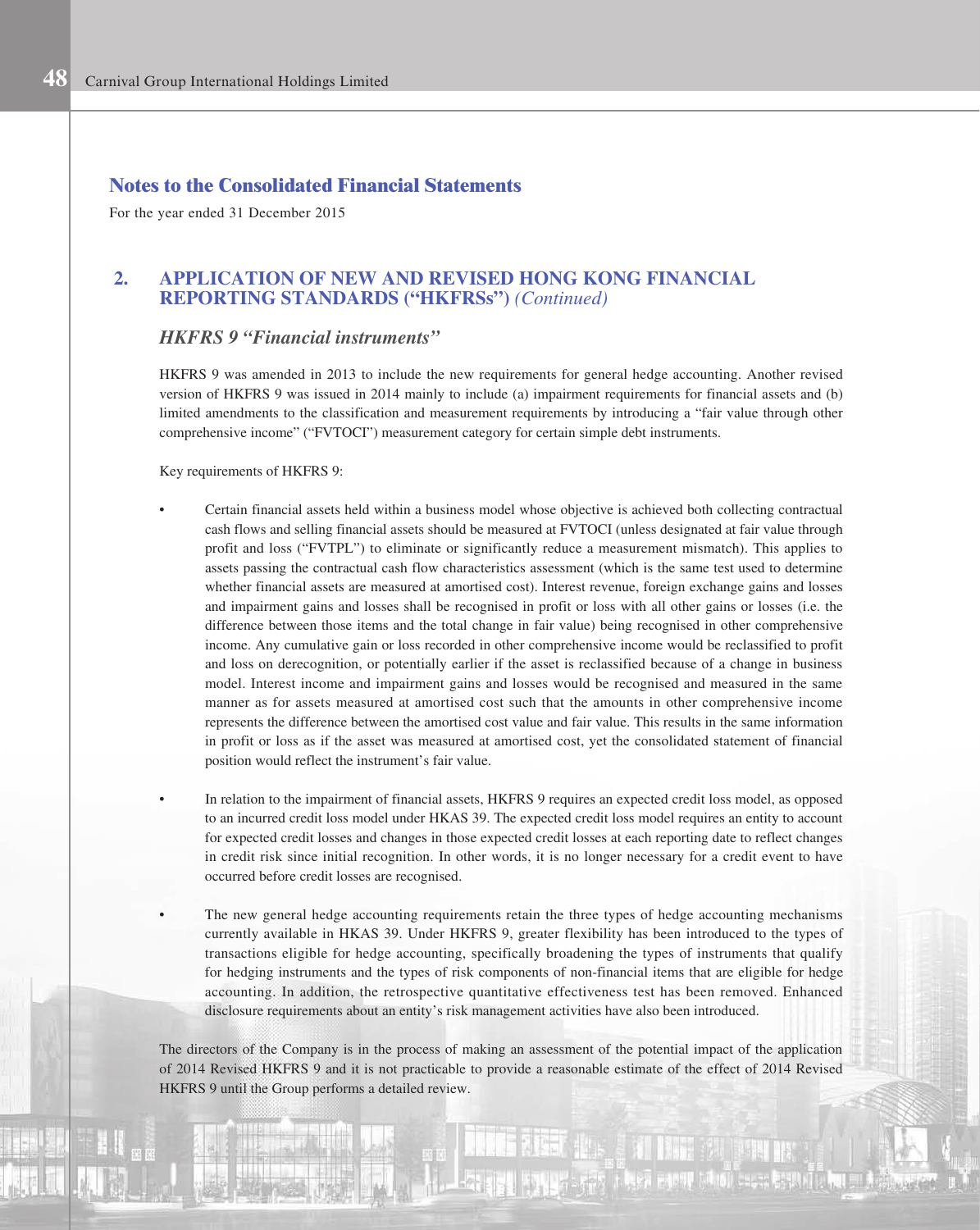For the year ended 31 December 2015

## **2. APPLICATION OF NEW AND REVISED HONG KONG FINANCIAL REPORTING STANDARDS ("HKFRSs")** *(Continued)*

*HKFRS 15 "Revenue from contracts with customers"*

HKFRS 15 was issued which establishes a single comprehensive model for entities to use in accounting for revenue arising from contracts with customers. HKFRS 15 will supersede the current revenue recognition guidance including HKAS 18 "Revenue", HKAS 11 "Construction contracts" and the related Interpretations when it becomes effective.

The core principle of HKFRS 15 is that an entity should recognise revenue to depict the transfer of promised goods or services to customers in an amount that reflects the consideration to which the entity expects to be entitled in exchange for those goods or services. Specifically, the Standard introduces a 5-step approach to revenue recognition:

Step 1: Identify the contract(s) with a customer

Step 2: Identify the performance obligations in the contract

Step 3: Determine the transaction price

Step 4: Allocate the transaction price to the performance obligations in the contract

Step 5: Recognise revenue when (or as) the entity satisfies a performance obligation

Under HKFRS 15, an entity recognises revenue when (or as) a performance obligation is satisfied, i.e. when "control" of the goods or services underlying the particular performance obligation is transferred to the customer. Far more prescriptive guidance has been added in HKFRS 15 to deal with specific scenarios. Furthermore, extensive disclosures are required by HKFRS 15.

The directors of the Company is in the process of making an assessment of the potential impact of the application of HKFRS 15 and it is not practicable to provide a reasonable estimate of the effect of HKFRS 15 until the Group performs a detailed review.

The directors of the Company anticipate that application of the other new and revised HKFRSs will have no material impact on the results and the financial position of the Group.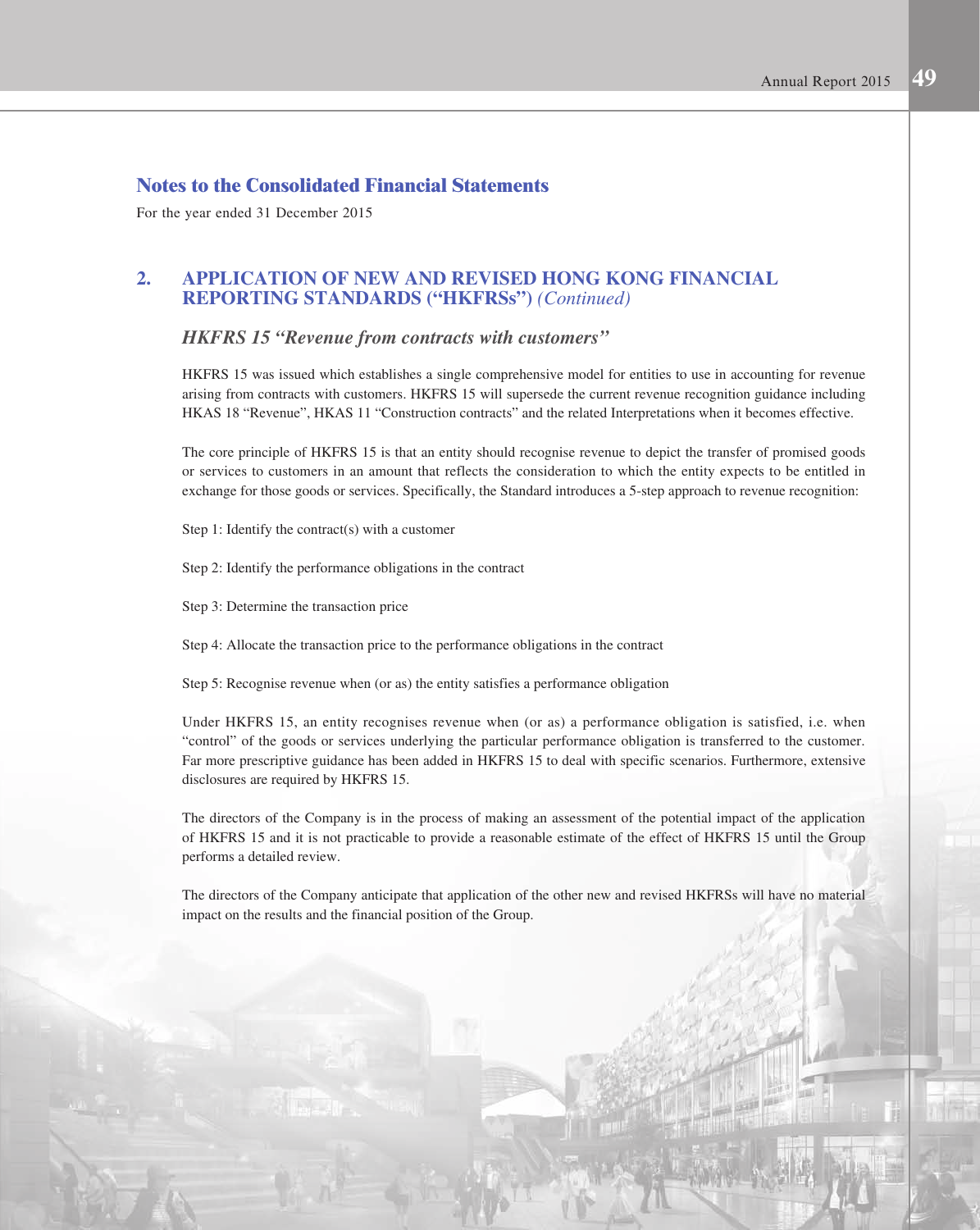For the year ended 31 December 2015

## **3. SIGNIFICANT ACCOUNTING POLICIES**

The consolidated financial statements have been prepared in accordance with HKFRSs issued by the HKICPA. In addition, the consolidated financial statements include applicable disclosures required by the Rules Governing the Listing of Securities (the "Listing Rules") on the Stock Exchange and by the Hong Kong Companies Ordinance ("CO").

The provisions of the new Hong Kong Companies Ordinance (Cap. 622) regarding preparation of accounts and directors' reports and audits became effective for the Company for the financial year ended 31 December 2015. Further, the disclosure requirements set out in the Listing Rules regarding annual accounts have been amended with reference to the new CO and to streamline with HKFRSs. Accordingly the presentation and disclosure of information in the consolidated financial statements for the financial year ended 31 December 2015 have been changed to comply with these new requirements. Comparative information in respect of the financial year ended 31 December 2014 are presented or disclosed in the consolidated financial statements based on the new requirements. Information previously required to be disclosed under the predecessor CO or Listing Rules but not under the new CO or amended Listing Rules are not disclosed in these consolidated financial statements.

The consolidated financial statements have been prepared on the historical cost basis except for certain properties and financial instruments that are measured at fair value at the end of each reporting period, as explained in the accounting policies set out below.

Historical cost is generally based on the fair value of the consideration given in exchange for goods and services.

Fair value is the price that would be received to sell an asset or paid to transfer a liability in an orderly transaction between market participants at the measurement date, regardless of whether that price is directly observable or estimated using another valuation technique. In estimating the fair value of an asset or a liability, the Group takes into account the characteristics of the asset or liability if market participants would take those characteristics into account when pricing the asset or liability at the measurement date. Fair value for measurement and/or disclosure purposes in these consolidated financial statements is determined on such a basis, except for share-based payment transactions that are within the scope of HKFRS 2, leasing transactions that are within the scope of HKAS 17, and measurements that have some similarities to fair value but are not fair value, such as net realisable value in HKAS 2 or value in use in HKAS 36.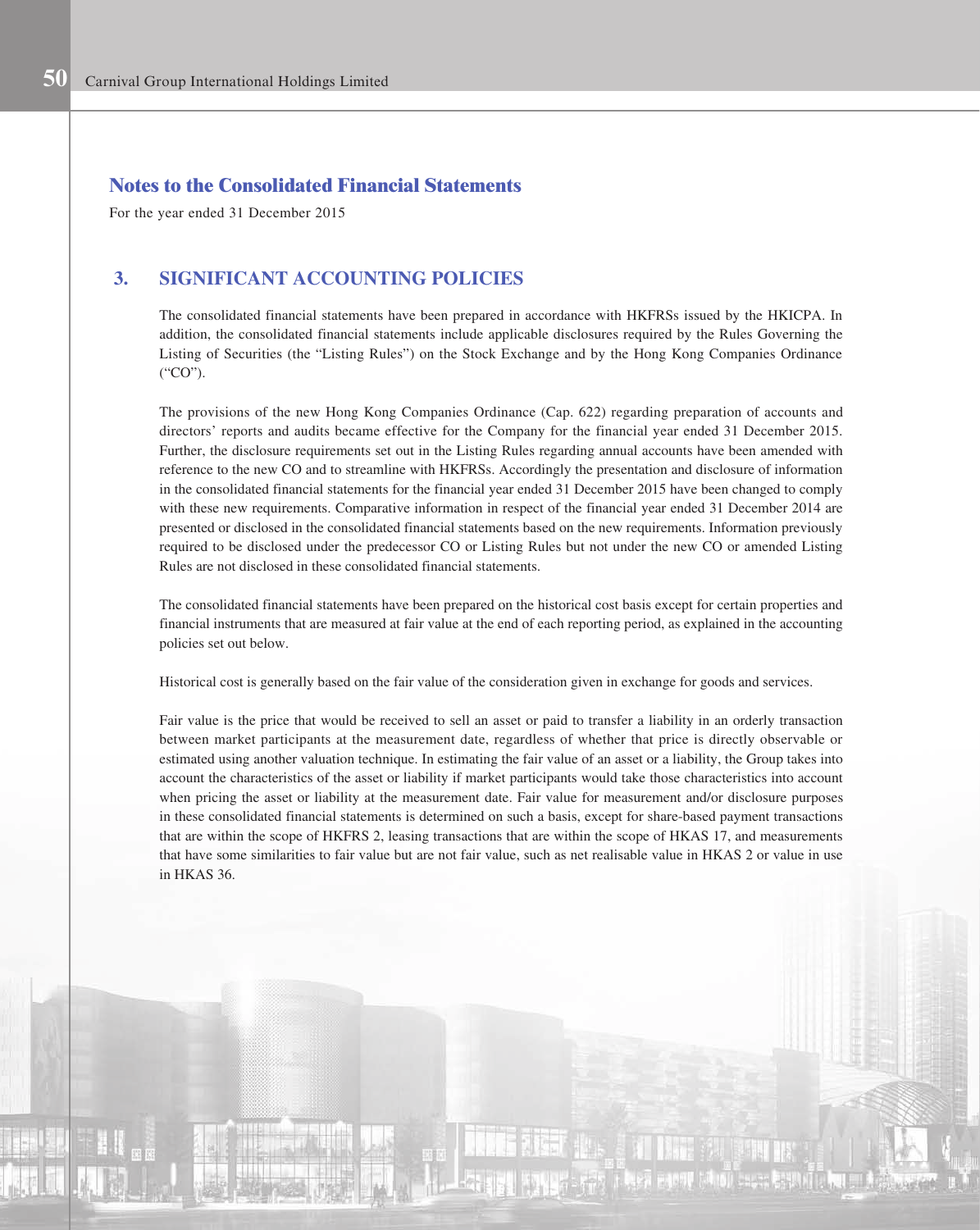For the year ended 31 December 2015

## **3. SIGNIFICANT ACCOUNTING POLICIES** *(Continued)*

In addition, for financial reporting purposes, fair value measurements are categorised into Level 1, 2 or 3 based on the degree to which the inputs to the fair value measurements are observable and the significance of the inputs to the fair value measurement in its entirety, which are described as follows:

- Level 1 inputs are quoted prices (unadjusted) in active markets for identical assets or liabilities that the entity can access at the measurement date;
- Level 2 inputs are inputs, other than quoted prices included within Level 1, that are observable for the asset or liability, either directly or indirectly; and
- Level 3 inputs are unobservable inputs for the asset or liability.

The principal accounting policies are set out below.

#### **Basis of consolidation**

The consolidated financial statements incorporate the financial statements of the Company and entities controlled by the Company and its subsidiaries. Control is achieved when the Company:

- has power over the investee;
- is exposed, or has rights, to variable returns from its involvement with the investee; and
- has the ability to use its power to affect its returns.

The Group reassesses whether or not it controls an investee if facts and circumstances indicate that there are changes to one or more of the three elements of control listed above.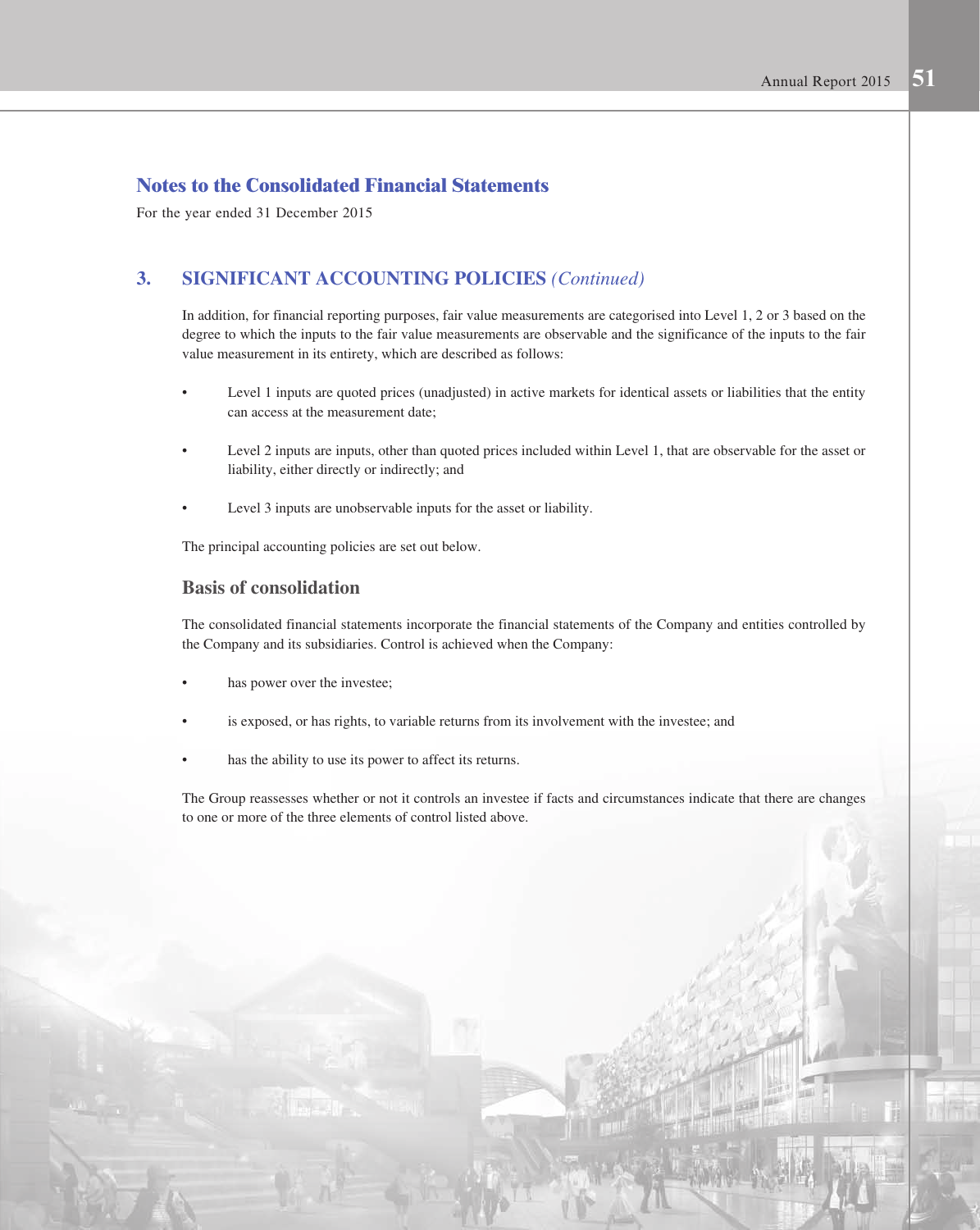For the year ended 31 December 2015

## **3. SIGNIFICANT ACCOUNTING POLICIES** *(Continued)*

#### **Basis of consolidation** *(Continued)*

When the Group has less than a majority of the voting rights of an investee, it has power over the investee when the voting rights are sufficient to give it the practical ability to direct the relevant activities of the investee unilaterally. The Group considers all relevant facts and circumstances in assessing whether or not the Group's voting rights in an investee are sufficient to give it power, including:

- the size of the Group's holding of voting rights relative to the size and dispersion of holdings of the other vote holders;
- potential voting rights held by the Group, other vote holders or others parties;
- rights arising from other contractual agreements; and
- any additional facts and circumstances that indicate that the Group has, or does not have, the current ability to direct the relevant activities at the time that decisions need to be made, including voting patterns at previous shareholders' meetings.

Consolidation of a subsidiary begins when the Group obtains control over the subsidiary and ceases when the Group loses control of the subsidiary. Specifically, income and expenses of a subsidiary acquired or disposed of during the year are included in the consolidated statement of profit or loss and other comprehensive income from the date the Group gains control until the date when the Group ceases to control the subsidiary.

Profit or loss and each item of other comprehensive income are attributed to the owners of the Company and to the non-controlling interests. Total comprehensive income of subsidiaries is attributed to the owners of the Company and to the non-controlling interests even if this results in the non-controlling interests having a deficit balance.

When necessary, adjustments are made to the financial statements of subsidiaries to bring their accounting policies into line with the Group's accounting policies.

All intragroup assets and liabilities, equity, income, expenses and cash flows relating to transactions between members of the Group are eliminated in full on consolidation.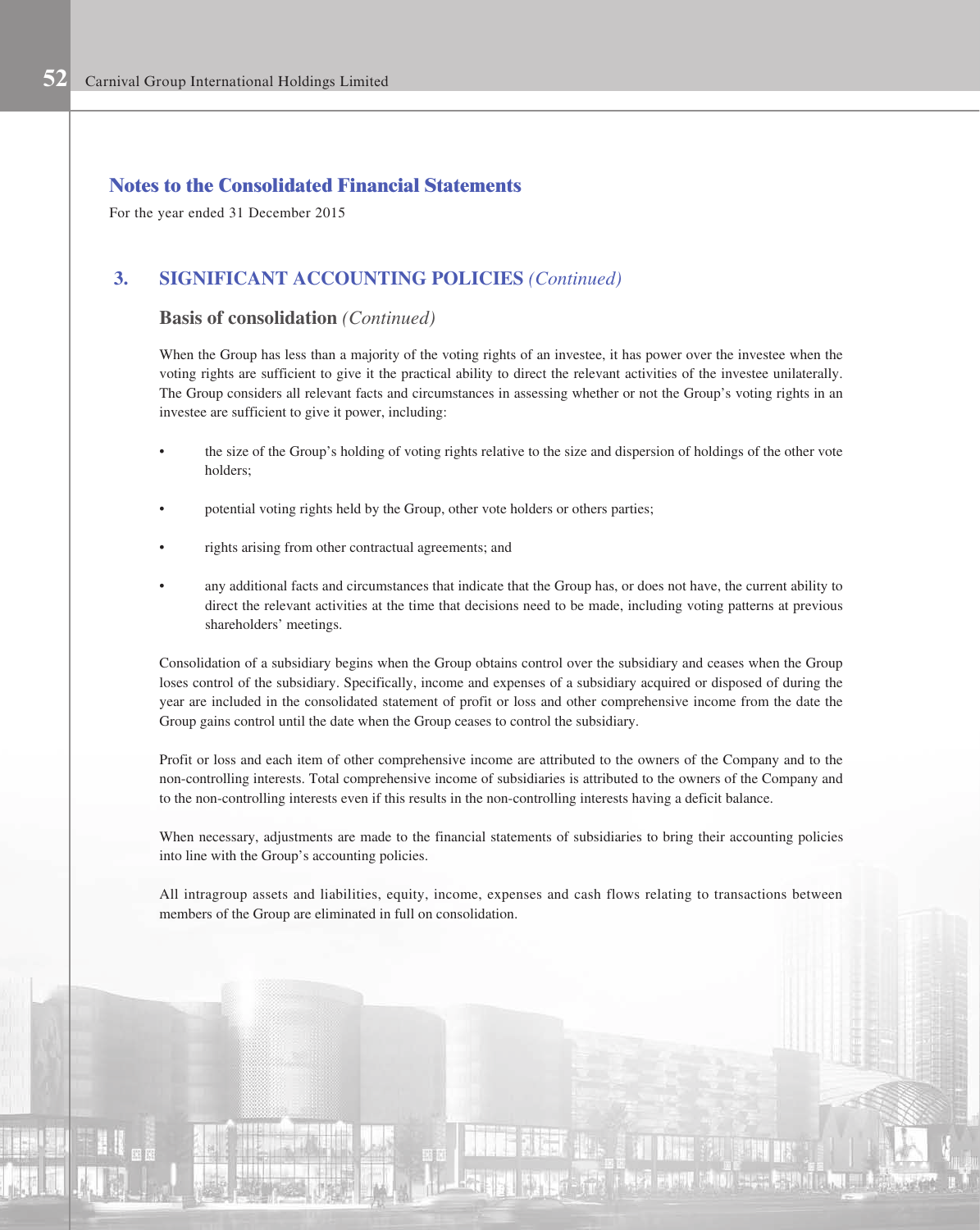For the year ended 31 December 2015

## **3. SIGNIFICANT ACCOUNTING POLICIES** *(Continued)*

#### **Basis of consolidation** *(Continued)*

#### *Changes in the Group's ownership interests in existing subsidiaries*

Changes in the Group's ownership interests in existing subsidiaries that do not result in the Group losing control over the subsidiaries are accounted for as equity transactions. The carrying amounts of the Group's interests and the noncontrolling interests are adjusted to reflect the changes in their relative interests in the subsidiaries. Any difference between the amount by which the non-controlling interests are adjusted and the fair value of the consideration paid or received is recognised directly in equity and attributed to owners of the Company.

When the Group loses control of a subsidiary, a gain or loss is recognised in profit or loss and is calculated as the difference between (i) the aggregate of the fair value of the consideration received and the fair value of any retained interest and (ii) the previous carrying amount of the assets (including goodwill), and liabilities of the subsidiary and any non-controlling interests. All amounts previously recognised in other comprehensive income in relation to that subsidiary are accounted for as if the Group had directly disposed of the related assets or liabilities of the subsidiary (i.e. reclassified to profit or loss or transferred to another category of equity as specified/permitted by applicable HKFRSs). The fair value of any investment retained in the former subsidiary at the date when control is lost is regarded as the fair value on initial recognition for subsequent accounting under HKAS 39 "Financial Instruments: Recognition and Measurement", when applicable, the cost on initial recognition of an investment in an associate or a joint venture.

#### **Investment in subsidiaries**

Investment in subsidiaries are included in the Company's statement of financial position at cost less any identified impairment loss.

#### **Investments in associates**

An associate is an entity over which the Group has significant influence. Significant influence is the power to participate in the financial and operating policy decisions of the investee but is not control or joint control over those policies.

The results and assets and liabilities of associates are incorporated in these consolidated financial statements using the equity method of accounting, except when the investment, or a portion thereof, is classified as held for sale, in which case it is accounted for in accordance with HKFRS 5 "*Non-current Assets Held for Sale and Discontinued Operations*". Under the equity method, an investment in an associate is initially recognised in the consolidated statement of financial position at cost and adjusted thereafter to recognise the Group's share of the profit or loss and other comprehensive income of the associate. When the Group's share of losses of an associate or exceeds the Group's interest in that associate (which includes any long-term interests that, in substance, form part of the Group's net investment in the associate), the Group discontinues recognising its share of further losses. Additional losses are recognised only to the extent that the Group has incurred legal or constructive obligations or made payments on behalf of the associate.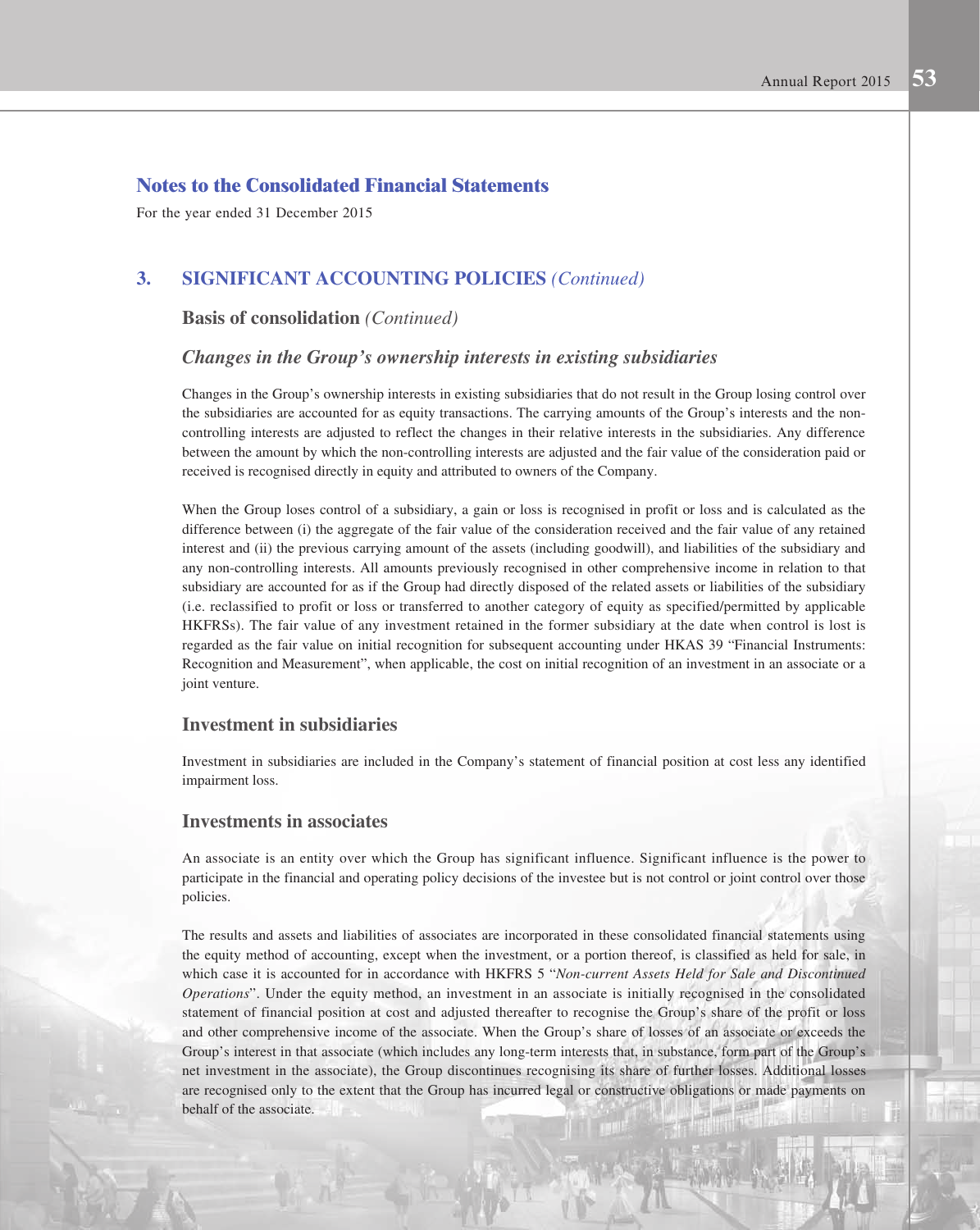For the year ended 31 December 2015

## **3. SIGNIFICANT ACCOUNTING POLICIES** *(Continued)*

#### **Investments in associates** *(Continued)*

An investment in an associate is accounted for using the equity method from the date on which the investee becomes an associate. On acquisition of the investment in an associate, any excess of the cost of the investment over the Group's share of the net fair value of the identifiable assets and liabilities of the investee is recognised as goodwill, which is included within the carrying amount of the investment. Any excess of the Group's share of the net fair value of the identifiable assets and liabilities over the cost of the investment, after reassessment, is recognised immediately in profit or loss in the period in which the investment is acquired.

The requirements of HKAS 39 are applied to determine whether it is necessary to recognise any impairment loss with respect to the Group's investment in an associate. When necessary, the entire carrying amount of the investment (including goodwill) is tested for impairment in accordance with HKAS 36 *Impairment of Assets* as a single asset by comparing its recoverable amount (higher of value in use and fair value less costs of disposal) with its carrying amount, Any impairment loss recognised forms part of the carrying amount of the investment. Any reversal of that impairment loss is recognised in accordance with HKAS 36 to the extent that the recoverable amount of the investment subsequently increases.

The Group discontinues the use of the equity method from the date when the investment ceases to be an associate, or when the investment (or a portion thereof) is classified as held for sale. When the Group retains an interest in the former associate and the retained interest is a financial asset, the Group measures the retained interest at fair value at that date and the fair value is regarded as its fair value on initial recognition in accordance with HKAS 39. The difference between the carrying amount of the associate at the date the equity method was discontinued, and the fair value of any retained interest and any proceeds from disposing of a part interest in the associate is included in the determination of the gain or loss on disposal of the associate. In addition, the Group accounts for all amounts previously recognised in other comprehensive income in relation to that associate on the same basis as would be required if that associate had directly disposed of the related assets or liabilities. Therefore, if a gain or loss previously recognised in other comprehensive income by that associate would be reclassified to profit or loss on the disposal of the related assets or liabilities, the Group reclassifies the gain or loss from equity to profit or loss (as a reclassification adjustment) when the equity method is discontinued.

The Group continues to use the equity method when an investment in an associate becomes an investment in a joint venture or an investment in a joint venture becomes an investment in an associate. There is no remeasurement to fair value upon such changes in ownership interests.

When the Group reduces its ownership interest in an associate but the Group continues to use the equity method, the Group reclassifies to profit or loss the proportion of the gain or loss that had previously been recognised in other comprehensive income relating to that reduction in ownership interest if that gain or loss would be reclassified to profit or loss on the disposal of the related assets or liabilities.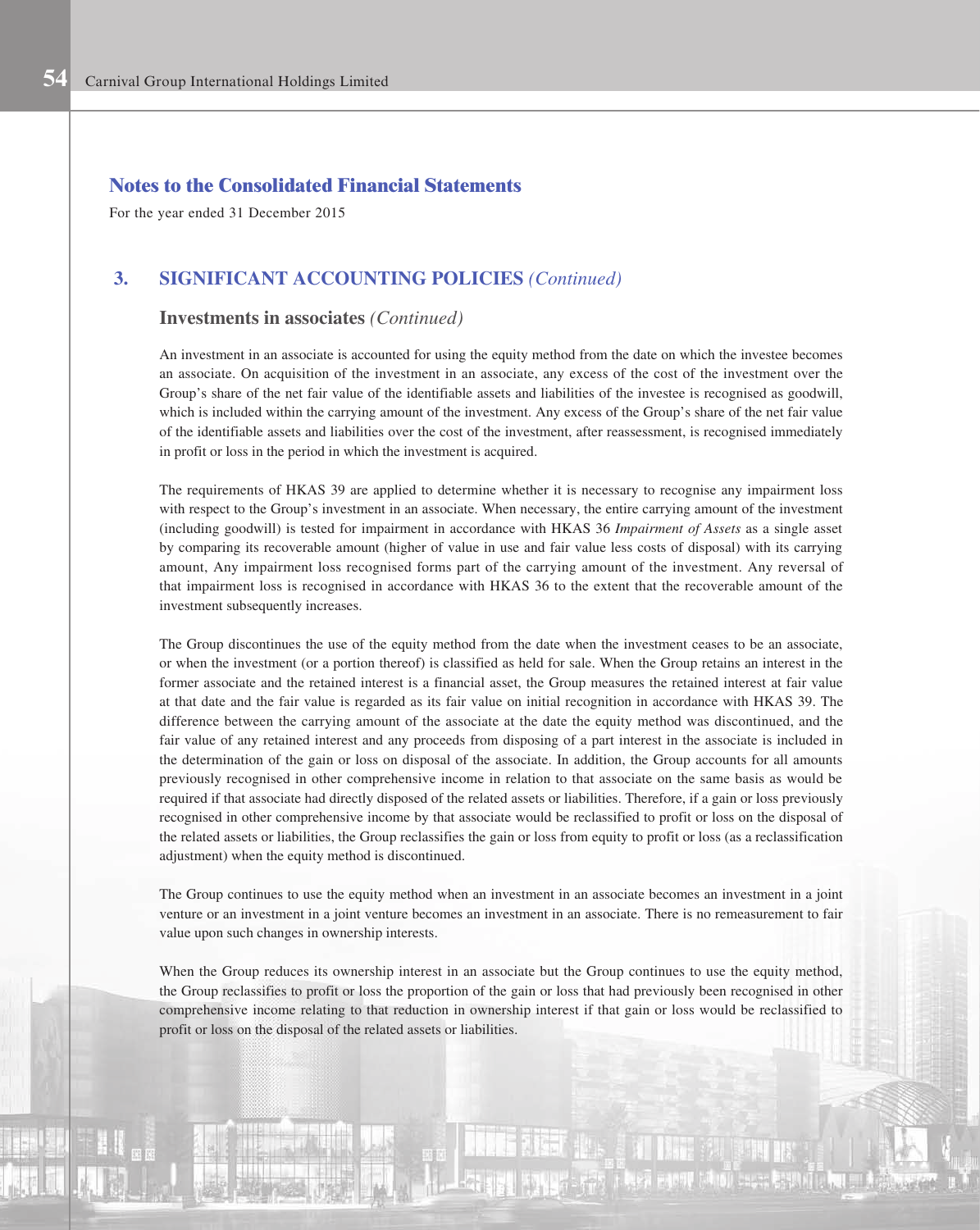For the year ended 31 December 2015

## **3. SIGNIFICANT ACCOUNTING POLICIES** *(Continued)*

#### **Investments in associates** *(Continued)*

When a group entity transacts with an associate of the Group, profits and losses resulting from the transactions with the associate are recognised in the Group's consolidated financial statements only to the extent of interests in the associate that are not related to the Group.

#### **Business combinations**

Acquisitions of businesses are accounted for using the acquisition method. The consideration transferred in a business combination is measured at fair value, which is calculated as the sum of the acquisition-date fair values of the assets transferred by the Group, liabilities incurred by the Group to the former owners of the acquiree and the equity interests issued by the Group in exchange for control of the acquiree. Acquisition-related costs are generally recognised in profit or loss as incurred.

At the acquisition date, the identifiable assets acquired and the liabilities assumed are recognised at their fair value, except that:

- deferred tax assets or liabilities and liabilities or assets related to employee benefit arrangements are recognised and measured in accordance with HKAS 12 "*Income Taxes*" and HKAS 19 "*Employee Benefits*" respectively;
- liabilities or equity instruments related to share-based payment arrangements of the acquiree or share-based payment arrangements of the Group entered into to replace share-based payment arrangements of the acquire are measured in accordance with HKFRS 2 "*Share-based Payment*" at the acquisition date (see the accounting policy below); and
- assets (or disposal groups) that are classified as held for sale in accordance with HKFRS 5 are measured in accordance with that standard.

Goodwill is measured as the excess of the sum of the consideration transferred, the amount of any non-controlling interests in the acquiree, and the fair value of the acquirer's previously held equity interest in the acquiree (if any) over the net of the acquisition-date amounts of the identifiable assets acquired and the liabilities assumed. If, after reassessment, the net of the acquisition-date amounts of the identifiable assets acquired and liabilities assumed exceeds the sum of the consideration transferred, the amount of any non-controlling interests in the acquiree and the fair value of the acquirer's previously held interest in the acquire (if any), the excess is recognised immediately in profit or loss as a bargain purchase gain.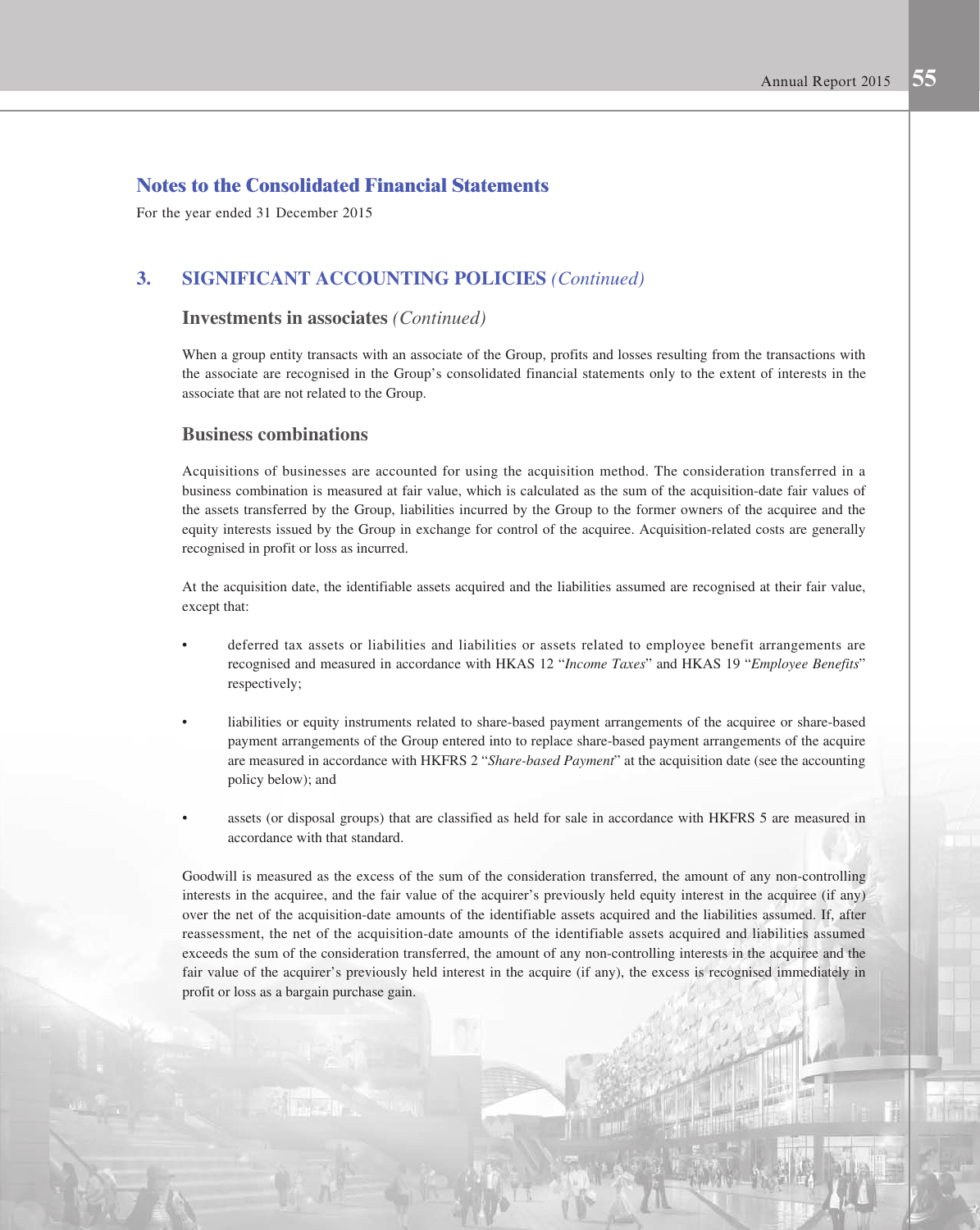For the year ended 31 December 2015

## **3. SIGNIFICANT ACCOUNTING POLICIES** *(Continued)*

#### **Business combinations** *(Continued)*

Non-controlling interests that are present ownership interests and entitle their holders to a proportionate share of the entity's net assets in the event of liquidation may be initially measured either at fair value or at the non-controlling interests' proportionate share of the recognised amounts of the acquiree's identifiable net assets. The choice of measurement basis is made on a transaction-by-transaction basis. Other types of non-controlling interests are measured at their fair value or, when applicable, on the basis specified in another HKFRS.

When the consideration transferred by the Group in a business combination includes assets or liabilities resulting from a contingent consideration arrangement, the contingent consideration is measured at its acquisition-date fair value and included as part of the consideration transferred in a business combination. Changes in the fair value of the contingent consideration that qualify as measurement period adjustments are adjusted retrospectively, with the corresponding adjustments made against goodwill. Measurement period adjustments are adjustments that arise from additional information obtained during the "measurement period" (which cannot exceed one year from the acquisition date) about facts and circumstances that existed at the acquisition date.

The subsequent accounting for changes in the fair value of the contingent consideration that do not qualify as measurement period adjustments depends on how the contingent consideration is classified. Contingent consideration that is classified as equity is not remeasured at subsequent reporting dates and its subsequent settlement is accounted for within equity. Contingent consideration that is classified as an asset or a liability is remeasured at subsequent reporting dates in accordance with HKAS 39, or HKAS 37 "Provisions, Contingent Liabilities and Contingent Assets", as appropriate, with the corresponding gain or loss being recognised in profit or loss.

When a business combination is achieved in stages, the Group's previously held equity interest in the acquiree is remeasured to fair value at the acquisition date (i.e. the date when the Group obtains control), and the resulting gain or loss, if any, is recognised in profit or loss. Amounts arising from interests in the acquiree prior to the acquisition date that have previously been recognised in other comprehensive income are reclassified to profit or loss where such treatment would be appropriate if that interest were disposed of.

If the initial accounting for a business combination is incomplete by the end of the reporting period in which the combination occurs, the Group reports provisional amounts for the items for which the accounting is incomplete. Those provisional amounts are adjusted during the measurement period (see above), or additional assets or liabilities are recognised, to reflect new information obtained about facts and circumstances that existed as of the acquisition date that, if known, would have affected the amounts recognised at that date.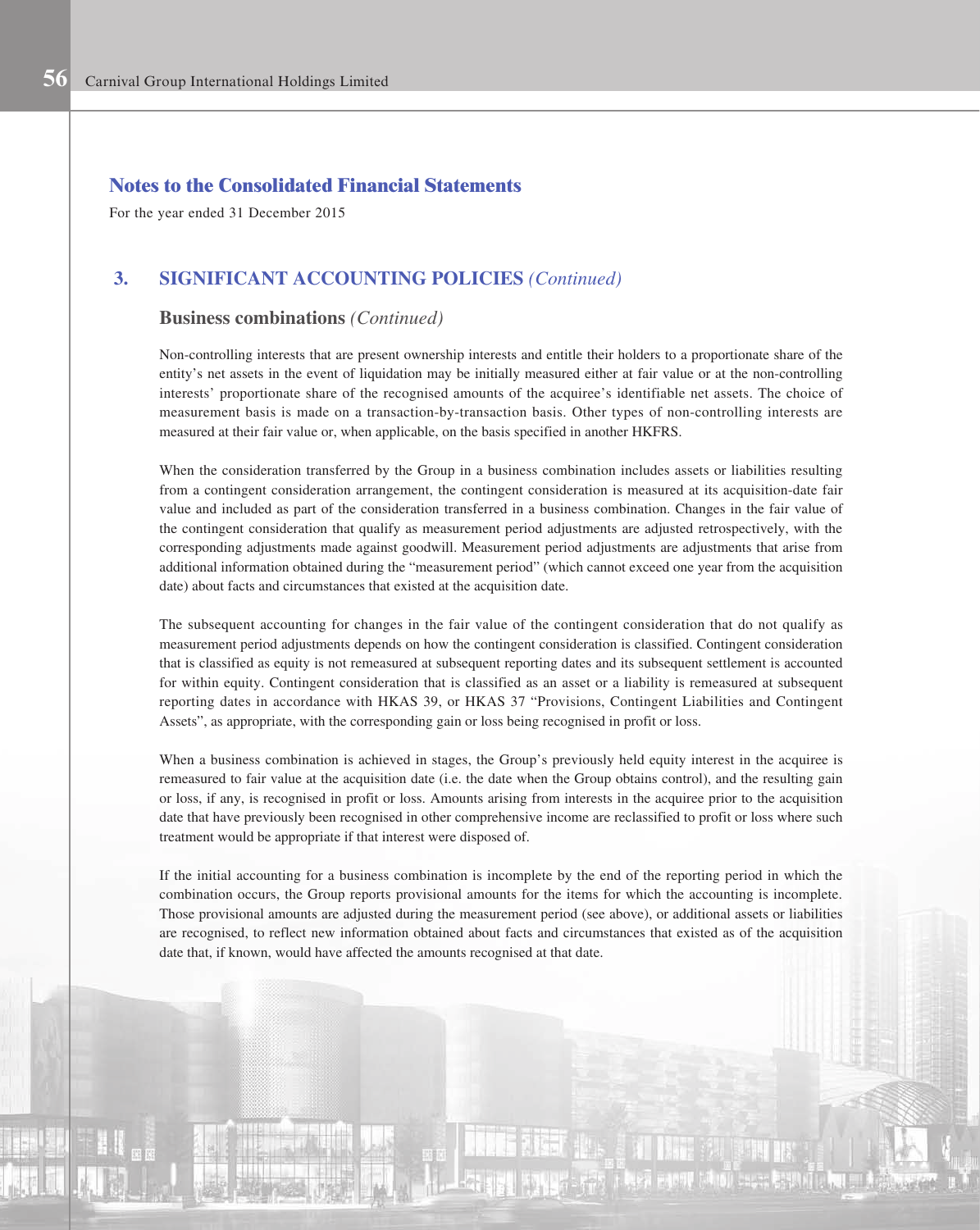For the year ended 31 December 2015

## **3. SIGNIFICANT ACCOUNTING POLICIES** *(Continued)*

#### **Goodwill**

Goodwill arising on an acquisition of a business is carried at cost as established at the date of acquisition of the business less accumulated impairment losses, if any.

For the purposes of impairment testing, goodwill is allocated to each of the cash-generating units (or groups of cashgenerating units) that is expected to benefit from the synergies of the combination.

A cash-generating unit to which goodwill has been allocated is tested for impairment annually, or more frequently when there is an indication that the unit may be impaired. If the recoverable amount of the cash-generating unit is less than its carrying amount, the impairment loss is allocated first to reduce the carrying amount of any goodwill allocated to the unit and then to the other assets of the unit pro-rata basis based on the carrying amount of each asset in the unit. Any impairment loss for goodwill is recognised directly in profit or loss. An impairment loss recognised for goodwill is not reversed in subsequent periods.

On disposal of the relevant cash-generating unit, the attributable amount of goodwill is included in the determination of the profit or loss on disposal.

The Group's policy for goodwill arising on the acquisition of an associate is described above.

#### **Revenue recognition**

Revenue is measured at the fair value of the consideration received or receivable and represents amounts receivable for goods sold and services provided in the normal course of business, net of discounts and sales related taxes.

Sale of properties is recognised as revenue when all of the following criteria are met:

- the significant risk and rewards of ownership of the properties are transferred to buyers;
- neither continuing managerial involvement to the degree usually associated with ownership nor effective control over the properties are retained;
- the amount of revenue can be measured reliably
- it is probable that the economic benefits associated with the transaction will flow to the Group; and
- the costs incurred or to be incurred in respect of the transaction can be measured reliably.

Deposits received from purchasers prior to meeting the above criteria for revenue recognition are included in the consolidated statement of financial position under current liabilities.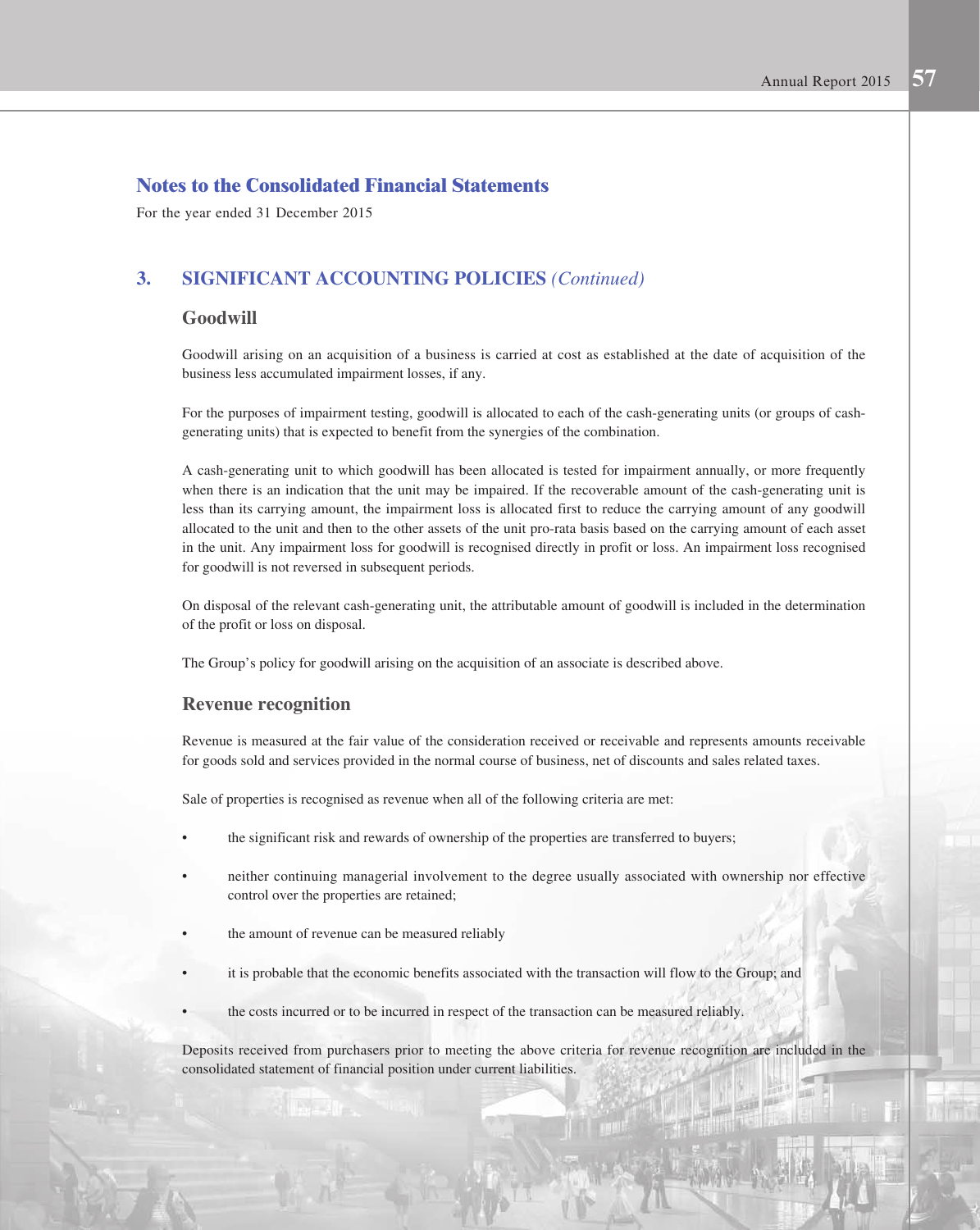For the year ended 31 December 2015

## **3. SIGNIFICANT ACCOUNTING POLICIES** *(Continued)*

#### **Revenue recognition** *(Continued)*

Property management service income is recognised over the period in which the services are rendered.

Other property related service income is recognised when the services are rendered.

Revenue from restaurant operations is recognised when catering services have been provided to customers.

Revenue from the sale of foods is recognised when the significant risks and rewards of ownership have been transferred to the buyer, provided that the Group maintains neither managerial involvement to the degree usually associated with ownership, nor effective control over the foods sold.

Revenue from admission tickets sold is recognised when tickets are accepted and surrendered by the customers. Revenue from tickets sold for use at a future date is deferred until the tickets are surrendered or have expired.

Interest income from a financial asset is recognised when it is probable that the economic benefits will flow to the Group and the amount of income can be measured reliably. Interest income is accrued on a time basis, by reference to the principal outstanding and at the effective interest rate applicable, which is the rate that exactly discounts the estimated future cash receipts through the expected life of the financial asset to that asset's net carrying amount on initial recognition.

Dividend income from investments is recognised when the shareholders' rights to receive payment have been established (provided that it is probable that the economic benefits will flow to the Group and the amount of income can be measure reliably).

The Group's accounting policy for recognition of revenue from operating leases is described in the accounting policy for leasing below.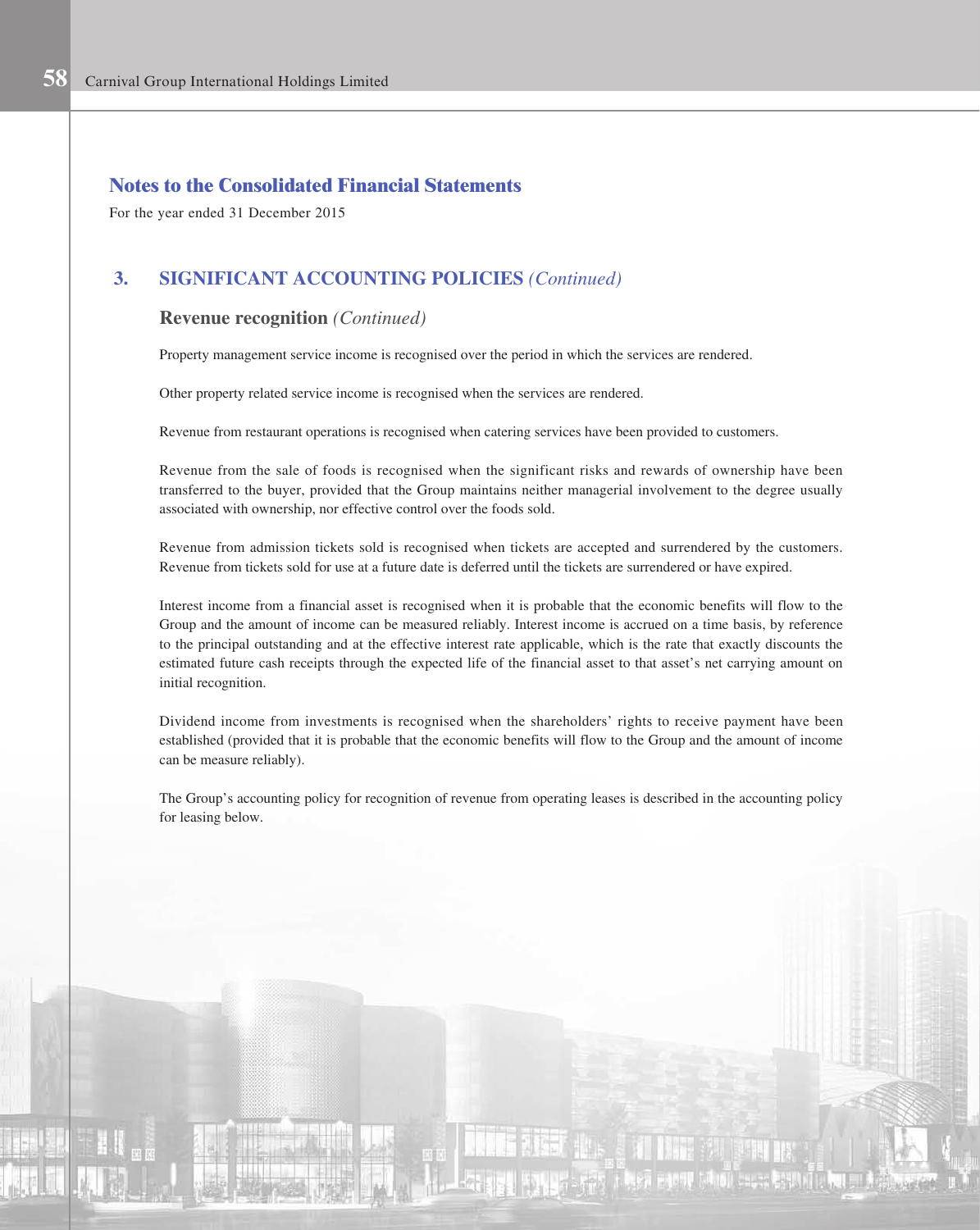For the year ended 31 December 2015

## **3. SIGNIFICANT ACCOUNTING POLICIES** *(Continued)*

#### **Property, plant and equipment**

Property, plant and equipment including leasehold land and buildings held for use in the production or supply of goods or services, for administrative purposes (other than construction-in-progress as described below) are stated in the consolidated statement of financial position at cost less subsequent accumulated depreciation and accumulated impairment losses, if any.

Properties in the course of construction for production, supply or administrative purposes are carried at cost, less any recognised impairment loss. Costs include professional fees and, for qualifying assets, borrowing costs capitalised in accordance with the Group's accounting policy. Such properties are classified to the appropriate categories of property, plant and equipment when completed and ready for intended use. Depreciation of these assets, on the same basis as other property assets, commences when the assets are ready for their intended use.

Depreciation is recognised so as to write off the cost of assets other than construction-in-progress less their residual value over their estimated useful lives using the straight-line method. The estimated useful lives, residual values and depreciation method are reviewed at the end of each reporting period, with the effect of any changes in estimate accounted for on a prospective basis.

Assets held under finance leases are depreciated over their expected useful lives on the same basis as owned assets. However, when there is no reasonable certainty that ownership will be obtained by the end of the lease term, assets are depreciated over the shorter of the lease term and their useful lives.

An item of property, plant and equipment is derecognised upon disposal or when no future economic benefits are expected to arise from the continued use of the asset. Any gain or loss arising on the disposal or retirement of an item of property, plant and equipment is determined as the difference between the sales proceeds and the carrying amount of the asset and is recognised in profit or loss.

When buildings are in the course of development for production or for administrative purposes, the amortisation of prepaid lease payments provided during the construction period is included as part of costs of buildings under construction. Buildings under construction are carried at cost, less any identified impairment losses. Depreciation of buildings commences when they are available for use (i.e. when they are in the location and condition necessary for them to be capable of operating in the manner intended by management).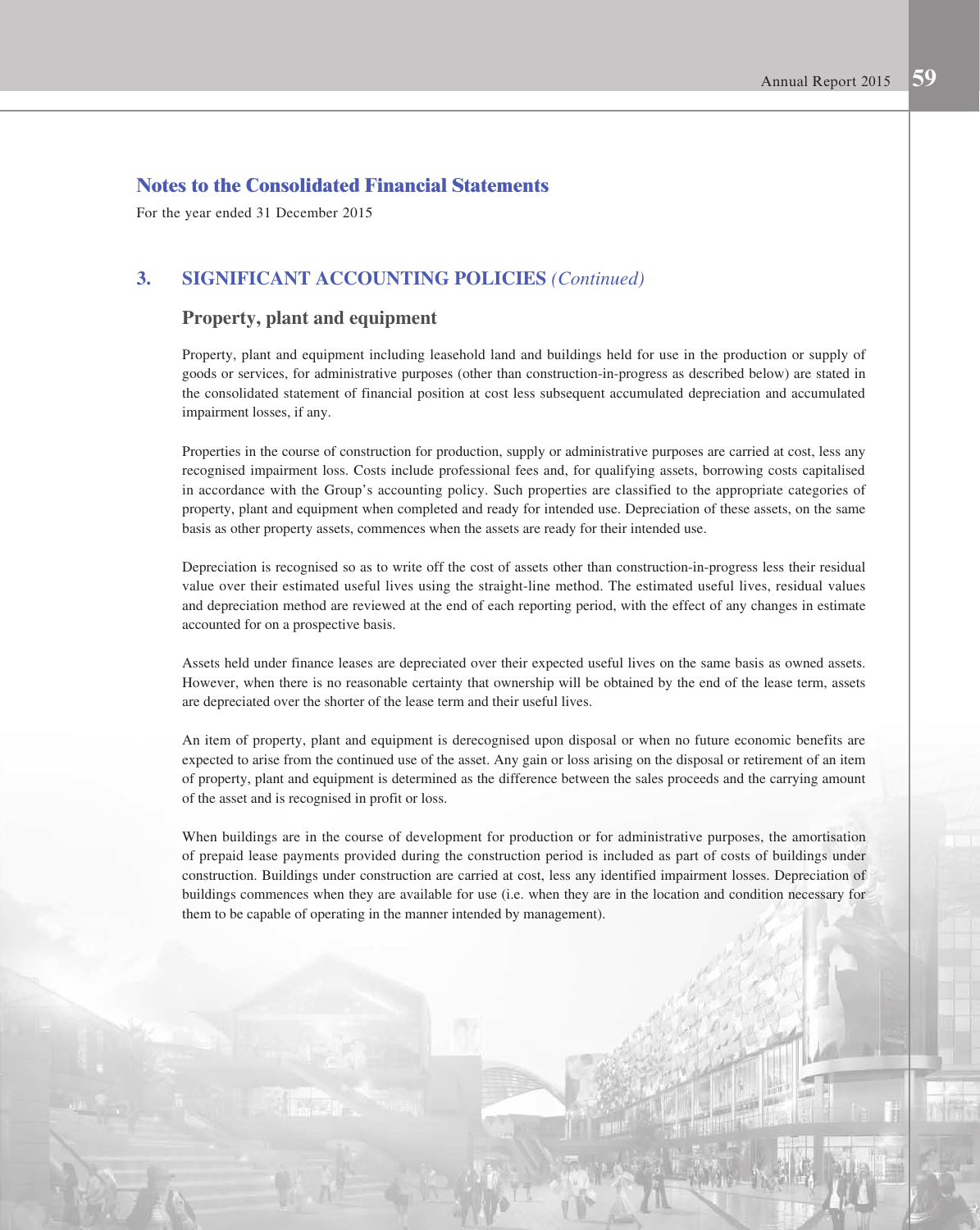For the year ended 31 December 2015

## **3. SIGNIFICANT ACCOUNTING POLICIES** *(Continued)*

#### **Investment properties**

Investment properties are properties held to earn rentals and/or for capital appreciation (including properties under construction for such purposes). Investment properties include land held for undetermined future use, which is regarded as held for capital appreciation purpose.

Investment properties are initially measured at cost, including any directly attributable expenditure. Subsequent to initial recognition, investment properties are measured at their fair values. Gains or losses arising from changes in the fair value of investment properties are included in profit or loss for the period in which they arise.

Construction costs incurred for investment properties under construction are capitalised as part of the carrying amount of the investment properties under construction.

An investment property is derecognised upon disposal or when the investment property is permanently withdrawn from use and no future economic benefits are expected from its disposals. Any gain or loss arising on derecognition of the property (calculated as the difference between the net disposal proceeds and the carrying amount of the asset) is included in the profit or loss in the period in which the item is derecognised.

#### **Properties for sale**

Properties for sale are stated at the lower of cost and net realisable value. Costs include leasehold land cost, development cost, borrowing costs and other direct costs attributable to such properties, until the relevant properties reach a marketable state.

Net realisable value is determined by reference to management estimates of the selling price based on prevailing market conditions, less all estimated costs to completion and costs to be incurred in marketing and selling.

#### **Intangible assets**

#### *Intangible assets acquired separately*

Intangible assets with finite useful lives that are acquired separately are carried at costs less accumulated amortisation and any accumulated impairment losses/revalued amounts, being their fair value at the date of the revaluation less subsequent accumulated amortisation and any accumulated impairment losses. Amortisation for intangible assets with finite useful lives is recognised on a straight-line basis over their estimated useful lives. The estimated useful life and amortisation method are reviewed at the end of each reporting period, with the effect of any changes in estimate being accounted for on a prospective basis. Intangible assets with indefinite useful lives that are acquired separately are carried at cost less any subsequent accumulated impairment losses (see the accounting policy in respect of impairment losses on tangible and intangible assets below).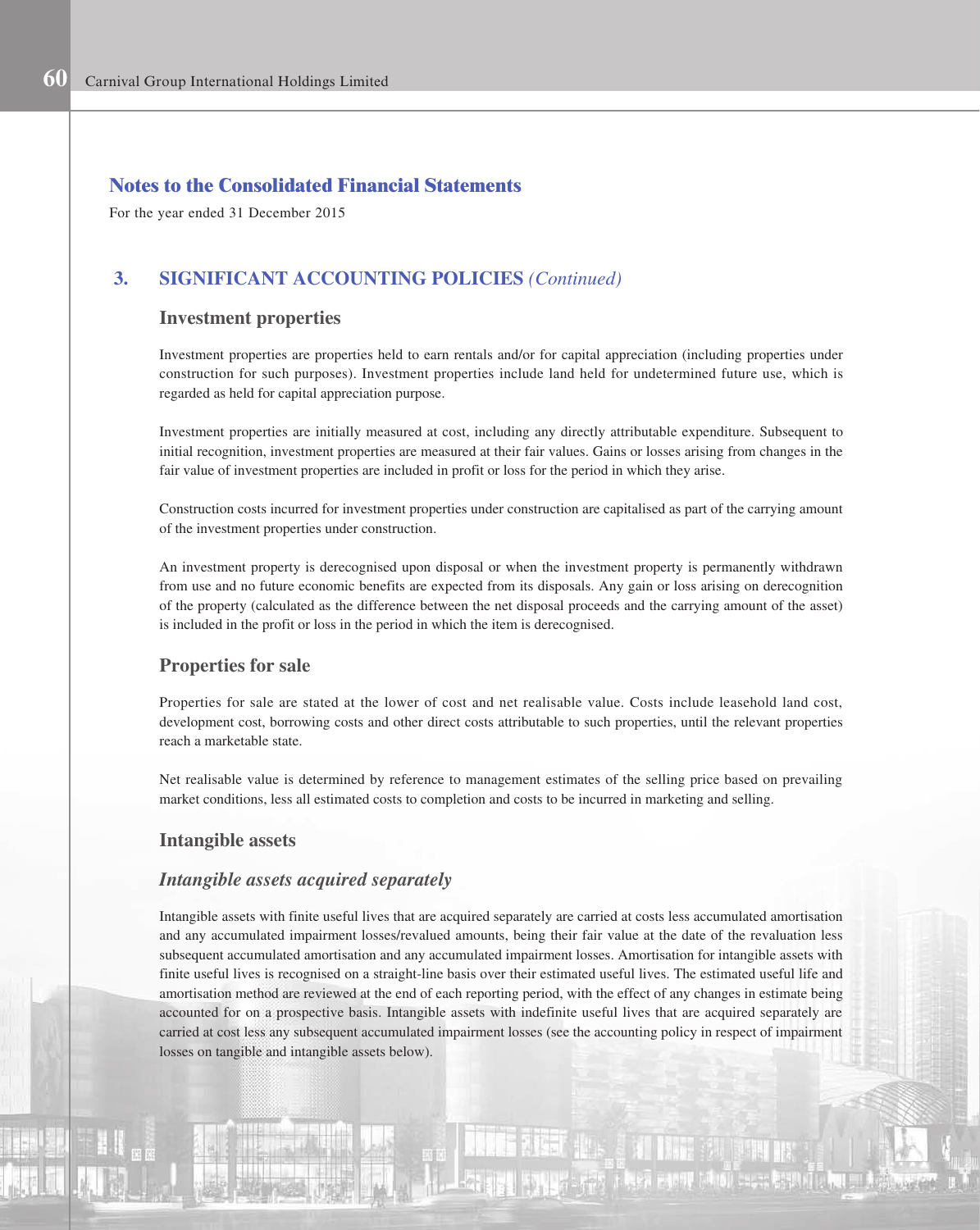For the year ended 31 December 2015

## **3. SIGNIFICANT ACCOUNTING POLICIES** *(Continued)*

#### **Intangible assets** *(Continued)*

#### *Intangible assets acquired in a business combination*

Intangible assets acquired in a business combination are recognised separately from goodwill and are initially recognised at their fair value at the acquisition date (which is regarded as their cost).

Subsequent to initial recognition, intangible assets acquired in a business combination with finite useful lives are reported at costs less accumulated amortisation and any accumulated impairment losses/revalued amounts, being their fair value at the date of the revaluation less subsequent accumulated amortisation and any accumulated impairment losses, on the same basis as intangible assets that are acquired separately. Alternatively, intangible assets acquired in a business combination with indefinite useful lives are carried at cost less any subsequent accumulated impairment losses (see the accounting policy in respect of impairment losses on tangible and intangible assets below).

An intangible asset is derecognised on disposal, or when no future economic benefits are expected from use or disposal. Gains and losses arising from derecognition of an intangible asset, measured as the difference between the net disposal proceeds and the carrying amount of the asset, are recognised in profit or loss when the asset is derecognised.

At the end of the reporting period, the Group reviews the carrying amounts of its tangible and intangible assets with finite useful lives to determine whether there is any indication that those assets have suffered an impairment loss. If any such indication exists, the recoverable amount of the asset is estimated in order to determine the extent of the impairment loss (if any). When it is not possible to estimate the recoverable amount of an individual asset, the Group estimates the recoverable amount of the cash-generating unit to which the asset belongs. When a reasonable and consistent basis of allocation can identified, corporate assets are also allocated to individual cash-generating units, or otherwise they are allocated to the smallest group of cash-generating units for which a reasonable and consistent allocation basis can be identified.

Intangible assets with indefinite useful lives and intangible assets not yet available for use are tested for impairment at least annually, and whenever there is an indication that they may be impaired.

Recoverable amount is the higher of fair value less costs of disposal and value in use. In assessing value in use, the estimated future cash flows are discounted to their present value using a pre-tax discount rate that reflects current market assessments of the time value of money and the risks specific to the asset for which the estimates of future cash flows have not been adjusted.

If the recoverable amount of an asset (or a cash-generating unit) is estimated to be less than its carrying amount, the carrying amount of the asset (or a cash-generating unit) is reduced to its recoverable amount. An impairment loss is recognised immediately in profit or loss, unless the relevant asset is carried at a revalued amount under another standard, in which case the impairment loss is treated as a revaluation decrease under that standard.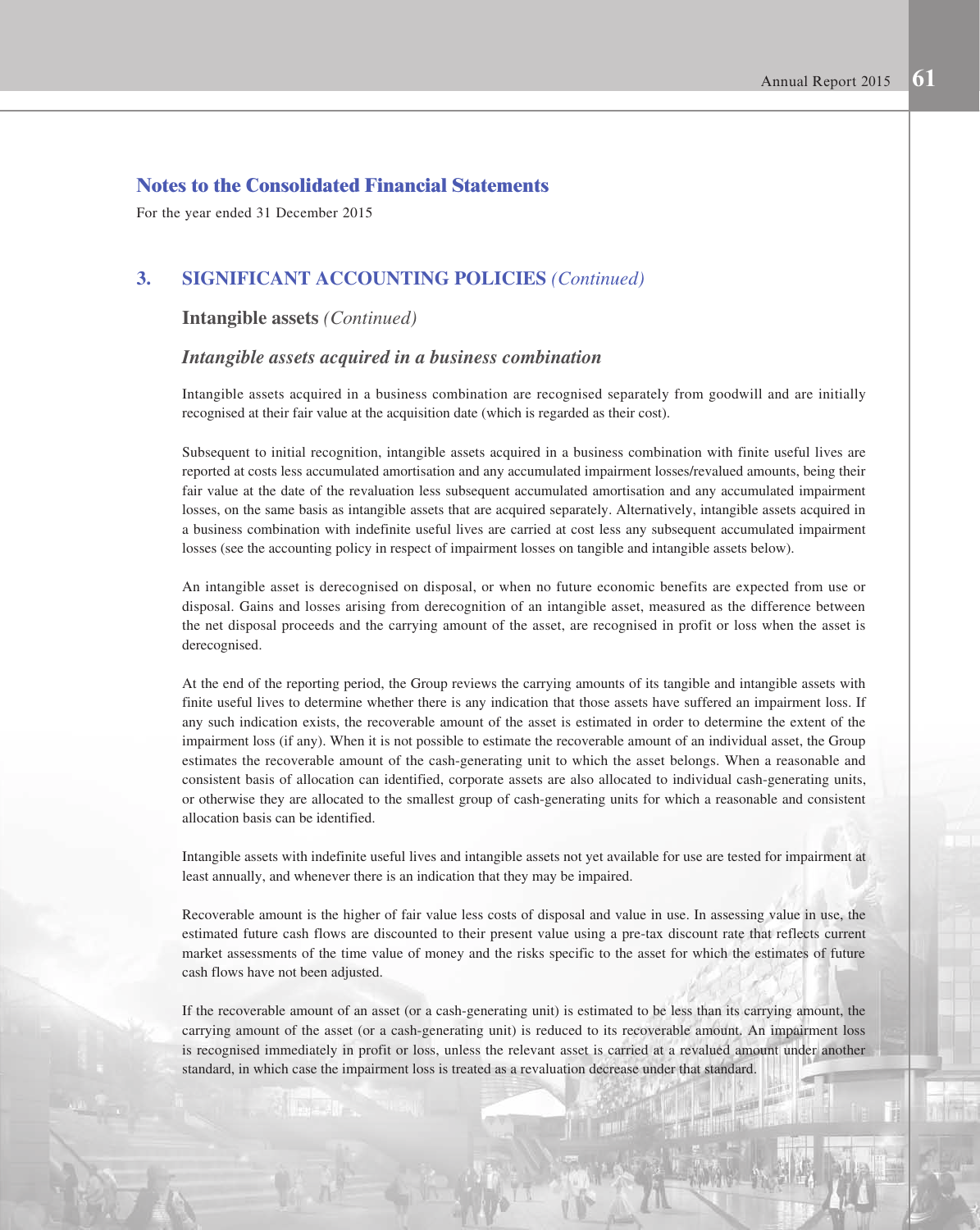For the year ended 31 December 2015

## **3. SIGNIFICANT ACCOUNTING POLICIES** *(Continued)*

**Intangible assets** *(Continued)*

*Intangible assets acquired in a business combination (Continued)*

Where an impairment loss subsequently reverses, the carrying amount of the asset (or cash-generating unit) is increased to the revised estimate of its recoverable amount, but so that the increased carrying amount does not exceed the carrying amount that would have been determined had no impairment loss been recognised for the asset (or a cash-generating unit) in prior years. A reversal of an impairment loss is recognised immediately in profit or loss, unless the relevant asset is carried at a revalued amount under another standard, in which case the reversal of the impairment loss is treated as a revaluation increase under that standard.

#### **Inventories**

Inventories are stated at the lower of cost and net realisable value. Costs of inventories are determined on a weighted average method. Net realisable value represents the estimated selling price for inventories less all estimated costs of completion and costs necessary to make the sale.

#### **Leasing**

Leases are classified as finance leases whenever the terms of the lease transfer substantially all the risks and rewards of ownership to the lessee. All other leases are classified as operating leases.

#### *The Group as lessor*

Amounts due from lessees under finance leases are recognised as receivables at the amount of the Group's net investment in the leases. Finance lease income is allocated to accounting periods so as to reflect a constant periodic rate of return on the Group's net investment outstanding in respect of the leased.

Rental income from operating leases is recognised in profit or loss on a straight-line basis over the term of the relevant lease. Initial direct costs incurred in negotiating and arranging an operating lease are added to the carrying amount of the leased asset and recognised as an recognised as an expense on a straight on a straight-line basis over the lease term.

#### *The Group as lessee*

Assets held under finance leases are initially recognised as assets of the Group at their fair value at the inception of the lease or, if lower, at the present value of the minimum lease payments. The corresponding liability to the lessor is included in the consolidated statement of financial position as a finance lease obligation.

Lease payments are apportioned between finance expenses and reduction of the lease obligation so as to achieve a constant rate of interest on the remaining balance of the liability. Finance expenses are recognised immediately in profit or loss, unless they are directly attributable to qualifying assets, in which case they are capitalised in accordance with the Group's general policy on borrowing costs (see the accounting policy below). Contingent rentals are recognised as expenses in the periods in which they are incurred.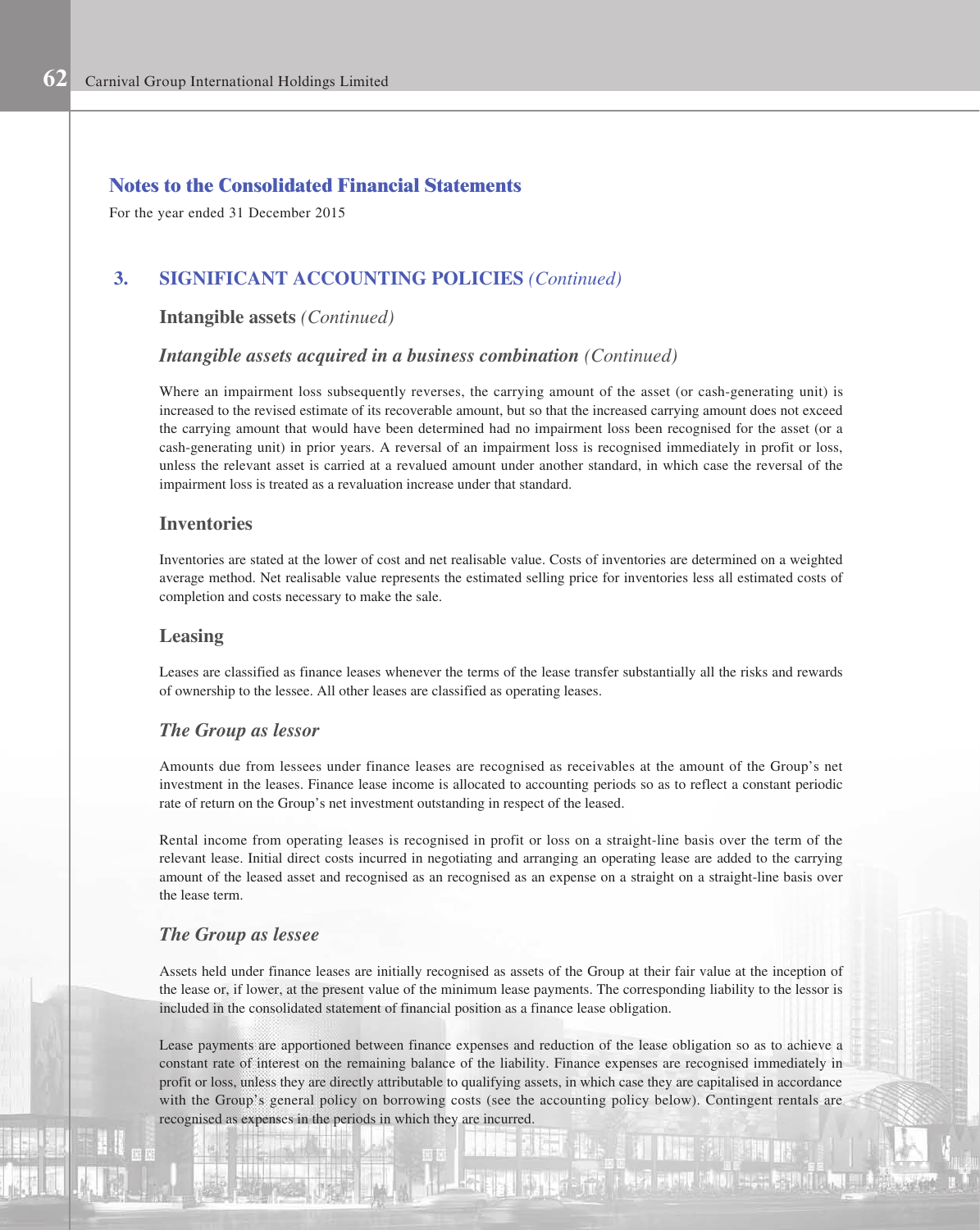For the year ended 31 December 2015

## **3. SIGNIFICANT ACCOUNTING POLICIES** *(Continued)*

**Leasing** *(Continued)*

#### *The Group as lessee (Continued)*

Operating lease payments are recognised as an expense on a straight-line basis over the lease term, except where another systematic basis is more representative of the time pattern in which economic benefits from the leased asset are consumed. Contingent rentals arising under operating leases are recognised as an expense in the period in which they are incurred.

In the event that lease incentives are received to enter into operating leases, such incentives are recognised as a liability. The aggregate benefit of incentives is recognised as a reduction of rental expense on a straight-line basis except where another systematic basis is more representative of the time pattern in which economic benefits from the leased asset are consumed.

### **Foreign currencies**

In preparing the financial statements of each individual group entity, transactions in currencies other than the entity's functional currency (foreign currencies) are recognised at the rates of exchange prevailing on the dates of the transactions. At the end of the reporting period, monetary items denominated in foreign currencies are retranslated at the rates prevailing at that date. Non-monetary items carried at fair value that are denominated in foreign currencies are retranslated at the rates prevailing on the date when the fair value was determined. Non-monetary items that are measured in terms of historical cost in a foreign currency are not retranslated.

Exchange differences on monetary items are recognised in profit or loss in the period in which they arise except for:

- exchange differences on foreign currency borrowings relating to assets under construction for future productive use, which are included in the cost of those assets when they are regarded as an adjustment to interest costs on those foreign currency borrowings;
- exchange differences on transactions entered into in order to hedge certain foreign currency risks (see the accounting policies below): and
- exchange differences on monetary items receivable from or payable to foreign operation for which settlement is neither planned nor likely to occur (therefor forming part of the net investment in the foreign operation), which are recognised initially in other comprehensive income and reclassified from equity to profit or loss on repayment of the monetary items.

For the purposes of presenting the consolidated financial statements, the assets and liabilities of the Group's foreign operations are translated into the presentation currency of the Group (i.e. Hong Kong dollars) using exchange rates prevailing at the end of each reporting period. Income and expenses items are translated at the average exchange rates for the year, unless exchange rates fluctuate significantly during the period, in which case, the exchange rates prevailing at the dates of transactions are used. Exchange differences arising, if any, are recognised in other comprehensive income and accumulated in equity under the heading of translation reserve (attributed to noncontrolling interests as appropriate).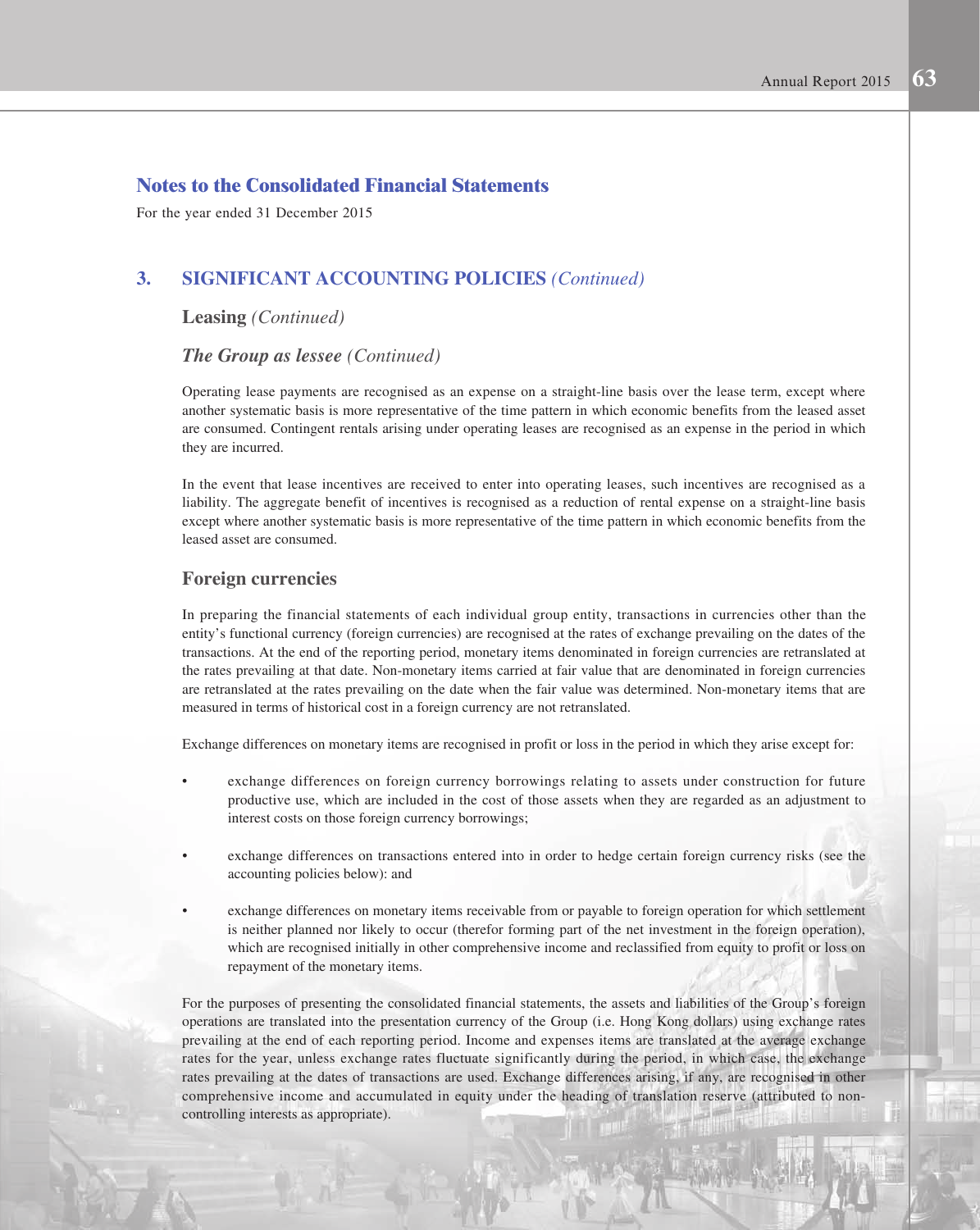For the year ended 31 December 2015

## **3. SIGNIFICANT ACCOUNTING POLICIES** *(Continued)*

#### **Foreign currencies** *(Continued)*

On the disposal of a foreign operation (i.e. a disposal of the Group's entire interest in a foreign operation, or a disposal involving loss of control over a subsidiary that includes a foreign operation or an associate that includes a foreign operations of which the retained interest becomes a financial asset), all of the exchange differences accumulated in equity in respect of that operation attributable to the owners of the Company are reclassified to profit or loss.

Goodwill and fair value adjustments on identifiable assets and liabilities acquired arising on the acquisition of a foreign operation are treated as assets and liabilities of the foreign operation and translated at the rate of exchange prevailing at the end of each reporting period. Exchange differences arising are recognised in other comprehensive income.

#### **Borrowing costs**

Borrowing costs directly attributable to the acquisition, construction or production of qualifying assets, which are assets that necessarily take a substantial period of time to get ready for their intended use or sale, are added to the cost of those assets until such time as the assets are substantially ready for their intended use or sale.

Investment income earned on the temporary investment of specific borrowings pending their expenditure on qualifying assets is deducted from the borrowing costs eligible for capitalisation.

All other borrowing costs are recognised in profit or loss in the period in which they are incurred.

#### **Retirement benefit costs**

Payments to defined contribution retirement benefit plans including state-managed retirement benefit schemes and the Mandatory Provident Fund Scheme are recognised as an expense when employees have rendered service entitling them to the contributions.

#### *Short-term and other long-term employee benefits*

A liability is recognised for benefits accruing to employees in respect of wages and salaries, annual leave and sick leave in the period the related service is rendered at the undiscounted amount of the benefits expected to be paid in exchange for that service.

Liabilities recognised in respect of short-term employee benefits are measured at the undiscounted amount of the benefits expected to be paid in exchange for the related service.

Liabilities recognised in respect of other long-term employee benefits are measured at the present value of the estimated future cash outflows expected to be made by the Group in respect of services provided by employees up to the reporting date.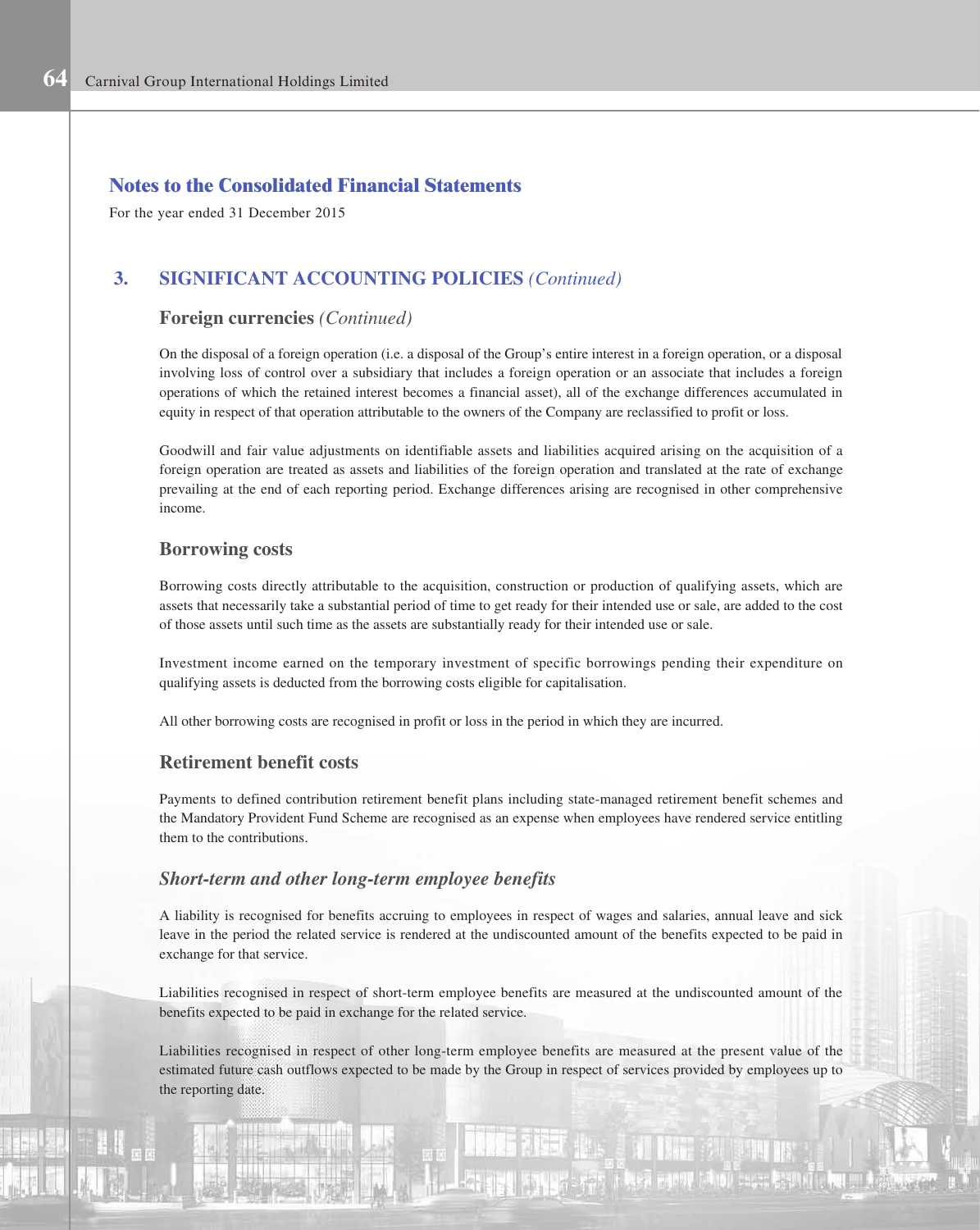For the year ended 31 December 2015

## **3. SIGNIFICANT ACCOUNTING POLICIES** *(Continued)*

#### **Taxation**

Income tax expense represents the sum of the tax currently payable and deferred taxation.

#### **Current tax**

The tax currently payable is based on taxable profit for the year. Taxable profit differs from "profit before tax" as reported in the consolidated statement of profit or loss and other comprehensive income because of items of income or expense that are taxable or deductible in other years and items that are never taxable or deductible. The Group's liability for current tax is calculated using tax rates that have been enacted or substantively enacted by the end of the reporting period.

#### **Deferred tax**

Deferred tax is recognised on temporary differences between the carrying amounts of assets and liabilities in the consolidated financial statements and the corresponding tax base used in the computation of taxable profit. Deferred tax liabilities are generally recognised for all taxable temporary differences. Deferred tax assets are generally recognised for all deductible temporary difference to the extent that it is probable that taxable profits will be available against which those deductible temporary differences can be utilised. Such assets and liabilities are not recognised if the temporary difference arises from goodwill or from the initial recognition (other than in a business combination) of other assets and liabilities in a transaction that affects neither the taxable profit nor the accounting profit. In addition, deferred tax liabilities are not recognised if the temporary different arises from the initial recognition of goodwill.

Deferred tax liabilities are recognised for taxable temporary differences associated with investments in subsidiaries, except where the Group is able to control the reversal of the temporary difference and it is probable that the temporary difference will not reverse in the foreseeable future. Deferred tax assets arising from deductible temporary differences associated with such investments and interests are only recognised to the extent that it is probable that there will be sufficient taxable profits against which to utilise the benefits of the temporary differences and they are expected to reverse in the foreseeable future.

The carrying amount of deferred tax assets is reviewed at the end of the reporting period and reduced to the extent that it is no longer probable that sufficient taxable profits will be available to allow all or part of the asset to be recovered.

Deferred tax liabilities and assets are measured at the tax rates that are expected to apply in the period in which the liability is settled or the asset is realised, based on tax rate (and tax laws) that have been enacted or substantively enacted by the end of the reporting period.

The measurement of deferred tax liabilities and assets reflects the tax consequences that would follow from the manner in which the Group expects, at the end of the reporting period, to recover or settle the carrying amount of its assets and liabilities.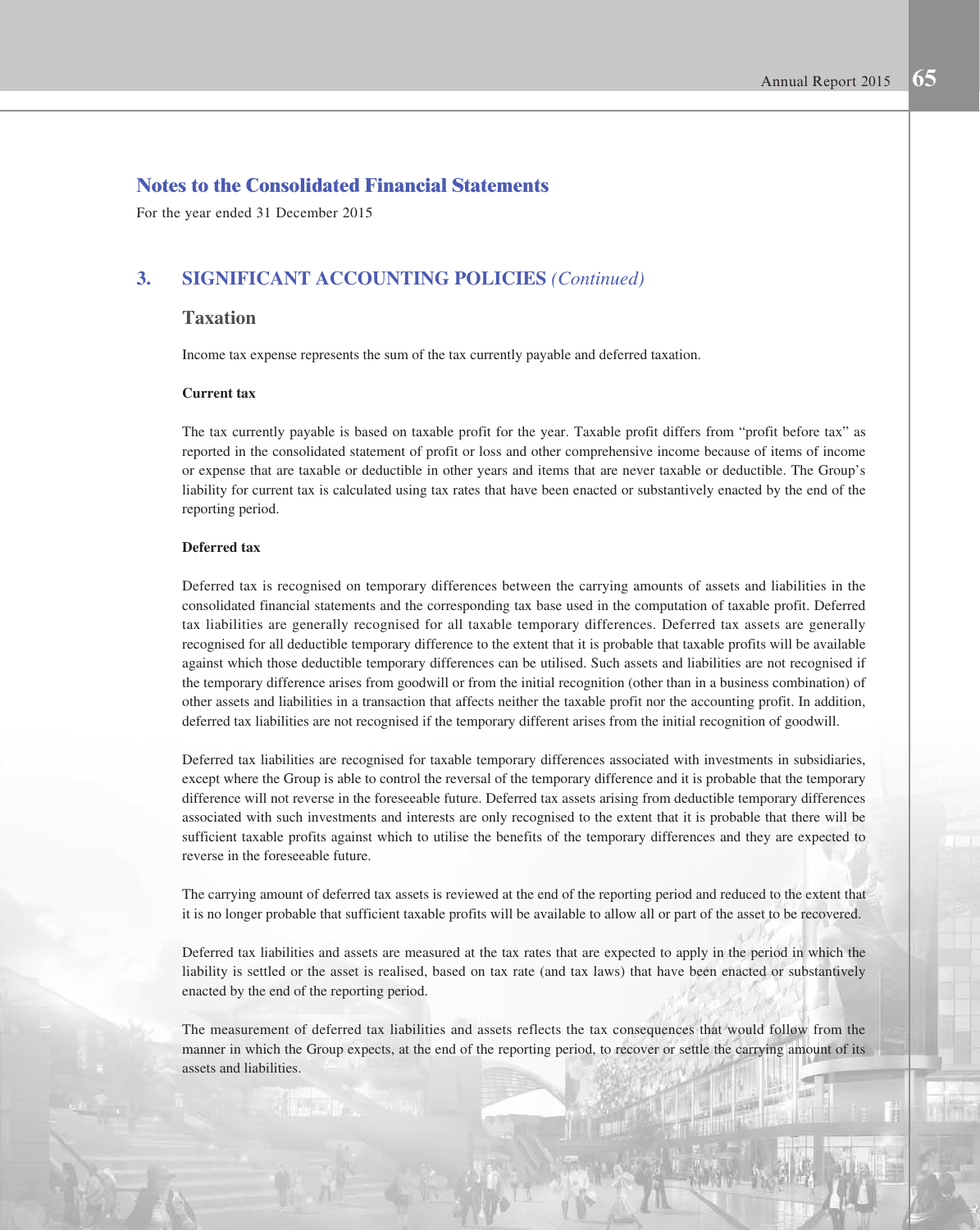For the year ended 31 December 2015

## **3. SIGNIFICANT ACCOUNTING POLICIES** *(Continued)*

#### **Taxation** *(Continued)*

For the purposes of measuring deferred tax liabilities or deferred tax assets for investment properties that are measured using the fair value model, the carrying amounts of such properties are presumed to be recovered entirely through sale, unless the presumption is rebutted. The presumption is rebutted when the investment property is depreciable and is held within a business model whose objective is to consume substantially all of the economic benefits embodied in the investment property over time, rather than through sale.

Current and deferred tax are recognised in profit or loss, except when they relate to items that are recognised in other comprehensive income or directly in equity, in which case, the current and deferred tax are also recognised in other comprehensive income or directly in equity respectively. Where current tax or deferred tax arises from the initial accounting for a business combination, the tax effect is included in the accounting for the business combination.

#### **Financial instruments**

Financial assets and financial liabilities are recognised when a group entity becomes a party to the contractual provisions of the instruments.

Financial assets and financial liabilities are initially measured at fair value. Transaction costs that are directly attributable to the acquisition or issue of financial assets and financial liabilities (other than financial assets or financial liabilities at fair value through profit or loss) are added to or deducted from the fair value of the financial assets or financial liabilities, as appropriate, on initial recognition. Transaction costs directly attributable to the acquisition of financial assets or financial liabilities at fair value through profit or loss are recognised immediately in profit or loss.

#### *Financial assets*

Financial assets are classified into the following specified categories: financial assets at fair value through profit or loss ("FVTPL"), available for sale ("AFS") financial assets and loans and receivables. The classification depends on the nature and purpose of the financial assets and is determined at the time of initial recognition. All regular way purchases or sales of financial assets are recognised and derecognised on a trade date basis. Regular way purchases or sales are purchases or sales of financial assets that require delivery of assets within the time frame established by regulation or convention in the marketplace.

#### **Effective interest method**

The effective interest method is a method of calculating the amortised cost of a debt instrument and of allocating interest income over the relevant period. The effective interest rate is the rate that exactly discounts estimated future cash receipts (including all fees and points paid or received that form an integral part of the effective interest rate, transaction costs and other premiums or discounts) through the expected life of the debt instrument, or, where appropriate, a shorter period, to the net carrying amount on initial recognition.

Interest income is recognised on an effective interest basis for debt instruments other than those financial assets classified as at FVTPL, of which interest income is included in net gains or losses.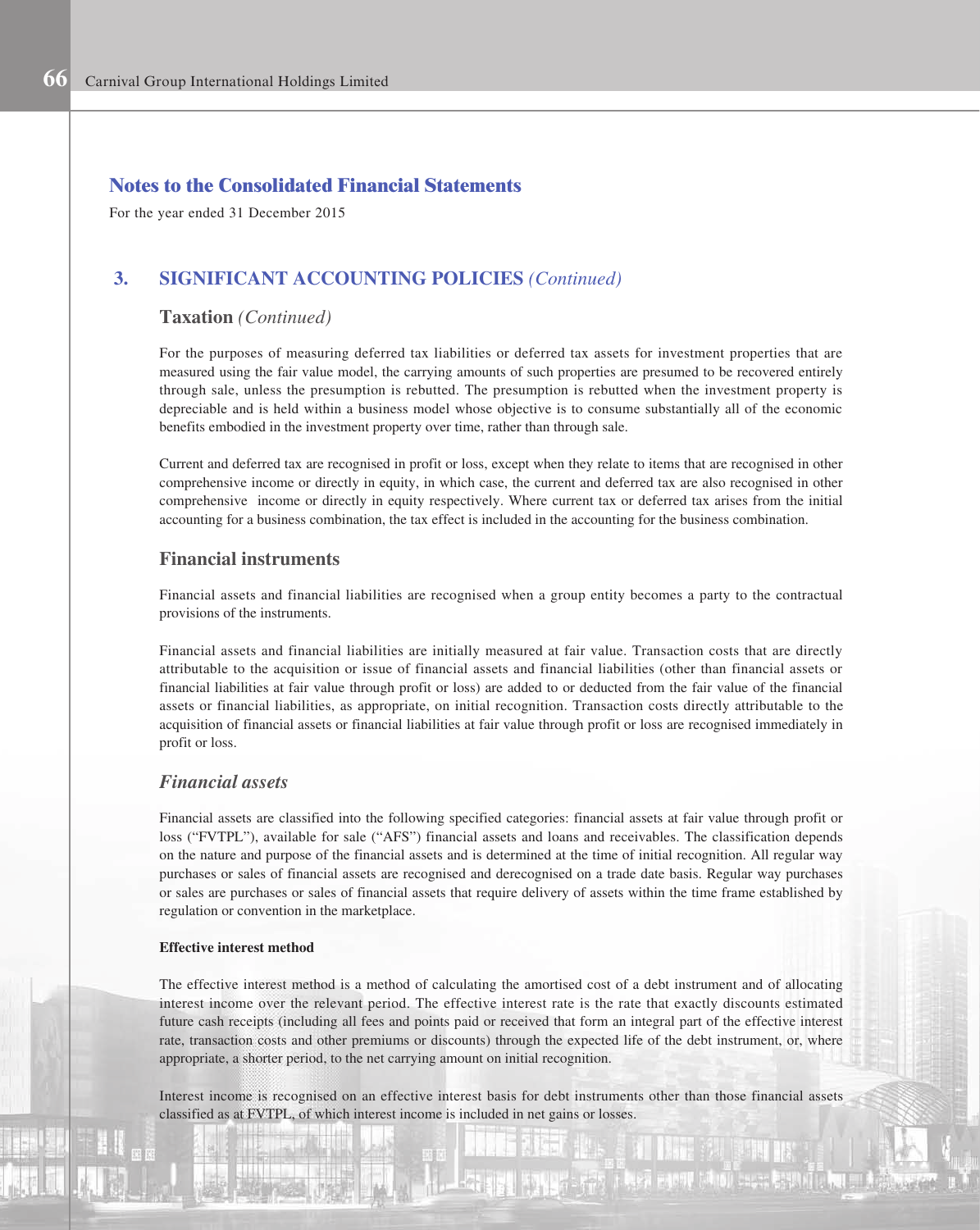For the year ended 31 December 2015

## **3. SIGNIFICANT ACCOUNTING POLICIES** *(Continued)*

#### **Financial instruments** *(Continued)*

*Financial assets (Continued)*

#### **Financial assets at FVTPL**

Financial assets are classified as at FVTPL when the financial asset is (i) contingent consideration that may be paid by an acquirer as part of a business combination to which HKFRS 3 applies, (ii) held for trading, or (iii) it is designated as at FVTPL.

A financial asset is classified as held for trading if:

- it has been acquired principally for the purpose of selling in the near term; or
- on initial recognition it is a part of a portfolio of identified financial instruments that the Group manages together and has a recent actual pattern of short-term profit-taking; or
- it is a derivative that is not designated and effective as a hedging instrument.

A financial asset other than a financial asset held for trading or contingent consideration that may be paid by an acquirer as part of a business combination may be designated as at FVTPL upon initial recognition if:

- such designation eliminates or significantly reduces a measurement or recognition inconsistency that would otherwise arise; or
- the financial asset forms part of a group of financial assets or financial liabilities or both, which is managed and its performance is evaluated on a fair value basis, in accordance with the Group's documented risk management or investment strategy, and information about the grouping is provided internally on that basis; or
- it forms part of a contract containing one or more embedded derivatives, and HKAS 39 permits the entire combined contract (asset or liability) to be designated as at FVTPL.

Financial assets at FVTPL are stated at fair value, with any gains or losses arising on remeasurement recognised in profit or loss. The net gain or loss recognised in profit or loss includes/excludes any dividend or interest earned on the financial assets and is included in the "other income" line item. Fair value is determined in the manner described in note 20 and  $41(c)$ .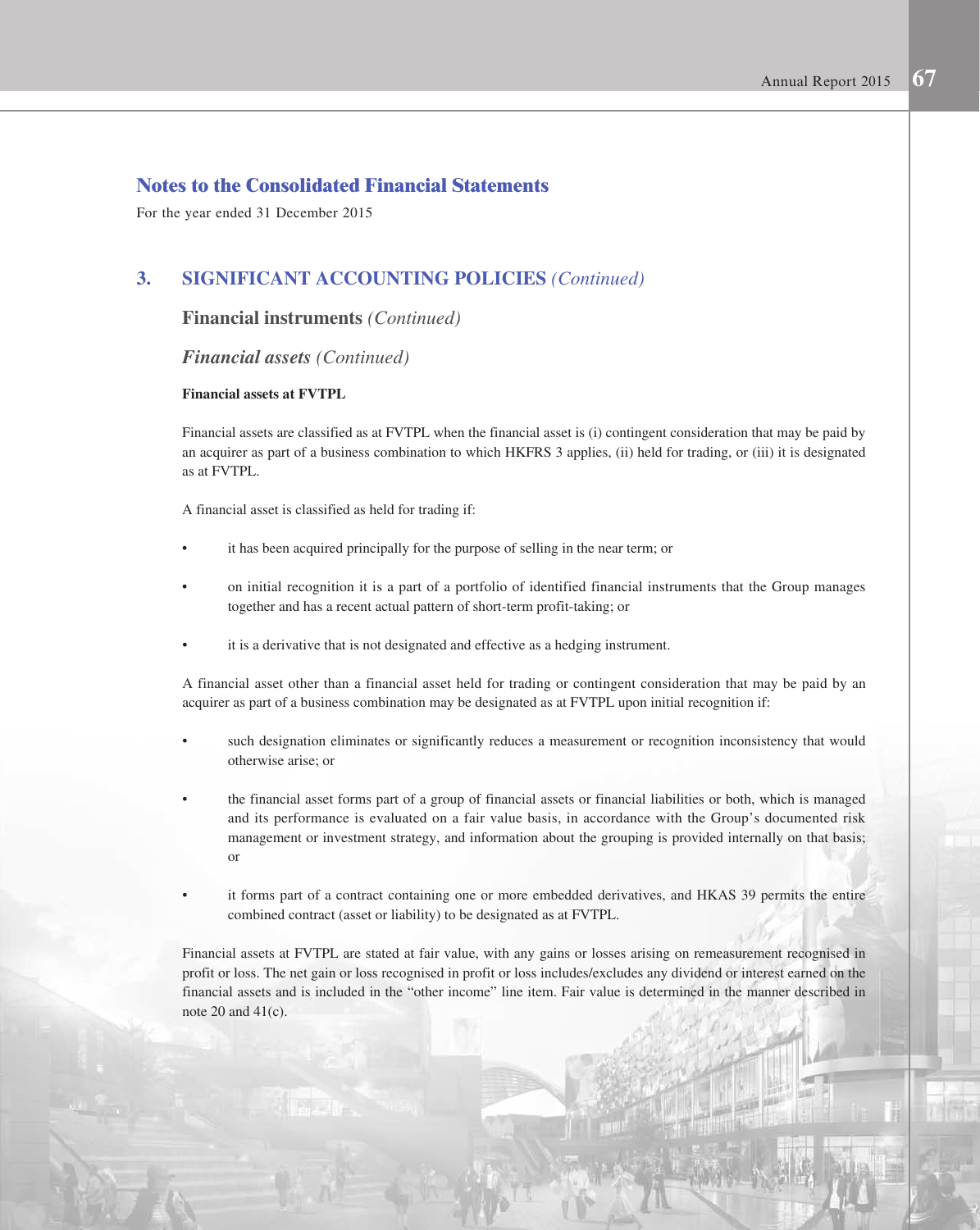For the year ended 31 December 2015

## **3. SIGNIFICANT ACCOUNTING POLICIES** *(Continued)*

#### **Financial instruments** *(Continued)*

*Financial assets (Continued)*

#### **AFS financial assets**

AFS financial assets are non-derivatives that are either designated as available-for-sale or are not classified as (a) loans and receivables, (b) held-to-maturity investments or (c) financial assets at FVTPL.

Equity and debt securities held by the Group that are classified as AFS financial assets and are traded in an active market are measured at fair value at the end of each reporting period. Changes in the carrying amount of AFS monetary financial assets relating to interest income calculated using the effective interest method and dividends on AFS equity investments are recognised in profit or loss. Other changes in the carrying amount of AFS financial assets are recognised in other comprehensive income and accumulated under the heading of investment revaluation reserve. When the investment is disposed of or is determined to be impaired, the cumulative gain or loss previously accumulated in the investment revaluation reserve is reclassified to profit or loss (see the accounting policy in respect of impairment loss on financial assets below).

Dividends on AFS equity instruments are recognised in profit or loss when the Group's right to receive the dividends is established.

AFS equity investments that do not have a quoted market price in an active market and whose fair value cannot be reliably measured and derivatives that are linked to and must be settled by delivery of such unquoted equity investments are measured at cost less any identified impairment losses at the end of each reporting period (see the accounting policy in respect of impairment loss on financial assets below).

#### **Loans and receivables**

Loans and receivables are non-derivative financial assets with fixed or determinable payments that are not quoted in an active market. Loans and receivables (including trade receivables, deposits and other receivables, pledged bank deposits and cash and cash equivalent) are measured at amortised cost using the effective interest method, less any impairment losses.

Interest income is recognised by applying the effective interest rate, except for short-term receivables where the recognition of interest would be immaterial.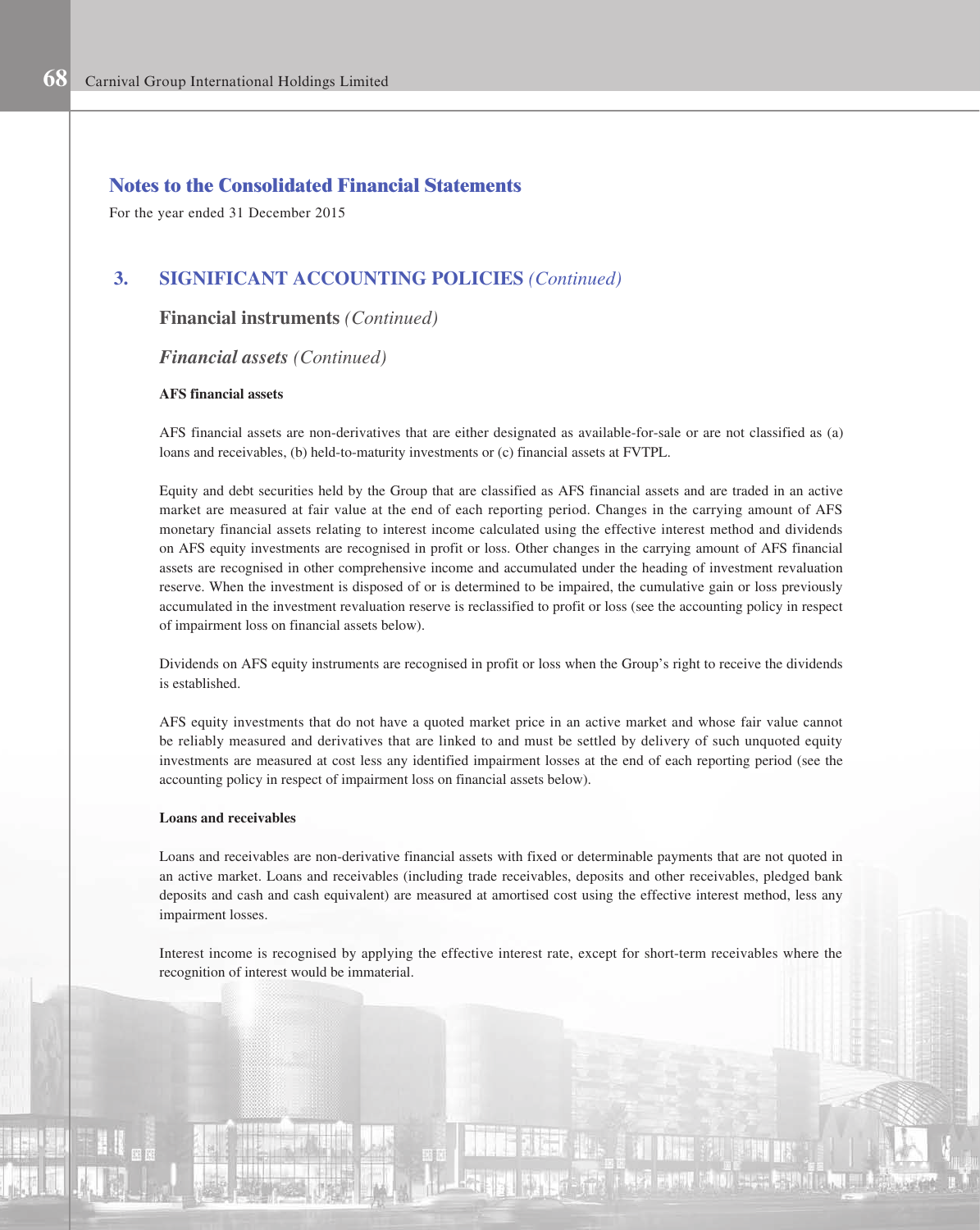For the year ended 31 December 2015

## **3. SIGNIFICANT ACCOUNTING POLICIES** *(Continued)*

#### **Financial instruments** *(Continued)*

*Financial assets (Continued)*

#### **Impairment of financial assets**

Financial assets, other than those at FVTPL, are assessed for indicators of impairment at the end of each reporting period. Financial assets are considered to be impaired where there is objective evidence that, as a result of one or more events that occurred after the initial recognition of the financial asset, the estimated future cash flows of the financial assets have been affected.

For AFS equity investments, a significant or prolonged decline in the fair value of the security below its lost is considered to be objective evidence of impairment.

For all other financial assets, objective evidence of impairment could include:

- significant financial difficulty of the issuer or counterparty; or
- breach of contract, such as default or delinquency in interest and principal payments; or
- it becoming probable that the borrower will enter bankruptcy or financial re-organisation; or
- the disappearance of an active market for that financial asset because of financial difficulties.

For certain categories of financial assets, such as trade receivables deposits and other receivables, assets that are assessed not to be impaired individually are, in addition, assessed for impairment on a collective basis. Objective evidence of impairment for a portfolio of receivables could include the Group's past experience of collecting payments, an increase in the number of delayed payments in the portfolio past the average credit period, observable changes in national or local economic conditions that correlate with default on receivables.

For financial assets carried at amortised cost, the amount of the impairment loss recognised is the difference between the asset's carrying amount and the present value of the estimated future cash flows discounted at the financial asset's original effective interest rate.

For financial assets carried at cost, the amount of the impairment loss is measured as the difference between the asset's carrying amount and the present value of the estimated future cash flows discounted at the current market rate of return for a similar financial asset. Such impairment loss will not be reversed in subsequent periods.

The carrying amount of the financial asset is reduced by the impairment loss directly for all financial assets with the exception of trade receivables, where the carrying amount is reduced through the use of an allowance account. Changes in the carrying amount of the allowance account are recognised in profit or loss. When a trade receivable is considered uncollectible, it is written off against the allowance account. Subsequent recoveries of amounts previously written off are credited to profit or loss.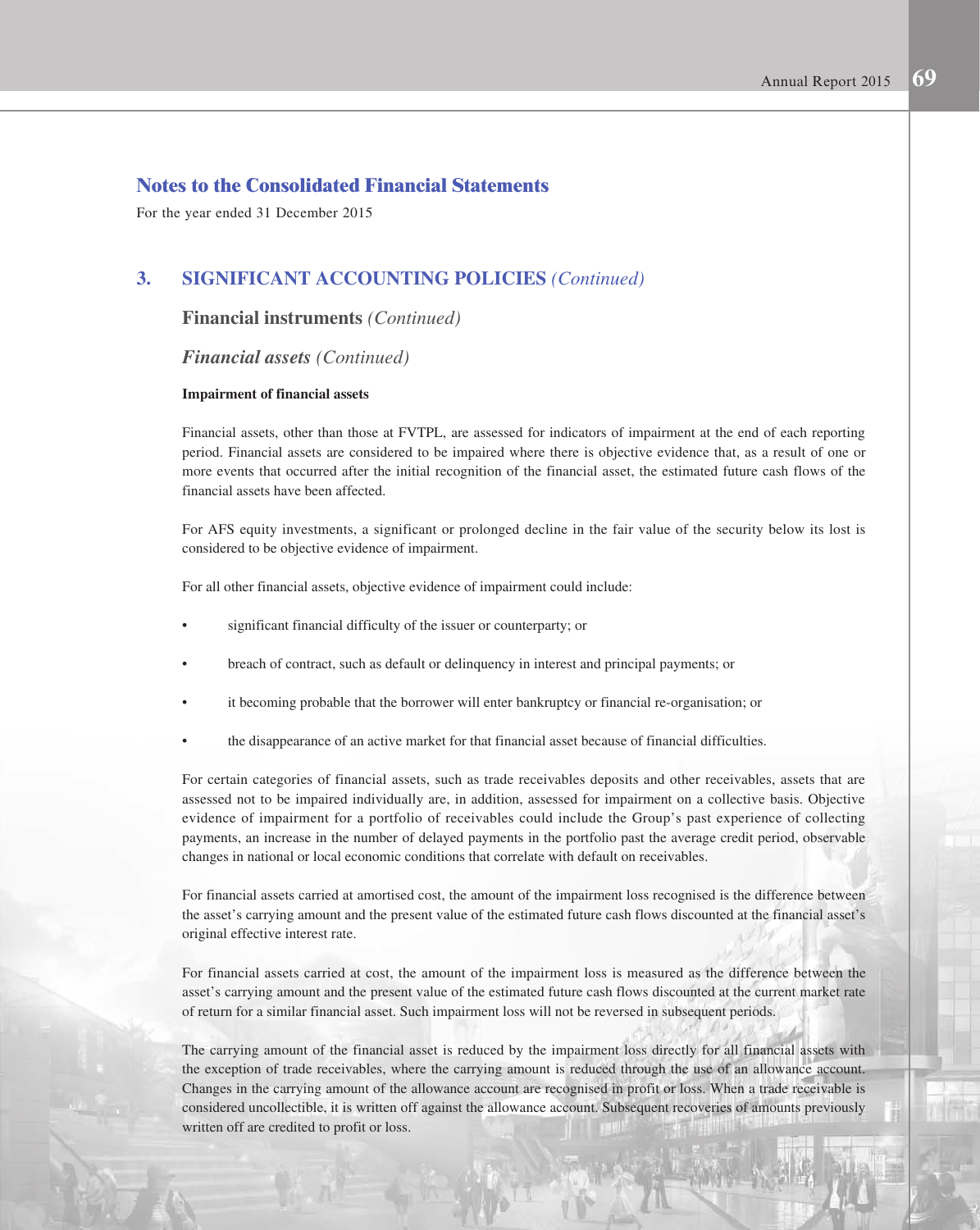For the year ended 31 December 2015

## **3. SIGNIFICANT ACCOUNTING POLICIES** *(Continued)*

**Financial instruments** *(Continued)*

*Financial assets (Continued)*

**Impairment of financial assets** *(Continued)*

When an AFS financial asset is considered to be impaired, cumulative gains or losses previously recognised in other comprehensive income are reclassified to profit or loss in the period.

For financial asset measured at amortised cost, if, in a subsequent period, the amount of the impairment loss decreases and the decrease can be related objectively to an event occurring after the impairment was recognised, the previously recognised impairment loss is reversed through profit or loss to the extent that the carrying amount of the investment at the date the impairment is reversed does not exceed what the amortised cost would have been had the impairment not been recognised.

In respect of AFS equity investments, impairment losses previously recognised in profit or loss are not reversed through profit or loss. Any increase in fair value subsequent to an impairment loss is recognised in other comprehensive income and accumulated under the heading of investment revaluation reserve. In respect of AFS debt investments, impairment losses are subsequently reversed through profit or loss if an increase in the fair value of the investment can be objectively related to an event occurring after the recognition of the impairment loss.

#### *Financial liabilities and equity instruments*

Debt and equity instruments issued by a group entity are classified as either financial liabilities or as equity in accordance with the substance of the contractual arrangements and the definitions of a financial liability and an equity instrument.

#### **Equity instruments**

An equity instrument is any contract that evidences a residual interest in the assets of the group after deducting all of its liabilities. Equity instruments issued by the Group are recognised at the proceeds received, net of direct issue costs.

Repurchase of the Company's own equity instruments is recognised and deducted directly in equity. No gain or loss is recognised in profit or loss on the purchase, sale, issue or cancellation of the Company's own equity instruments.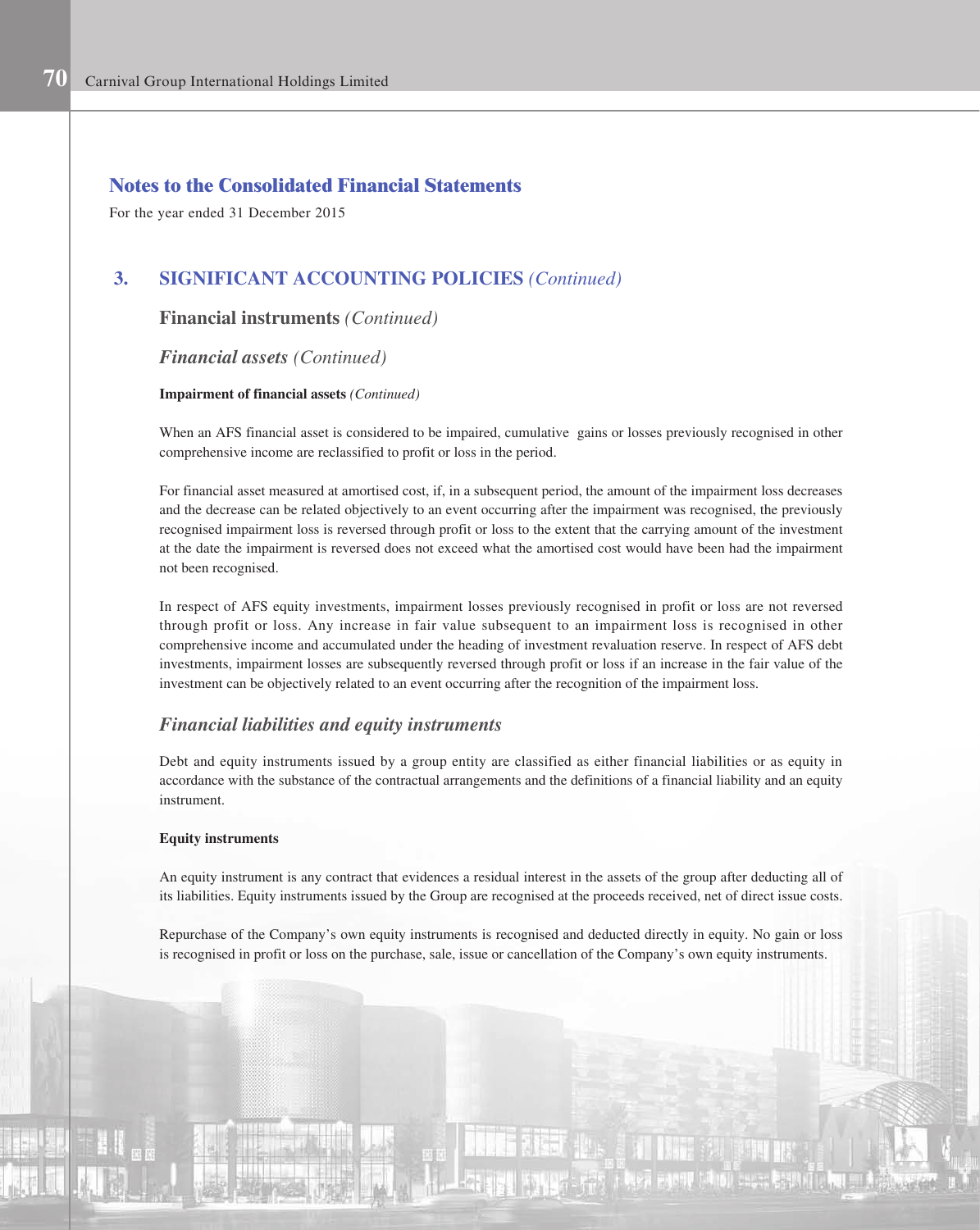For the year ended 31 December 2015

## **3. SIGNIFICANT ACCOUNTING POLICIES** *(Continued)*

#### **Financial instruments** *(Continued)*

*Financial liabilities and equity instruments (Continued)*

#### **Financial liabilities at FVTPL**

Financial liabilities are classified as at FVTPL when the financial liability is (i) contingent consideration that may be paid by an acquirer as part of a business combination to which HKFRS 3 applies, (ii) held for trading, or (iii) it is designated as at FVTPL.

A financial liability is classified as held for trading if:

- it has been acquired principally for the purpose of repurchasing it in the near term; or
- on initial recognition it is a part of a portfolio of identified financial instruments that the Group manages together and has a recent actual pattern of short-term profit-taking;or
- it is a derivative that is not designated and effective as a hedging instrument.

A financial liability other than a financial liability held for trading or contingent consideration that may be paid by an acquirer as part of a business combination may be designated as at FVTPL upon initial recognition if:

- such designation eliminates or significantly reduces a measurement or recognition inconsistency that would otherwise arise; or
- the financial liability forms part of a group of financial assets or financial liabilities or both, which is managed and its performance is evaluated on a fair value basis, in accordance with the Group's documented risk management or investment strategy, and information about the grouping is provided internally on that basis; or
- it forms part of a contract containing one or more embedded derivatives, and HKAS 39 permits the entire combined contract (asset or liability) to be designated as at FVTPL.

Financial liabilities at FVTPL are measured at fair value, with any gains or losses arising on remeasurement recognised in profit or loss. The net gain or loss recognised in profit or loss excludes any interest paid on the financial liabilities and is included in the 'fair value changes on financial liabilities at fair value through profit or loss' line item. Fair value is determined in the manner described in note 32 and 41(c).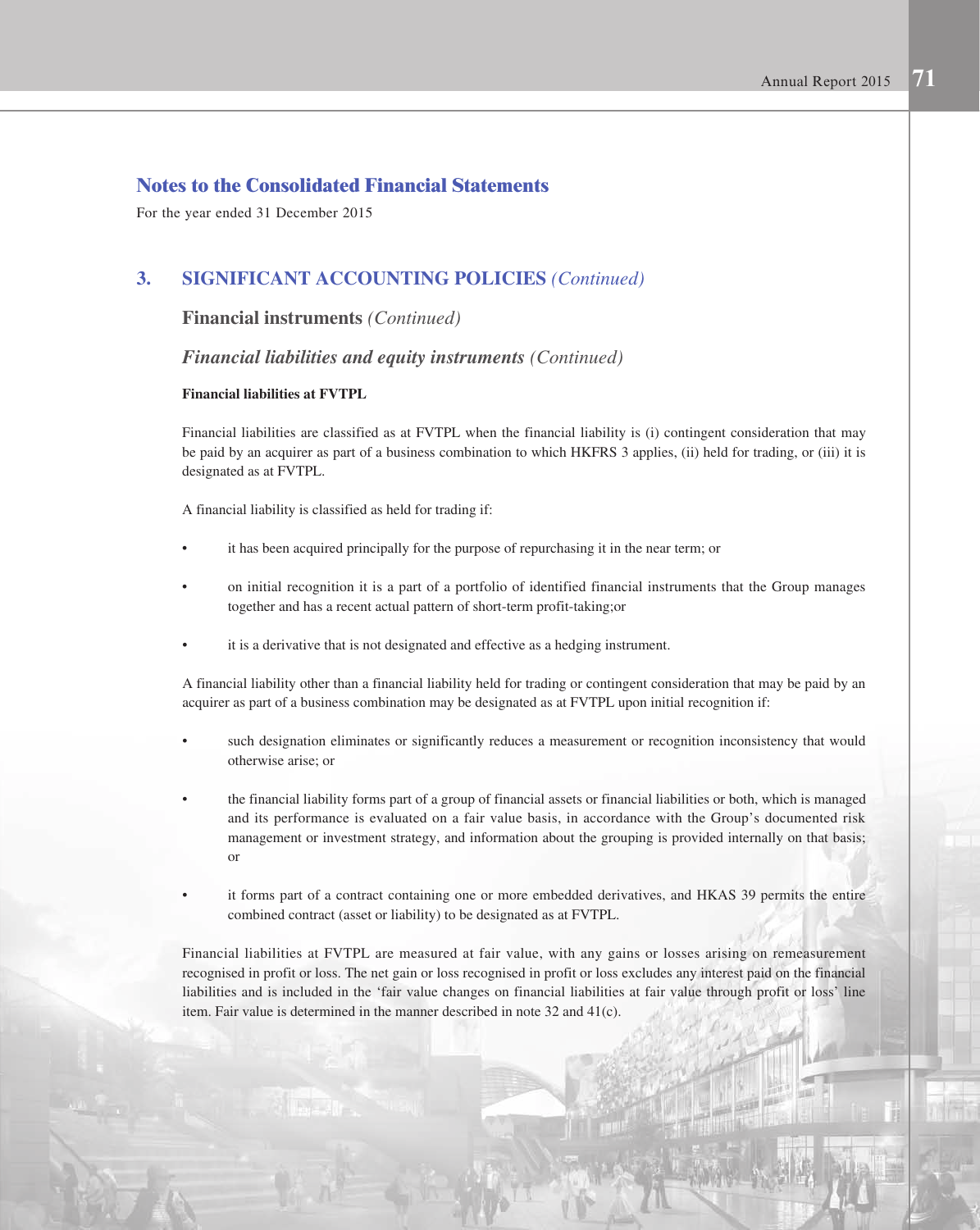For the year ended 31 December 2015

# **3. SIGNIFICANT ACCOUNTING POLICIES** *(Continued)*

### **Financial instruments** *(Continued)*

#### *Financial liabilities and equity instruments (Continued)*

#### **Senior bonds**

Senior bonds issued by the Company that contain both liability and early redemption option (which is not closely related to the host contract) are classified separately into respective items on initial recognition. At the date of issue, both the liability and early redemption option components are recognised at fair value.

In subsequent periods, the liability component of the senior bonds is carried at amortised cost using the effective interest method. The early redemption option is measured at fair value with changes in fair value recognised in profit or loss.

Transaction costs that relate to the issue of the senior bonds are allocated to the liability and early redemption option components in proportion to their relative fair values. Transaction costs relating to the early redemption option are charged to profit or loss immediately. Transaction costs relating to the liability component are included in the carrying amount of the liability portion and amortised over the period of the senior bonds using the effective interest method.

#### **Effective interest method**

The effective interest method is a method of calculating the amortised cost of a financial liability and of allocating interest expense over the relevant period. The effective interest rate is the rate that exactly discounts estimated future cash payments (including all fees and points paid or received that form an integral part of the effective interest rate, transaction costs and other premiums or discounts) through the expected life of the financial liability, or, where appropriate, a shorter period, to the net carrying amount on initial recognition.

Interest expense is recognised on an effective interest basis, other than those financial liabilities classified as at FVTPL of which the interest expense is included in net gains or losses.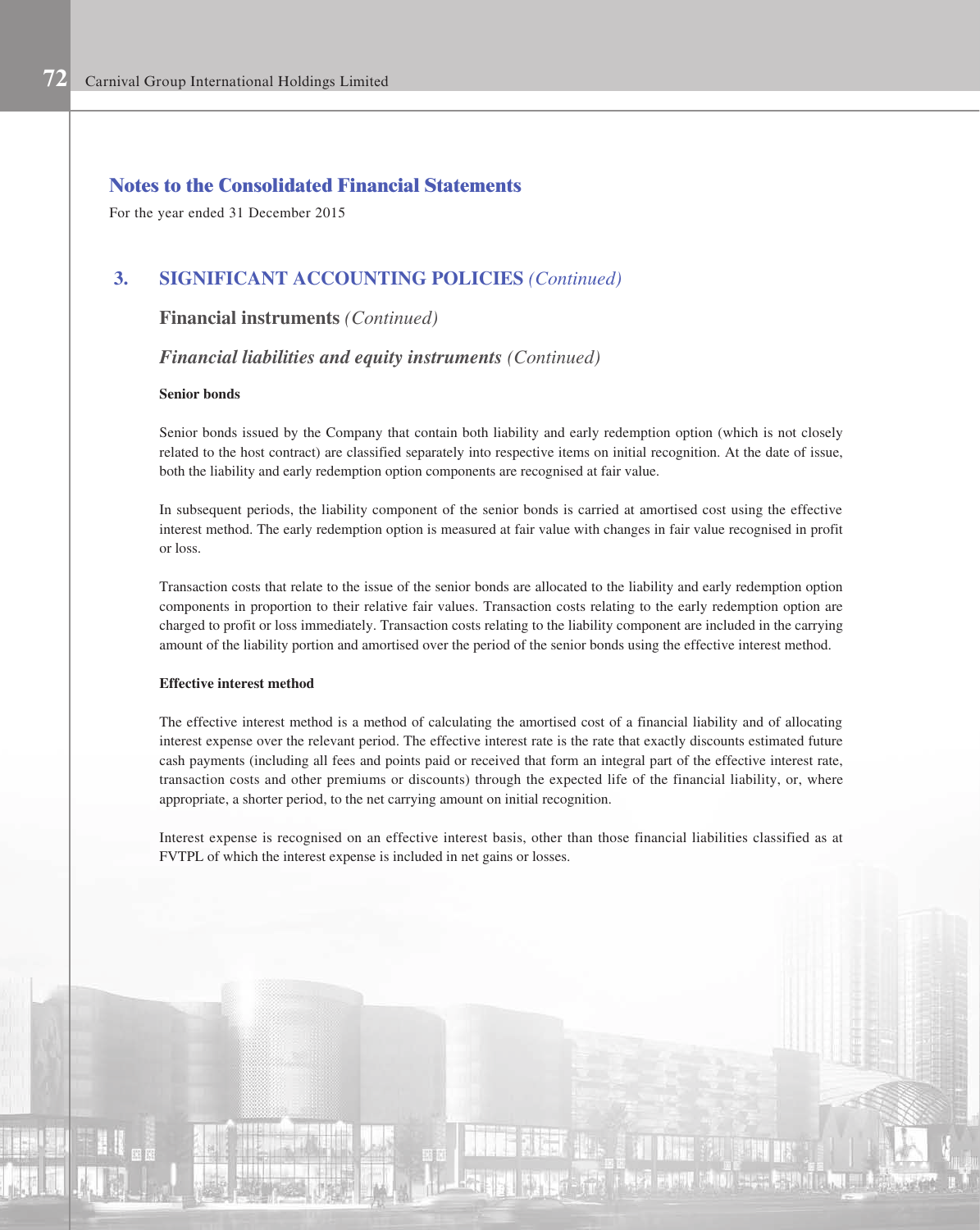For the year ended 31 December 2015

## **3. SIGNIFICANT ACCOUNTING POLICIES** *(Continued)*

#### **Financial instruments** *(Continued)*

*Financial liabilities and equity instruments (Continued)*

#### **Convertible bonds contain liability and equity components**

#### *(i) Convertible bonds that contain an equity component*

Convertible bonds that can be converted to a fixed number of the Company's own equity instruments at the option of the holder, where the number of shares that would be issued on conversion and the value of the consideration that would be received at that time do not vary, are accounted for as compound financial instruments which contain both a liability component and an equity component.

At initial recognition the liability component of the convertible bonds is measured as the present value of the future interest and principal payments, discounted at the market rate of interest applicable at the time of initial recognition to similar liabilities that do not have a conversion option. Any excess of proceeds over the amount initially recognised as the liability component is recognised as the equity component. Transaction costs that relate to the issue of a compound financial instrument are allocated to the liability and equity components in proportion to the allocation of proceeds.

The liability component is subsequently carried at amortised cost. The interest expense recognised in profit or loss on the liability component is calculated using the effective interest method. The equity component is recognised in the capital reserve until either the note is converted or redeemed. If the note is converted, the capital reserve, together with the carrying amount of the liability component at the time of conversion, is transferred to share capital and share premium as consideration for the shares issued. If the note is redeemed, the capital reserve is released directly to retained profits.

Transaction costs that relate to the issue of the convertible bonds are allocated to the liability and equity components in proportion to the allocation of the gross proceeds. Transaction costs relating to the equity component are charged directly to equity. Transaction costs relating to the liability component are included in the carrying amount of the liability portion and amortised over the period of the convertible bonds using the effective interest method.

#### *(ii) Other convertible bonds*

Convertible bonds other that can be converted to a fixed number of the Company's own equity instruments at the option of the holder, where the number of shares that would be issued on conversion and the value of the consideration that would be received at that time do not vary, are accounted for as financial liabilities at fair value through profit or loss.

At initial and subsequent recognition, the convertible bonds are measured at fair value, with any gains or losses arising on remeasurement recognised in profit or loss. The net gain or loss recognised in profit or loss excludes any interest paid on the financial liabilities and is included in the 'fair value changes on financial liabilities' line item.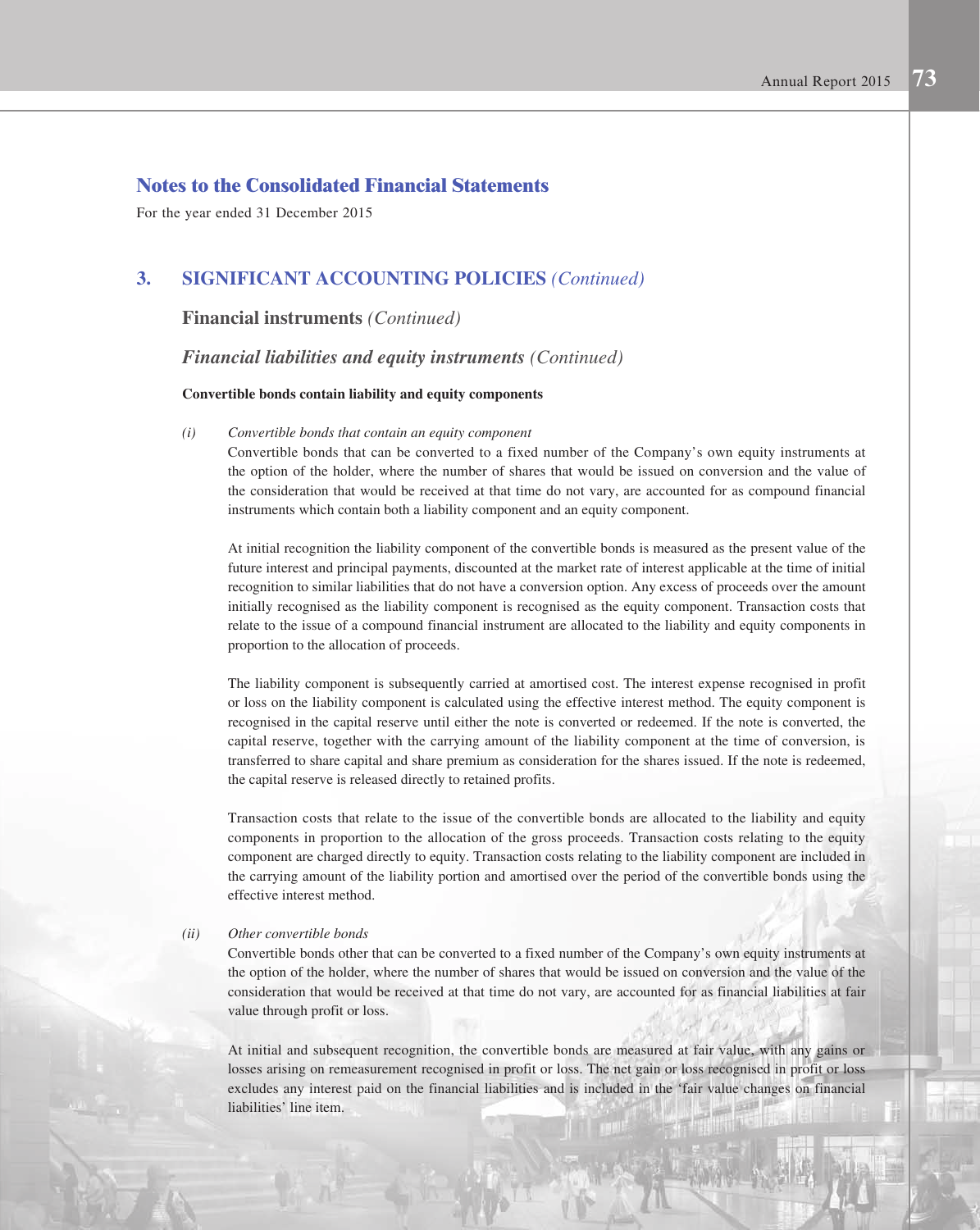For the year ended 31 December 2015

# **3. SIGNIFICANT ACCOUNTING POLICIES** *(Continued)*

### **Financial instruments** *(Continued)*

#### *Financial liabilities and equity instruments (Continued)*

#### **Other financial liabilities**

Other financial liabilities including bank and other borrowings, trade payables, accrued liabilities and other payable, amounts due to non-controlling interests, amount due to a related company and obligation under finance lease are subsequently measured at amortised cost, using the effective interest method.

#### *Derivative financial instruments*

Derivatives are initially recognised at fair value at the date the derivative contracts are entered into and are subsequently remeasured to their fair value at the end of each reporting period. The resulting gain or loss is recognised in profit or loss immediately unless the derivative is designated and effective as a hedging instrument, in which event the timing of the recognition in profit or loss depends on the nature of the hedge relationship.

#### **Embedded derivatives**

Derivatives embedded in non-derivative host contracts are treated as separate derivatives when they meet the definition of a derivative, their risks and characteristics are not closely related to those of the host contracts and the contracts are not measured at FVTPL.

#### **Financial guarantee contracts**

A financial guarantee contract is a contract that requires the issuer to make specified payments to reimburse the holder for a loss it incurs because a specified debt or fails to make payment when due in accordance with the original or modified terms of a debt instrument.

A financial guarantee contract issued by the Group and not designated as at fair value through profit or loss is recognised initially at its fair value less transaction costs that are directly attributable to the issue of the financial guarantee contract. Subsequent to initial recognition, the Group measures the financial guarantee contract at the higher of: (i) the amount of obligation under the contract, as determined in accordance with HKAS 37 "Provisions, Contingent Liabilities and Contingent Assets"; and (ii) the amount initially recognised less, when appropriate, cumulative amortisation recognised in accordance with the revenue recognition policy.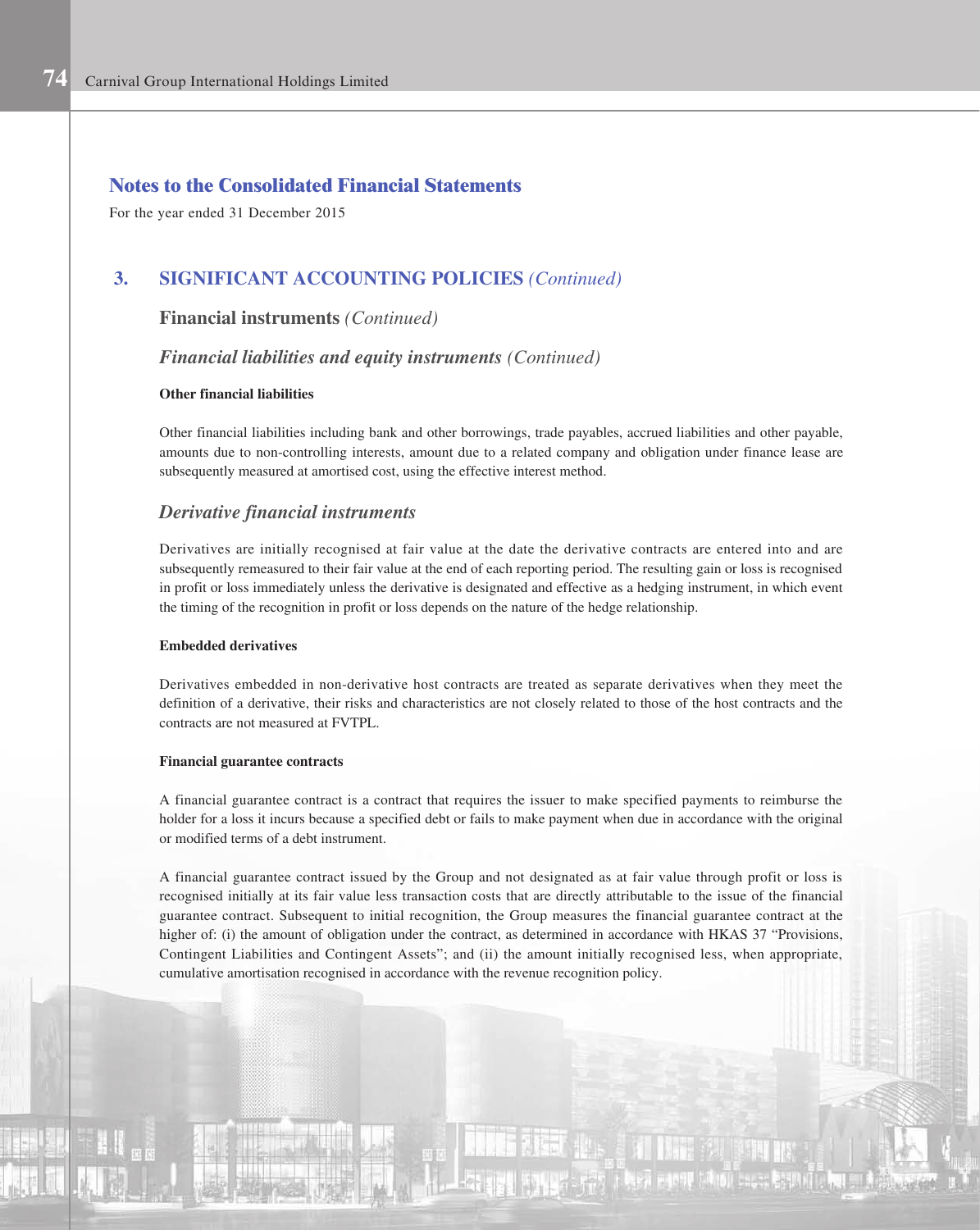For the year ended 31 December 2015

# **3. SIGNIFICANT ACCOUNTING POLICIES** *(Continued)*

#### **Financial instruments** *(Continued)*

#### *Derecognition*

The Group derecognises a financial asset only when the contractual rights to the cash flows from the asset expire, or when it transfers the financial asset and substantially all the risks and rewards of ownership of the asset to another party. If the Group neither transfers nor retains substantially all the risks and rewards of ownership and continues to control the transferred asset, the Group recognises its retained interest in the asset and an associated liability for amounts it may have to pay. If the Group retains substantially all the risks and rewards of ownership of a transferred financial asset, the Group continues to recognise the financial asset and also recognises a collateralised borrowing for the proceeds received.

On derecognition of a financial asset in its entirety, the difference between the asset's carrying amount and the sum of the consideration received and receivable and the cumulative gain or loss that had been recognised in other comprehensive income and accumulated in equity is recognised in profit or loss.

The Group derecognises financial liabilities when, and only when, the Group's obligations are discharged, cancelled or expire. The difference between the carrying amount of the financial liability derecognised and the consideration paid and payable is recognised in profit or loss.

#### **Provisions**

Provisions are recognised when the Group has a present obligation (legal or constructive) as a result of a past event, it is probable that the Group will be required to settle the obligation, and a reliable estimate can be made of the amount of the obligation.

The amount recognised as a provision is the best estimate of the consideration required to settle the present obligation at the end of the reporting period, taking into account the risks and uncertainties surrounding the obligation. When a provision is measured using the cash flows estimated to settle the present obligation, its carrying amount is the present value of those cash flows (when the effect of the time value of money is material).

## *Contingent liabilities acquired in a business combination*

Contingent liabilities acquired in a business combination are initially measured at fair value at the date of acquisition. At the end of the subsequent reporting periods, such contingent liabilities are measured at the higher of the amount that would be recognised in accordance with HKAS 37 "Provisions, Contingent Liabilities and Contingent Assets" and the amount initially recognised less cumulative amortisation (if appropriate) recognised in accordance with HKAS 18 "Revenue".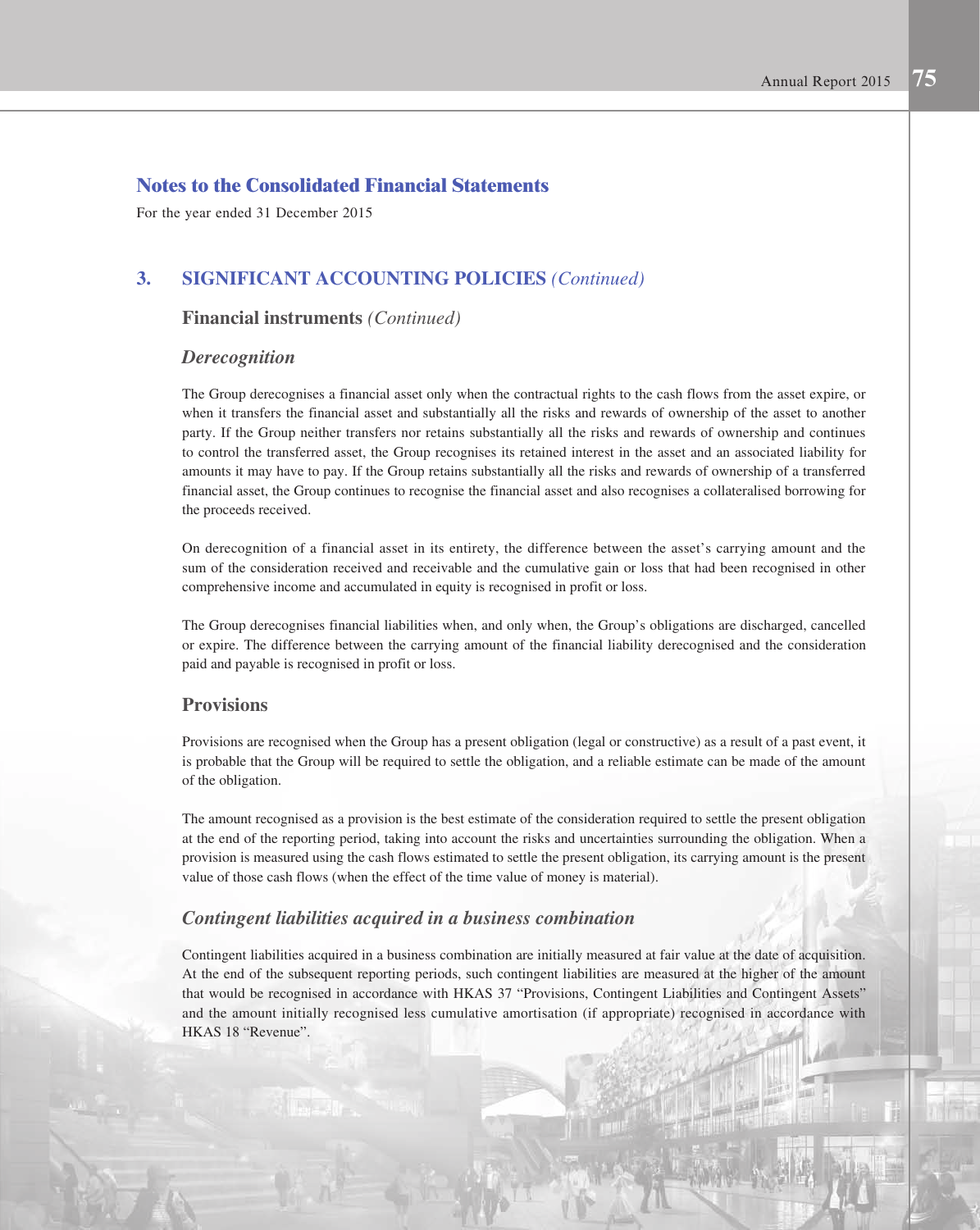For the year ended 31 December 2015

# **3. SIGNIFICANT ACCOUNTING POLICIES** *(Continued)*

#### **Impairment losses on tangible assets**

At the end of each reporting period, the Group reviews the carrying amounts of its tangible assets to determine whether there is any indication that those assets have suffered an impairment loss. If any such indication exists, the recoverable amount of the asset is estimated in order to determine the extent of the impairment loss (if any). When it is not possible to estimate the recoverable amount of an individual asset, the Group estimates the recoverable amount of the cash-generating unit to which the asset belongs. When a reasonable and consistent basis of allocation can be identified, corporate assets are also allocated to individual cash-generating units, or otherwise they are allocated to the smallest group of cash-generating units for which a reasonable and consistent allocation basis can be identified.

Recoverable amount is the higher of fair value less costs of disposal and value in use. In assessing value in use, the estimated future cash flows are discounted to their present value using a pre-tax discount rate that reflects current market assessments of the time value of money and the risks specific to the asset for which the estimates of future cash flows have not been adjusted.

If the recoverable amount of an asset (or a cash-generating unit) is estimated to be less than its carrying amount, the carrying amount of the asset (or a cash-generating unit) is reduced to its recoverable amount. An impairment loss is recognised immediately in profit or loss.

Where an impairment loss subsequently reverses, the carrying amount of the asset is increased to the revised estimate of its recoverable amount, but so that the increased carrying amount does not exceed the carrying amount that would have been determined had no impairment loss been recognised for the asset (or a cash-generating unit) in prior years. A reversal of an impairment loss is recognised immediately in profit or loss.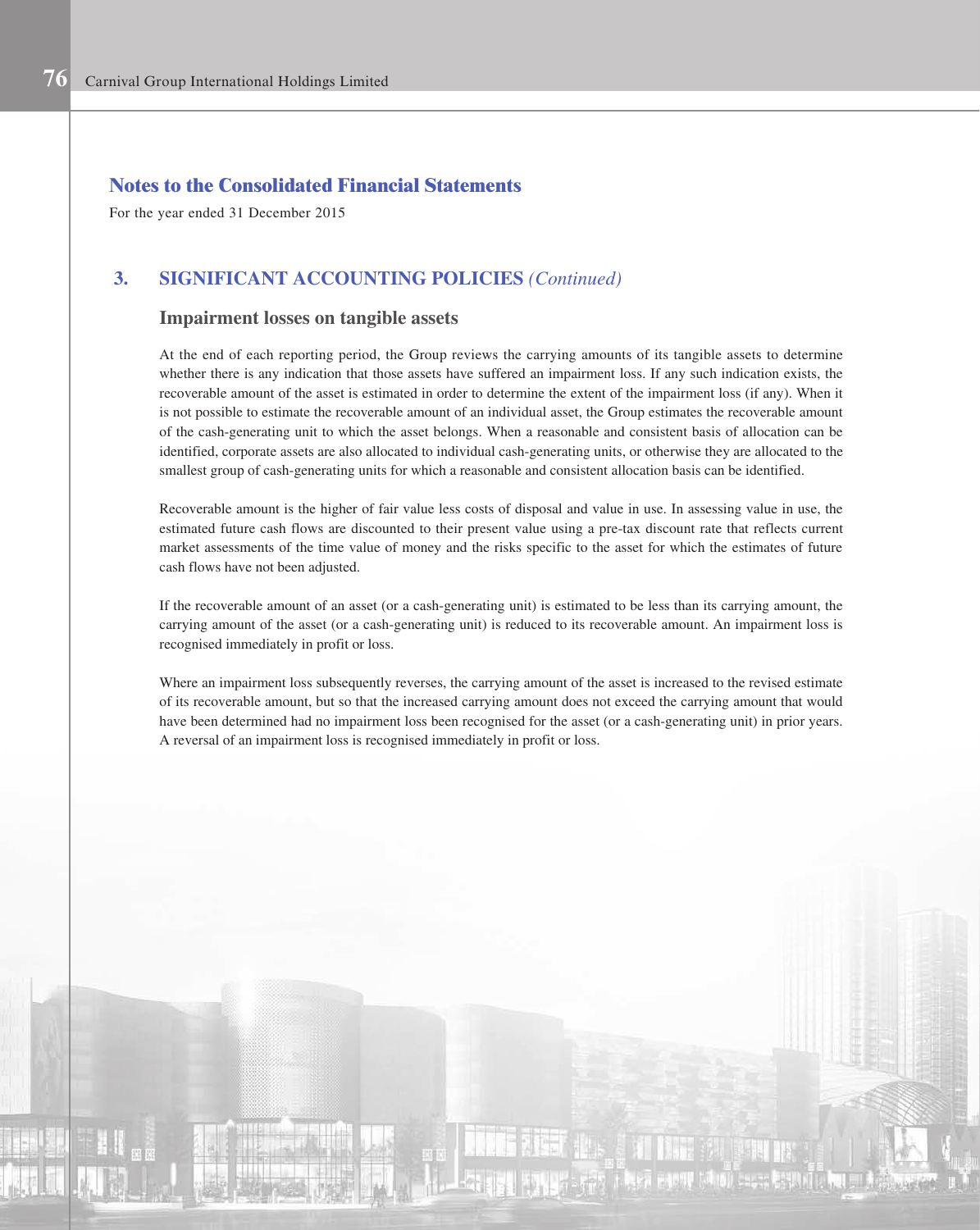For the year ended 31 December 2015

# **3. SIGNIFICANT ACCOUNTING POLICIES** *(Continued)*

### **Share-based payment transactions of the Company**

Equity-settled share-based payments to employees and others providing similar services are measured at the fair value of the equity instruments at the grant date. Details regarding the determination of the fair value of equity-settled share-based transactions are set out in note 38.

The fair value determined at the grant date of the equity-settled share-based payments is expensed on a straight-line basis over the vesting period, based on the Group's estimate of equity instruments that will eventually vest, with a corresponding increase in equity.

At the end of each reporting period, the Group revises its estimate of the number of equity instruments expected to vest. The impact of the revision of the original estimates, if any, is recognised in profit or loss such that the cumulative expense reflects the revised estimate, with a corresponding adjustment to share options reserve.

For share options that vest immediately at the date of grant, the fair value of the share options granted is expensed immediately to profit or loss.

When share options are exercised, the amount previously recognised in share options reserve will be transferred to share premium. When share options are forfeited after the vesting date or are still not exercised at the expiry date, the amount previously recognised in share options reserve will be transferred to retained earnings.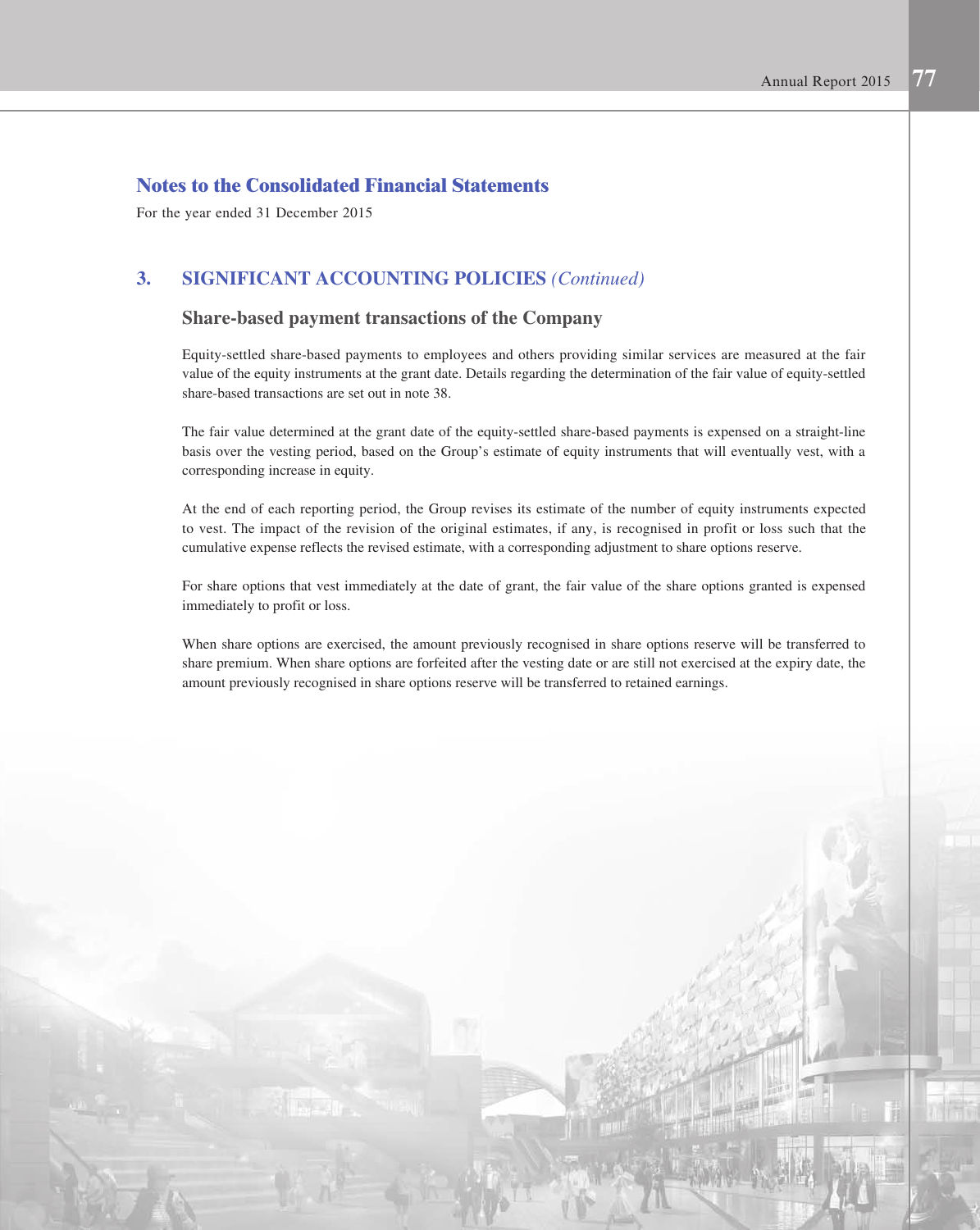For the year ended 31 December 2015

# **3. SIGNIFICANT ACCOUNTING POLICIES** *(Continued)*

#### **Related parties**

A party is considered to be related to the Group if:

- (a) the party is a person or a close member of that person's family and that person:
	- (i) has control or joint control of the Group;
	- (ii) has significant influence over the Group; or
	- (iii) is a member of the key management personnel of the Group or of a parent of the Group;

#### or

- (b) the party is an entity where any of the following conditions applies:
	- (i) the entity and the Group are members of the same group;
	- (ii) one entity is an associate or joint venture of the other entity (or of a parent, subsidiary or fellow subsidiary of the other entity);
	- (iii) the entity and the Group are joint ventures of the same third party;
	- (iv) one entity is a joint venture of a third entity and the other entity is an associate of the third entity;
	- (v) the entity is a post-employment benefit plan for the benefit of employees of either the Group or an entity related to the Group;
	- (vi) the entity is controlled or jointly controlled by a person identified in (a);
	- (vii) a person identified in (a)(i) has significant influence over the entity or is a member of the key management personnel of the entity (or of a parent of the entity); and
	- (viii) the entity, or any member of a group of which it is a part, provides key management personnel services to the Group or to the parent of the Group.

Close members of the family of a person are those family members who may be expected to influence, or be influenced by, that person in their dealings with the entity.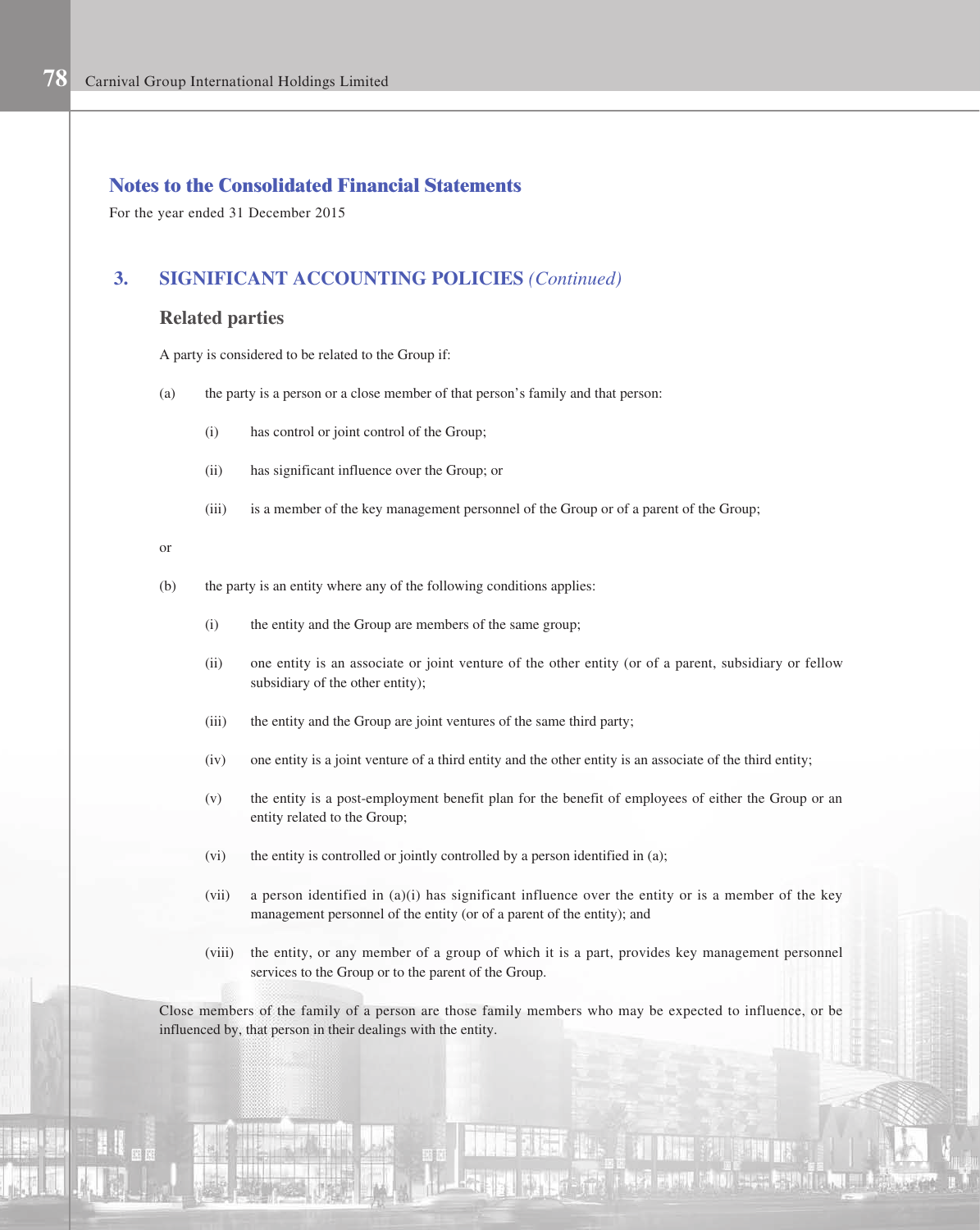For the year ended 31 December 2015

## **4. CRITICAL ACCOUNTING JUDGEMENTS AND KEY SOURCES OF ESTIMATION UNCERTAINTY**

In the application of the Group's accounting policies, which are described in Note 3, the directors of the Company are required to make judgements, estimates and assumptions about the carrying amounts of assets and liabilities that are not readily apparent from other sources. The estimates and associated assumptions are based on historical experience and other factors that are considered to be relevant. Actual results may differ from these estimates.

The estimates and underlying assumptions are reviewed on an ongoing basis. Revisions to accounting estimates are recognised in the period in which the estimate is revised if the revision affects only that period, or in the period of the revision and future periods if the revision affects both current and future periods.

## *Critical judgements in applying accounting policies*

The following are the critical judgements, apart from those involving estimations (see below), that the directors of the Company have made in the process of applying the Group's accounting policies and that has the most significant effect on the amounts recognised in the consolidated financial statements.

#### **Estimated useful lives of property, plant and equipment**

Management determines the estimated useful lives and related depreciation charges for its property, plant and equipment. This estimate is based on the historical experience of the actual useful lives of property, plant and equipment of similar nature and functions. Management will increase the depreciation charges where useful lives are less than previously estimated, or it will write-off or write-down obsolete assets that have been abandoned or sold.

#### **Deferred taxation on investment properties**

For the purposes of measuring deferred tax liabilities or deferred tax assets arising from investment properties that are measured using the fair value model, the directors have reviewed the Group's investment property portfolios and concluded that the Group's investment properties are held within a business model whose objective is to consume substantially all of the economic benefits embodied in the investment properties over time, rather than through sale. Therefore, in measuring the Group's deferred taxation on investment properties, the directors of the Company have determined that the presumption that the carrying amounts of investment properties measured using the fair value model are recovered entirely through sale is rebutted.

#### **Other intangible assets and amortisation**

The Group determines the estimated useful lives and related amortisation for the Group's other intangible assets. The useful lives of other intangible assets are assessed to be either finite or indefinite, based on the expected usage and technical obsolescence from the changes in the market demands or services output from the assets. Other intangible assets with finite useful lives are amortised over the expected useful economic lives and assessed for impairment whenever there is an indication that the intangible assets may be impaired. The amortisation period and the amortisation method for the intangible assets with finite useful lives are reviewed by the management at least at the end of each reporting period.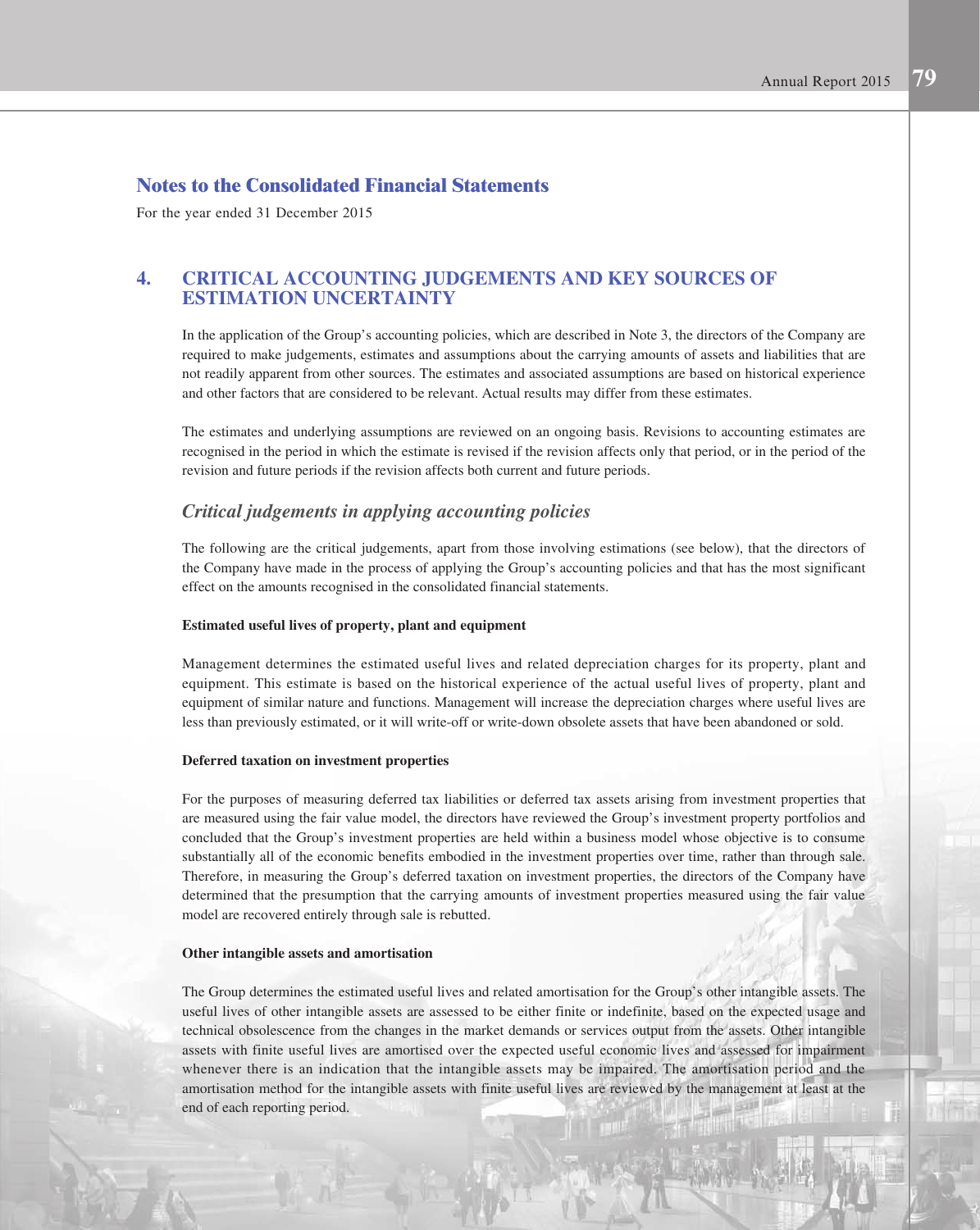For the year ended 31 December 2015

## **4. CRITICAL ACCOUNTING JUDGEMENTS AND KEY SOURCES OF ESTIMATION UNCERTAINTY** *(Continued)*

### **Key sources of estimation uncertainty**

The following are the key assumptions concerning the future, and other key sources of estimation uncertainty at the end of the reporting period, that have a significant risk of causing a material adjustment to the carrying amounts of assets and liabilities within the next financial year.

#### **Valuation of investment properties under construction**

As described in Note 17, investment properties under construction are stated at fair value based on the valuation performed by independent professional valuers.

Investment properties under construction are valued by estimating the fair value of such properties as if they were completed in accordance with the relevant development plan and then deducting from that amount the estimated costs to complete the construction and a reasonable profit margin.

#### **Estimated impairment of intangible asset with indefinite useful life**

Determining whether the intangible asset is impaired requires an estimation of the value in use of the cash-generating unit to which intangible asset has been allocated. The value in use calculation requires the Group to estimate the future cash flows expected to arise from the cash-generating unit and a suitable discount rate in order to calculate the present value. Where the actual future cash flows are less than expected, a material impairment loss may arise.

#### **Estimated impairment of goodwill**

Determining whether goodwill is impaired requires an estimation of the value in use of the cash-generating units to which goodwill has been allocated. The value in use calculation requires the Group to estimate the future cash flows expected to arise from the cash-generating unit and a suitable discount rate in order to calculate the present value. Where the actual future cash flows are less than expected, a material impairment loss may arise. As at 31 December 2015, the carrying amount of goodwill is HK\$870,169,000 (2014: Nil).

#### **Land appreciation tax ("LAT")**

The Group is subject to land appreciation tax in the PRC. However, the implementation and settlement of the tax varies amongst different tax jurisdictions in various cities of the PRC and certain projects of the Group have not finalised their land appreciation tax calculations and payments with any local tax authorities in the PRC. Accordingly, significant estimate is required in determining the amount of land appreciation and its related income tax provisions. The Group recognised the land appreciation tax based on management's best estimates. The final tax outcome could be different from the amounts that were initially recorded, and these differences will impact the income tax expense and the related income tax provisions in the periods in which such tax is finalised with local tax authorities.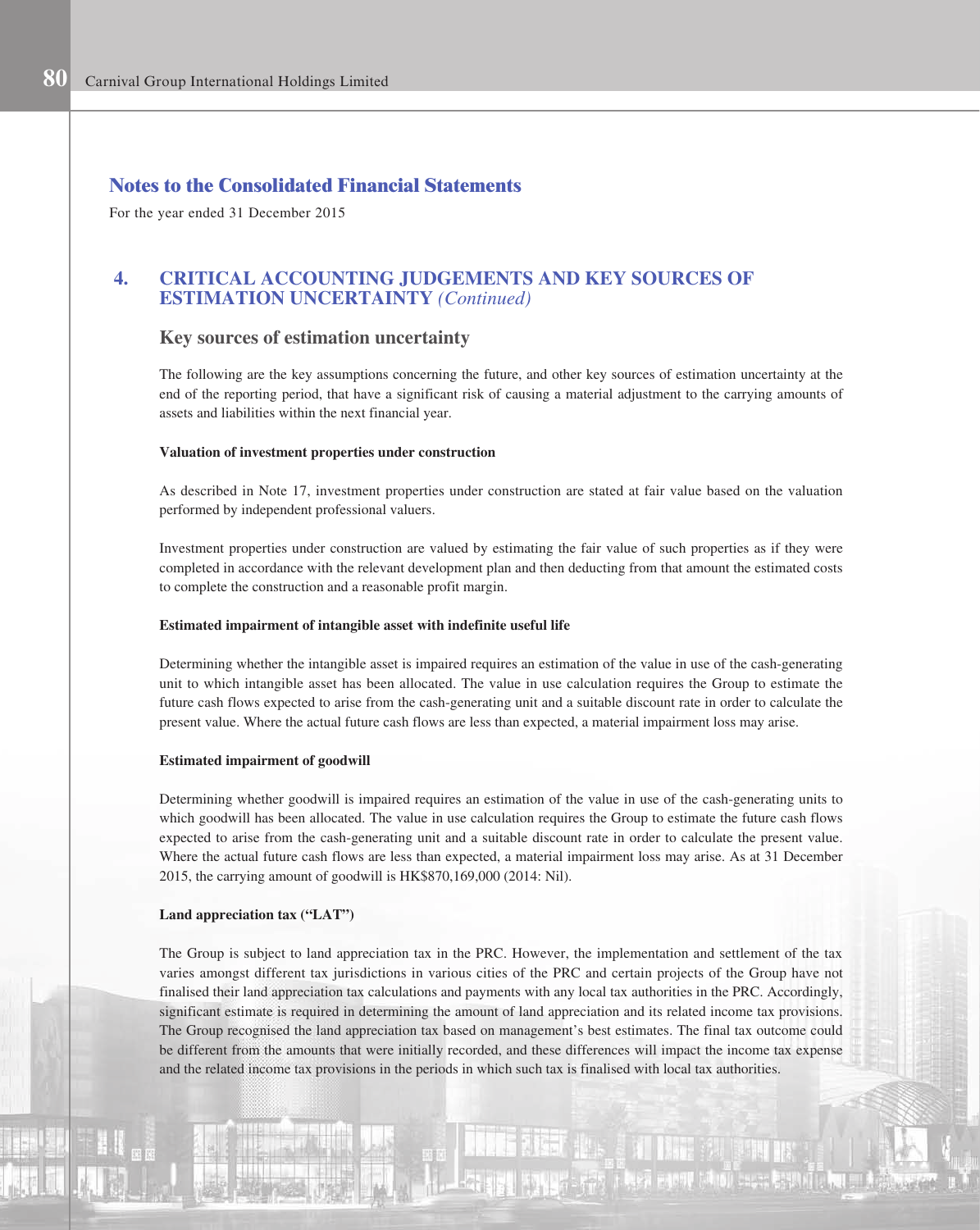For the year ended 31 December 2015

## **4. CRITICAL ACCOUNTING JUDGEMENTS AND KEY SOURCES OF ESTIMATION UNCERTAINTY** *(Continued)*

#### **Key sources of estimation uncertainty** *(Continued)*

#### **Impairment loss of trade and other receivables**

The Group's policy for doubtful receivables is based on the on-going evaluation of the collectability and ageing analysis of the trade and other receivables and on management's judgements. Considerable judgement is required in assessing the ultimate realisation of these receivables, including the current creditworthiness and the past collection history of each debtor, and the present values of the estimated future cash flows discounted at the effective interest rates. If the financial conditions of the Group's debtors were to deteriorate, resulting in an impairment of their ability to make payments, additional impairment loss of trade and other receivables may be required.

#### **Construction costs estimation for revenue recognition**

Certain projects of the Group are divided into several phases according to the development and delivery plans. The Group recognises sales upon delivery of properties. Cost of sales including construction costs specific to the phases and common costs allocable to the phases are calculated based on management's best estimation of the total development costs for the whole project and the allocation to each phase at the time when the properties are delivered.

#### **Income taxes**

There are transactions and calculations relating to the Group's ordinary business activities for which the ultimate tax determination is uncertain and judgement is required in determining the provision for income taxes. Where the final tax outcome of these matters is different from the amounts that were initially recorded, such differences will impact the income tax and deferred tax provisions in the year in which such determination is made.

#### **Write-down of properties for sale under development**

Management performs a regular review on the carrying amounts of properties for sale under development. Based on management's review, write-down of properties for sale under development will be made when the estimated net realisable value has declined below the carrying amount.

These estimates require judgement as to the anticipated sale prices by reference to recent sales transactions in nearby locations, rate of new properties sales, marketing costs (including price discounts required to stimulate sales) and the estimated costs to completion of properties, the legal and regulatory framework and general market conditions.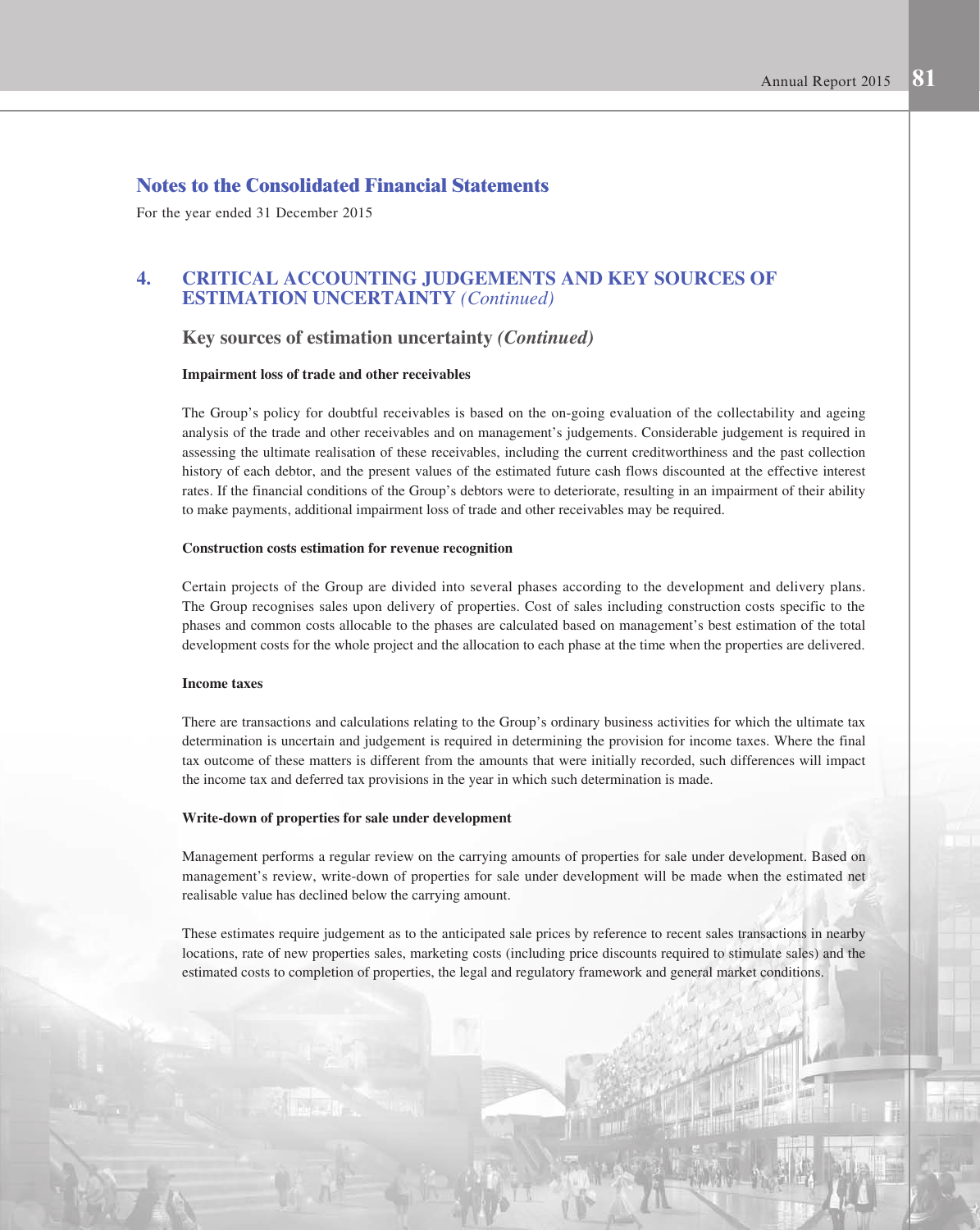For the year ended 31 December 2015

# **4. CRITICAL ACCOUNTING JUDGEMENTS AND KEY SOURCES OF ESTIMATION UNCERTAINTY** *(Continued)*

#### **Key sources of estimation uncertainty** *(Continued)*

#### **Fair value measurements and valuation processes**

Some of the Group's assets and liabilities are measured at fair value for financial reporting purposes.

In estimating the fair value of investment properties, the Group uses market-observable data to the extent it is available. Where Level 1 inputs are not available, the Group engages independent qualified professional valuers to perform the valuation of the Group's investment properties.

At the end of each reporting period, the management of the Group works closely with the independent qualified professional valuers to establish and determine the appropriate valuation techniques and inputs for Level 2 and Level 3 fair value measurements. The Group will first consider and adopt Level 2 inputs where inputs can be derived observable quoted prices in the active market. When Level 2 inputs are not available, the Group will adopt valuation techniques that include Level 3 inputs. Where there is a material change in the fair value of the assets, the causes of the fluctuations will be reported to the board of directors of the Company. Information about the valuation technique and inputs used in determining the fair value of the Group's investment properties are disclosed in Note 17.

## **5. REVENUE**

An analysis of the Group's revenue for the year is as follows:

|                                                   | 2015<br><b>HK\$'000</b> | 2014<br><b>HK\$'000</b> |
|---------------------------------------------------|-------------------------|-------------------------|
|                                                   |                         |                         |
| Sale of properties                                | 637,269                 | 1,412,692               |
| Rental income from investment properties          | 6,132                   |                         |
| Restaurant operations of catering business        | 248,200                 |                         |
| Realised and unrealised gains on financial assets |                         |                         |
| at fair value through profit or loss              | 198,802                 |                         |
| Dividend income from listed investments           | 51,386                  |                         |
| <b>Others</b>                                     | 5,099                   | 165                     |
|                                                   | 1,146,888               | 1,412,857               |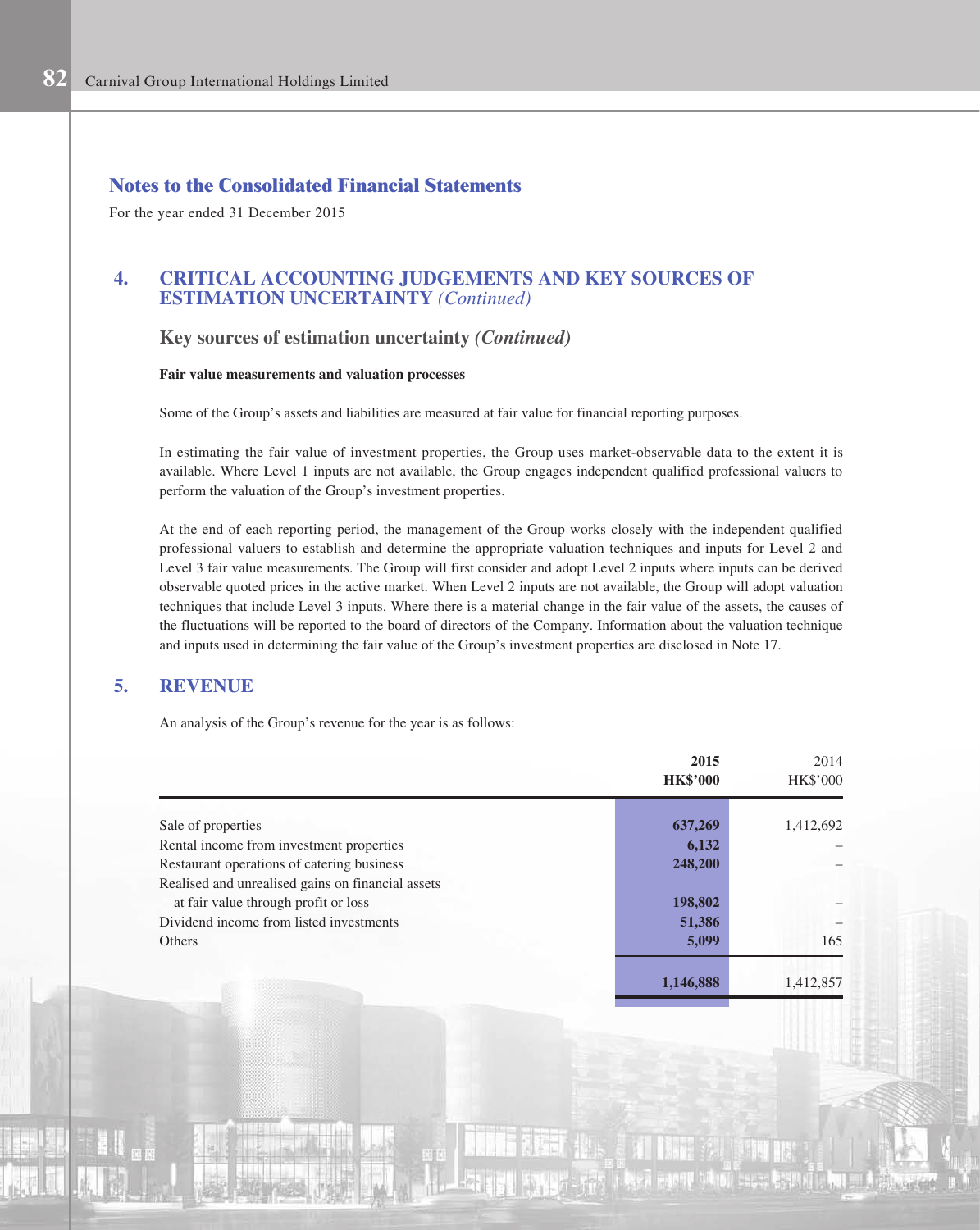For the year ended 31 December 2015

# **6. SEGMENT INFORMATION**

The management has determined the operating segments based on the reports reviewed by the directors of the Company, being the chief operating decision maker (the "CODM") that are used to assess performance and allocate resources. The management assesses the performance of reporting segments as below:

| (i)   | Property development and investment | - Developing residential and commercial properties in PRC    |
|-------|-------------------------------------|--------------------------------------------------------------|
|       |                                     | for sales and leasing:                                       |
| (ii)  | Catering business                   | – Operating restaurants in different provinces in PRC;       |
| (iii) | Trading and investment business     | - Investing on securities and financial instruments; and     |
| (iv)  | Others                              | - Providing retail-related consultancy and management        |
|       |                                     | services and operating kids edutainment centre and carnival. |

Following the changes of reporting segment from two to four during the year, the comparative segment information have been reclassified.

### **Segment revenues and results**

The following is an analysis of the Group's revenue and results by reportable and operating segment.

### *For the year ended 31 December 2015*

|                      | <b>Property</b><br>development<br>and investment<br>segment<br><b>HK\$'000</b> | Catering<br>business<br>segment<br><b>HK\$'000</b> | <b>Trading and</b><br>investment<br>business<br>segment<br><b>HK\$'000</b> | <b>Others</b><br>segments<br><b>HK\$'000</b> | Total<br><b>HK\$'000</b> |
|----------------------|--------------------------------------------------------------------------------|----------------------------------------------------|----------------------------------------------------------------------------|----------------------------------------------|--------------------------|
| <b>REVENUE</b>       |                                                                                |                                                    |                                                                            |                                              |                          |
| External sales       | 643,401                                                                        | 248,200                                            | 250,188                                                                    | 5,099                                        | 1,146,888                |
| <b>RESULTS</b>       |                                                                                |                                                    |                                                                            |                                              |                          |
| Segment results      | 87,675                                                                         | (51,706)                                           | 246,109                                                                    | (19,695)                                     | 262,383                  |
| Finance costs        |                                                                                |                                                    |                                                                            |                                              | (58, 878)                |
| Unallocated income   |                                                                                |                                                    |                                                                            |                                              | 68,889                   |
| Unallocated expenses |                                                                                |                                                    |                                                                            |                                              | (176, 666)               |
| Profit before tax    |                                                                                |                                                    |                                                                            |                                              | 95,728                   |
|                      |                                                                                |                                                    |                                                                            |                                              |                          |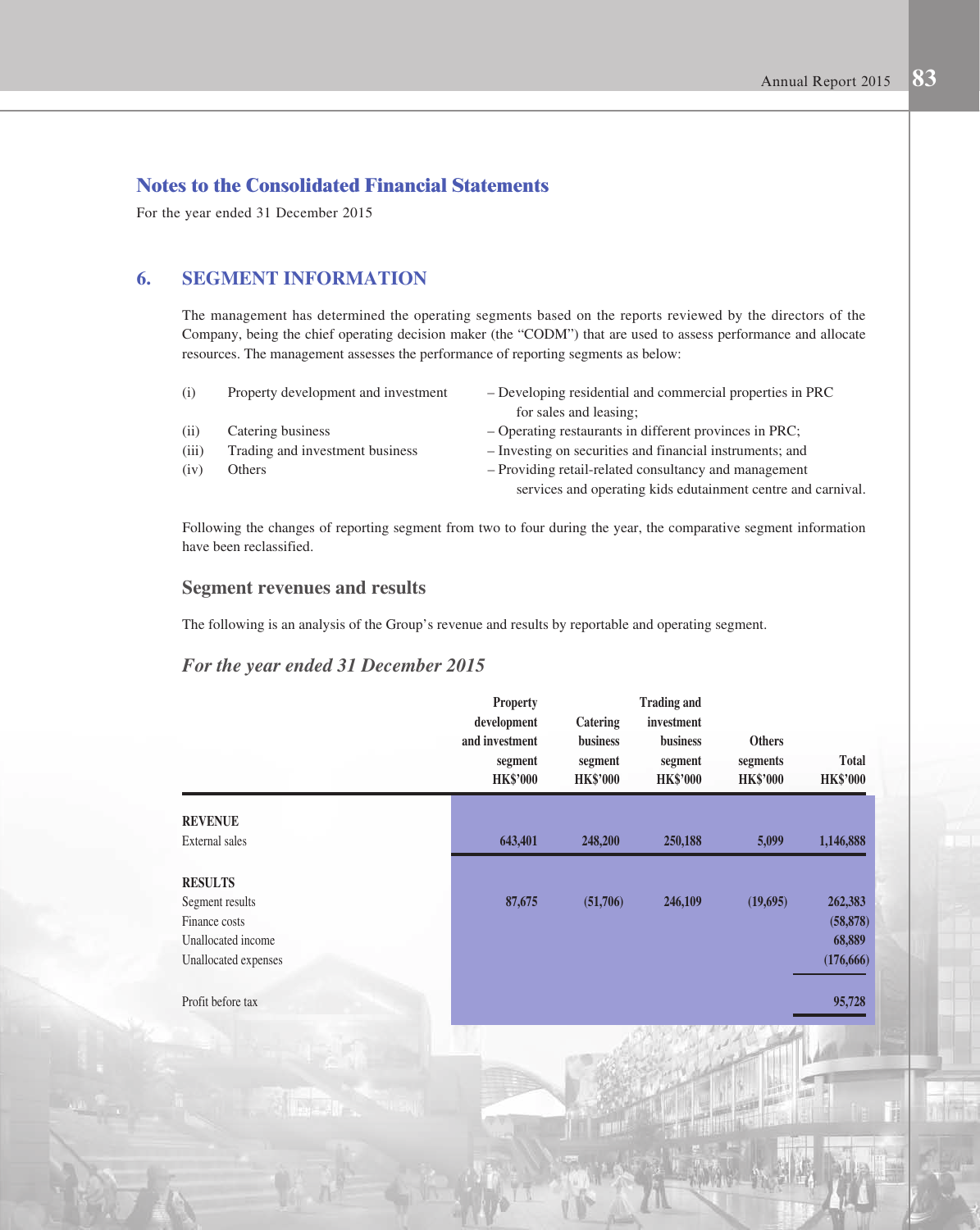For the year ended 31 December 2015

# **6. SEGMENT INFORMATION** *(Continued)*

## **Segment revenues and results** *(Continued)*

*For the year ended 31 December 2014*

| Property        |                 |                 |
|-----------------|-----------------|-----------------|
| development     |                 |                 |
| and investment  | Other           |                 |
| segment         | segments        | Total           |
| <b>HK\$'000</b> | <b>HK\$'000</b> | <b>HK\$'000</b> |
|                 | (Restated)      |                 |
|                 |                 |                 |
| 1,412,692       | 165             | 1,412,857       |
|                 |                 |                 |
| 307,656         | (2,545)         | 305,111         |
|                 |                 | (85,970)        |
|                 |                 | 3,432           |
|                 |                 | (83, 587)       |
|                 |                 | 138,986         |
|                 |                 |                 |

Segment revenue reported above represents revenue generated from external customers. There were no inter-segment sales in the current year (2014: Nil).

The accounting policies of the operating segments are the same as the Group's accounting policies. Segment profit/ (loss) represents the profit earned by/(loss from) each segment without allocation of central administration costs including directors' emoluments and finance costs. This is the measure reported to the CODM for the purposes of performance assessment and resources allocation.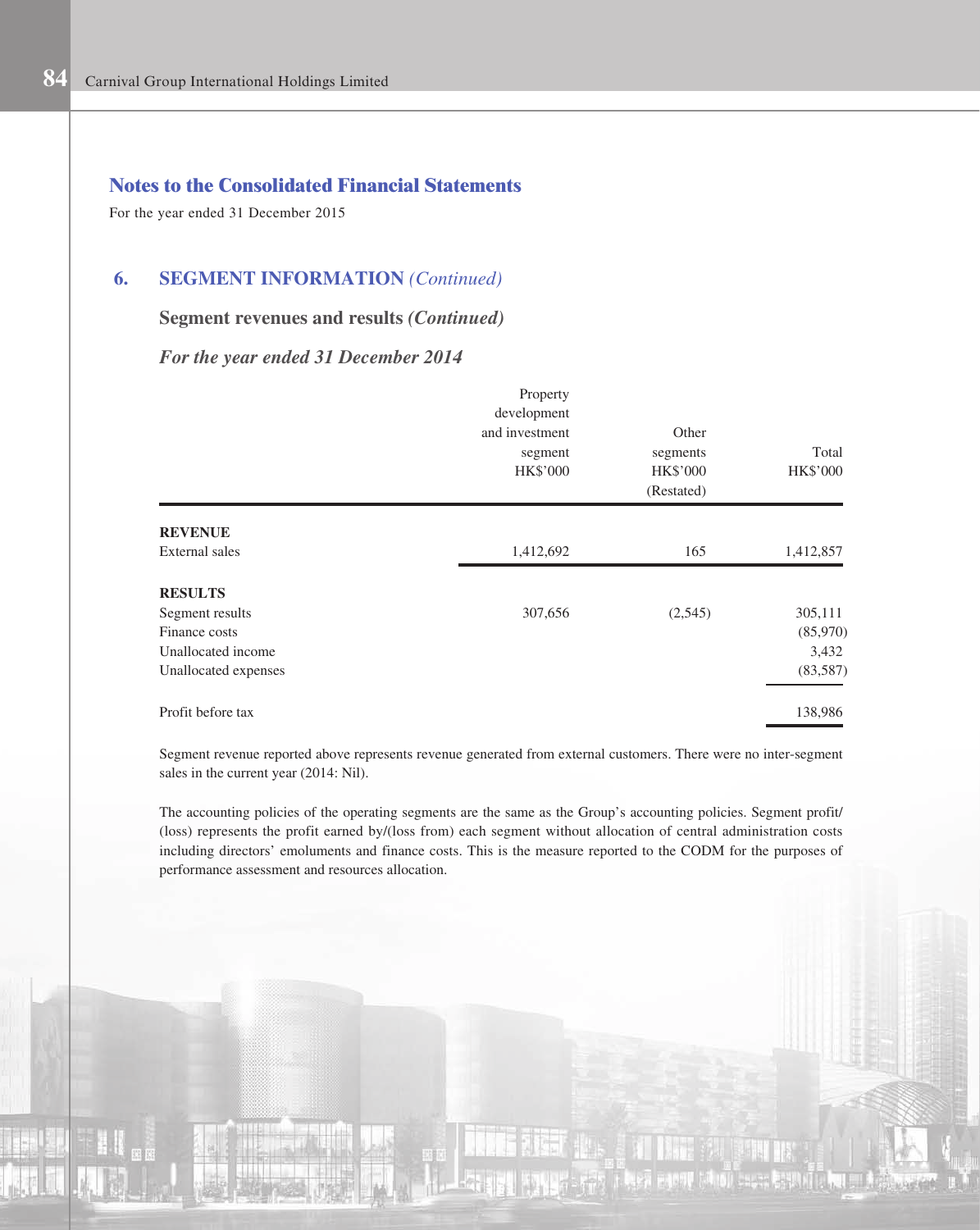For the year ended 31 December 2015

# **6. SEGMENT INFORMATION** *(Continued)*

## **Segment assets and liabilities**

The following is an analysis of the Group's assets and liabilities by reportable and operating segment:

#### *Segment assets*

|                                                                                                                                       | 2015<br><b>HK\$'000</b>                       | 2014<br>HK\$'000<br>(Restated) |
|---------------------------------------------------------------------------------------------------------------------------------------|-----------------------------------------------|--------------------------------|
| Property development and investment segment<br>Catering business segment<br>Trading and investment business segment<br>Other segments | 17,896,098<br>1,547,913<br>739,273<br>208,052 | 16,571,615<br>8,421            |
| <b>Total segment assets</b><br>Unallocated corporate assets                                                                           | 20,391,336<br>2,629,053                       | 16,580,036<br>956,870          |
| <b>Consolidated assets</b>                                                                                                            | 23,020,389                                    | 17,536,906                     |

*Note:* All assets are allocated to operating segments other than certain bank balances and deposits and other unallocated assets.

### *Segment liabilities*

|                                             | 2015<br><b>HK\$'000</b> | 2014<br><b>HK\$'000</b><br>(Restated) |
|---------------------------------------------|-------------------------|---------------------------------------|
| Property development and investment segment | 8,941,817               | 4,377,606                             |
| Catering business segment                   | 1,324,303               |                                       |
| Trading and investment business segment     | 102,134                 |                                       |
| Other segments                              | 27,721                  | 2,713                                 |
| <b>Total segment liabilities</b>            | 10,395,975              | 4,380,319                             |
| Unallocated corporate liabilities           | 5,538,118               | 6,542,884                             |
| <b>Consolidated liabilities</b>             | 15,934,093              | 10,923,203                            |
|                                             |                         |                                       |

*Note:* All liabilities are allocated to operating segments other than certain borrowings, deferred tax liabilities, obligation under finance lease, convertible bonds and other unallocated liabilities.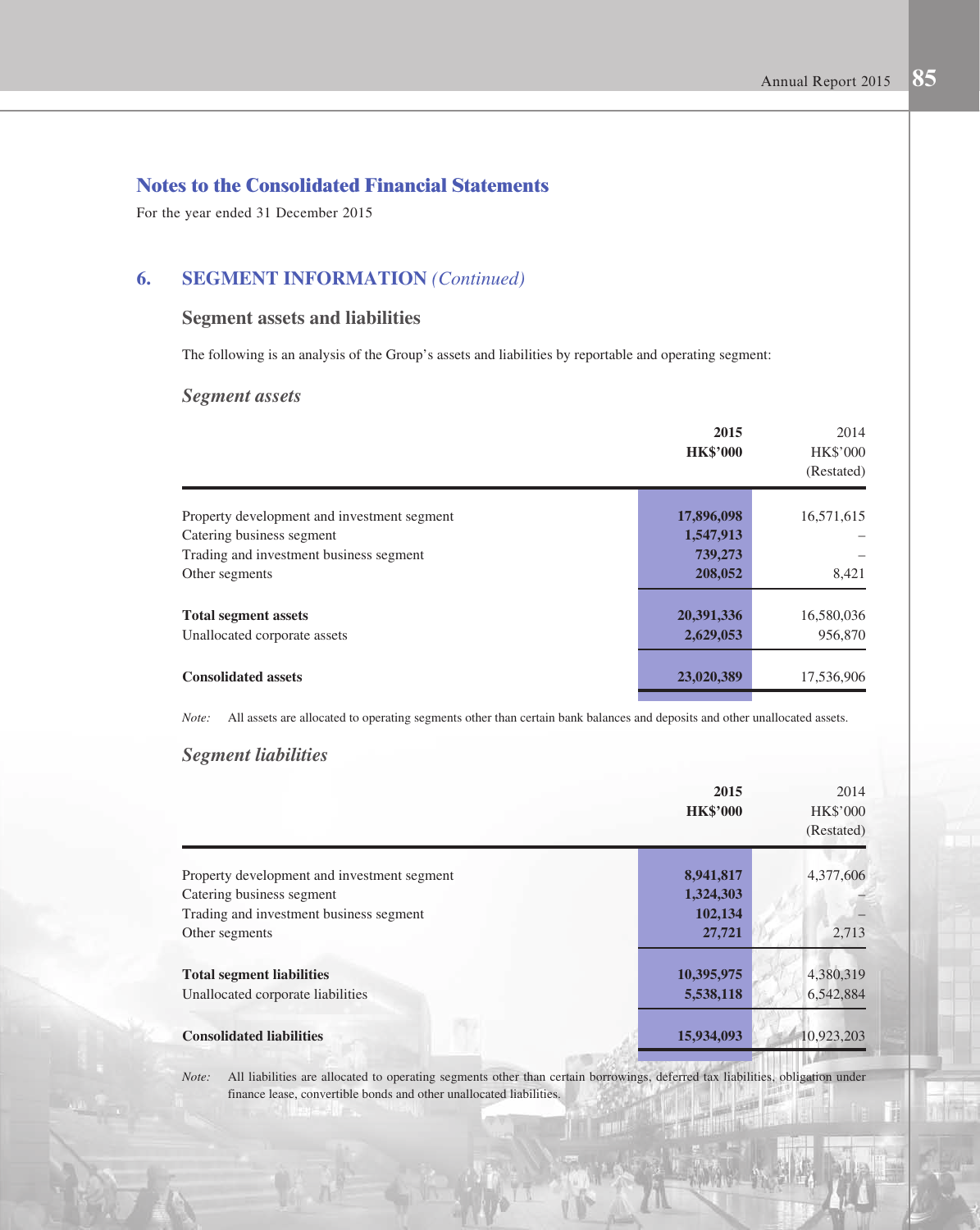For the year ended 31 December 2015

# **6. SEGMENT INFORMATION** *(Continued)*

# **Other segment information**

*For the year ended 31 December 2015*

|                                                                                                                              | <b>Property</b><br>development<br>and investment<br>segment<br><b>HK\$'000</b> | Catering<br><b>business</b><br>segment<br><b>HK\$'000</b> | <b>Trading and</b><br>investment<br><b>business</b><br>segment<br><b>HK\$'000</b> | <b>Other</b><br><b>Segments</b><br><b>HK\$'000</b> | <b>Unallocated</b><br><b>HK\$'000</b> | <b>Total</b><br><b>HK\$'000</b> |
|------------------------------------------------------------------------------------------------------------------------------|--------------------------------------------------------------------------------|-----------------------------------------------------------|-----------------------------------------------------------------------------------|----------------------------------------------------|---------------------------------------|---------------------------------|
| Amounts included in the measure                                                                                              |                                                                                |                                                           |                                                                                   |                                                    |                                       |                                 |
| of segment profit or loss or                                                                                                 |                                                                                |                                                           |                                                                                   |                                                    |                                       |                                 |
| segment assets:                                                                                                              |                                                                                |                                                           |                                                                                   |                                                    |                                       |                                 |
| Capital expenditure (Note)                                                                                                   | 2,164,562                                                                      | 223,221                                                   |                                                                                   | 86,292                                             | 47,534                                | 2,521,609                       |
| Depreciation of property,                                                                                                    |                                                                                |                                                           |                                                                                   |                                                    |                                       |                                 |
| plant and equipment                                                                                                          | 2,005                                                                          | 6,107                                                     |                                                                                   | 251                                                | 6,944                                 | 15,307                          |
| Net foreign exchange differences                                                                                             | (827)                                                                          | (9,260)                                                   | (335)                                                                             | 69                                                 | (37, 192)                             | (47, 545)                       |
| Gain on disposal of property, plant                                                                                          |                                                                                |                                                           |                                                                                   |                                                    |                                       |                                 |
| and equipment                                                                                                                | 652                                                                            | 51                                                        |                                                                                   |                                                    |                                       | 703                             |
| Fair value change on investment                                                                                              |                                                                                |                                                           |                                                                                   |                                                    |                                       |                                 |
| properties                                                                                                                   | 19,452                                                                         |                                                           |                                                                                   |                                                    |                                       | 19,452                          |
| Fair value change on financial                                                                                               |                                                                                |                                                           |                                                                                   |                                                    |                                       |                                 |
| liabilities at fair value through                                                                                            |                                                                                |                                                           |                                                                                   |                                                    |                                       |                                 |
| profit or loss                                                                                                               |                                                                                | (17,160)                                                  |                                                                                   |                                                    |                                       | (17,160)                        |
| Share of loss of an associate                                                                                                | 5,826                                                                          |                                                           |                                                                                   |                                                    |                                       | 5,826                           |
| Loss on disposal of available for                                                                                            |                                                                                |                                                           |                                                                                   |                                                    |                                       |                                 |
| sales investment                                                                                                             |                                                                                |                                                           |                                                                                   |                                                    | 7,061                                 | 7,061                           |
| Amounts regularly provided to<br>the CODM but not included in<br>the measure of segment profit<br>or loss or segment assets: |                                                                                |                                                           |                                                                                   |                                                    |                                       |                                 |
| Interest income on bank and                                                                                                  |                                                                                |                                                           |                                                                                   |                                                    |                                       |                                 |
| other deposits                                                                                                               | 1,321                                                                          |                                                           | 4                                                                                 | 11                                                 | 23,506                                | 24,842                          |
| Income tax expense/(credit)                                                                                                  | (2,564)                                                                        |                                                           |                                                                                   | 34                                                 | (5, 632)                              | (8,162)                         |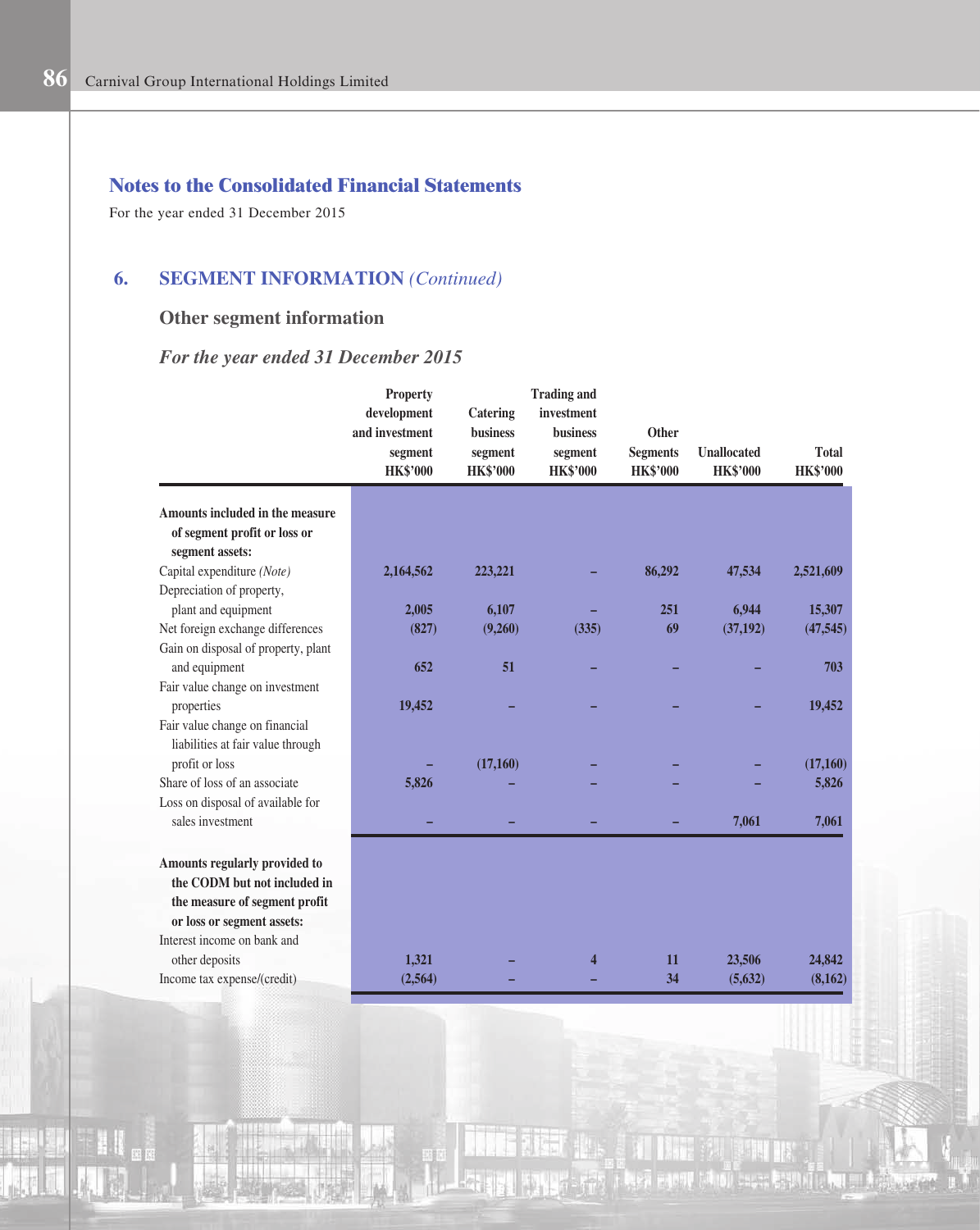For the year ended 31 December 2015

# **6. SEGMENT INFORMATION** *(Continued)*

**Other segment information** *(Continued)*

*For the year ended 31 December 2014*

|                                                              | Property                      |                               |                 |                 |
|--------------------------------------------------------------|-------------------------------|-------------------------------|-----------------|-----------------|
|                                                              | development<br>and investment |                               |                 |                 |
|                                                              |                               | Other                         | Unallocated     | Total           |
|                                                              | segment                       | segments                      | <b>HK\$'000</b> | <b>HK\$'000</b> |
|                                                              | <b>HK\$'000</b>               | <b>HK\$'000</b><br>(Restated) |                 |                 |
| Amounts included in the measure                              |                               |                               |                 |                 |
| of segment profit or loss or<br>segment assets:              |                               |                               |                 |                 |
| Capital expenditure (Note)                                   | 1,195,597                     | 25                            | 4,413           | 1,200,035       |
| Depreciation of property, plant                              |                               |                               |                 |                 |
| and equipment                                                | 3,475                         | 2                             | 426             | 3,903           |
| Net foreign exchange differences                             | (77)                          | (29)                          | 5,828           | 5,722           |
| Gain on disposal of property, plant                          |                               |                               |                 |                 |
| and equipment                                                | 1,607                         |                               |                 | 1,607           |
| Fair value change on investment                              |                               |                               |                 |                 |
| properties                                                   | 161,082                       |                               |                 | 161,082         |
| Share of loss of an associate                                | 5,843                         |                               |                 | 5,843           |
| Amounts regularly provided to the                            |                               |                               |                 |                 |
| CODM but not included in the<br>measure of segment profit or |                               |                               |                 |                 |
| loss or segment assets:                                      |                               |                               |                 |                 |
| Interest income on bank and other deposits                   | 12,109                        | 10                            | 3,392           | 15,511          |
| Income tax expense/(credit)                                  | 24,658                        |                               | (3,495)         | 21,163          |

*Note:* Capital expenditure comprises additions to property, plant and equipment and investment properties.

### **Geographic information**

No geographic information has been presented as the Group's operating activities are mostly carried out in the PRC.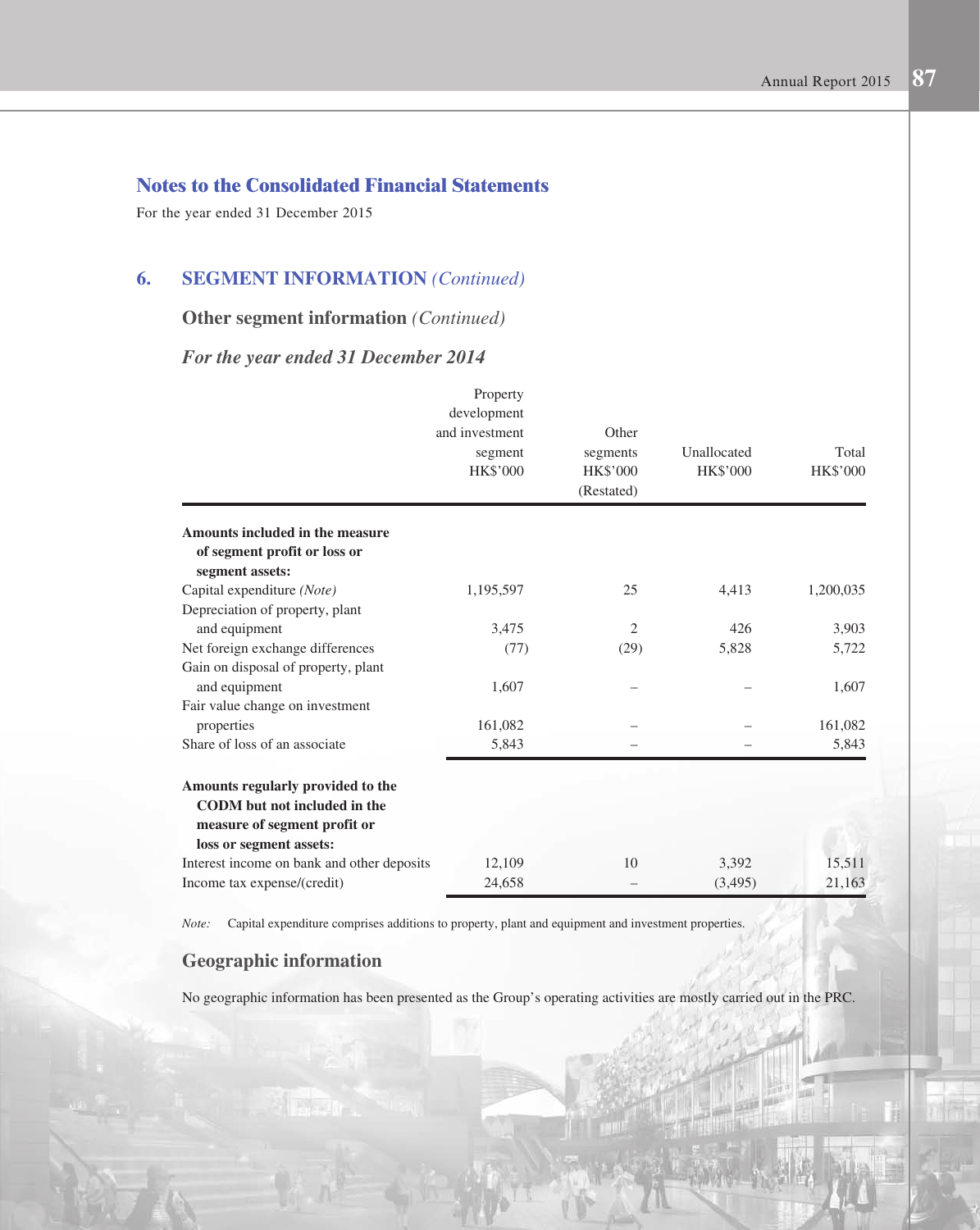For the year ended 31 December 2015

# **6. SEGMENT INFORMATION** *(Continued)*

### **Information about major customers**

During the years ended 31 December 2015 and 2014, there was no revenue from transactions with a single external customer amounted to 10% or more of the Group's total revenue.

# **7. OTHER INCOME**

|                                                   | 2015<br><b>HK\$'000</b> | 2014<br><b>HK\$'000</b> |
|---------------------------------------------------|-------------------------|-------------------------|
| Interest income on bank and other deposits        | 24,842                  | 15,511                  |
| Gain on disposal on property, plant and equipment | 703                     | 1,607                   |
| Net foreign exchange differences                  | 47,545                  |                         |
| Others                                            | 8,658                   | 1,249                   |
|                                                   | 81,748                  | 18,367                  |
|                                                   |                         |                         |

# **8. FINANCE COSTS**

|                                            | 2015<br><b>HK\$'000</b> | 2014<br><b>HK\$'000</b> |
|--------------------------------------------|-------------------------|-------------------------|
| Interest on bank and other borrowings:     |                         |                         |
| - wholly repayable within five years       | 710,780                 | 652,515                 |
| Interest on obligation under finance lease | 43                      | 25                      |
| Effective interest expense on              |                         |                         |
| - senior bonds                             | 104,760                 | 5,560                   |
| $-$ bonds                                  | 424                     |                         |
| - convertible bonds                        | 119,754                 | 21,183                  |
| - promissory notes                         |                         | 19,508                  |
| Total finance costs                        | 935,761                 | 698,791                 |
| Less: amounts capitalised (Note)           | (876, 883)              | (612, 821)              |
|                                            | 58,878                  | 85,970                  |
|                                            |                         |                         |

The weighted average capitalisation rate on funds borrowed generally is 11.15% (2014: 12.14%) per annum.

*Note:* Certain finance costs had been capitalised to property development projects in the PRC included in construction-in-progress of property, plant and equipment, investment properties and properties under development for sale.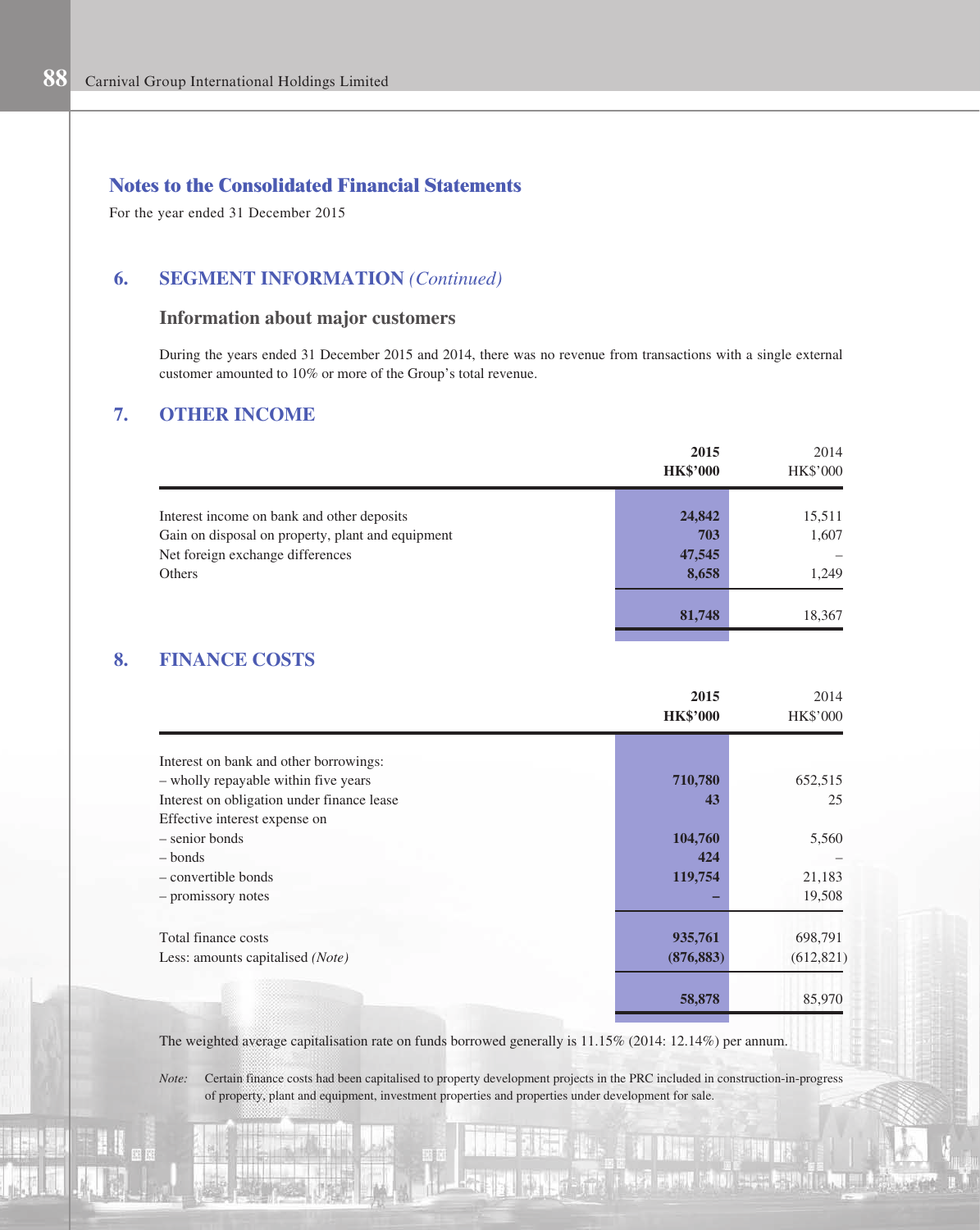For the year ended 31 December 2015

# **9. INCOME TAX (CREDIT)/EXPENSE**

|                                   | 2015<br><b>HK\$'000</b> | 2014<br><b>HK\$'000</b> |
|-----------------------------------|-------------------------|-------------------------|
| Current tax:                      |                         |                         |
| PRC Land Appreciation Tax ("LAT") | 3,269                   | 49.933                  |
| Enterprise Income Tax ("EIT")     | 5,850                   |                         |
| Deferred tax: (Note 31)           | (17,281)                | (28,770)                |
| Income tax (credit)/expenses      | (8,162)                 | 21,163                  |

Hong Kong Profits Tax is calculated at 16.5% of the estimated assessable profit arising in or derived from Hong Kong for both years. No provision for Hong Kong Profits Tax has been made as the Company and its subsidiaries had no assessable profits arising in Hong Kong for both years.

Under the Law of the PRC on Enterprise Income Tax (the "EIT Law") and Implementation Regulation of the EIT Law, the tax rate of the PRC subsidiaries is 25% from 1 January 2008 onwards.

LAT is levied at progressive rates ranging from 30% to 60% on the appreciation of land value, being the proceeds of sales of properties less deductible expenditures including cost of land use rights and all property development expenditures.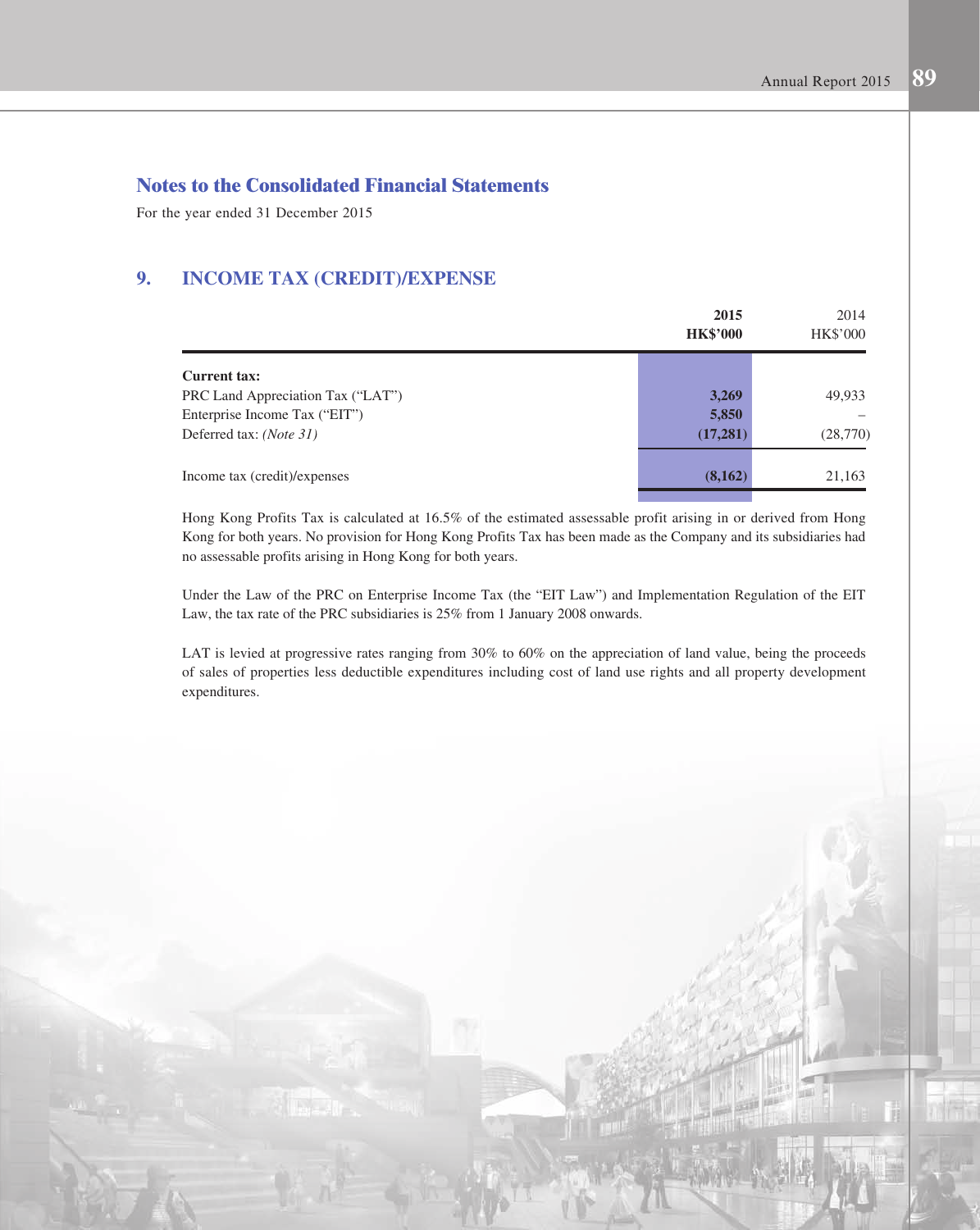For the year ended 31 December 2015

# **9. INCOME TAX (CREDIT)/EXPENSE** *(Continued)*

The income tax (credit)/expense for the year can be reconciled to the profit before tax per consolidated statement of profit or loss and other comprehensive income as follows:

|                                                                                                           | 2015<br><b>HK\$'000</b> | 2014<br><b>HK\$'000</b> |
|-----------------------------------------------------------------------------------------------------------|-------------------------|-------------------------|
| Profit before tax                                                                                         | 95,728                  | 138,986                 |
| Tax at PRC Enterprise Income Tax rate of 25% (Note)                                                       | 23,932                  | 34,746                  |
| Tax effect of share of results of an associate                                                            | 1,457<br>(71, 277)      | 1,461<br>(19,910)       |
| Tax effect of income not taxable for tax purpose<br>Tax effect of expenses not deductible for tax purpose | 23,691                  | 59,562                  |
| Tax effect of temporary difference not recognised                                                         | (39, 027)               | 240                     |
| <b>LAT</b>                                                                                                | 3,269                   | 49,933                  |
| Tax effect of LAT                                                                                         | (817)                   | (10, 787)               |
| Utilisation of tax losses previously not recognised                                                       |                         | (107,004)               |
| Tax losses not recognised                                                                                 | 40,288                  |                         |
| Effect of different tax rates of group entities operating                                                 |                         |                         |
| in jurisdiction other than PRC                                                                            | 10,322                  | 12,922                  |
| Income tax (credit)/expense for the year                                                                  | (8,162)                 | 21,163                  |

*Note:* Majority of the assessable profits of the Group were derived from subsidiaries situated in the PRC and the applicable enterprise income tax rate of those subsidiaries is 25%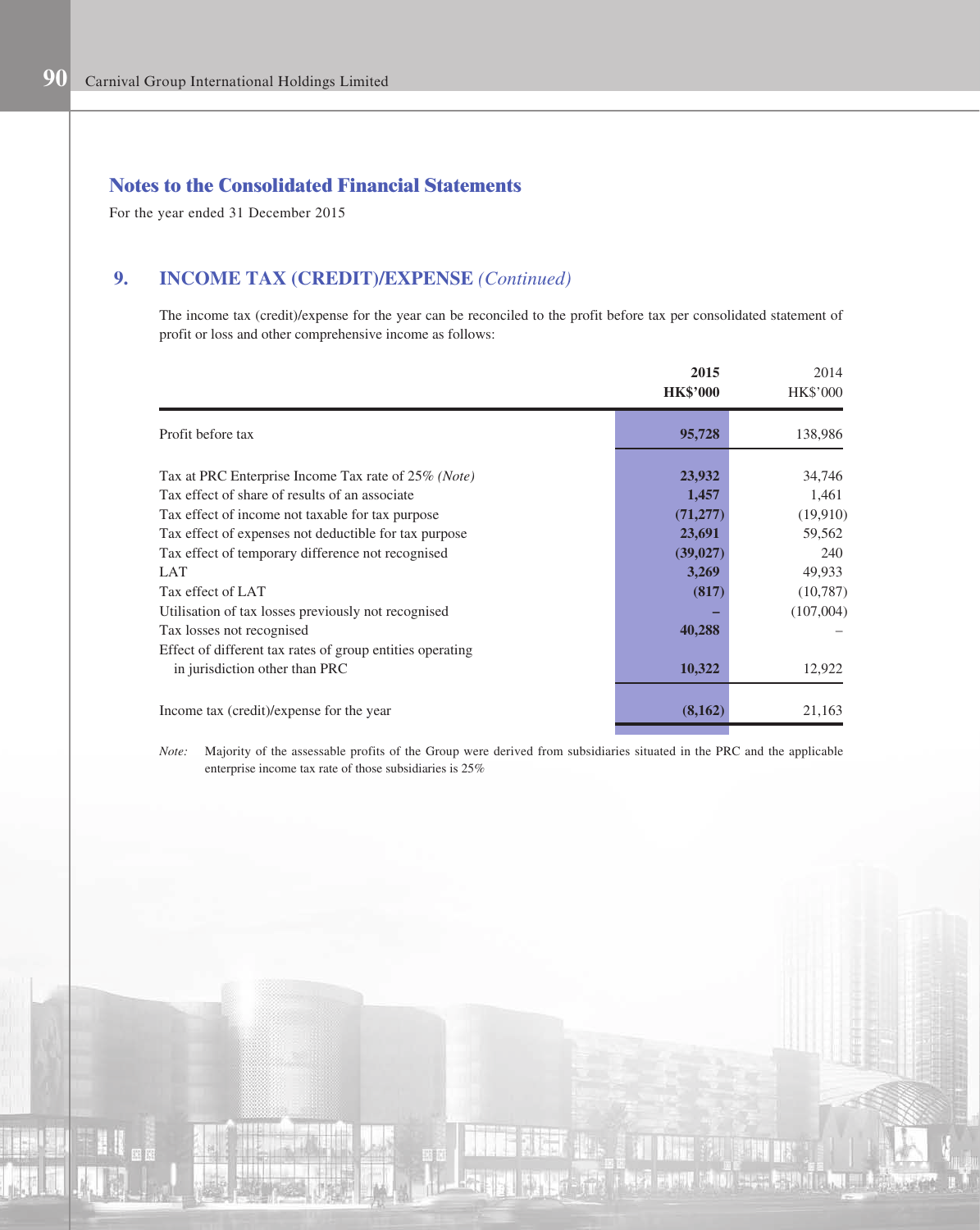For the year ended 31 December 2015

# **10. PROFIT FOR THE YEAR**

Profit for the year has been arrived at after charging/(crediting):

|                                                                                                                                                                              | 2015<br><b>HK\$'000</b>                | 2014<br><b>HK\$'000</b>              |
|------------------------------------------------------------------------------------------------------------------------------------------------------------------------------|----------------------------------------|--------------------------------------|
| Net foreign exchange differences                                                                                                                                             | (47, 545)                              | 5,722                                |
| Auditors' remuneration<br>- audit services<br>- non-audit services                                                                                                           | 2,180<br>200                           | 1,300<br>350                         |
|                                                                                                                                                                              | 2,380                                  | 1,650                                |
| Rental income from investment properties<br>Less:                                                                                                                            | (6, 132)                               |                                      |
| direct operating expenses incurred for investment properties<br>that generated rental income during the year<br>direct operating expenses incurred for investment properties | 4,590                                  |                                      |
| that did not generate rental income during the year<br>- non-cash item<br>- salaries and other benefits                                                                      | 242                                    |                                      |
|                                                                                                                                                                              | (1,300)                                |                                      |
| Cost of properties for sale included in cost of sales as expenses:<br>- cash expenses item                                                                                   | 487,692<br>(30,616)                    | 1,015,900<br>147,604                 |
| Cost of inventories recognised as an expense                                                                                                                                 | 457,076<br>98,710                      | 1,163,504                            |
| Total cost of sales                                                                                                                                                          | 555,786                                | 1,163,504                            |
| Rental expenses in respect of rented premises under operating leases                                                                                                         | 82,030                                 | 5,650                                |
| Employee benefits expense (including directors' emoluments)<br>- contributions to retirement benefits schemes<br>- equity settled share-based payment                        | 179,335<br>15,768<br>38,526<br>233,629 | 84,330<br>3,765<br>27,487<br>115,582 |
| Less: amounts capitalised (Note)                                                                                                                                             | (25,051)                               | (28, 892)                            |
| Total employee benefits expenses                                                                                                                                             | 208,578                                | 86,690                               |
| Depreciation of property, plant and equipment<br>Less: amounts capitalised (Note)                                                                                            | 15,307<br>(446)                        | 3,903<br>(477)                       |
|                                                                                                                                                                              | 14,861                                 | 3,426                                |

*Note:* Certain employee benefits expense, contributions to retirement benefits schemes and depreciation of property, plant and equipment had been capitalised to property development projects in the PRC.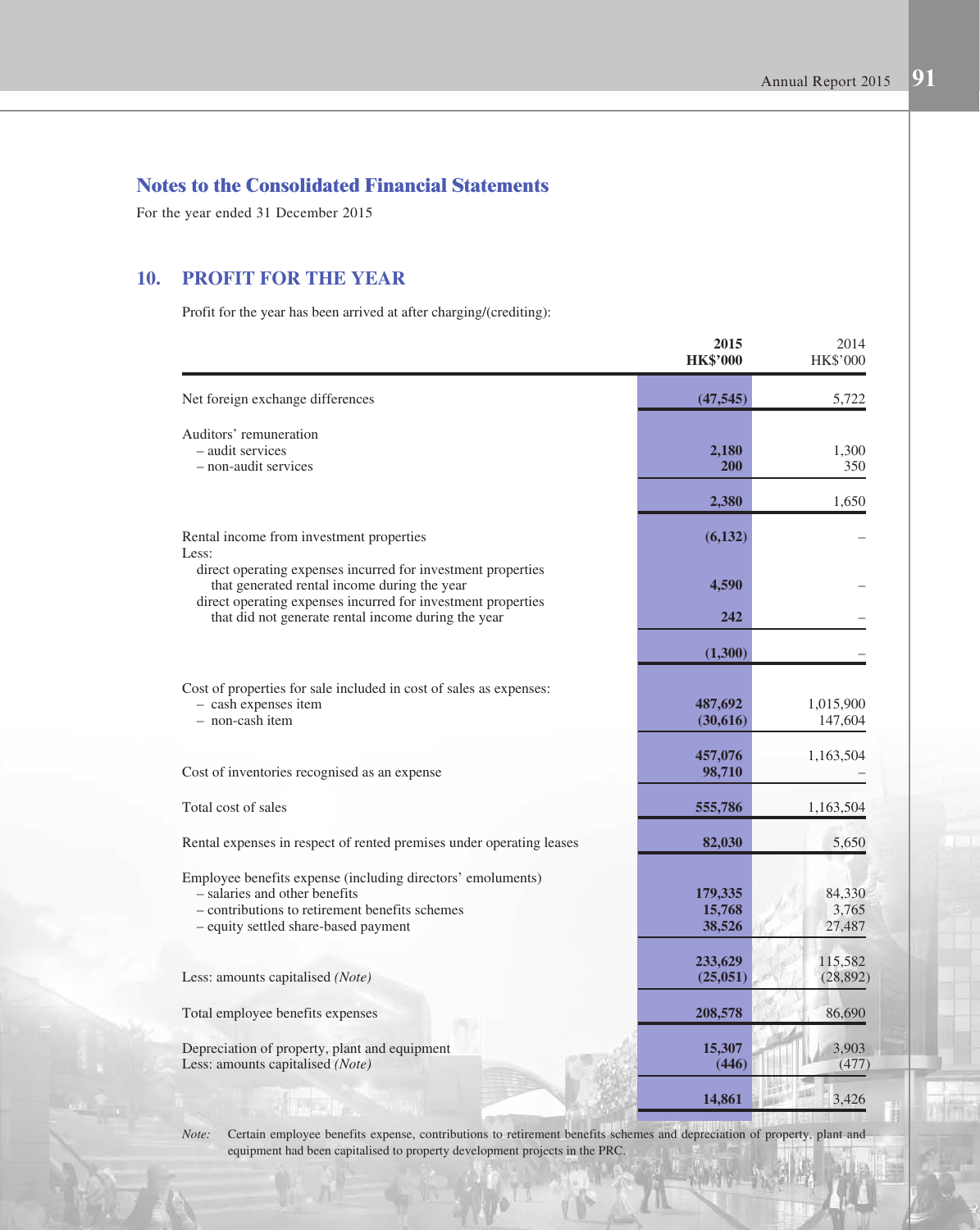For the year ended 31 December 2015

# **11. DIRECTORS' AND CHIEF EXECUTIVE'S EMOLUMENTS**

The emoluments paid or payable to the directors and the chief executive of the Company were as follows:

|                                        | Fees<br><b>HK\$'000</b> | Salaries,<br>allowances<br>and benefits<br>in kind<br><b>HK\$'000</b> | Contributions<br>to retirement<br>benefits<br>schemes<br><b>HK\$'000</b> | <b>Equity settled</b><br>share-based<br>payment<br><b>HK\$'000</b> | <b>Total</b><br><b>HK\$'000</b> |
|----------------------------------------|-------------------------|-----------------------------------------------------------------------|--------------------------------------------------------------------------|--------------------------------------------------------------------|---------------------------------|
| For the year ended 31 December 2015    |                         |                                                                       |                                                                          |                                                                    |                                 |
| <b>Executive directors</b>             |                         |                                                                       |                                                                          |                                                                    |                                 |
| Mr. King Pak Fu                        |                         | 7,933                                                                 | 18                                                                       |                                                                    | 7,951                           |
| Mr. Leung Wing Cheong Eric (Note (a))  |                         | 6,189                                                                 | 18                                                                       | 22,521                                                             | 28,728                          |
| Mr. Gong Xiao Cheng                    |                         | 1,500                                                                 | 18                                                                       |                                                                    | 1,518                           |
| Independent non-executive directors    |                         |                                                                       |                                                                          |                                                                    |                                 |
| Ms. Hu Gin Ing                         | 240                     |                                                                       |                                                                          |                                                                    | 240                             |
| Mr. Chan Wai Cheung Admiral (Note (b)) | 240                     |                                                                       |                                                                          |                                                                    | 240                             |
| Mr. Lie Chi Wing (Note (h))            | 217                     |                                                                       |                                                                          |                                                                    | 217                             |
|                                        | 697                     | 15,622                                                                | 54                                                                       | 22,521                                                             | 38,894                          |
| For the year ended 31 December 2014    |                         |                                                                       |                                                                          |                                                                    |                                 |
| <b>Executive directors</b>             |                         |                                                                       |                                                                          |                                                                    |                                 |
| Mr. King Pak Fu                        |                         | 600                                                                   | 17                                                                       |                                                                    | 617                             |
| Mr. Wang Xiong (Note (f))              |                         | 300                                                                   | 13                                                                       |                                                                    | 313                             |
| Mr. Hon Ming Sang (Note $(g)$ )        |                         | $\equiv$                                                              |                                                                          |                                                                    |                                 |
| Mr. Leung Wing Cheong Eric (Note (a))  |                         | 3,200                                                                 | 10                                                                       | 15,567                                                             | 18,777                          |
| Mr. Gong Xiao Cheng                    |                         | 1,500                                                                 | 17                                                                       |                                                                    | 1,517                           |
| Independent non-executive directors    |                         |                                                                       |                                                                          |                                                                    |                                 |
| Mr. Chan Wai Yip Freeman (Note (d))    | 100                     |                                                                       |                                                                          |                                                                    | 100                             |
| Ms. Leung Po Ying Iris (Note (e))      | 100                     |                                                                       |                                                                          |                                                                    | 100                             |
| Ms. Hu Gin Ing                         | 240                     |                                                                       |                                                                          |                                                                    | 240                             |
| Mr. Chan Wai Cheung Admiral (Note (b)) | 14                      |                                                                       |                                                                          |                                                                    | 14                              |
| Ms. Pan Wei-Kang (Note (c))            | $\qquad \qquad -$       |                                                                       |                                                                          | L.                                                                 | $\overline{\phantom{0}}$        |
|                                        | 454                     | 5,600                                                                 | 57                                                                       | 15,567                                                             | 21,678                          |

28. T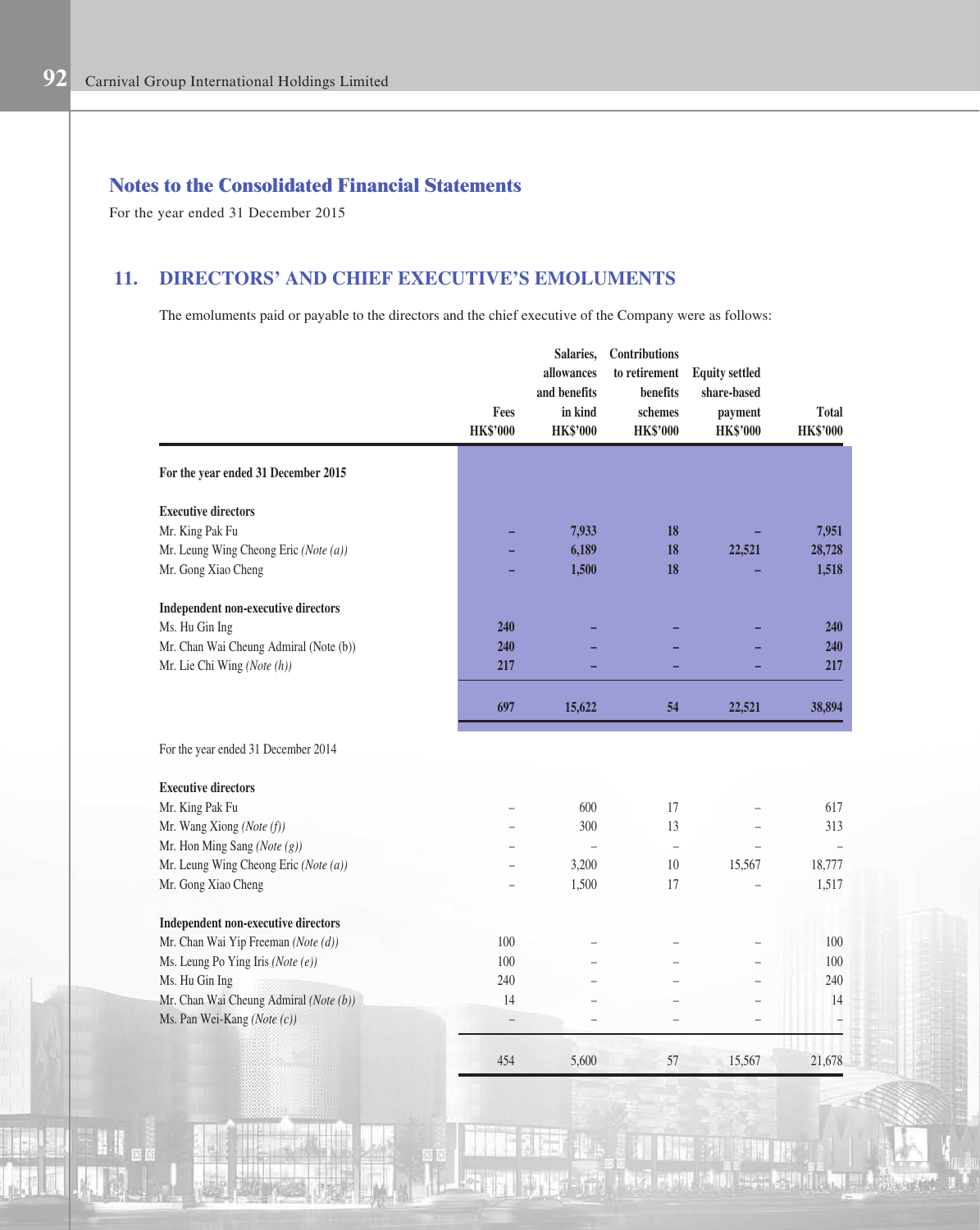For the year ended 31 December 2015

# **11. DIRECTORS' AND CHIEF EXECUTIVE'S EMOLUMENTS** *(Continued)*

Mr. Leung Wing Cheong Eric is also the chief executive officer of the Company and his emoluments disclosed above include those for services rendered by him as the chief executive.

For the year ended 31 December 2014, Ms. Pan Wei-Kang, an independent non-executive director, waived emoluments of approximately HK\$14,000 due to the short period of service.

During the year ended 31 December 2015, neither the chief executive officer nor any of the directors waived any emoluments.

During both years, no emoluments were paid by the Group to any of the directors or chief executive as an inducement to join or upon joining the Group or as compensation for loss of office.

#### *Notes:*

- (a) Mr. Leung Wing Cheong Eric was appointed as an executive director and chief executive officer on 26 May 2014 and 1 July 2014 respectively.
- (b) Mr. Chan Wai Cheung Admiral was appointed as an independent non-executive director on 10 December 2014.
- (c) Ms. Pan Wei-Kang was appointed as an independent non-executive director on 10 December 2014 and resigned on 5 February 2015.
- (d) Mr. Chan Wai Yip Freeman resigned as an independent non-executive director on 10 December 2014.
- (e) Ms. Leung Po Ying Iris resigned as an independent non-executive director on 10 December 2014.
- (f) Mr. Wang Xiong resigned as an executive director on 24 October 2014.
- (g) Mr. Hon Ming Sang resigned as an executive director on 16 January 2014.
- (h) Mr. Lie Chi Wing was appointed as an independent non-executive director on 5 February 2015.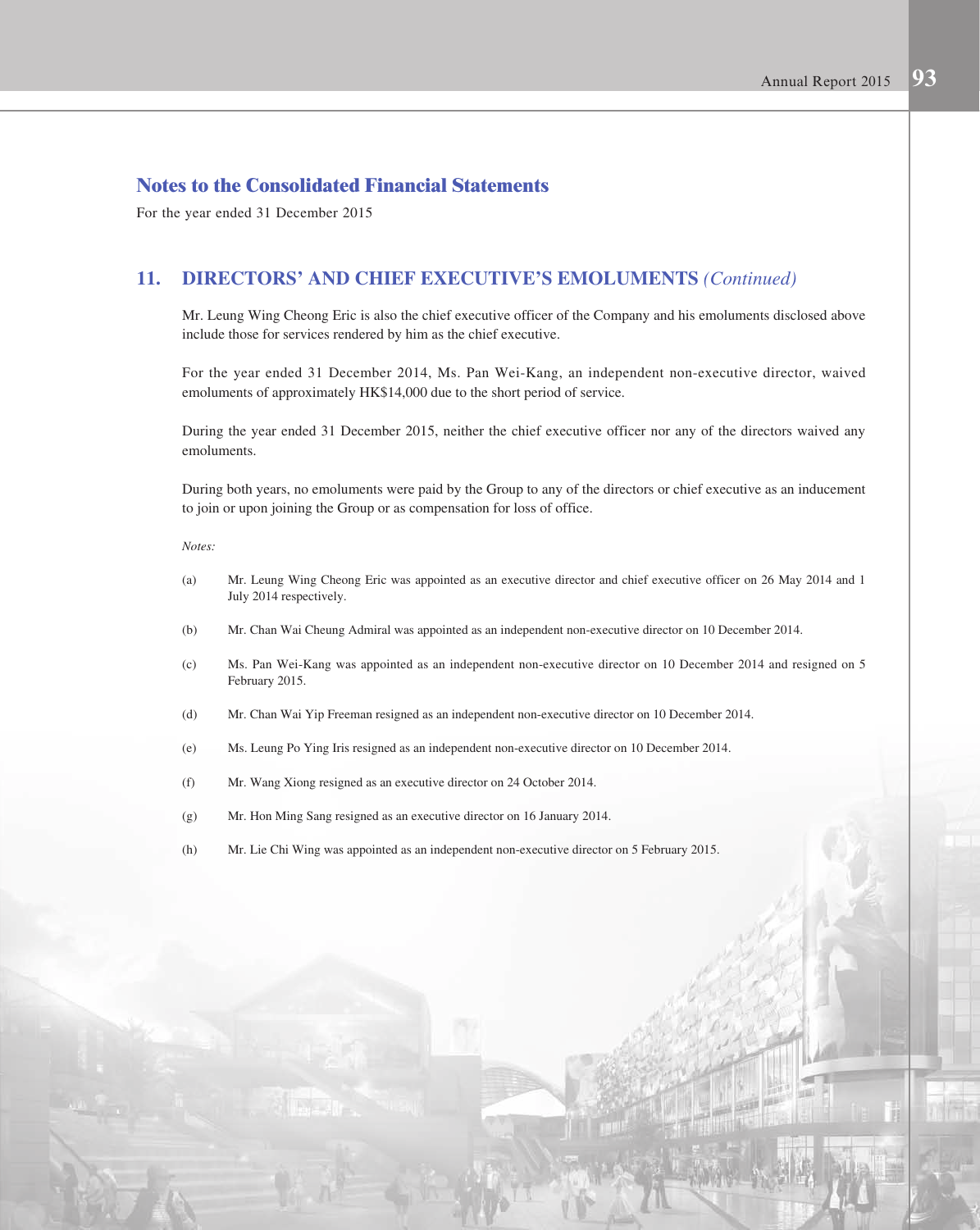For the year ended 31 December 2015

# **12. EMPLOYEES' EMOLUMENTS**

The five individuals with the highest emoluments in the Group, three (2014: two) were directors and the chief executive officer of the Company whose emoluments are included in the disclosures above. The emoluments of the remaining two (2014: three) individuals were as follows:

|                                                                             | 2015<br><b>HK\$'000</b> | 2014<br><b>HK\$'0000</b> |
|-----------------------------------------------------------------------------|-------------------------|--------------------------|
| Salaries and other benefits<br>Contributions to retirement benefits schemes | 3,738<br>18             | 2,890<br>114             |
|                                                                             | 3,756                   | 3,004                    |

Their emoluments were within the followings bands:

|                                | 2015<br>No. of employees | 2014<br>No. of employees    |
|--------------------------------|--------------------------|-----------------------------|
| HK\$Nil to HK\$1,000,000       |                          | $\mathcal{D}_{\mathcal{L}}$ |
| HK\$1,000,001 to HK\$1,500,000 |                          |                             |
| HK\$1,500,001 to HK\$2,000,000 |                          |                             |
| HK\$2,000,001 to HK\$2,500,000 |                          |                             |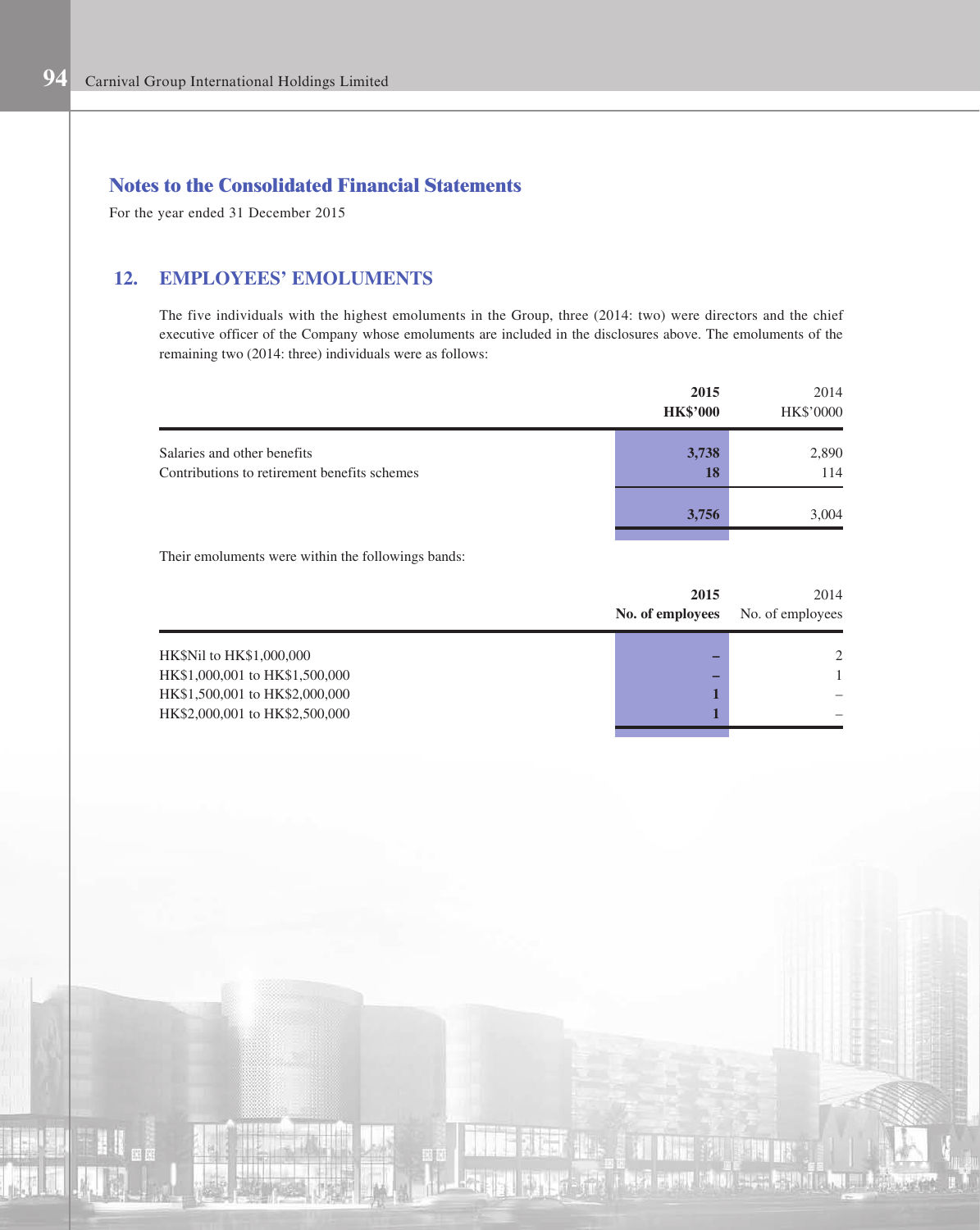For the year ended 31 December 2015

## **13. DIVIDENDS**

No dividend was paid or proposed in respect of the year ended 31 December 2015 (2014: Nil), nor has any dividend been proposed since the end of the reporting period.

## **14. EARNINGS PER SHARE**

The calculation of basic and diluted earnings per share attributable to owners of the Company is based on the following data:

|                                                           | 2015<br><b>HK\$'000</b> | 2014<br><b>HK\$'000</b> |
|-----------------------------------------------------------|-------------------------|-------------------------|
| <b>Earnings</b>                                           |                         |                         |
| Earnings for the purposes of basic and                    |                         |                         |
| diluted earnings per share:                               |                         |                         |
| Profit for the year attributable to owners of the Company | 120,453                 | 43,018                  |
| Number of shares                                          |                         |                         |
| Weighted average number of ordinary shares for            |                         |                         |
| the purposes of basic and diluted earnings per share      | 14,034,101,442          | 12,976,226,512          |

The denominators used are the same as those detailed above for both basic and diluted earnings per share.

#### **Earnings per share**

Diluted earnings per share is calculated by adjusting the weighted average number of ordinary shares outstanding to assume conversion of all dilutive potential ordinary shares. The Company has two categories of dilutive potential ordinary shares: convertible bonds and share options. Convertible bonds of the Company are not dilutive as the exercise price of the convertible bonds exceeds the average market price of ordinary shares during the year ended 31 December 2015 (2014: Convertible bonds of the Company are not dilutive as conversion of the Company's convertible bonds would increase the earnings per share attributable to the owners of the Company). Share options of the Company are not dilutive as no contingently issuable shares would be issuable as at 31 December 2015 and 2014.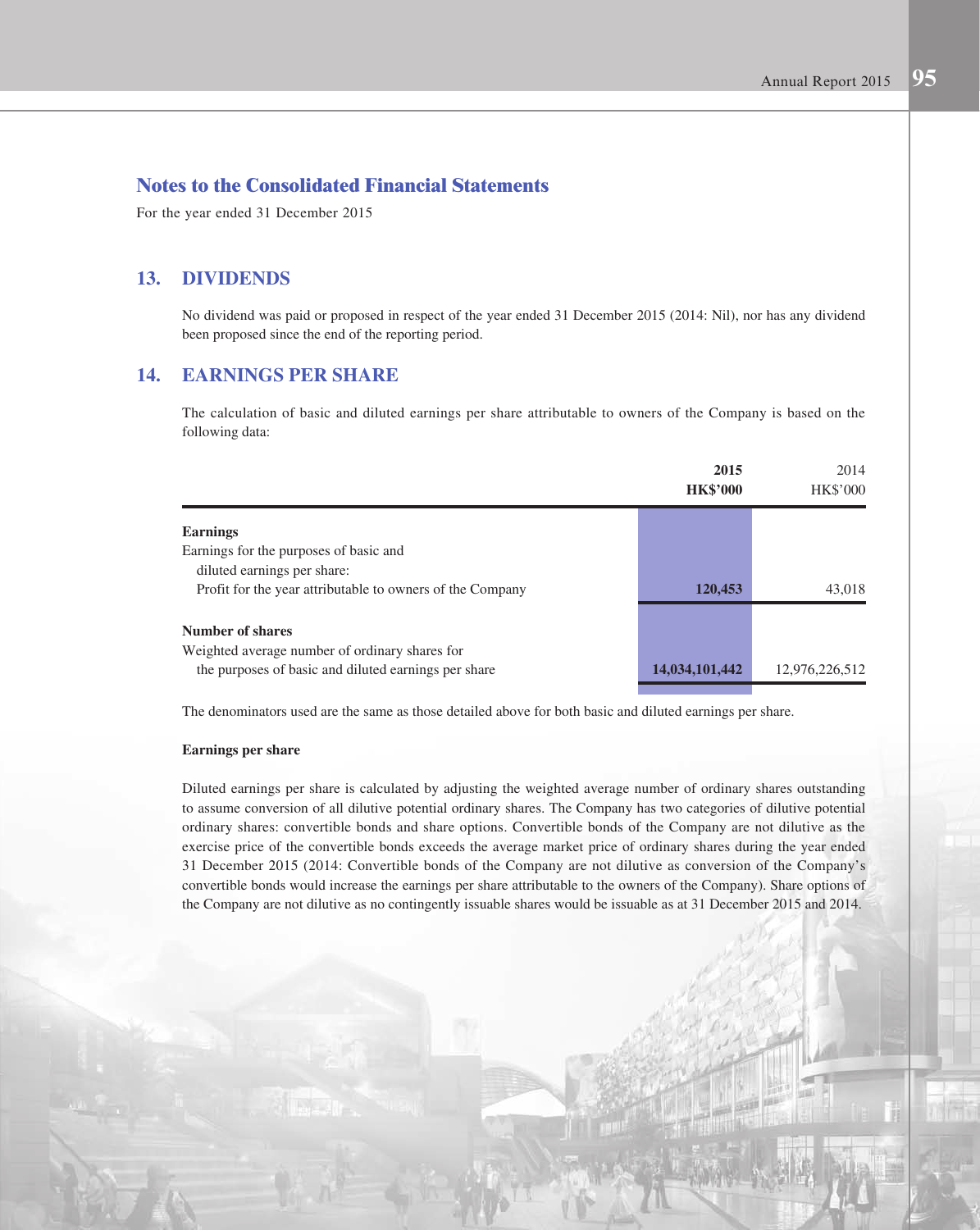For the year ended 31 December 2015

# **15. INTERESTS IN AN ASSOCIATE**

|                                                                                                |                                          |                               |                                                                     | 2015<br><b>HK\$'000</b>                                       | 2014<br>HK\$'000                   |
|------------------------------------------------------------------------------------------------|------------------------------------------|-------------------------------|---------------------------------------------------------------------|---------------------------------------------------------------|------------------------------------|
| Cost of investment, unlisted<br>Bargain purchase                                               |                                          |                               |                                                                     | 100,000<br>4,407                                              | 100,000<br>4,407                   |
| Share of post-acquisition results and other comprehensive<br>income, net of dividends received |                                          |                               |                                                                     | (17,583)                                                      | (6, 564)                           |
|                                                                                                |                                          |                               |                                                                     | 86,824                                                        | 97,843                             |
| Name of associate                                                                              | Place of<br>establishment/<br>operations | <b>Class of</b><br>share held | <b>Proportion of</b><br>ownership<br>interests held<br>by the Group | <b>Proportion</b><br>of voting<br>rights held<br>by the Group | <b>Principal activities</b>        |
| 北京百順達房地產開發<br>有限公司<br>("Beijing BSD")                                                          | <b>PRC</b>                               | Ordinary                      | 26\% (Indirect)                                                     | 26%                                                           | Property development<br>in the PRC |

In the opinion of the directors of the Company, no associate is individually material to the Group.

Aggregate information of associate that is not individually material:

| 2015<br><b>HK\$'000</b> | 2014<br><b>HK\$'000</b> |
|-------------------------|-------------------------|
|                         |                         |
| (5,826)                 | (5,843)                 |
| (5,193)                 | (721)                   |
| (11,019)                | (6, 564)                |
| 86,824                  | 97,843                  |
|                         |                         |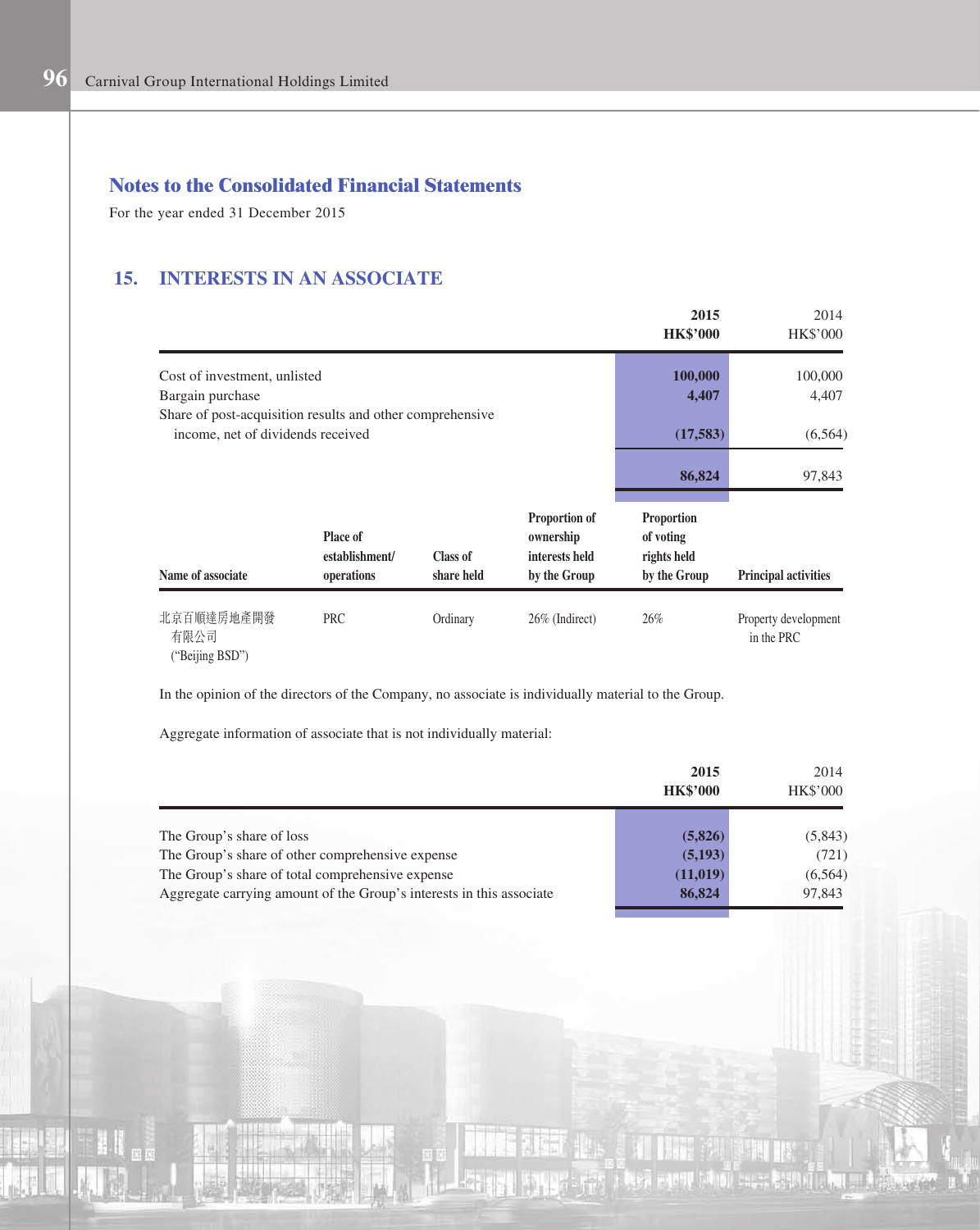For the year ended 31 December 2015

# **16. PROPERTY, PLANT AND EQUIPMENT**

|                                  |                                 | Furniture,                   |                                     |                                    |                                |                                 |  |
|----------------------------------|---------------------------------|------------------------------|-------------------------------------|------------------------------------|--------------------------------|---------------------------------|--|
|                                  |                                 | Leasehold<br>fixtures and    |                                     |                                    | Construction-                  |                                 |  |
|                                  | improvements<br><b>HK\$'000</b> | equipment<br><b>HK\$'000</b> | <b>Machinery</b><br><b>HK\$'000</b> | <b>Vehicles</b><br><b>HK\$'000</b> | in-progress<br><b>HK\$'000</b> | <b>Total</b><br><b>HK\$'000</b> |  |
|                                  |                                 |                              |                                     |                                    |                                |                                 |  |
| <b>COST</b>                      |                                 |                              |                                     |                                    |                                |                                 |  |
| At 1 January 2014                |                                 | 6,079                        |                                     | 9,535                              | 3,814,646                      | 3,830,260                       |  |
| Additions                        |                                 | 989                          |                                     | 3,664                              | 509,480                        | 514,133                         |  |
| Transfer to properties for sales |                                 |                              |                                     |                                    | (147, 714)                     | (147, 714)                      |  |
| Disposals                        |                                 |                              |                                     | (4,076)                            |                                | (4,076)                         |  |
| Exchange adjustments             |                                 | (21)                         | $\equiv$                            | (38)                               | (6,376)                        | (6, 435)                        |  |
| At 31 December 2014 and          |                                 |                              |                                     |                                    |                                |                                 |  |
| 1 January 2015                   |                                 | 7,047                        |                                     | 9,085                              | 4,170,036                      | 4,186,168                       |  |
| <b>Additions</b>                 | 4,842                           | 6,935                        | 81,541                              | 47,537                             | 1,713,461                      | 1,854,316                       |  |
| Acquired on acquisition          |                                 |                              |                                     |                                    |                                |                                 |  |
| of a subsidiary                  | 145,013                         | 73,144                       |                                     | 1,136                              | 427                            | 219,720                         |  |
| Disposals                        |                                 | (115)                        |                                     | (913)                              |                                | (1,028)                         |  |
| Exchange adjustments             | (5,999)                         | (3,629)                      |                                     | (483)                              | (190, 918)                     | (201, 029)                      |  |
| At 31 December 2015              | 143,856                         | 83,382                       | 81,541                              | 56,362                             | 5,693,006                      | 6,058,147                       |  |
| <b>DEPRECIATION AND</b>          |                                 |                              |                                     |                                    |                                |                                 |  |
| <b>IMPAIRMENT</b>                |                                 |                              |                                     |                                    |                                |                                 |  |
| At 1 January 2014                |                                 | 2,274                        |                                     | 5,109                              | 56,536                         | 63,919                          |  |
| Provided for the year            |                                 | 1,478                        |                                     | 2,425                              |                                | 3,903                           |  |
| Eliminated on disposals          |                                 |                              |                                     | (3, 473)                           |                                | (3, 473)                        |  |
| Exchange adjustments             |                                 | (6)                          | $\overline{\phantom{0}}$            | (17)                               | 6,510                          | 6,487                           |  |
| At 31 December 2014 and          |                                 |                              |                                     |                                    |                                |                                 |  |
| 1 January 2015                   |                                 | 3,746                        |                                     | 4,044                              | 63,046                         | 70,836                          |  |
| Provided for the year            | 1,946                           | 5,700                        | 179                                 | 7,482                              |                                | 15,307                          |  |
| Eliminated on disposals          |                                 |                              | $\overline{\phantom{0}}$            | (770)                              |                                | (770)                           |  |
| Exchange adjustments             | 72                              | (174)                        | $\equiv$                            | (351)                              | (3, 122)                       | (3,575)                         |  |
| At 31 December 2015              | 2,018                           | 9,272                        | 179                                 | 10,405                             | 59,924                         | 81,798                          |  |
| <b>CARRYING AMOUNTS</b>          |                                 |                              |                                     |                                    |                                |                                 |  |
| At 31 December 2015              | 141,838                         | 74,110                       | 81,362                              | 45,957                             | 5,633,082                      | 5,976,349                       |  |
| At 31 December 2014              |                                 | 3,301                        |                                     | 5,041                              | 4,106,990                      | 4,115,332                       |  |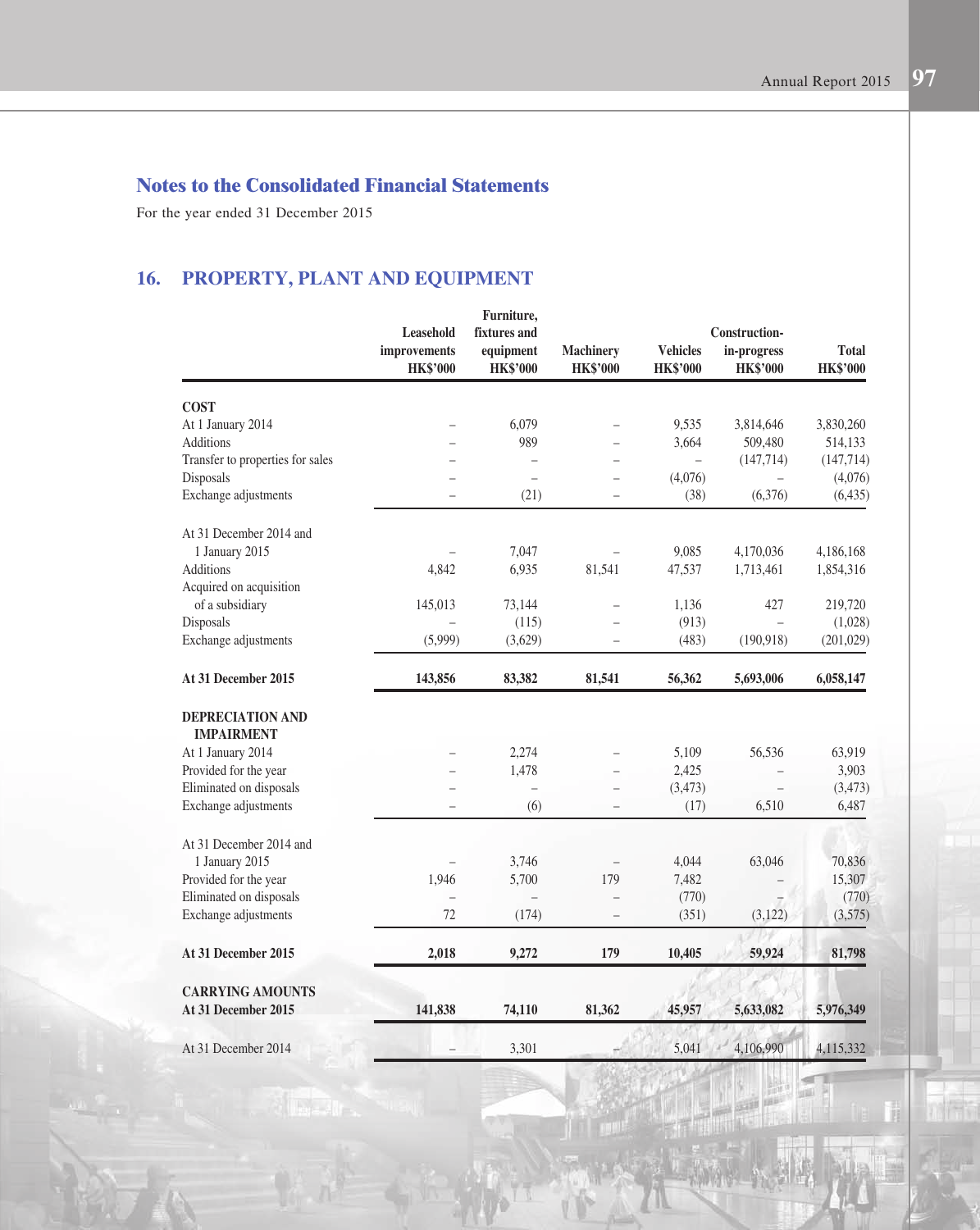For the year ended 31 December 2015

# **16. PROPERTY, PLANT AND EQUIPMENT** *(Continued)*

The above items of property, plant and equipment, except for construction-in-progress, are depreciated on a straightline basis at the following rates per annum:

| Leasehold improvements            | Over the shorter of the term of the lease or $10\%$ |
|-----------------------------------|-----------------------------------------------------|
| Furniture, fixtures and equipment | $6.66\% - 33.33\%$                                  |
| Machinery                         | 10%                                                 |
| <b>Vehicles</b>                   | 20\%-33.33\%                                        |
| Construction-in-progress          | Nil                                                 |
|                                   |                                                     |

As at 31 December 2015, vehicles amounting to approximately HK\$1,150,000 (2014: approximately HK\$1,478,000) is held under finance lease.

The Group's construction-in-progress are situated in the PRC.

As at 31 December 2015, the Group has pledged construction-in-progress with a carrying amount of approximately HK\$5,632,673,000 (2014: approximately HK\$4,106,990,000) to secure the Group's borrowings (Note 30).

## **17. INVESTMENT PROPERTIES**

|                                                         | <b>Investment properties</b><br>under construction<br><b>HK\$'000</b> |
|---------------------------------------------------------|-----------------------------------------------------------------------|
|                                                         |                                                                       |
| <b>FAIR VALUE</b>                                       |                                                                       |
| At 1 January 2014                                       | 3,218,770                                                             |
| <b>Additions</b>                                        | 833,616                                                               |
| Net increase in fair value recognised in profit or loss | 161,082                                                               |
| Exchange adjustments                                    | (10,258)                                                              |
| At 31 December 2014 and 1 January 2015                  | 4,203,210                                                             |
| <b>Additions</b>                                        | 447,573                                                               |
| Net increase in fair value recognised in profit or loss | 19,452                                                                |
| Exchange adjustments                                    | (249, 964)                                                            |
| At 31 December 2015                                     | 4,420,271                                                             |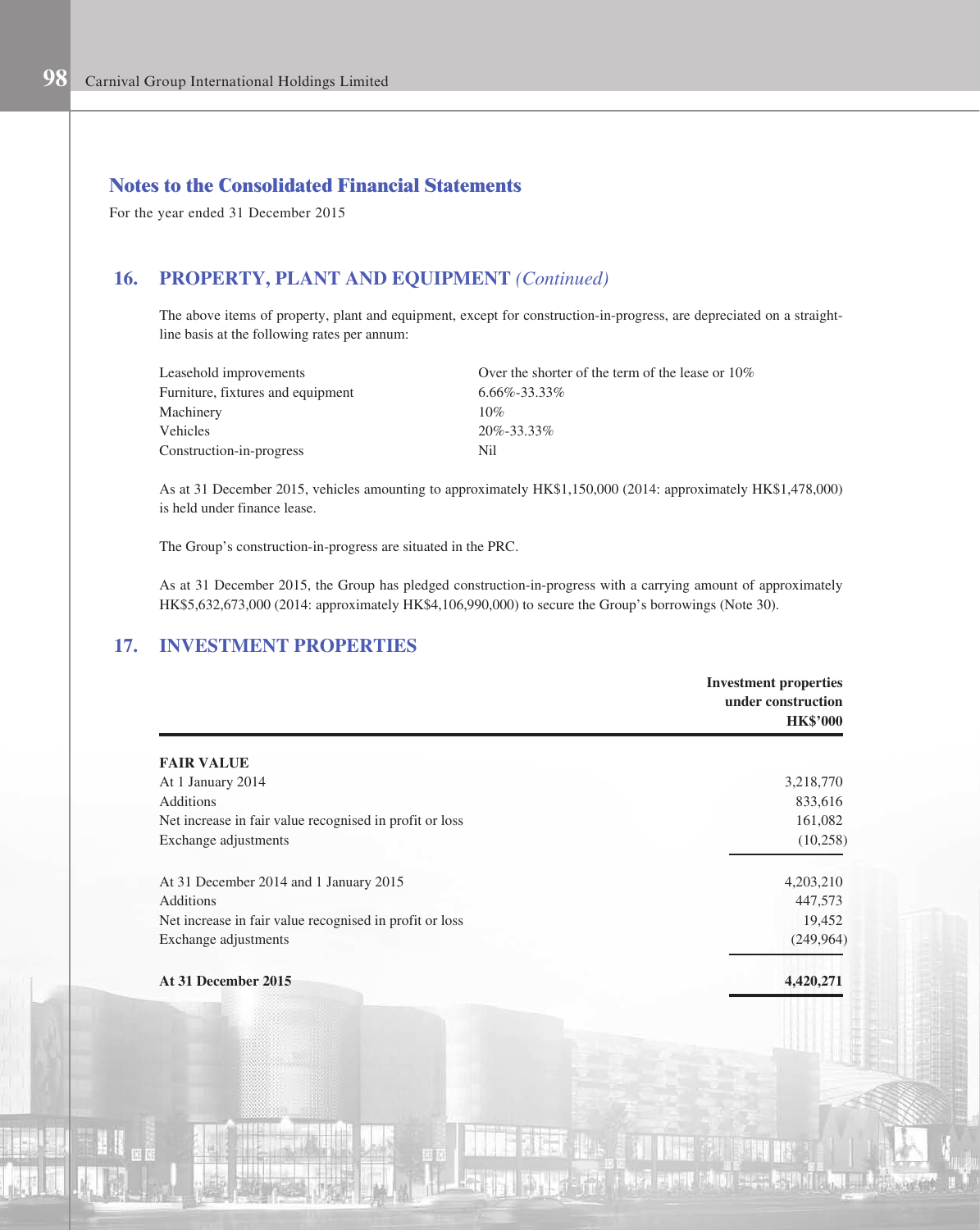For the year ended 31 December 2015

## **17. INVESTMENT PROPERTIES** *(Continued)*

The fair value of the Group's investment properties at 31 December 2015 and 2014 have been arrived at on the basis of a valuation carried out on that date by APAC Asset Valuation and Consulting Limited ("APAC"), a firm of independent qualified professional valuer not connected with the Group. APAC had appropriate qualifications and recent experiences in the valuation of similar properties in the relevant locations. The valuations which conformed to Hong Kong Institute of Surveyors Valuation Standards on Properties.

The valuation of investment properties have been arrived at adopting direct comparison approach with reference to comparable transactions in the locality and assuming that the investment properties will be completed in accordance with the development proposals and the relevant approvals for the proposals have been obtained.

There has been no change from the valuation technique used in prior year. In estimating the fair value of the properties, the highest and best use of the properties is their current use.

All of the Group's properties interests held under operating leases to earn rentals or for capital appreciation purposes are measured using the fair value model and are classified and accounted for as investment properties.

Details of the Group's investment properties and information about the fair value hierarchy as at 31 December 2015 and 2014 are as follows:

|                                      | Level 3<br><b>HK\$'000</b> | <b>Fair value</b><br>as at<br>31 December<br>2015<br><b>HK\$'000</b> |
|--------------------------------------|----------------------------|----------------------------------------------------------------------|
| Investment properties located in PRC | 4,420,271                  | 4,420,271                                                            |
|                                      |                            | Fair value<br>as at                                                  |
|                                      | Level 3<br>HK\$'000        | 31 December<br>2014<br><b>HK\$'000</b>                               |
| Investment properties located in PRC | 4,203,210                  | 4,203,210                                                            |

There were no transfers into or out of Level 3 during the year.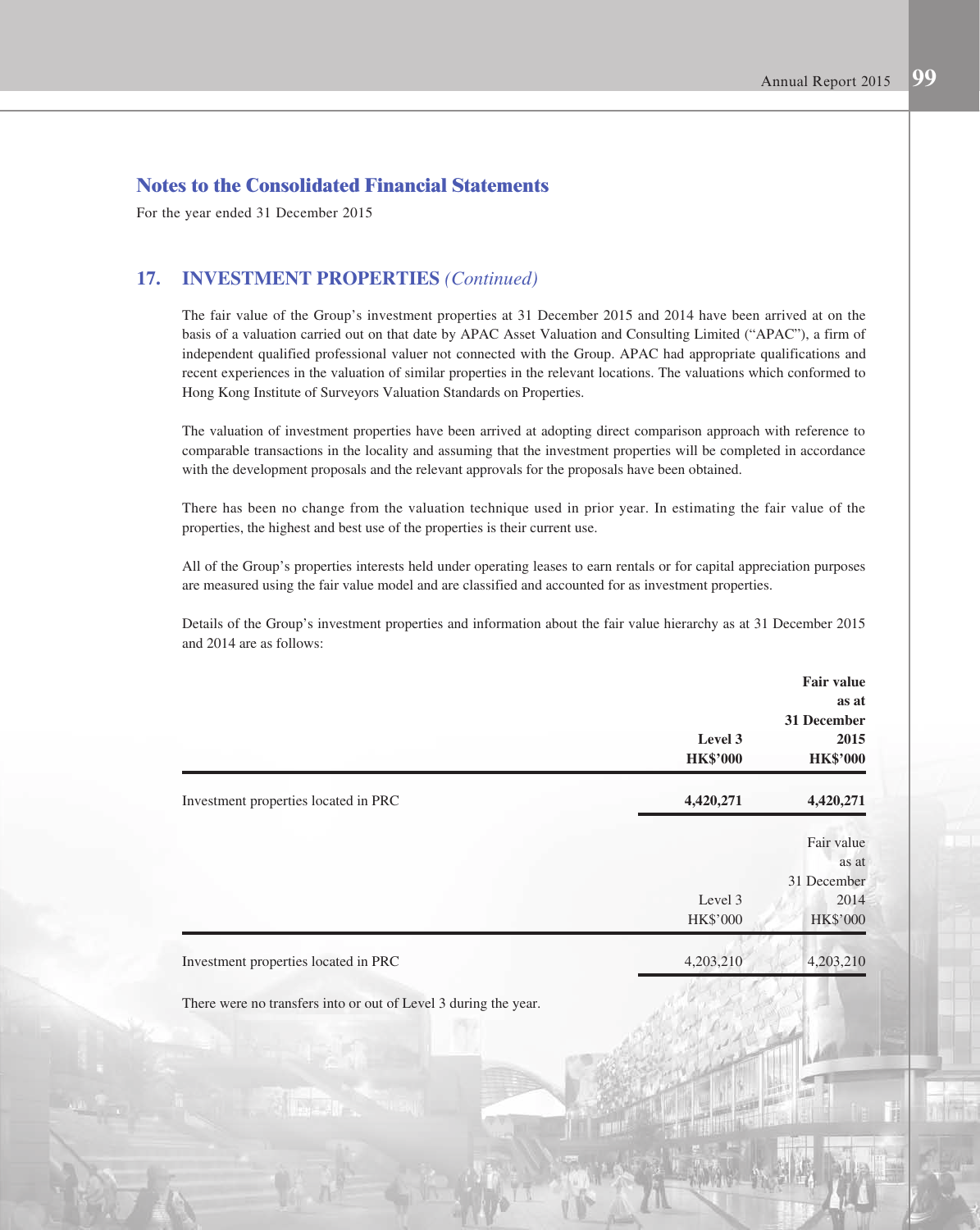For the year ended 31 December 2015

# **17. INVESTMENT PROPERTIES** *(Continued)*

As at 31 December 2015, the Group's investment properties under construction with a carrying amount of approximately HK\$4,420,271,000 (2014: approximately HK\$4,203,210,000) have been pledged to secure the Group's borrowings (Note 30).

The carrying amounts of investment properties shown above comprise:

|                                                                                                                             |                         |                                                                                             |                                                                                                                                                                                                                                                                                 |        | <b>HK\$'000</b>                                                          | 2015<br>HK\$'000                                                                                                                                                                                                                                                                                                                                    | 2014 |
|-----------------------------------------------------------------------------------------------------------------------------|-------------------------|---------------------------------------------------------------------------------------------|---------------------------------------------------------------------------------------------------------------------------------------------------------------------------------------------------------------------------------------------------------------------------------|--------|--------------------------------------------------------------------------|-----------------------------------------------------------------------------------------------------------------------------------------------------------------------------------------------------------------------------------------------------------------------------------------------------------------------------------------------------|------|
| Outside Hong Kong:                                                                                                          |                         |                                                                                             |                                                                                                                                                                                                                                                                                 |        | 4,420,271                                                                | 4,203,210                                                                                                                                                                                                                                                                                                                                           |      |
| Investment properties<br>held by the Group in the<br>consolidated statement of<br>financial position<br>At 31 December 2015 | Fair value<br>hierarchy | Valuation technique and<br>key inputs                                                       | Significant unobservable<br>inputs                                                                                                                                                                                                                                              | value  | Relationship of<br>unobservable inputs to fair                           | Sensitivity                                                                                                                                                                                                                                                                                                                                         |      |
| Investment properties<br>under construction in<br>Qingdao                                                                   | Level 3                 | Direct comparison<br>method<br>The key inputs are:<br>Gross development<br>i.<br>value; and | Gross development<br>value on completion<br>basis, taking into account<br>of time, location and<br>individual factors such<br>as view and size between<br>the comparable and the<br>property of approximately<br>RMB4,137 million (2014:<br>approximately RMB3,727<br>million). |        | The higher the gross<br>development value, the<br>higher the fair value. | If the gross development value<br>to the valuation model is $1\%$<br>higher/lower, while all the other<br>variables were held constant,<br>the fair value of the property<br>would increase/decrease by<br>approximately RMB37 million<br>(2014: approximately RMB33<br>million).                                                                   |      |
|                                                                                                                             |                         | Developer's profit.<br>ii.                                                                  | Developer's profit,<br>taking into account of the<br>progress of the property of<br>2% (2014: 2%).                                                                                                                                                                              | value. | The higher the developer's<br>profit, the lower the fair                 | If the developer's profit to<br>the valuation model is 1%<br>higher/lower, while all the<br>other variables were held<br>constant, the fair value of<br>the property would decrease<br>by approximately RMB37<br>million (2014: approximately<br>RMB32 million)/increase by<br>approximately RMB37 million<br>(2014:approximately RMB33<br>million) |      |
|                                                                                                                             |                         |                                                                                             |                                                                                                                                                                                                                                                                                 |        |                                                                          | <u>ien enoud yn dit ynstrastin it </u>                                                                                                                                                                                                                                                                                                              |      |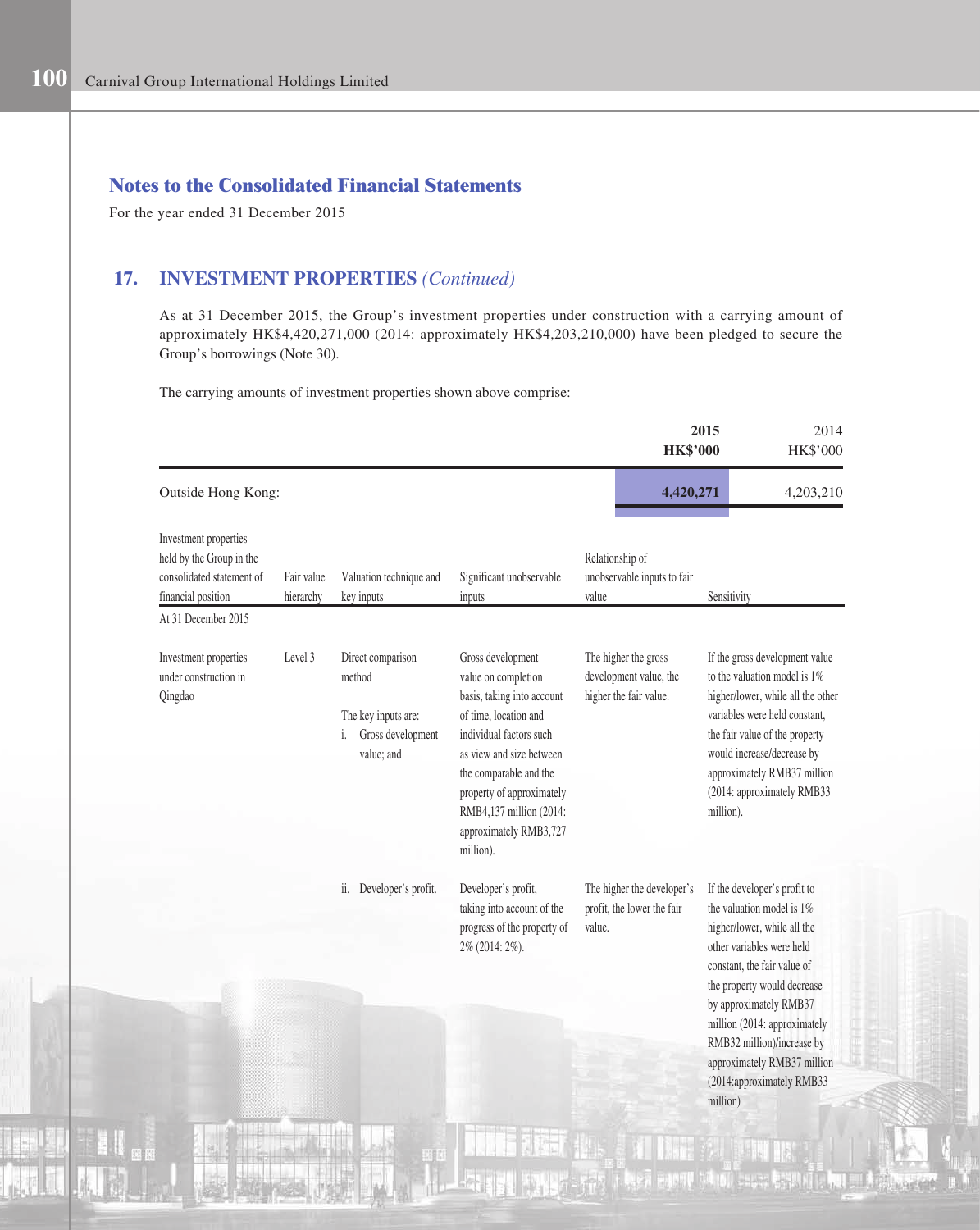For the year ended 31 December 2015

# **18. OTHER INTANGIBLE ASSET**

|                                                                                           | <b>Trademark</b><br><b>HK\$'000</b> |
|-------------------------------------------------------------------------------------------|-------------------------------------|
| <b>COST AND CARRYING AMOUNT</b><br>At 1 January 2014, 31 December 2014 and 1 January 2015 |                                     |
| Acquired on acquisition of a subsidiary (Note 34)                                         | 206,931                             |
| At 31 December 2015                                                                       | 206,931                             |

The above intangible asset, represent trademark, with indefinite useful economics lives.

Trademark with the carrying amount of approximately HK\$206,931,000, acquired through the acquisition of Nice Race Management Limited ("Nice Race") during the year, are assessed to have indefinite useful lives when, based on an analysis of all of the relevant factors, there is no foreseeable limit to the period over which the asset is expected to generate net cash inflows for the Group. The recoverable amount of the trademark that has indefinite useful life is estimated annually whether or not there is any indication of impairment.

# **19. GOODWILL**

| <b>COST AND CARRYING AMOUNT</b><br>At 1 January 2014, 31 December 2014 and 1 January 2015 |         |
|-------------------------------------------------------------------------------------------|---------|
| Arising on acquisition of a subsidiary (Note 34)                                          | 870,169 |
| At 31 December 2015                                                                       | 870,169 |
|                                                                                           |         |
|                                                                                           |         |
|                                                                                           |         |
|                                                                                           |         |
|                                                                                           |         |
|                                                                                           |         |
|                                                                                           |         |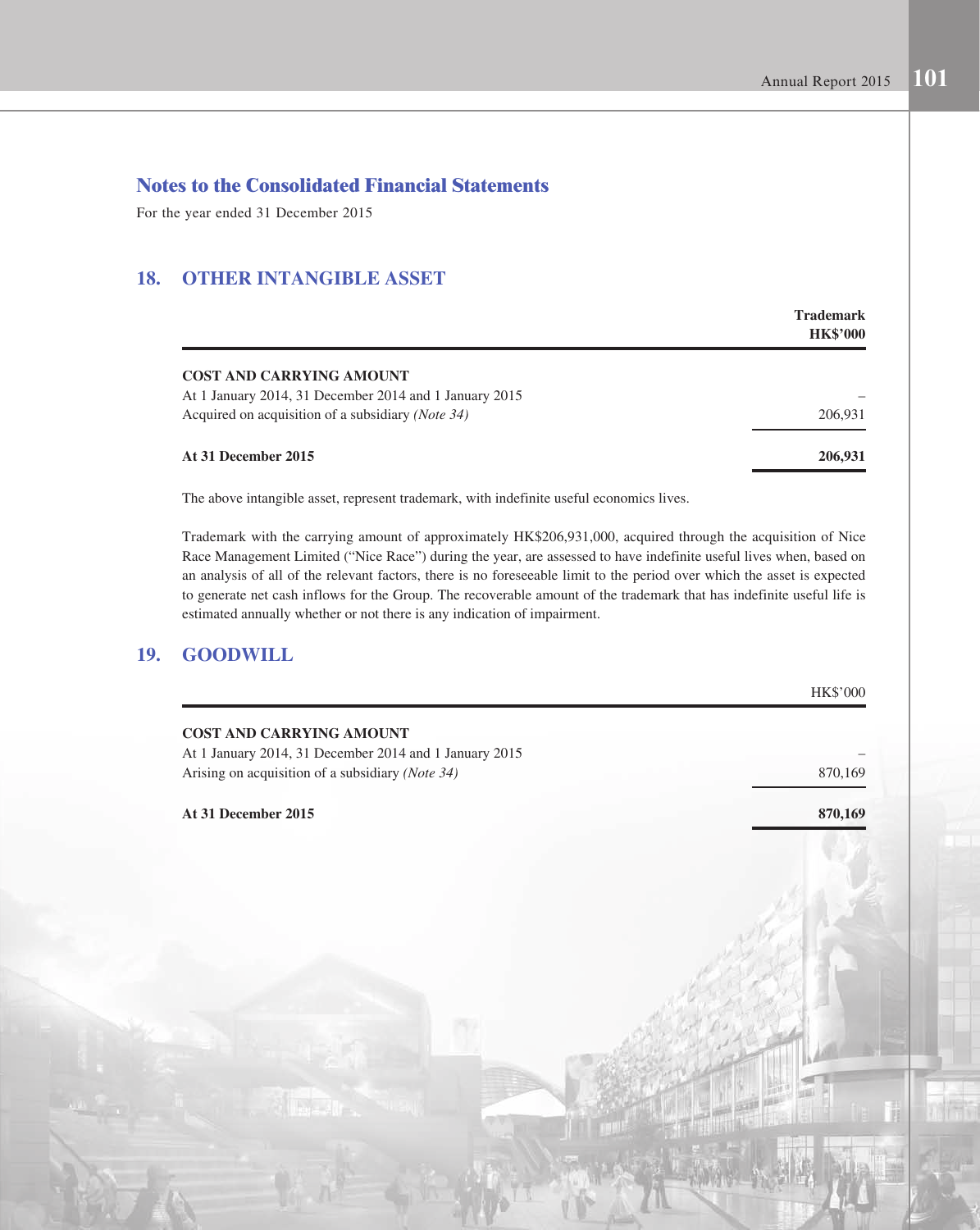For the year ended 31 December 2015

## **19. GOODWILL** *(Continued)*

#### **Impairment testing on goodwill**

For the purposes of impairment testing, goodwill has been allocated to individual cash generating unit ("CGU"). The basis of the recoverable amounts of the CGU and its major underlying assumptions is summarised below:

On 6 June 2015, the Group entered into a share purchase and subscription agreement with an individual third party acquiring the entire equity interest in Nice Race, resulting in a goodwill of approximately HK\$870,169,000 for the operation of high-end restaurant chain under the brand of "Golden Jaguar (金錢豹)".

The recoverable amount of this CGU is determined based on a value in use calculation which uses cash flow projections based on financial budgets approved by management covering a period of 5 years, and cash flows beyond 5 years are extrapolated by assuming 3% growth rate and a discount rate of 18.8% per annum. This growth rate is below the average growth rate of the retail industry for the past 10 years. Senior management of the Group believes that using a lower growth rate is a more conservative and reliable choice for the purpose of this impairment testing. The discount rate used is pre-tax and reflects management's estimate of the risks specific to the CGU. In determining an appropriate discount rate for the unit, regard has been given to the applicable borrowing rate of the industry in the current year.

Assumptions were used in the value in use calculation of the catering business of CGU. The basis used to determine the future earnings potential are average historical sales and expected growth rates of the catering market in PRC. The basis used to determine the value assigned to the budgeted gross margins is the average gross margins achieved in the year immediately before the budget year, increased for expected efficiency improvements, and expected market development. The basic factors used to determine the values assigned are staff costs, rental expenses and other expenses. Values assigned to the key assumptions reflect past experience and management's commitment to maintain the Company's operating expenses at an acceptable level.

In performing the impairment testing, the directors of the Company have also made reference to a valuation performed by an independent professional valuer. During the year ended 31 December 2015, management of the Group determined that there was no impairment of goodwill.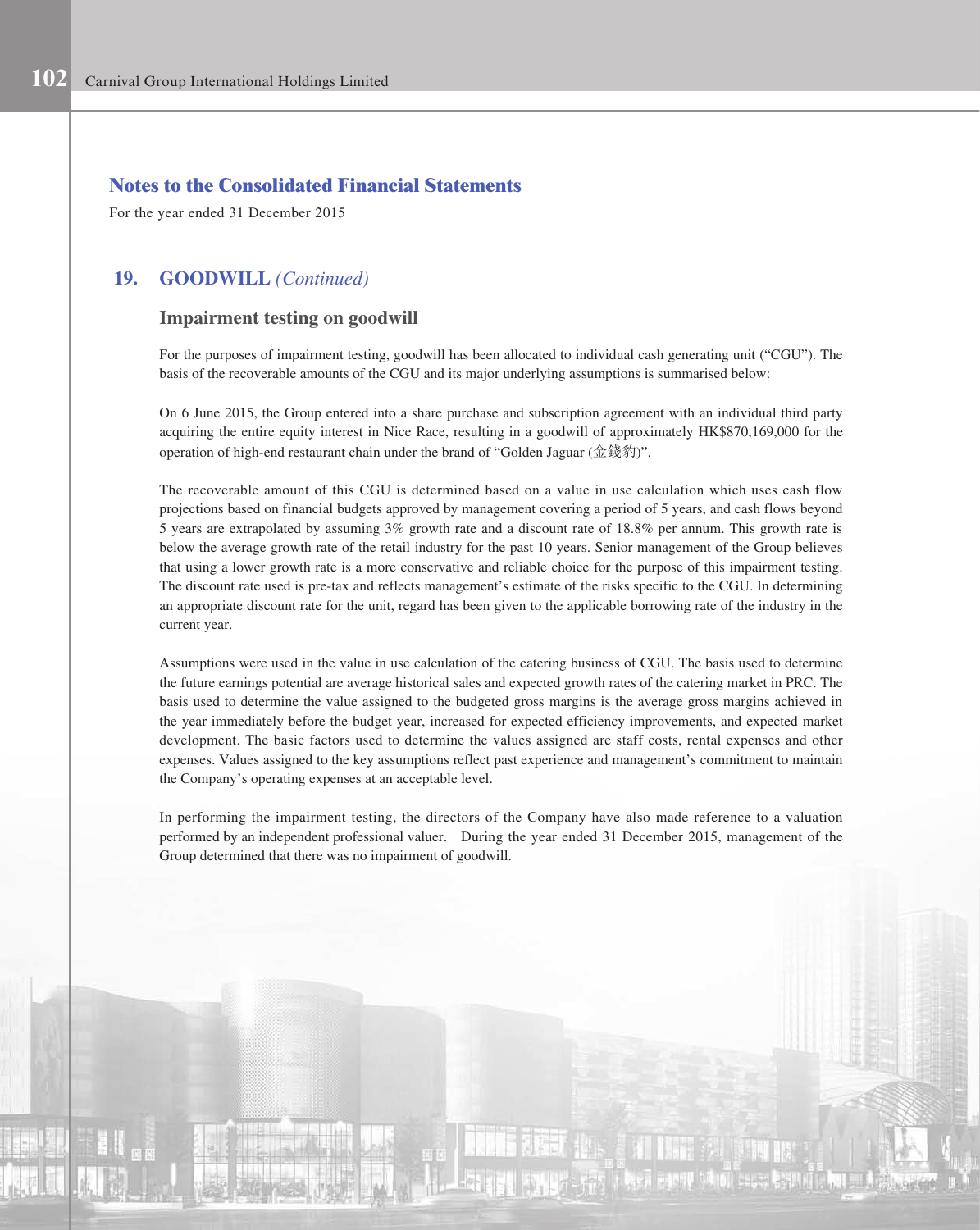For the year ended 31 December 2015

# **20. FINANCIAL ASSETS AT FAIR VALUE THROUGH PROFIT OR LOSS**

|                                                                                                                  | 2015<br><b>HK\$'000</b> | 2014<br><b>HK\$'000</b> |
|------------------------------------------------------------------------------------------------------------------|-------------------------|-------------------------|
| <b>Financial assets</b><br>Equity securities listed in Hong Kong (Note $(i)$ )<br>Equity linked note (Note (ii)) | 409,238<br>330,000      |                         |
|                                                                                                                  | 739,238                 |                         |

*Notes:*

(i) The fair value of equity securities are determined based on the quoted market prices at the end of the reporting period.

(ii) The fair value of the equity linked note is determined with reference to the quoted price of the underlying listed equity securities in Hong Kong.

As at 31 December 2015, the Group had pledged equity securities listed in Hong Kong with a carrying amount of approximately HK\$364,778,000 (2014: Nil) to secure the Group's borrowings (Note 30).

# **21. INVENTORIES**

|                                                                                              | 2015<br><b>HK\$'000</b> | 2014<br><b>HK\$'000</b> |
|----------------------------------------------------------------------------------------------|-------------------------|-------------------------|
| Properties under development for sale                                                        | 674,065                 | 584,509                 |
| Completed properties for sale                                                                | 3,600,924               | 4,369,433               |
|                                                                                              | 4,274,989               | 4,953,942               |
| Food and beverages, and other operating items<br>for catering and related service operations | 16,181                  |                         |
| Finished goods                                                                               | 2,878                   |                         |
|                                                                                              | 4,294,048               | 4,953,942               |

The Group's properties for sale with a carrying amount of approximately HK\$4,274,989,000 as at 31 December 2015 (2014: approximately HK\$4,953,942,000) have been pledged to secure the Group's borrowings (Note 30).

The properties for sale are situated in the PRC.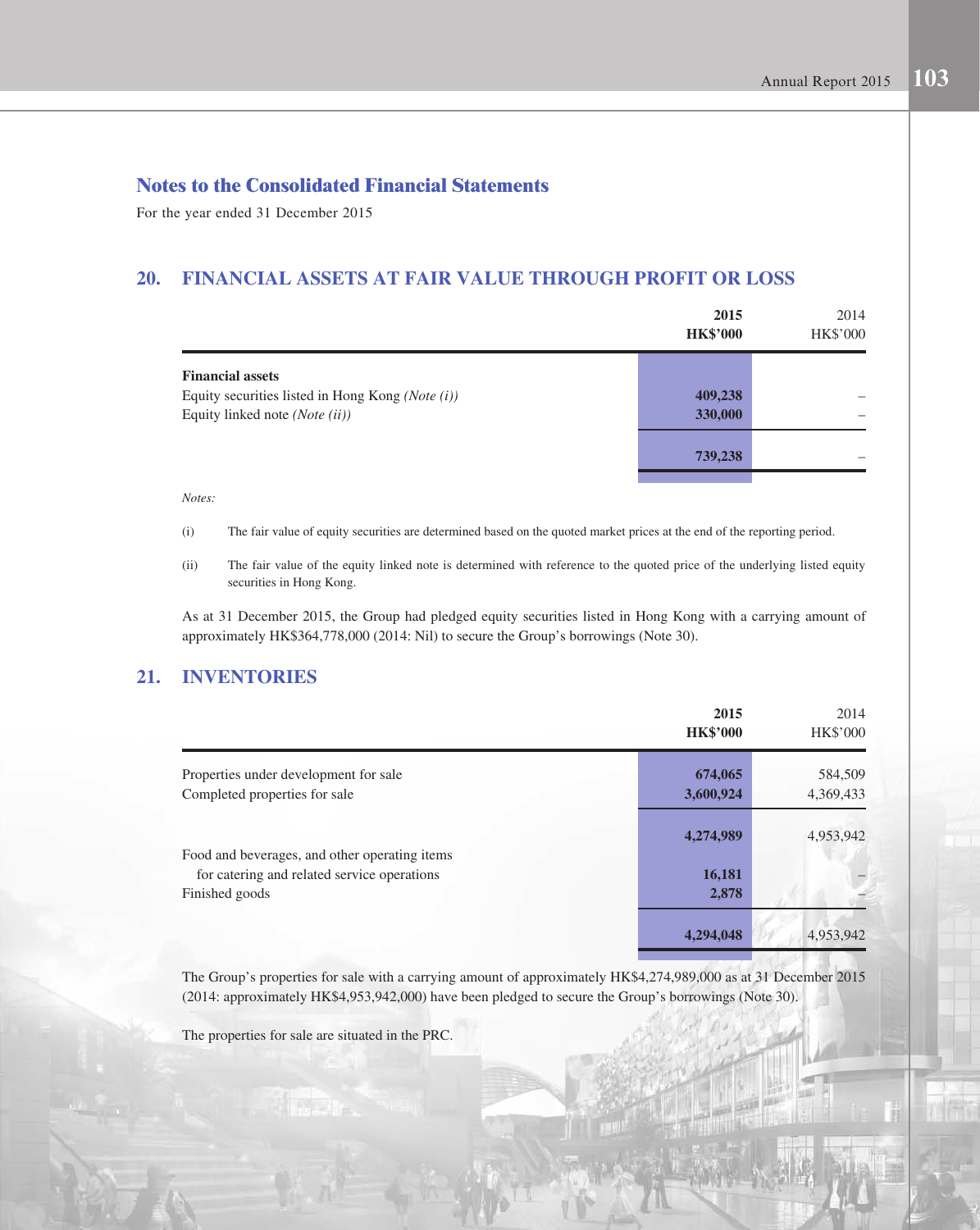For the year ended 31 December 2015

# **22. TRADE RECEIVABLES**

Trade receivables arising from sale of properties are due for settlement in accordance with the terms of the related sale and purchase agreement.

Trade receivables arising from catering business are mainly due from credit card companies and corporate customers, which are normally settled in the following months. In view of aforementioned, there is no significant concentration of credit risk.

The following is an aged analysis of trade receivables (net of allowance for doubtful debts) at the end of the reporting period:

|                 | 2015<br><b>HK\$'000</b> | 2014<br>HK\$'000 |
|-----------------|-------------------------|------------------|
| $0-30$ days     | 24,686                  | 27,199           |
| $31 - 60$ days  | 1,211                   |                  |
| $61 - 90$ days  | 5,163                   | 3,836            |
| $91 - 180$ days | 5,854                   | 3,595            |
| Over 180 days   | 48,382                  | 14,343           |
|                 | 85,296                  | 48,973           |

As at 31 December 2015, included in the Group's trade receivables were debtors with aggregate carrying amount of approximately HK\$48,382,000 (2014: approximately HK\$21,774,000) which are past due for which the Group has not provided for impairment loss as there had not been a significant change in credit quality and the amounts were still considered recoverable. The Group has collateral over certain these balances from sale of properties. Trade receivables are non-interest bearing.

Ageing of trade receivables which are past due but not impaired

|                 | 2015<br><b>HK\$'000</b> | 2014<br><b>HK\$'000</b> |
|-----------------|-------------------------|-------------------------|
| $61 - 90$ days  | _                       | 3,836                   |
| $91 - 180$ days | _                       | 3,595                   |
| Over 180 days   | 48,382                  | 14,343                  |
|                 | 48,382                  | 21,774                  |

Receivables that were neither past due nor impaired were mainly related to a number of corporate customers for whom there were no recent history of default. Accordingly, no provision for impairment of trade receivables is necessary as at 31 December 2015 (2014: Nil).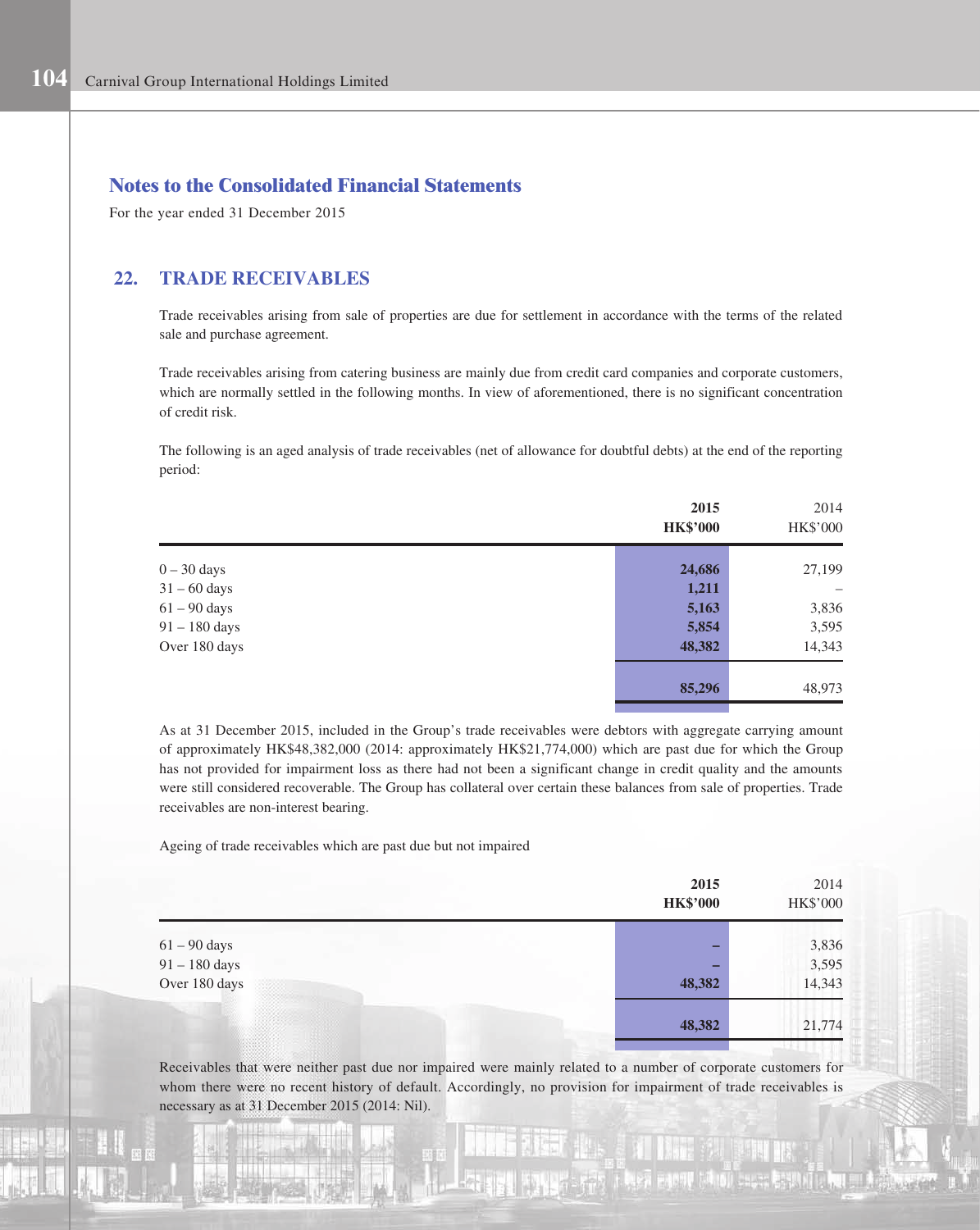For the year ended 31 December 2015

# **23. PREPAYMENTS, DEPOSITS AND OTHER RECEIVABLES**

|                           | 2015<br><b>HK\$'000</b> | 2014<br><b>HK\$'000</b> |
|---------------------------|-------------------------|-------------------------|
| <b>Non-current assets</b> |                         |                         |
| Long-term rental deposit  | 21,045                  |                         |
| <b>Current assets</b>     |                         |                         |
| Prepayments:              |                         |                         |
| - construction contracts  | 2,019,414               | 2,011,443               |
| - pre-sale related taxes  | 5,275                   | 36,164                  |
| $-$ others                | 76,324                  | 16,499                  |
| Deposits                  | 972,007                 | 579,714                 |
| Other receivables         | 157,460                 | 55,807                  |
|                           |                         |                         |
|                           | 3,230,480               | 2,699,627               |
|                           | 3,251,525               | 2,699,627               |

None of the above assets is either past due or impaired. The financial assets included in the above balances related to receivables for which there was no recent history of default.

### **24. PLEDGE BANK DEPOSITS/CASH AND CASH EQUIVALENTS**

|                                                   | 2015<br><b>HK\$'000</b> | 2014<br><b>HK\$'000</b> |
|---------------------------------------------------|-------------------------|-------------------------|
| Pledge bank deposits<br>Cash and cash equivalents | 2,371,305<br>717,989    | 107,418<br>1,310,561    |
| Cash and bank balances                            | 3,089,294               | 1,417,979               |

Cash and bank balances of the Group comprise bank balances, cash held and pledge bank deposits that are interestbearing at market interest rate and have original maturity of one year to three years. The Group's bank deposits carry interest rates ranging from Nil to 4.2% (2014: Nil to 3.8%) per annum.

At 31 December 2015, approximately 1% (2014: approximately 34%) of the Group's cash and bank balances are denominated in Hong Kong dollars ("HK\$"), approximately 14% (2014: Nil) in United States dollars ("US\$") and approximately 85% (2014: approximately 66%) in Renminbi("RMB"). RMB is not a freely convertible currency and the remittance of funds out of the PRC is subject to exchange restrictions imposed by the PRC government.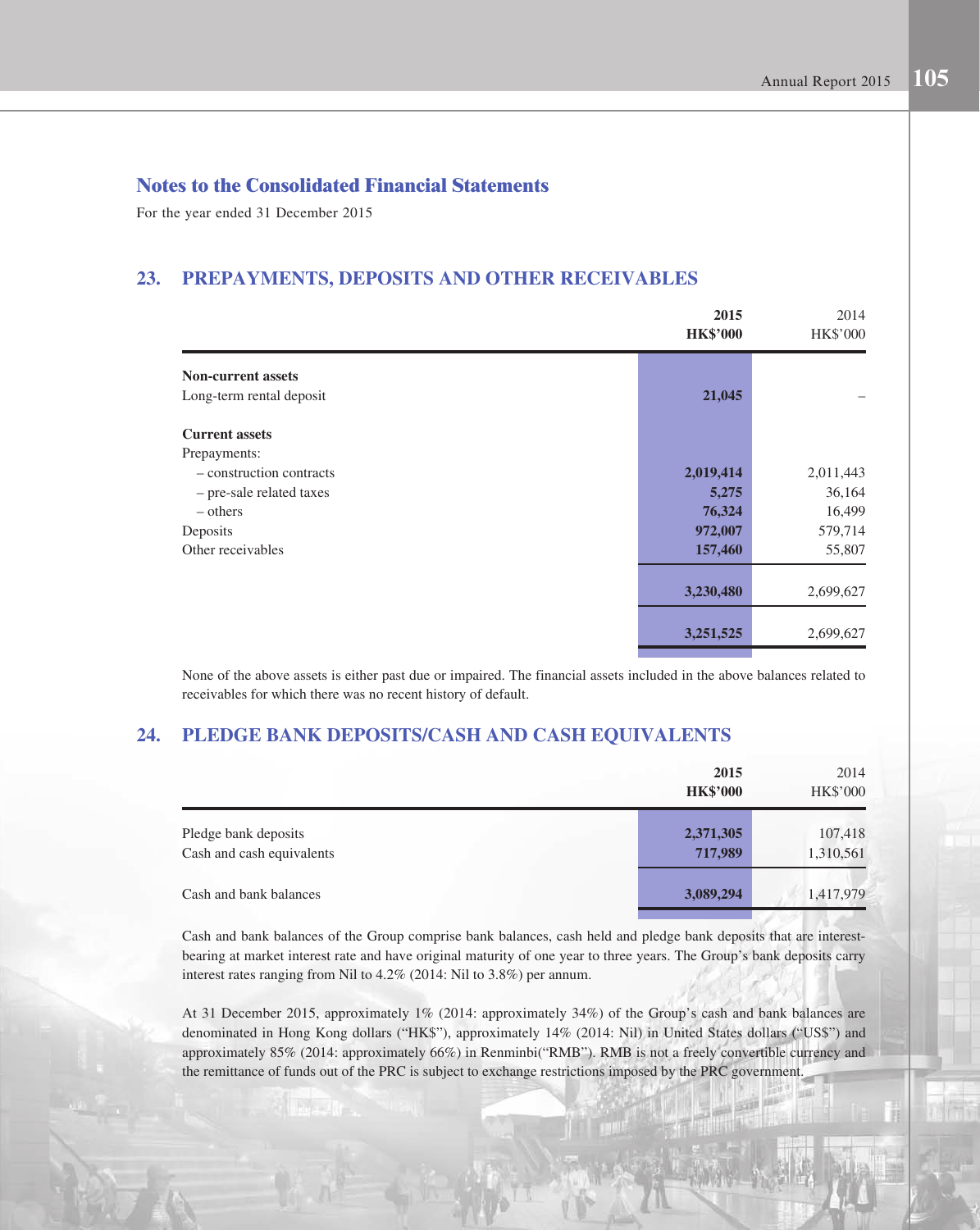For the year ended 31 December 2015

# **24. PLEDGED BANK DEPOSITS/CASH AND CASH EQUIVALENTS** *(Continued)*

As at 31 December 2015, the Group's cash and bank balances of approximately HK\$67,352,000 (2014: approximately HK\$197,965,000) are solely for certain designated property development projects in the PRC.

As at 31 December 2015, the Group had pledge bank deposits with a carrying amount of approximately HK\$2,371,305,000 (2014: approximately HK\$107,418,000) to secure the Group's borrowings in the PRC (Note 30).

# **25. TRADE PAYABLES**

Trade payables comprise amounts outstanding for construction costs, suppliers and ongoing costs.

The following is an aged analysis of trade payables at the end of the reporting period.

|                        | 2015<br><b>HK\$'000</b> | 2014<br><b>HK\$'000</b> |
|------------------------|-------------------------|-------------------------|
| $0 - 30$ days          | 62,355                  | 99,288                  |
| $31 - 60 \text{ days}$ | 18,789                  |                         |
| $61 - 90$ days         | 20,297                  | 309,208                 |
| Over 90 days           | 1,655,554               | 1,028,649               |
|                        | 1,756,995               | 1,437,145               |

## **26. DEPOSITS FROM CUSTOMERS AND ACCRUED LIABILITIES AND OTHER PAYABLES**

|                                                                                           | 2015<br><b>HK\$'000</b> | 2014<br><b>HK\$'000</b> |
|-------------------------------------------------------------------------------------------|-------------------------|-------------------------|
| Deposits from customers:                                                                  |                         |                         |
| Deposits received from sales of properties<br>Advance from customers of catering business | 982,496<br>507,201      | 207,067                 |
|                                                                                           | 1,489,697               | 207,067                 |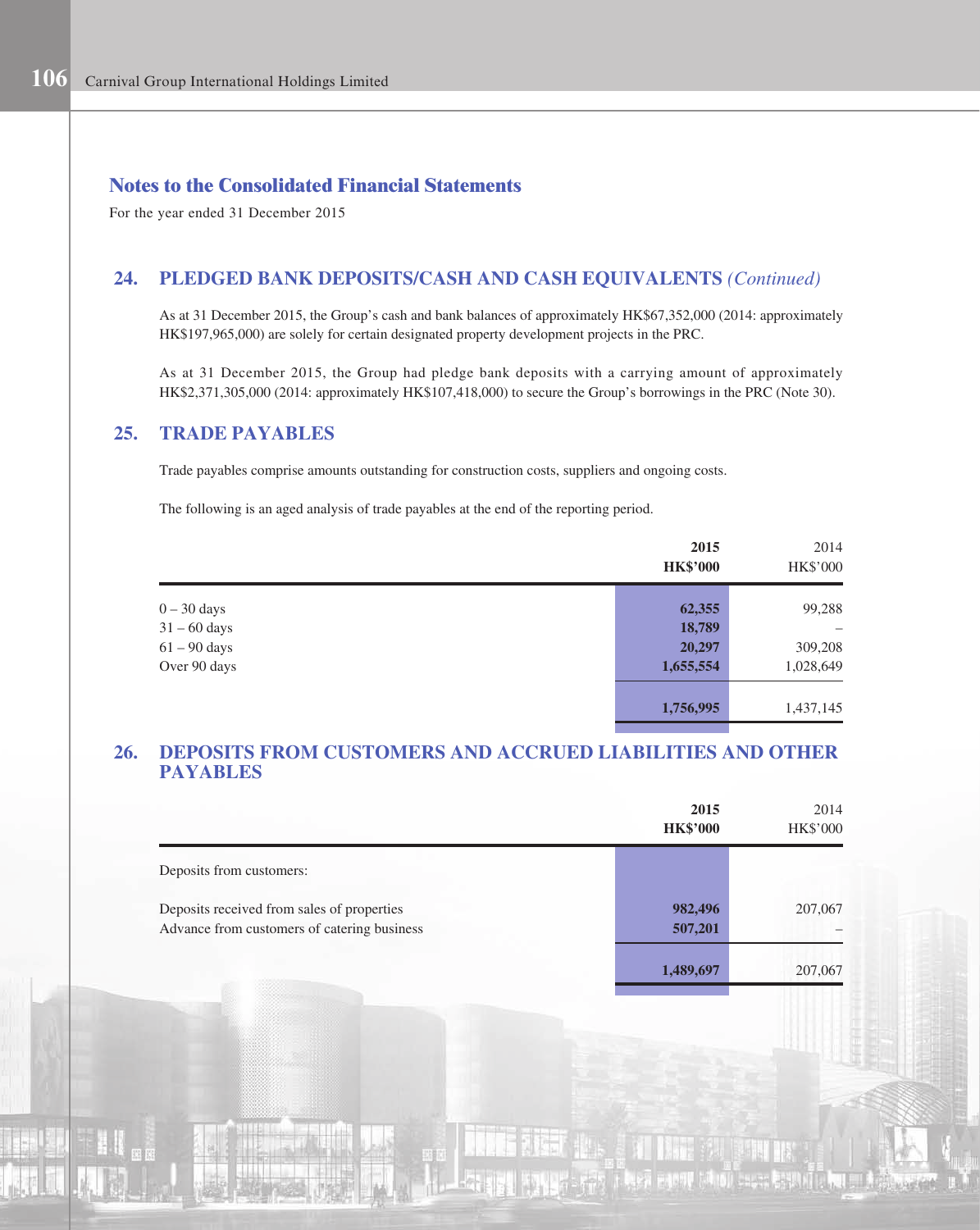For the year ended 31 December 2015

# **26. DEPOSITS FROM CUSTOMERS AND ACCRUED LIABILITIES AND OTHER PAYABLES** *(Continued)*

|                                         | 2015<br><b>HK\$'000</b> | 2014<br>HK\$'000 |
|-----------------------------------------|-------------------------|------------------|
| Accrued liabilities and other payables: |                         |                  |
| <b>Non-current liabilities</b>          |                         |                  |
| Deferred income                         | 80,786                  |                  |
| Long-term payable                       | 89,533                  |                  |
|                                         | 170,319                 |                  |
| <b>Current liabilities</b>              |                         |                  |
| Construction costs payable              | 102,658                 | 108,682          |
| Other payables                          | 345,010                 | 373,708          |
| Accruals                                | 116,190                 | 28,410           |
|                                         | 563,858                 | 510,800          |
|                                         | 734,177                 | 510,800          |

# **27. AMOUNTS DUE TO NON-CONTROLLING INTERESTS/RELATED COMPANIES**

The amounts due are unsecured, interest free and repayable on demand.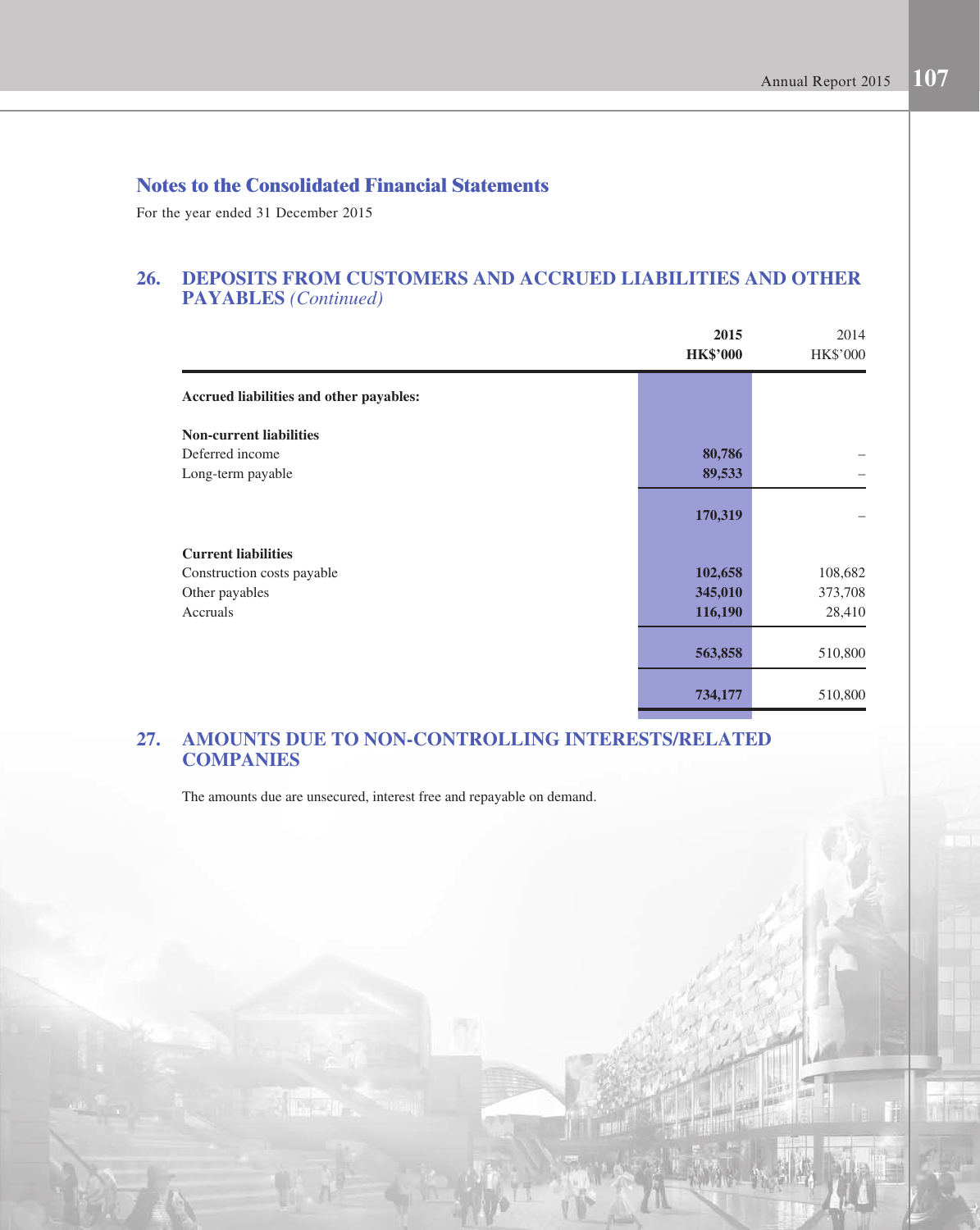For the year ended 31 December 2015

# **28. SHARE CAPITAL**

|                                         | <b>Notes</b> | Ordinary<br>shares of<br>HK\$0.2 each | Amount<br><b>HK\$'000</b> |
|-----------------------------------------|--------------|---------------------------------------|---------------------------|
| <b>Authorised:</b>                      |              |                                       |                           |
| At 1 January 2014                       |              | 15,000,000,000                        | 3,000,000                 |
| Increase on 20 May 2014                 | (a)          | 10,000,000,000                        | 2,000,000                 |
| At 31 December 2014, 1 January 2015 and |              |                                       |                           |
| <b>31 December 2015</b>                 |              | 25,000,000,000                        | 5,000,000                 |
| <b>Issued and fully paid:</b>           |              |                                       |                           |
| At 1 January 2014                       |              | 12,913,884,046                        | 2,582,777                 |
| Issue of shares by way of placing       | (b)          | 865,000,000                           | 173,000                   |
| At 31 December 2014 and 1 January 2015  |              | 13,778,884,046                        | 2,755,777                 |
| Conversion of the convertible bonds     | (c)          | 743,494,422                           | 148,699                   |
| Issue of shares by way of placing       | (d)          | 360,000,000                           | 72,000                    |
| At 31 December 2015                     |              | 14,882,378,468                        | 2,976,476                 |

**ANDERS** 要提升精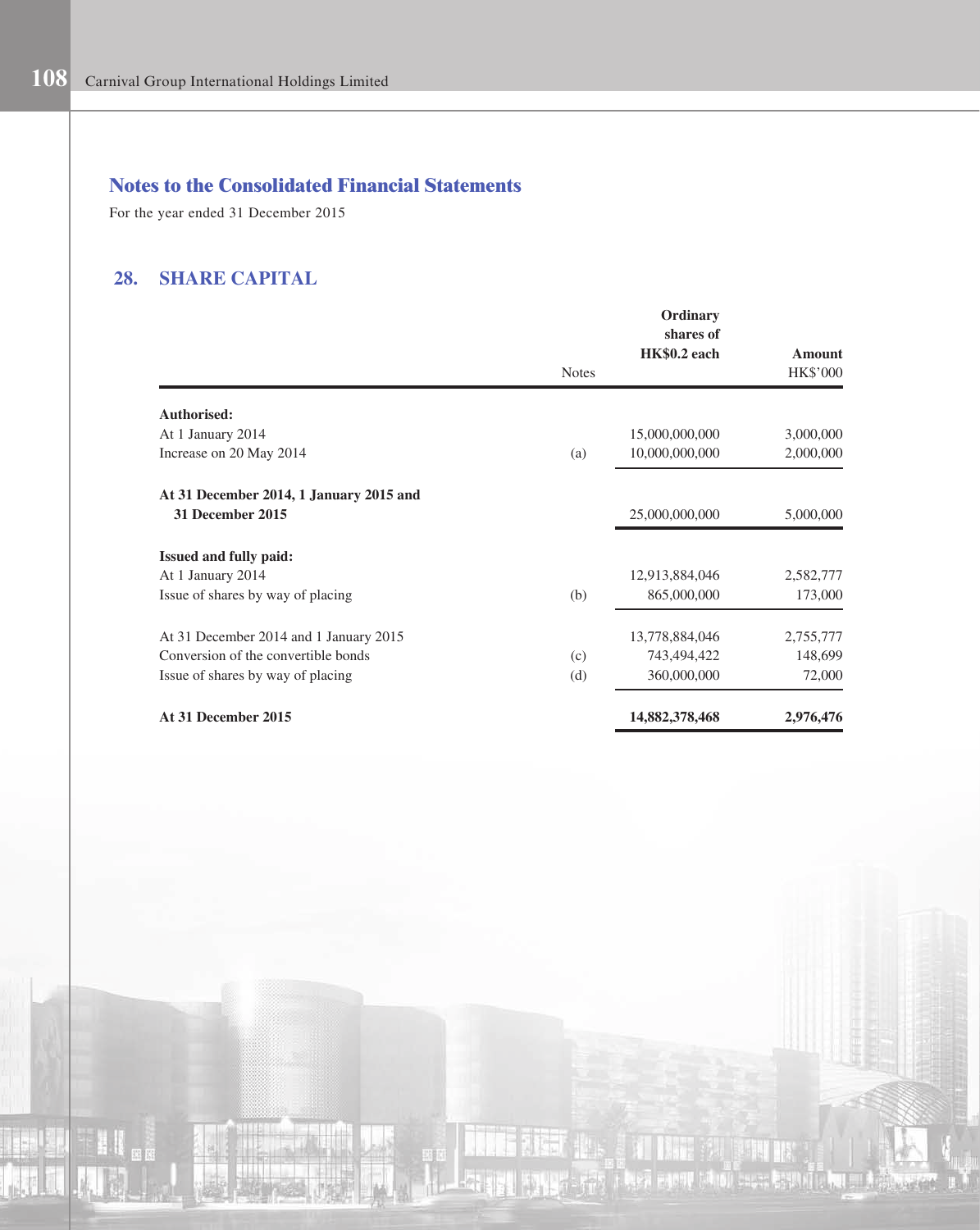For the year ended 31 December 2015

## **28. SHARE CAPITAL** *(Continued)*

#### *Notes:*

#### **(a) Increase in authorised share capital**

Pursuant to an ordinary resolution passed by the Company's shareholders at the annual general meeting held on 20 May 2014, the authorised share capital of the Company was increased from HK\$3,000,000,000 to HK\$5,000,000,000 by creation of an additional 10,000,000,000 shares of HK\$0.2 each.

#### **(b) Issue of shares by way of placing**

- i. On 26 November 2014, the Company allotted and issued 220,000,000 ordinary shares of HK\$0.2 each in the capital of the Company by way of placing at a placing price of HK\$1.13 per share. The Company raised approximately HK\$247,653,000 (net of expenses).
- ii. On 9 December 2014, the Company allotted and issued 645,000,000 ordinary shares of HK\$0.2 each in the capital of the Company by way of placing at a placing price of HK\$1.15 per share. The Company raised approximately HK\$726,760,000 (net of expenses).

#### **(c) Conversion of convertible bonds**

On each day of 2 December 2015 and 8 December 2015, convertible bonds with outstanding principal amount of HK\$100,000,000 was converted at the conversion price of HK\$0.269 per share, resulting in the issue of 371,747,211 ordinary shares of HK\$0.2 each, respectively.

#### **(d) Issue of shares by way of placing**

On 12 June 2015, the Company allotted and issued 360,000,000 ordinary shares of HK\$0.2 each in the capital of the Company by way of placing at a placing price of HK\$1.46 per share. The Company raised approximately HK\$518,025,000 (net of expenses).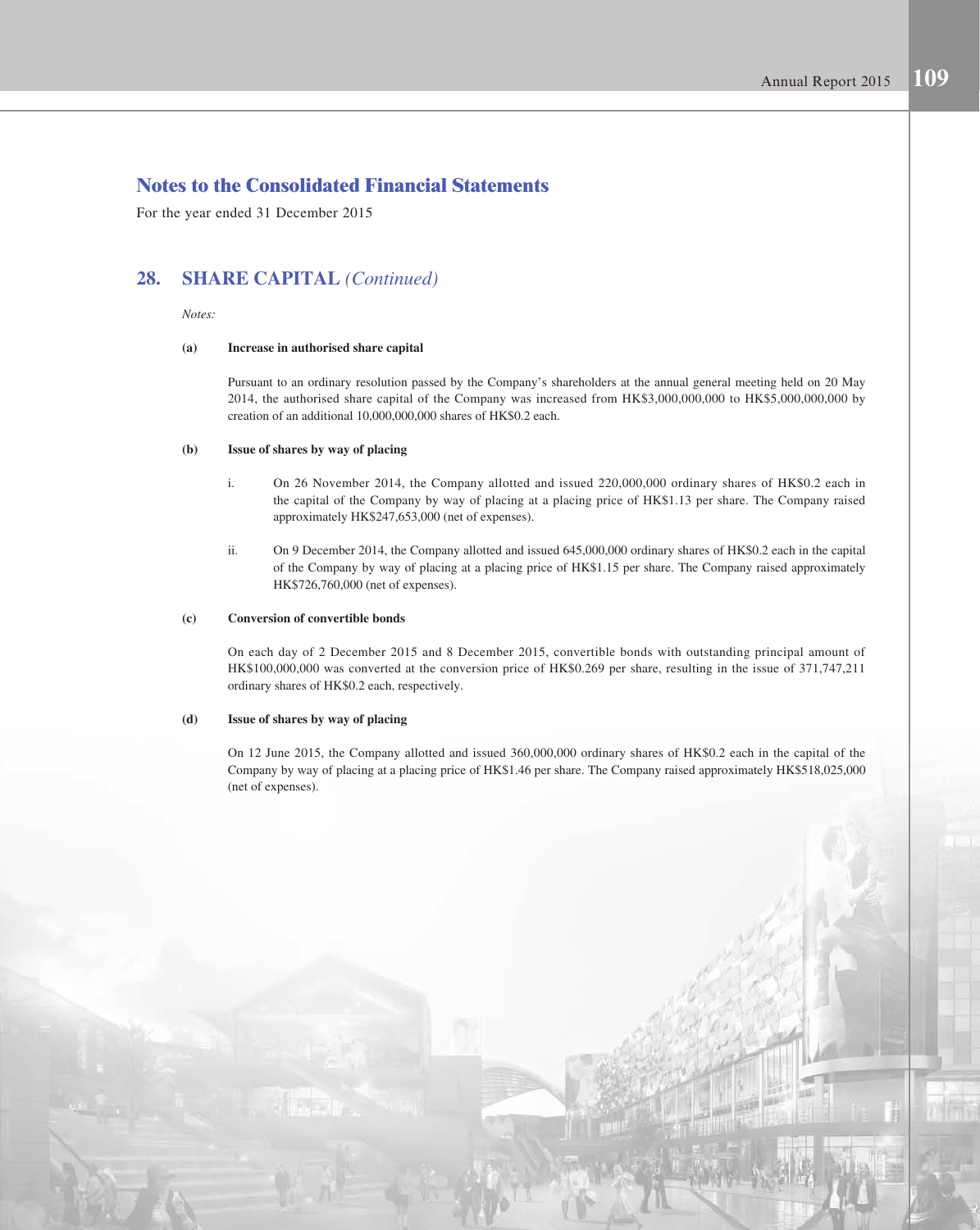For the year ended 31 December 2015

# **29. OBLIGATION UNDER FINANCE LEASE**

|                                                       | 2015<br><b>HK\$'000</b> | 2014<br><b>HK\$'000</b> |
|-------------------------------------------------------|-------------------------|-------------------------|
| Analysis for reporting purpose as:                    |                         |                         |
| <b>Current liabilities</b><br>Non-current liabilities | 323<br>681              | 311<br>1,003            |
|                                                       | 1,004                   | 1,314                   |

The Group's leased certain of its vehicle under finance lease. The lease term is 5 years (2014: 5 years). Interest rates underlying the obligation under finance lease are fixed at respective contract dates 3.57% (2014: 3.57%) per annum.

|                                                                                          | <b>Minimum lease</b> |                 | <b>Present value of</b> |                        |
|------------------------------------------------------------------------------------------|----------------------|-----------------|-------------------------|------------------------|
|                                                                                          | payments             |                 |                         | minimum lease payments |
|                                                                                          | 2015                 | 2014            | 2015                    | 2014                   |
|                                                                                          | <b>HK\$'000</b>      | <b>HK\$'000</b> | <b>HK\$'000</b>         | HK\$'000               |
| Amounts payable under finance leases:                                                    |                      |                 |                         |                        |
| Within one year                                                                          | 353                  | 353             | 323                     | 346                    |
| More than one year but not more than two years                                           | 353                  | 353             | 334                     | 334                    |
| More than two years but not more                                                         |                      |                 |                         |                        |
| than five years                                                                          | 353                  | 706             | 347                     | 634                    |
|                                                                                          | 1,059                | 1,412           | 1,004                   | 1,314                  |
| Less: future finance charges                                                             | (55)                 | (98)            | N/A                     | N/A                    |
| Present value of lease obligation                                                        | 1,004                | 1,314           |                         |                        |
| Less: Amount due for settlement<br>within 12 months (shown under<br>current liabilities) |                      |                 | (323)                   | (311)                  |
| Amount due for settlement after 12 months                                                |                      |                 | 681                     | 1,003                  |

The Group's obligation under finance lease is secured by the lessor's title to the leased assets.

Finance lease obligation is denominated in Hong Kong dollars.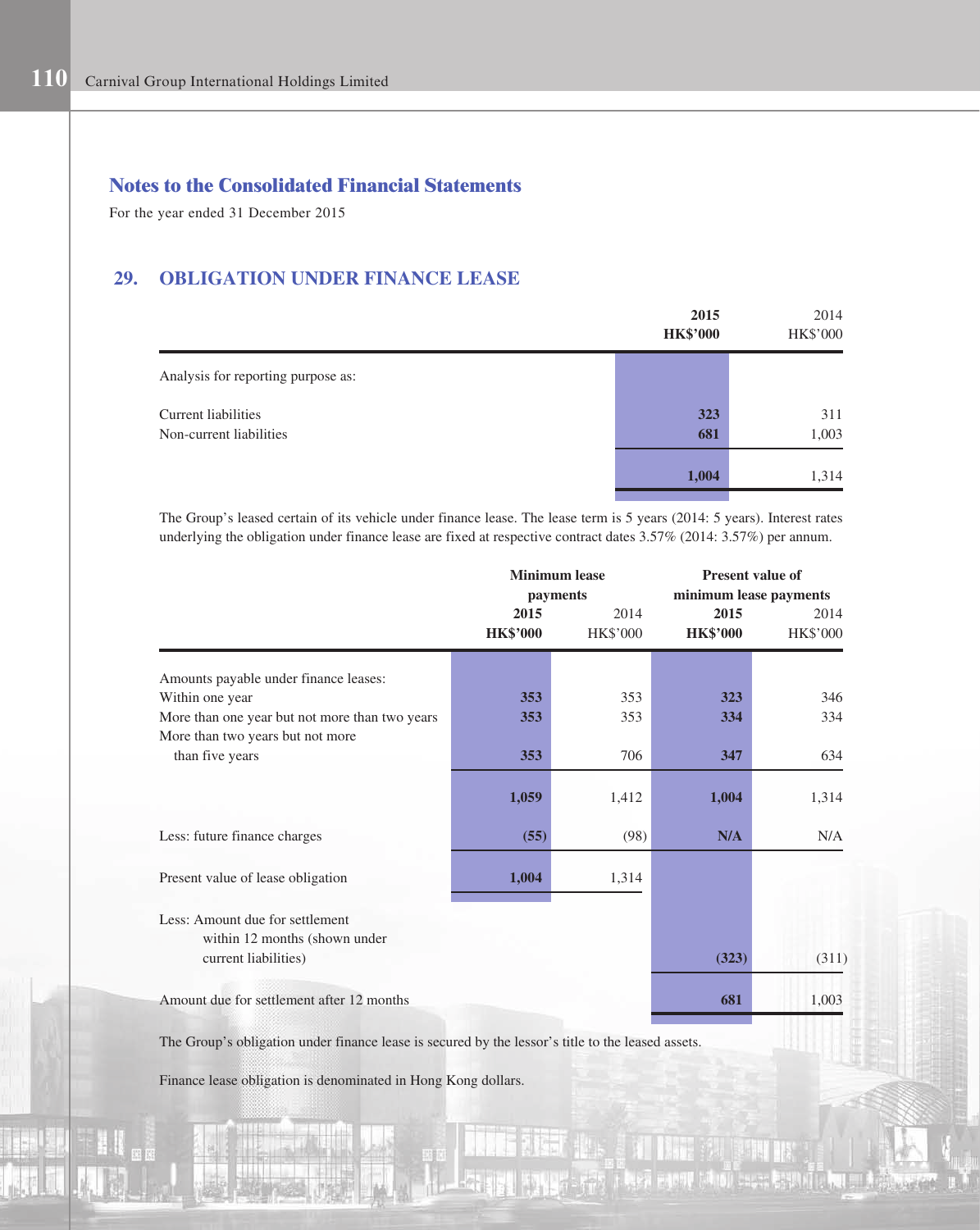For the year ended 31 December 2015

# **30. BORROWINGS**

|                                                       | 2015<br><b>HK\$'000</b> | 2014<br><b>HK\$'000</b> |
|-------------------------------------------------------|-------------------------|-------------------------|
| Bank borrowings, secured ( <i>Note</i> ( <i>i</i> ))  | 2,304,497               | 103,627                 |
| Other borrowings, secured ( <i>Note</i> ( <i>i</i> )) | 4,397,320               | 5,750,031               |
| Senior bonds ( <i>Note</i> ( <i>ii</i> ))             | 1,010,090               | 631,816                 |
| Bonds (Note (ii))                                     | 12,294                  |                         |
|                                                       |                         |                         |
|                                                       | 7,724,201               | 6,485,474               |
| Carrying amounts repayable:                           |                         |                         |
| On demand or within one year                          | 4,217,140               | 2,188,803               |
| More than one year but not exceeding two years        | 3,083,984               | 4,296,671               |
| More than two years but not exceeding five years      | 414,438                 |                         |
| More than five years                                  | 8,639                   |                         |
|                                                       | 7,724,201               | 6,485,474               |
|                                                       |                         |                         |

#### *Notes:*

#### (i) Bank and other borrowings

As at 31 December 2015, bank and other borrowings of approximately HK\$6,601,817,000 (2014: approximately HK\$5,853,658,000) are denominated in RMB and carried at fixed interest rates of 1.62% to 13% (2014: 3.39% to 13%) per annum. Other borrowings of HK\$100,000,000 (2014: Nil) are denominated in HK\$ and carried at floating rate of HSBC prime rate plus 5% per annum.

The Group's bank and other borrowings were secured by:

(a)

|                                                  | 2015<br><b>HK\$'000</b> | 2014<br><b>HK\$'000</b> |
|--------------------------------------------------|-------------------------|-------------------------|
|                                                  |                         |                         |
| Property, plant and equipment ( <i>Note 16</i> ) | 5,632,673               | 4,106,990               |
| Investment properties (Note 17)                  | 4,420,271               | 4,203,210               |
| Properties for sale ( <i>Note 21</i> )           | 4,274,989               | 4,953,942               |
| Equity securities listed in Hong Kong (Note 20)  | 364,778                 |                         |
| Pledge bank deposits (Note 24)                   | 2,371,305               | 107,418                 |
|                                                  | 17,064,016              | 13,371,560              |

(b) A personal guarantee was given by a substantial shareholder of the Company for the Group's certain borrowings.

(c) Certain shares have been pledged by non-controlling interests of the Group's borrowings.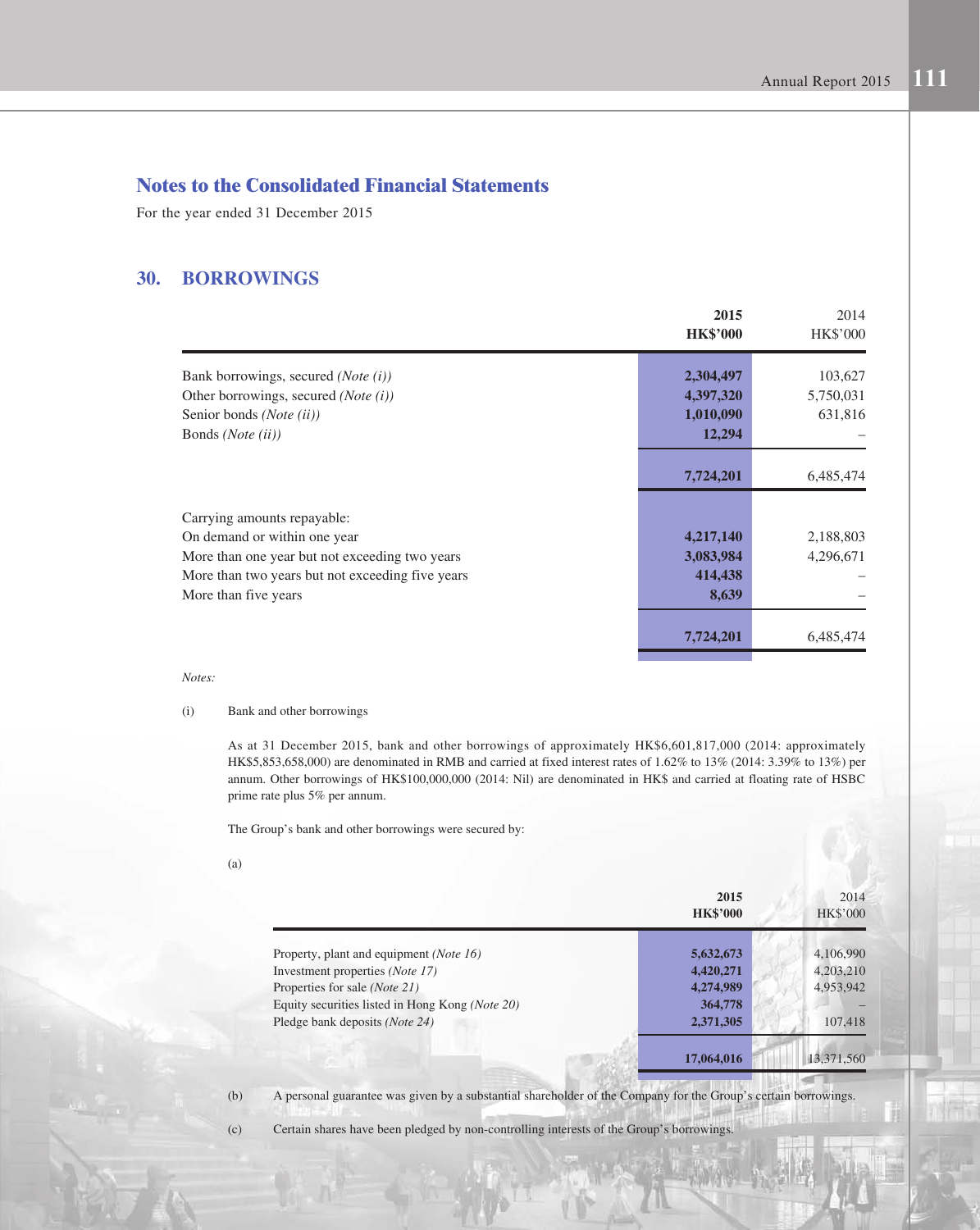For the year ended 31 December 2015

### **30. BORROWINGS** *(Continued)*

*Notes: (Continued)*

- (ii) Bonds payable
	- (a) On 5 December 2014, the Company issued senior bonds in the aggregate principal amount of RMB500,000,000 ("2014 Senior Bond"), which will mature on 4 December 2016 unless earlier redeemed pursuant to the terms thereof. The 2014 Senior Bonds will bear interest from and including, 4 December 2014 at the rate of 11.5% per annum, payable semi-annually in arrears on 4 June and 4 December in each year, commencing on 4 June 2015. The net proceeds of 2014 Senior Bonds, after deducting the issuance costs, amounted to approximately HK\$626,938,000. The 2014 Senior Bonds is denominated in RMB.
	- (b) The Company issued two tranches of senior bonds on 5 January 2015 and 29 January 2015 respectively with aggregate principal amount of HK\$200,000,000 ("2015 Senior Bonds I"), which will mature on the date immediately following two years after the first issue date unless earlier redeemed pursuant to the terms thereof. The 2015 Senior Bonds I bear interest at the rate of 6% per annum, accrued daily on a 365 days basis and payable annually in arrears. The net proceeds of 2015 Senior Bonds I, after deducting the issuance costs, amounted to approximately HK\$189,974,000.
	- (c) The Company issued two tranches of senior bonds on 6 February 2015 and 6 March 2015 respectively with aggregate principal amount of HK\$200,000,000 ("2015 Senior Bonds II"), which will mature on the date immediately following two years after the first issue date unless earlier redeemed pursuant to the terms thereof. The 2015 Senior Bonds II bear interest at the rate of 6% per annum, accrued daily on a 365 days basis and payable annually in arrears. The net proceeds of 2015 Senior Bonds II, after deducting the issuance costs, amounted to approximately HK\$189,974,000.
	- (d) The Company issued five tranches of bonds on 24 July 2015, 19 July 2015, 10 August 2015, 27 August 2015 and 27 August 2015 respectively with aggregate principal amount of HK\$14,000,000 ("2015 Bonds"), which will mature on the date immediately following 48 or 90 months after the dates of issue of the 2015 Bonds. The 2015 Bonds bear interest at the rate of 6% per annum, payable on 31 May each year after the issue of the bonds. The net proceeds of 2015 Bonds, after deducting the issuance costs, amounted to approximately HK\$11,870,000.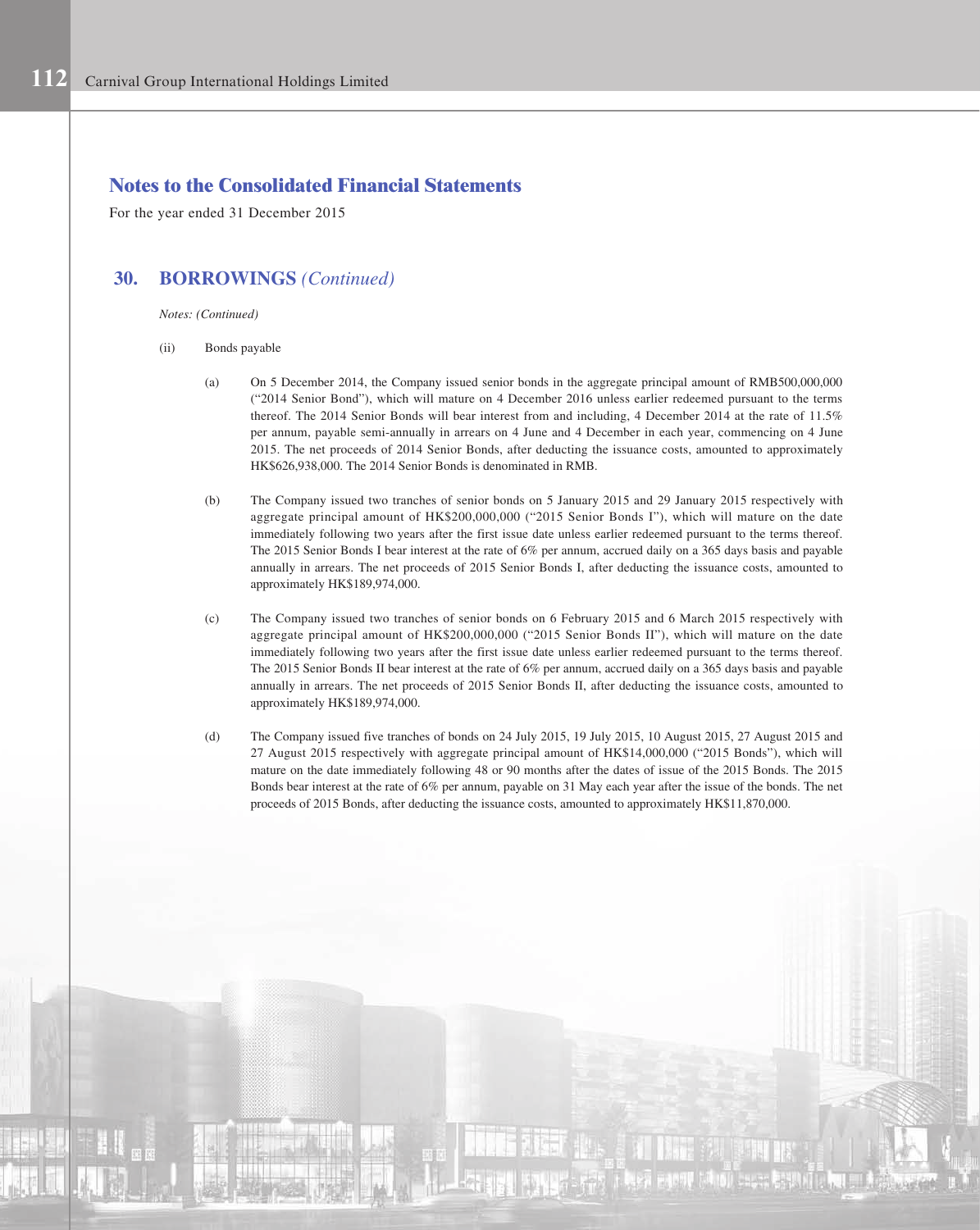For the year ended 31 December 2015

# **30. BORROWINGS** *(Continued)*

*Notes: (Continued)*

(ii) Bonds payable *(Continued)*

The movements of the Group's bonds payable for the year ended 31 December 2015 and 2014 are as follows:

|                                         | 2014 Senior<br><b>Bonds</b><br>Note $(a)$<br><b>HK\$'000</b> | 2015 Senior<br><b>Bonds I</b><br>Note $(b)$<br>HK\$'000 | 2015 Senior<br><b>Bonds II</b><br>Note $(c)$<br><b>HK\$'000</b> | 2015 Bonds<br>Note $(d)$<br><b>HK\$'000</b> | Total<br><b>HK\$'000</b> |
|-----------------------------------------|--------------------------------------------------------------|---------------------------------------------------------|-----------------------------------------------------------------|---------------------------------------------|--------------------------|
| Carrying amounts as at 1 January 2014   |                                                              |                                                         |                                                                 |                                             |                          |
| Net proceeds on date of issuance        | 626,938                                                      |                                                         |                                                                 |                                             | 626,938                  |
| Exchange adjustments                    | (682)                                                        |                                                         |                                                                 |                                             | (682)                    |
| Effective interest charged to profit    |                                                              |                                                         |                                                                 |                                             |                          |
| or loss ( <i>Note 8</i> )               | 5,560                                                        |                                                         |                                                                 |                                             | 5,560                    |
| Carrying amounts as at 31 December 2014 |                                                              |                                                         |                                                                 |                                             |                          |
| and 1 January 2015                      | 631,816                                                      |                                                         |                                                                 |                                             | 631,816                  |
| Net proceeds on date of issuance        |                                                              | 189,974                                                 | 189,974                                                         | 11,870                                      | 391,818                  |
| Exchange adjustments                    | (35, 487)                                                    |                                                         |                                                                 |                                             | (35, 487)                |
| Interest paid                           | (70, 947)                                                    |                                                         |                                                                 |                                             | (70, 947)                |
| Effective interest charged to profit    |                                                              |                                                         |                                                                 |                                             |                          |
| or loss ( <i>Note 8</i> )               | 73,925                                                       | 16,183                                                  | 14,652                                                          | 424                                         | 105,184                  |
| Carrying amounts as at 31 December 2015 | 599,307                                                      | 206,157                                                 | 204,626                                                         | 12,294                                      | 1,022,384                |

The effective interest rate of the above bonds payable ranged from 8.84% to 12.02% per annum (2014: 12.02%).

# **31. DEFERRED TAXATION**

For the purpose of presentation in the consolidated statement of financial position, certain deferred tax assets and liabilities have been offset. The following is the analysis of the deferred tax balances for financial reporting purposes:

|                          | 2015<br><b>HK\$'000</b> | 2014<br><b>HK\$'000</b> |
|--------------------------|-------------------------|-------------------------|
| Deferred tax assets      | (444)                   | (10, 800)               |
| Deferred tax liabilities | 1,529,191               | 1,644,647               |
|                          | 1,528,747               | 1,633,847               |
|                          |                         |                         |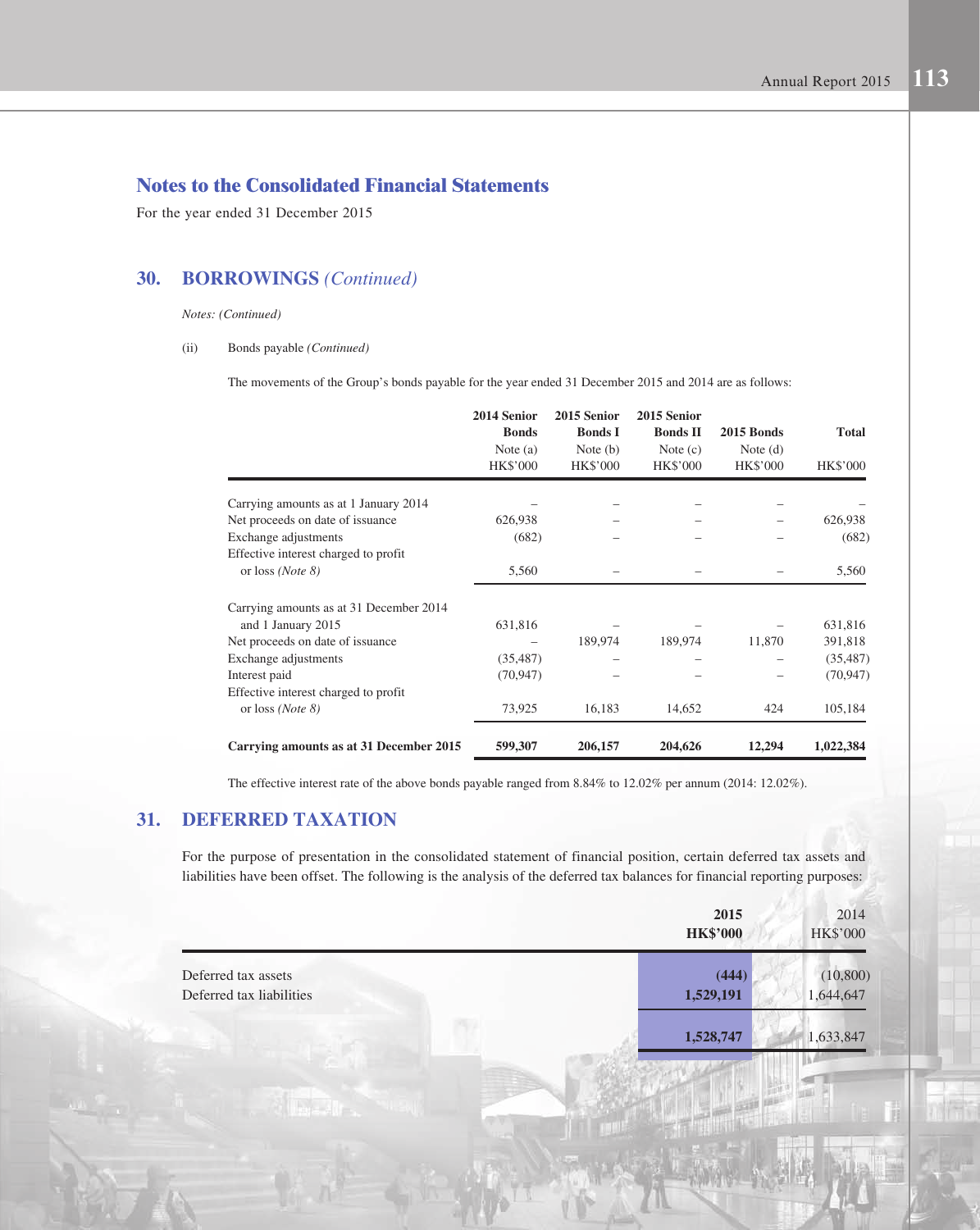For the year ended 31 December 2015

# **31. DEFERRED TAXATION** *(Continued)*

The following are the major deferred tax balances recognised and the movements thereon during the current and prior years:

| Deferred tax<br>(asset)/liabilities:  | Convertible<br><b>bonds</b><br><b>HK\$'000</b> | <b>Revaluation of</b><br>properties<br><b>HK\$'000</b> | <b>Deductible</b><br>temporary<br>differences<br>arising from<br><b>LAT</b> provisions<br><b>HK\$'000</b> | <b>Tax losses</b><br><b>HK\$'000</b> | <b>Total</b><br><b>HK\$'000</b> |
|---------------------------------------|------------------------------------------------|--------------------------------------------------------|-----------------------------------------------------------------------------------------------------------|--------------------------------------|---------------------------------|
| At 1 January 2014                     | 12,156                                         | 1,656,350                                              |                                                                                                           |                                      | 1,668,506                       |
| Credited to profit or loss            | (3,493)                                        | (14, 490)                                              | (10,787)                                                                                                  |                                      | (28,770)                        |
| Exchange adjustments                  |                                                | (5,876)                                                | (13)                                                                                                      |                                      | (5,889)                         |
| At 31 December 2014 and               |                                                |                                                        |                                                                                                           |                                      |                                 |
| 1 January 2015                        | 8,663                                          | 1,635,984                                              | (10, 800)                                                                                                 |                                      | 1,633,847                       |
| Acquisition of a subsidiary (Note 34) |                                                |                                                        |                                                                                                           | (463)                                | (463)                           |
| Credited to profit or loss            | (5,632)                                        | (10, 832)                                              | (817)                                                                                                     |                                      | (17,281)                        |
| Release upon conversion of            |                                                |                                                        |                                                                                                           |                                      |                                 |
| convertible bonds                     | (4,866)                                        |                                                        |                                                                                                           |                                      | (4,866)                         |
| Recognition of equity component       |                                                |                                                        |                                                                                                           |                                      |                                 |
| of convertible bonds                  | 7,108                                          |                                                        |                                                                                                           |                                      | 7,108                           |
| Exchange adjustments                  |                                                | (90, 248)                                              | 631                                                                                                       | 19                                   | (89, 598)                       |
| At 31 December 2015                   | 5,273                                          | 1,534,904                                              | (10,986)                                                                                                  | (444)                                | 1,528,747                       |

# **Deferred tax assets:**

At the end of the reporting period, except for the provision of the above, the Group has unused tax losses of approximately HK\$487,118,000 (2014: HK\$298,855,000) available for offset against future profits that certain amount may be carried forward indefinitely in Hong Kong and within 5 years under other jurisdiction. No deferred tax asset has been recognised in respect of the tax losses due to the unpredictability of future profit streams.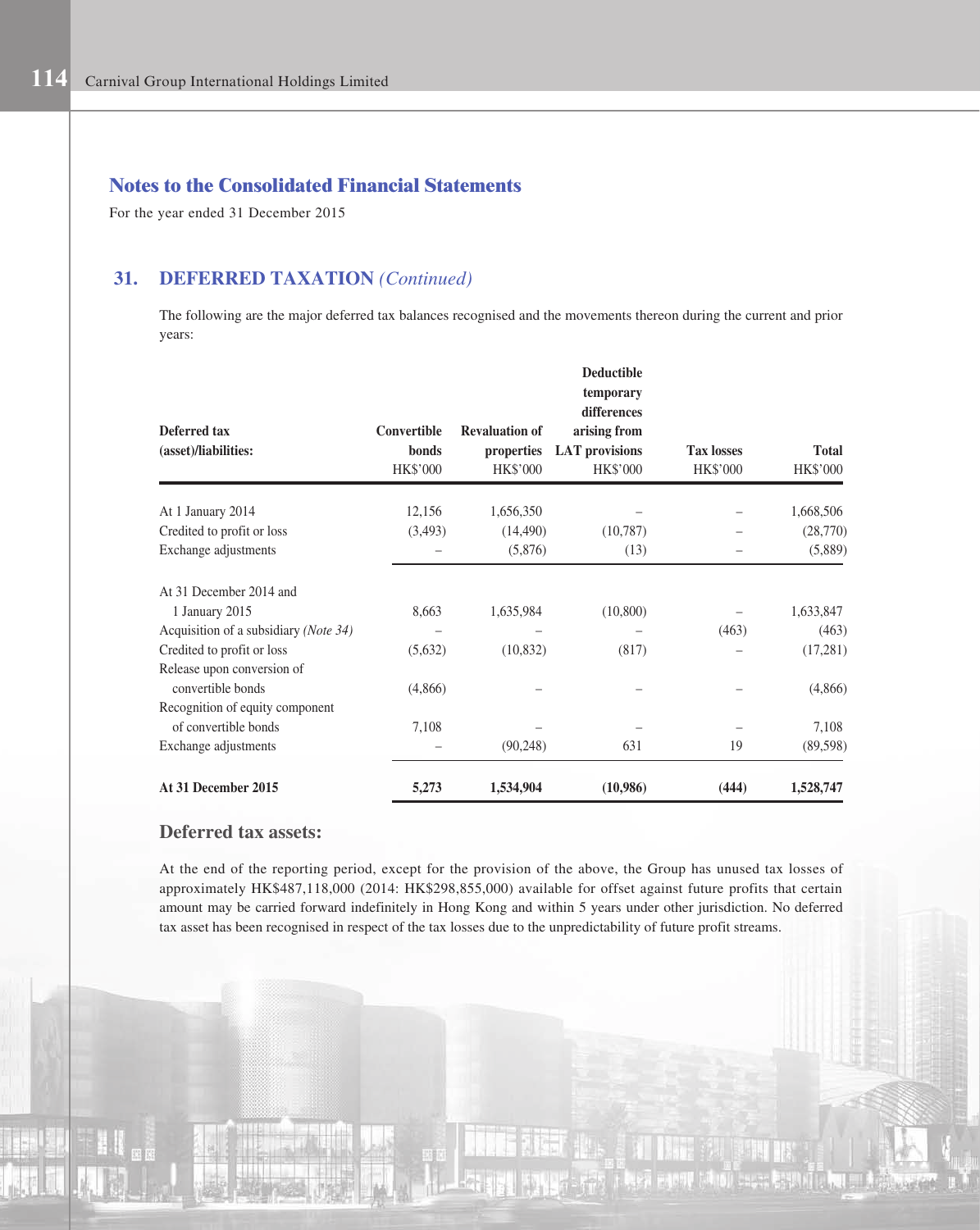For the year ended 31 December 2015

## **32. CONVERTIBLE BONDS**

#### **Convertible bonds at amortised costs:**

The movement of liability component at amortised costs of the convertible bonds are as follows:

|                                             | 2011            | 2015            |                 |  |
|---------------------------------------------|-----------------|-----------------|-----------------|--|
|                                             | Convetible      | Convertible     |                 |  |
|                                             | <b>Bonds</b>    | <b>Bonds II</b> | <b>Total</b>    |  |
|                                             | (Note (a))      | (Note (b))      |                 |  |
|                                             | <b>HK\$'000</b> | <b>HK\$'000</b> | <b>HK\$'000</b> |  |
| Carrying amount as at 1 January 2014        | 126,316         |                 | 126,316         |  |
| Interest charged ( <i>Note 8</i> )          | 21,183          |                 | 21,183          |  |
| Carrying amount as at 31 December 2014      |                 |                 |                 |  |
| and 1 January 2015                          | 147,499         |                 | 147,499         |  |
| Liability components on initial recognition |                 | 2,138,123       | 2,138,123       |  |
| Interest charged ( <i>Note 8</i> )          | 23,015          | 96,739          | 119,754         |  |
| Exchange adjustments                        |                 | (201)           | (201)           |  |
| Conversion of convertible bonds             | (170, 514)      |                 | (170, 514)      |  |
| Carrying amount as at 31 December 2015      |                 | 2,234,661       | 2,234,661       |  |

*Notes:*

(a) On 21 December 2011, the Company issued unlisted convertible bonds with a principal amount of HK\$1,500,000,000 ("2011 Convertible Bonds") to the Better Joint Venture Limited ("Better Joint") as part of the consideration for the acquisition of the entire equity interest in Easy Linkage Development Limited ("Easy Linkage"). The 2011 Convertible Bonds are unsecured, non-interest bearing and have a term of 5 years.

The 2011 Convertible Bonds are convertible at the option of the holder into ordinary shares of the Company on or before maturity at a conversion price of HK\$0.346 ("First Conversion Price") per share (subject to anti-dilutive adjustment). As the Company further issue an unlisted convertible bonds with a principal amount of \$400,000,000 at a conversion price of HK\$0.30, which had been fully converted as of the year ended 31 December 2013. The First Conversion Price of the 2011 Conversion Bonds was adjusted from HK\$0.346 per share to HK\$0.30 ("Second Conversion Price") per share (subject to anti-dilutive adjustment). Further the completion and issuance of share by way of open offer, the Second Conversion was adjusted from HK\$0.30 per share to HK\$0.269 per share (subject to further adjustment).

The Company has the right to early redeem the 2011 Convertible Bonds at the redemption amount before maturity. If the conversion right is not exercised by the holder, the 2011 Convertible Bonds not converted will be redeemed on maturity at 100% of their principal amount. On each day of 2 December 2015 and 8 December 2015, the 2011 Convertible Bonds in an amount of HK\$100,000,000 were converted into 371,747,211 ordinary shares, respectively.

Upon the issuance of 743,494,422 ordinary shares in total, the equity element which is presented under the heading of "convertible bonds equity reserve" is transferred to "share premium" (note 47).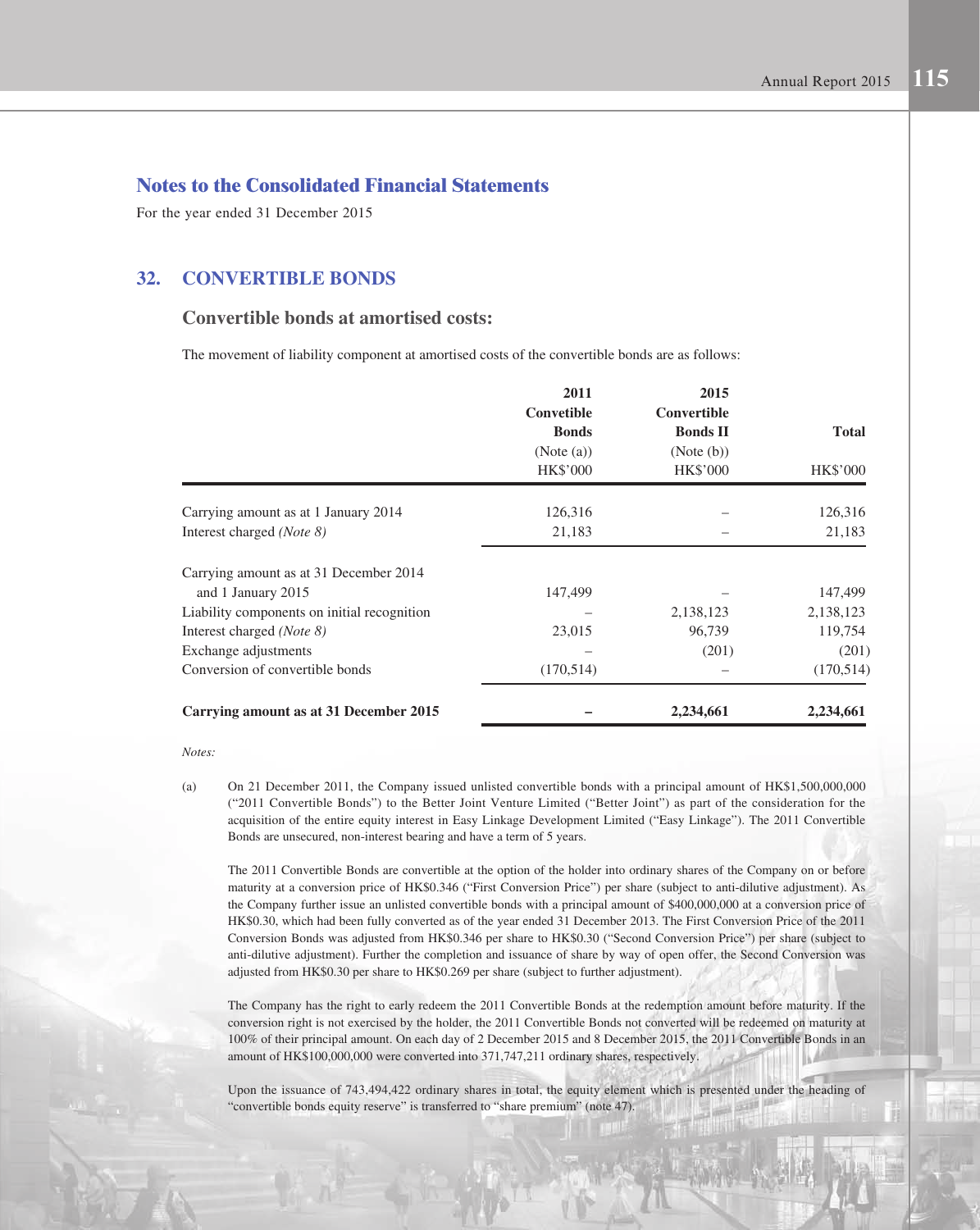For the year ended 31 December 2015

## **32. CONVERTIBLE BONDS** *(Continued)*

#### **Convertible bonds at amortised costs:** *(Continued)*

*Notes: (Continued)*

(b) On 3 July 2015, the Company, as issuer, entered into a placing agreement with China Minsheng Banking Corp., Ltd. Hong Kong Branch ("China Minsheng"), as lead manager, pursuant to which the Company has conditionally agreed to issue, and China Minsheng has conditionally agreed to use its best efforts to procure other investors to subscribe for the convertible bonds ("2015 Convertible Bonds II") in the principal amount of up to US\$200,000,000 (or up to US\$300,000,000 if the option is exercised) at the initial conversion price of HK\$1.39 per share. The 2015 Convertible Bonds II are secured, interest being at 8% per annum and have a term of 3 years.

The number of shares to be issued upon exercise of the conversion right attaching to 2015 Convertible Bonds II will be determined by translating the principal amount of 2015 Convertible Bonds II (with the agreed exchange rate of US\$1 = HK\$7.755) into Hong Kong Dollars and dividing at the conversion price.

On 14 August 2015, the Company and China Minsheng entered into a supplemental letter to amend and supplement the terms of the placing agreement pursuant to which it was agreed that, among others, the initial conversion price under the terms and conditions of the 2015 Convertible Bonds II would be amended from HK\$1.39 per share to HK\$1.26 per share subject to and in accordance with the terms and conditions thereof.

As at 31 December 2015, the Company completed on issuance the 2015 Convertible Bonds II with an aggregate amount of US\$285,000,000 diving into four series on 16 July 2015 (referring as "Series 1"), 21 August 2015 (referring as "Series 2"), 2 September 2015 (referring as "Series 3") and 9 September 2015 (referring as "Series 4") respectively, to several investors and financial institutes in Hong Kong and PRC.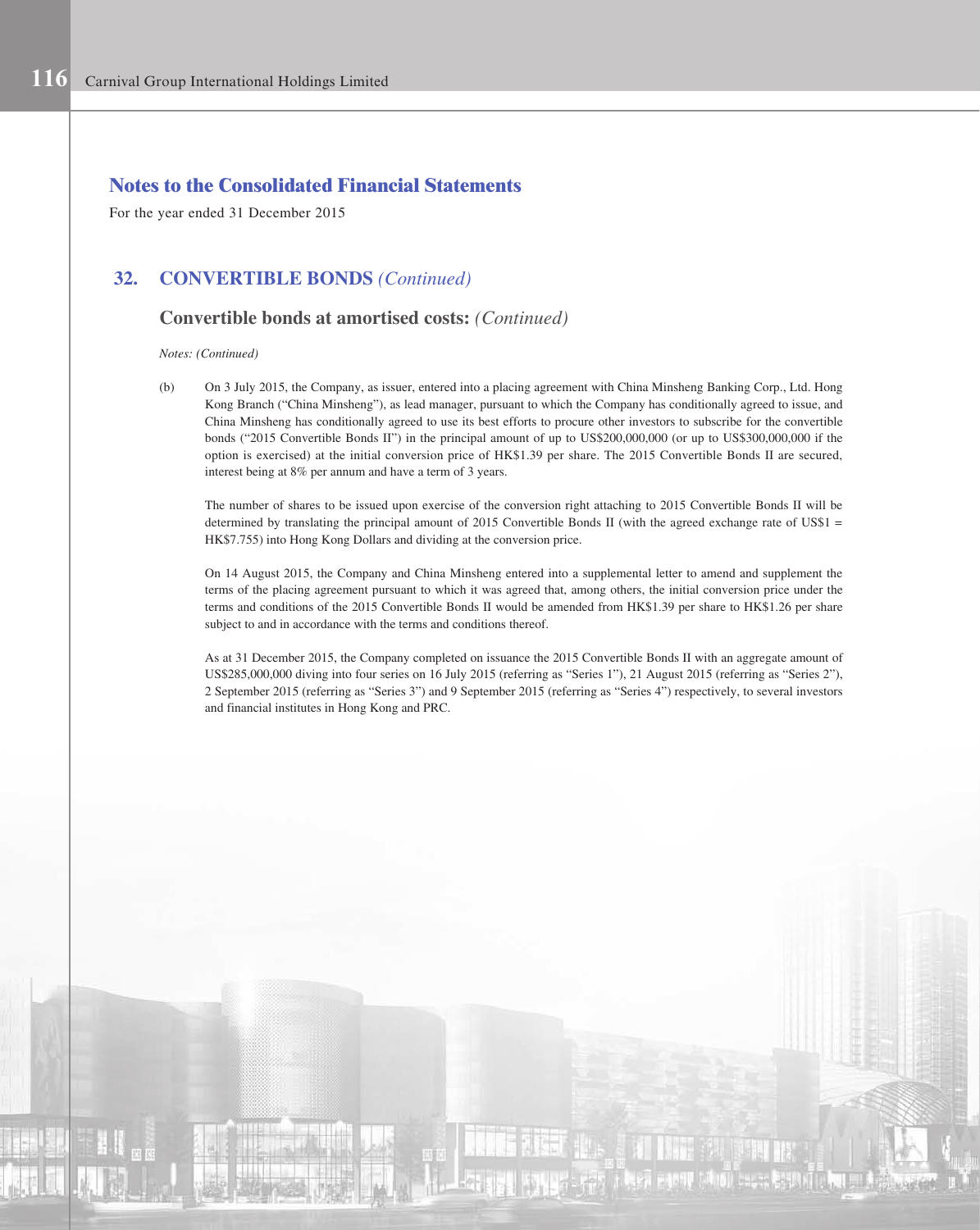For the year ended 31 December 2015

# **32. CONVERTIBLE BONDS** *(Continued)*

### **Convertible bonds at amortised costs:** *(Continued)*

2011 Convertible Bonds and 2015 Convertible Bonds II contained two components, liability (together with embedded derivative for early redemption option by the Company which is closely related to the host debt) and equity elements. The equity elements are presented in equity under the heading of "convertible bonds equity reserve". The effective interest rate of the liability component for 2011 Convertible Bonds is 16.59% per annum, 2015 Convertible Bonds II including Series 1 to 4 are ranged from 8.85% to 9.32% per annum at the date of initial recognition respectively.

The movement of equity component of the convertible bonds is as follows:

|                                                 | 2011<br>Convertible<br><b>Bonds</b><br><b>HK\$'000</b> | 2015<br>Convertible<br><b>Bonds II</b><br><b>HK\$'000</b> | <b>Total</b><br><b>HK\$'000</b> |
|-------------------------------------------------|--------------------------------------------------------|-----------------------------------------------------------|---------------------------------|
| Carrying amounts as at 1 January 2014,          |                                                        |                                                           |                                 |
| 31 December 2014 and 1 January 2015             | 90.116                                                 |                                                           | 90,116                          |
| Release of deferred tax liabilities upon        |                                                        |                                                           |                                 |
| conversion of convertible bonds                 | 4,866                                                  |                                                           | 4,866                           |
| Conversion of convertible bonds                 | (94, 982)                                              |                                                           | (94, 982)                       |
| Equity component on initial recognition         |                                                        | 43,078                                                    | 43,078                          |
| Deferred tax liability on recognition of equity |                                                        |                                                           |                                 |
| component of convertible bonds                  |                                                        | (7,108)                                                   | (7,108)                         |
| Carrying amounts as at 31 December 2015         |                                                        | 35,970                                                    | 35,970                          |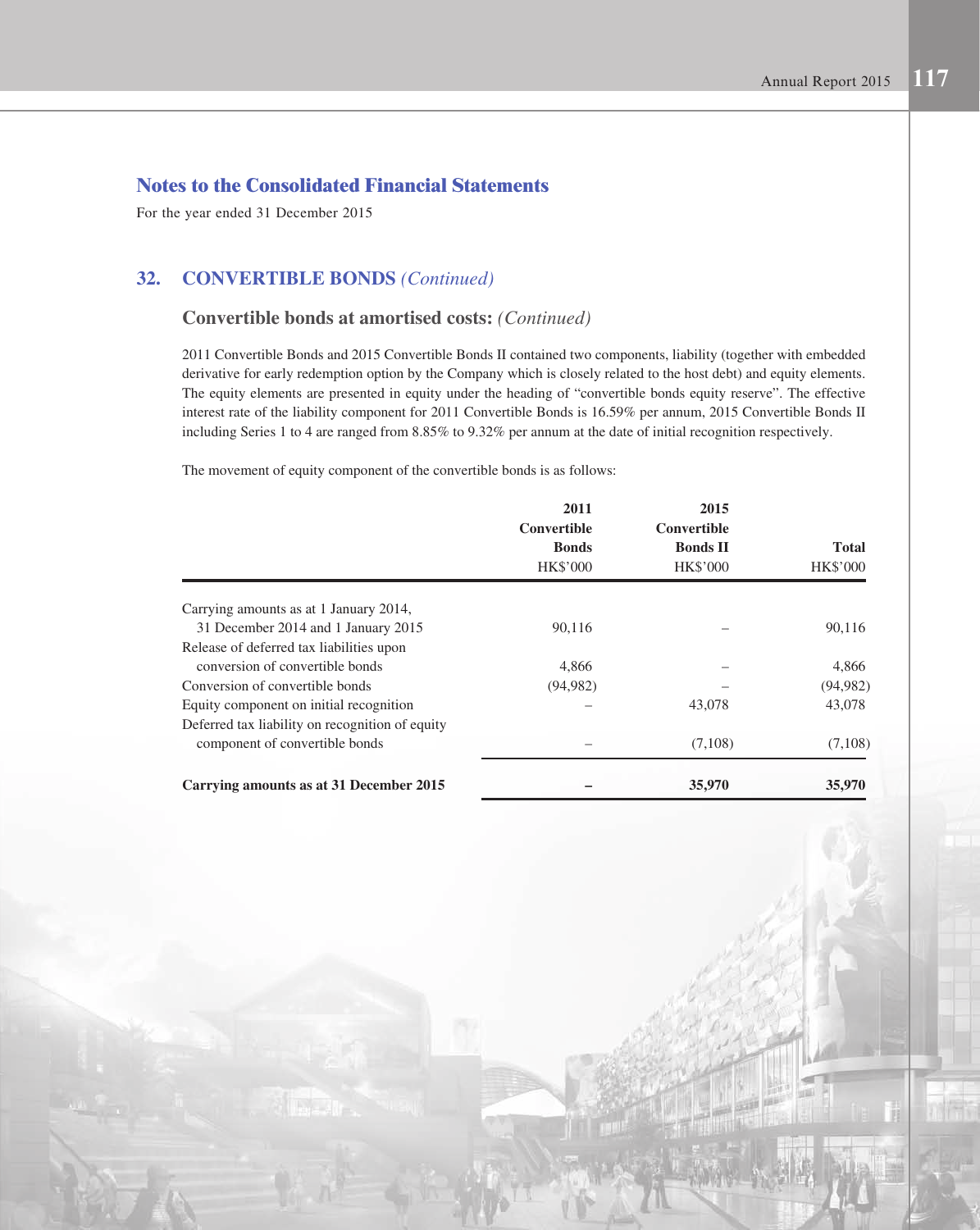For the year ended 31 December 2015

#### **32. CONVERTIBLE BONDS** *(Continued)*

**Convertible bonds designated at fair value through profit or loss:**

|                                                                | 2015            |
|----------------------------------------------------------------|-----------------|
|                                                                | Convertible     |
|                                                                | <b>Bonds I</b>  |
|                                                                | <b>HK\$'000</b> |
|                                                                |                 |
| <b>FAIR VALUE</b>                                              |                 |
| At 1 December 2014, 31 December 2014 and 1 January 2015        |                 |
| Liability components on initial recognition ( <i>Note 34</i> ) | 240,740         |
| Fair value change for the year                                 | 17,160          |
| At 31 December 2015                                            | 257,900         |

*Note:*

On 17 June 2015, the Company issued an exchangeable convertible bonds ("2015 Convertible Bonds I") in principal amount of HK\$240,740,000 in favour of BFT Acquisition Guernsey L.P. ("BFT") as a consideration in relation to the acquisition of 99.99% equity interests in Nice Race and its subsidiaries. The 2015 Convertible bonds I are unsecured, non-interest bearing and have a term of 3 years.

The BFT are entitled to (i) convert all or part of the 2015 Convertible Bonds I into ordinary shares of the Company from the thirtieth month of the date of issuance to maturity or upon the consummation of a fundamental corporate transaction during the term of the 2015 Convertible Bonds I at a conversion price of HK\$1.55 per share or (ii) exchange all or part of the 2015 Convertible Bonds I into a maximum of 14,250,095,000 ordinary shares of Nice Race from the thirtieth month of the date of issuance to maturity or upon the consummation of a fundamental corporate transaction during the term of the 2015 Convertible Bonds I. If the conversion rights entitled are not exercised by the holder, the 2015 Convertible Bonds I not converted will be redeemed by the Company at its principal amount on the maturity date.

On 3 July 2015, the initial conversion price of HK\$1.55 per share has been adjusted to HK\$1.39 per share upon the entering into the placing agreement of convertible bonds due 2018 as described at 2015 Convertible Bonds II. On 14 August 2015, the conversion price is further adjusted to HK\$1.26 per share upon the entering into a supplemental letter to the placing agreement of convertible bonds as described at 2015 Convertible Bonds II.

2015 Convertible Bonds I contained liability components only, together with embedded derivative for converting ordinary shares of Nice Race which is not closely related to the host debt. The Group has irrevocably designate liability components of the 2015 Convertible Bonds I as financial liabilities measured at fair value through profit and loss.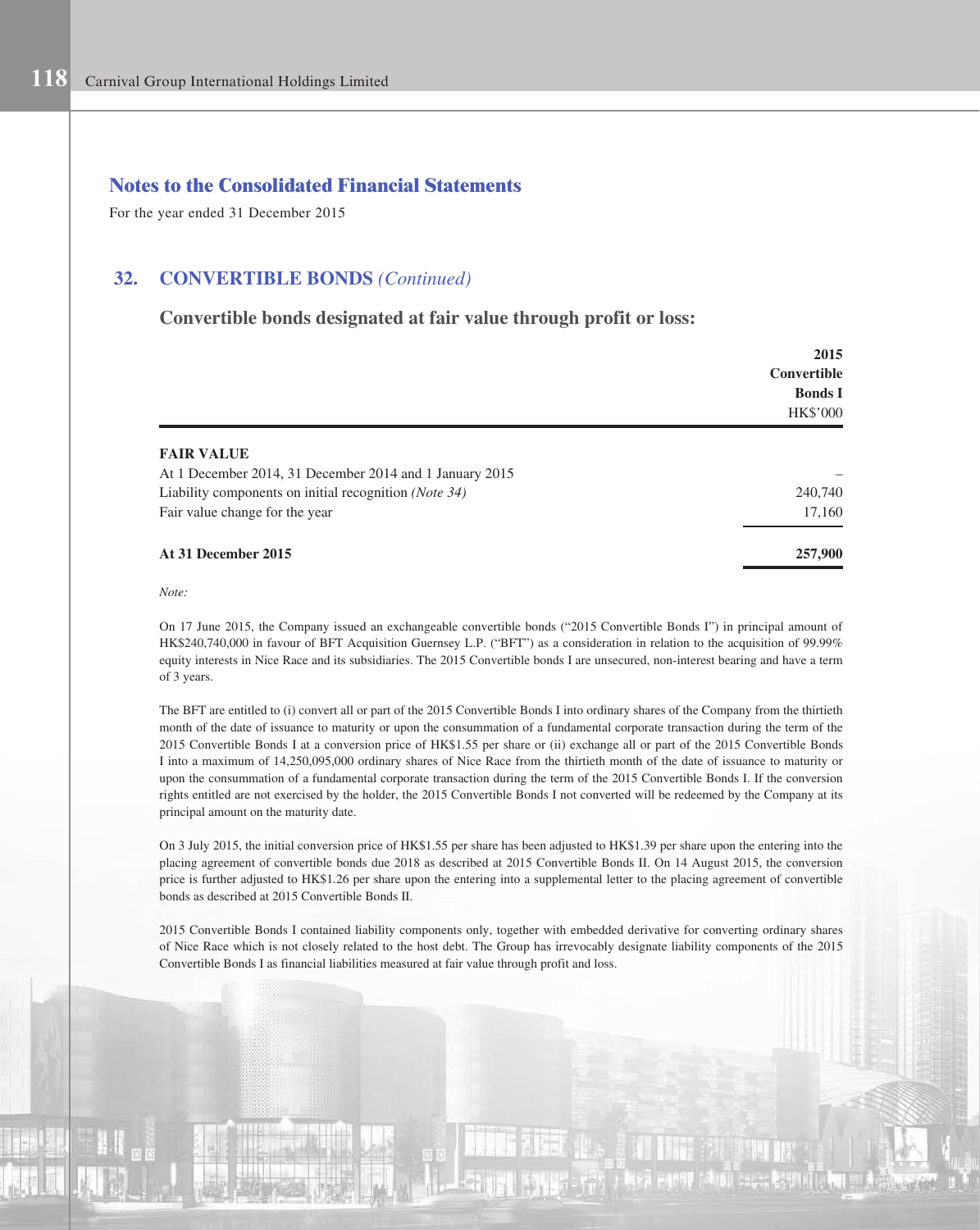For the year ended 31 December 2015

# **33. PROVISIONS**

|                                                           | Litigation<br><b>HK\$'000</b> |
|-----------------------------------------------------------|-------------------------------|
| At 1 January 2014, 31 December 2014 and 1 January 2015    |                               |
| Arising on acquisition of a subsidiary ( <i>Note 34</i> ) | 92,092                        |
| Additional provision for the year                         | 1,186                         |
| Exchange adjustments                                      | (3,845)                       |
| At 31 December 2015                                       | 89,433                        |

The Group's subsidiaries are subject to a variety of lawsuits and claims in the ordinary course of its business. As at 31 December 2015, there were several claims filed against the Group's subsidiaries contesting breaches of contract terms and non-payment of existing obligations. Management has reviewed the circumstances and estimated that the amount of probable outflow related to these claims should not exceed approximately HK\$89,433,000 (2014: Nil). At each reporting date, the management has assessed the provisions for litigation and claims and concluded that the provisions and disclosures are adequate.

# **34. ACQUISITION OF A SUBSIDIARY**

## **(a) Acquisition of Nice Race and its subsidiaries (the "Nice Race Group")**

On 4 August 2015, the Group completed the acquisition of 99.99% equity interests in Nice Race. Goodwill arising on the acquisition was approximately HK\$870,169,000. The Nice Race Group is principally engaged in the operation of high-end restaurant chain under the brand of "Golden Jaguar (金錢豹)".

# **Consideration transferred**

| <b>HK\$'000</b>   |
|-------------------|
| 12,670<br>240,740 |
| 253,410           |
|                   |

Acquisition-related costs amounting to approximately HK\$4,493,000 have been excluded from the consideration transferred and have been recognised as an expense in the year, within the "administrative expenses" line item in the consolidated statement of profit or loss and other comprehensive income.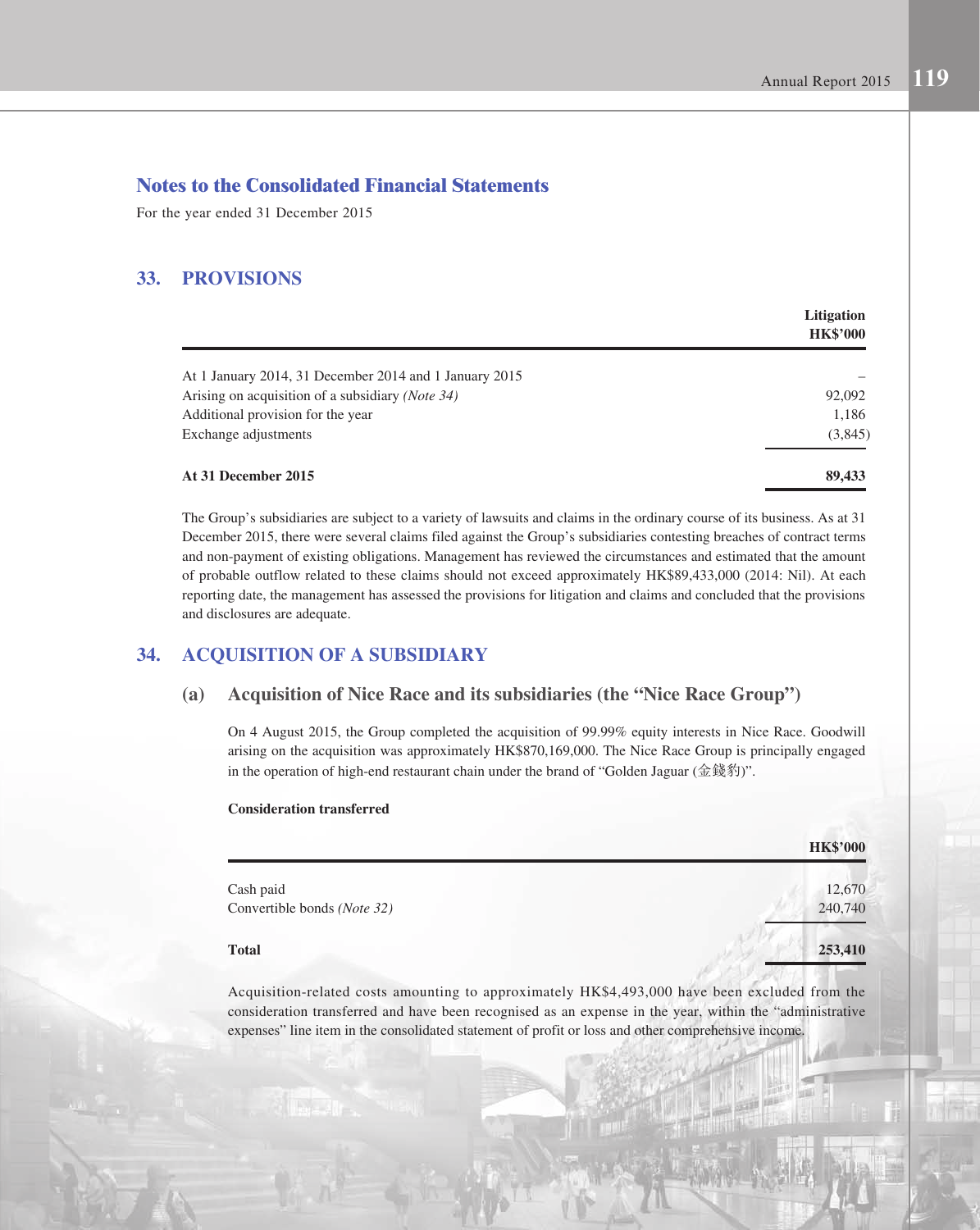For the year ended 31 December 2015

# **34. ACQUISITION OF A SUBSIDIARY** *(Continued)*

## **(a) Acquisition of the Nice Race Group** *(Continued)*

Assets acquired and liabilities recognised at the date of acquisition are as follows:

|                                            | <b>Fair value</b><br><b>HK\$'000</b> |
|--------------------------------------------|--------------------------------------|
| Property, plant and equipment (Note 16)    | 219,720                              |
| Long-term rental deposits                  | 21,974                               |
| Other intangible assets (Note 18)          | 206,931                              |
| Deferred tax assets (Note 31)              | 463                                  |
| Inventories                                | 15,741                               |
| Trade receivables                          | 16,844                               |
| Prepayment, deposits and other receivables | 64,724                               |
| Cash and bank balances                     | 26,338                               |
| Trade payables                             | (198, 763)                           |
| Accrued liabilities and other payables     | (652,004)                            |
| <b>Bank</b> borrowings                     | (37, 392)                            |
| Tax payable                                | (27, 114)                            |
| Deferred income                            | (88,012)                             |
| Provisions (Note 33)                       | (92,092)                             |
| Long-term payables                         | (94, 117)                            |
| Net liabilities                            | (616,759)                            |
| Goodwill arising on acquisition:           |                                      |
| Consideration transferred                  | 253,410                              |
| Less: net liabilities acquired             | (616,759)                            |
| Goodwill arising on acquisition (Note 19)  | 870,169                              |

Goodwill arose in the acquisition of the Nice Race Group because the consideration paid for the combination effectively included amounts in relation to the benefit of expected synergies, revenue growth, future market development and the assembled workforce of the Nice Race Group. These benefits are not recognised separately from goodwill because they do not meet the recognition criteria for identifiable intangible assets.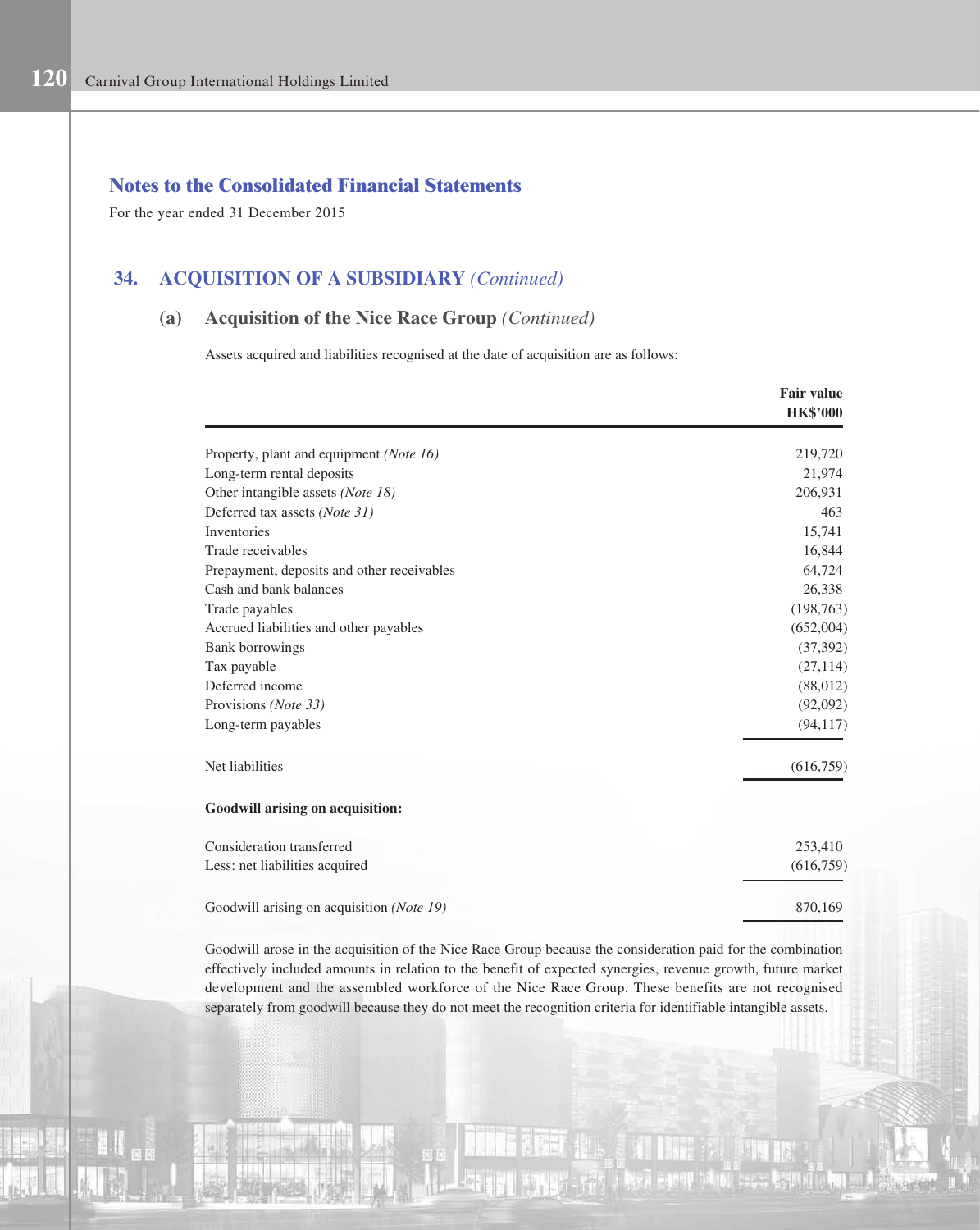For the year ended 31 December 2015

# **34. ACQUISITION OF A SUBSIDIARY** *(Continued)*

#### **(a) Acquisition of the Nice Race Group** *(Continued)*

None of the goodwill arising on this acquisition is expected to be deductible for tax purposes.

|                                                        | <b>HK\$'000</b> |
|--------------------------------------------------------|-----------------|
| Net cash inflow on acquisition of the Nice Race Group: |                 |
| Cash consideration paid                                | 12,670          |
| Less: cash and bank balances acquired                  | (26, 338)       |
|                                                        | 13.668          |

The Nice Race Group had contributed to the Group's revenue and loss for the year between the date of acquisition and 31 December 2015 amount to approximately HK\$248,200,000 and approximately HK\$53,143,000 respectively.

Had the acquisition been completed on 1 January 2015, total Group's revenue for the year would have been approximately HK\$1,572,970,000 and loss for the year would have been approximately HK\$170,360,000. The pro forma information is for illustrative purposes only and is not necessarily an indication of revenue and results of operations of the Group that actually would have been achieved had the acquisition been completed on 1 January 2015, nor is it intended to be a projection of future results.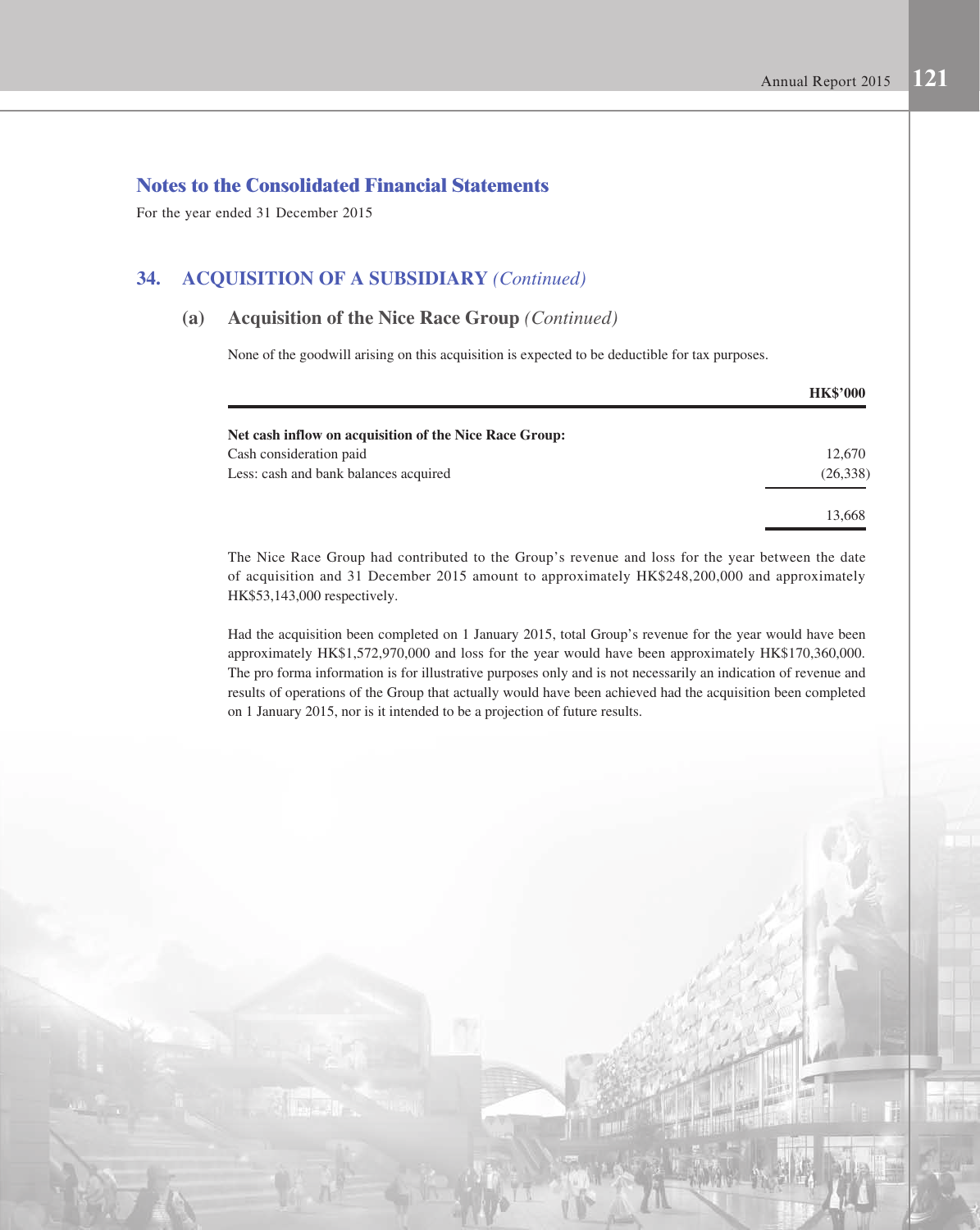For the year ended 31 December 2015

## **34. ACQUISITION OF A SUBSIDIARY** *(Continued)*

#### **(b) Acquisition of Netspac Investments Limited ("Netspac")**

On 30 January 2014, the Group completed the acquisition of 100% of the equity interests in Netspac Investments Limited ("Netspac"), and is indirectly interested in 26% of the equity interests in Beijing BSD, with an aggregate consideration of HK\$100,000,000. The transaction constituted a connected transaction on the part of the Company under the Listing Rules. Beijing BSD principally holds a piece of land with a total site area of 221,414.90 square metres located in Shunyi District, Beijing City, the PRC.

Assets and liabilities recognised at the date of acquisition:

|                                                        | <b>Fair value</b><br><b>HK\$'000</b> |
|--------------------------------------------------------|--------------------------------------|
| Interests in an associate                              | 104,407                              |
| Gain on bargain purchase on acquisition:               |                                      |
| Consideration transferred<br>Less: net assets acquired | 100,000<br>(104, 407)                |
|                                                        | (4,407)                              |
| <b>Consideration transferred:</b><br>Cash              | 100,000                              |

Acquisition-related costs amounting to approximately HK\$367,000 have been excluded from the consideration transferred and have been recognised as an expense during the year ended 31 December 2014, within "administrative expenses" line item in the consolidated statement of profit or loss and other comprehensive income.

Netspac had contributed HK\$Nil and a loss of approximately HK\$5,843,000 to the Group's revenue and profit for the year from the date of acquisition to 31 December 2014 respectively.

Had the acquisition been completed on 1 January 2014, total Group's revenue for the year would have been approximately HK\$1,412,857,000 and profit for the year would have been approximately HK\$117,823,000.

The pro forma information is for illustrative purposes only and is not necessarily an indication of revenue and results of operations of the Group that actually would have been achieved had the acquisition been completed on 1 January 2014, nor is it intended to be a projection of future results.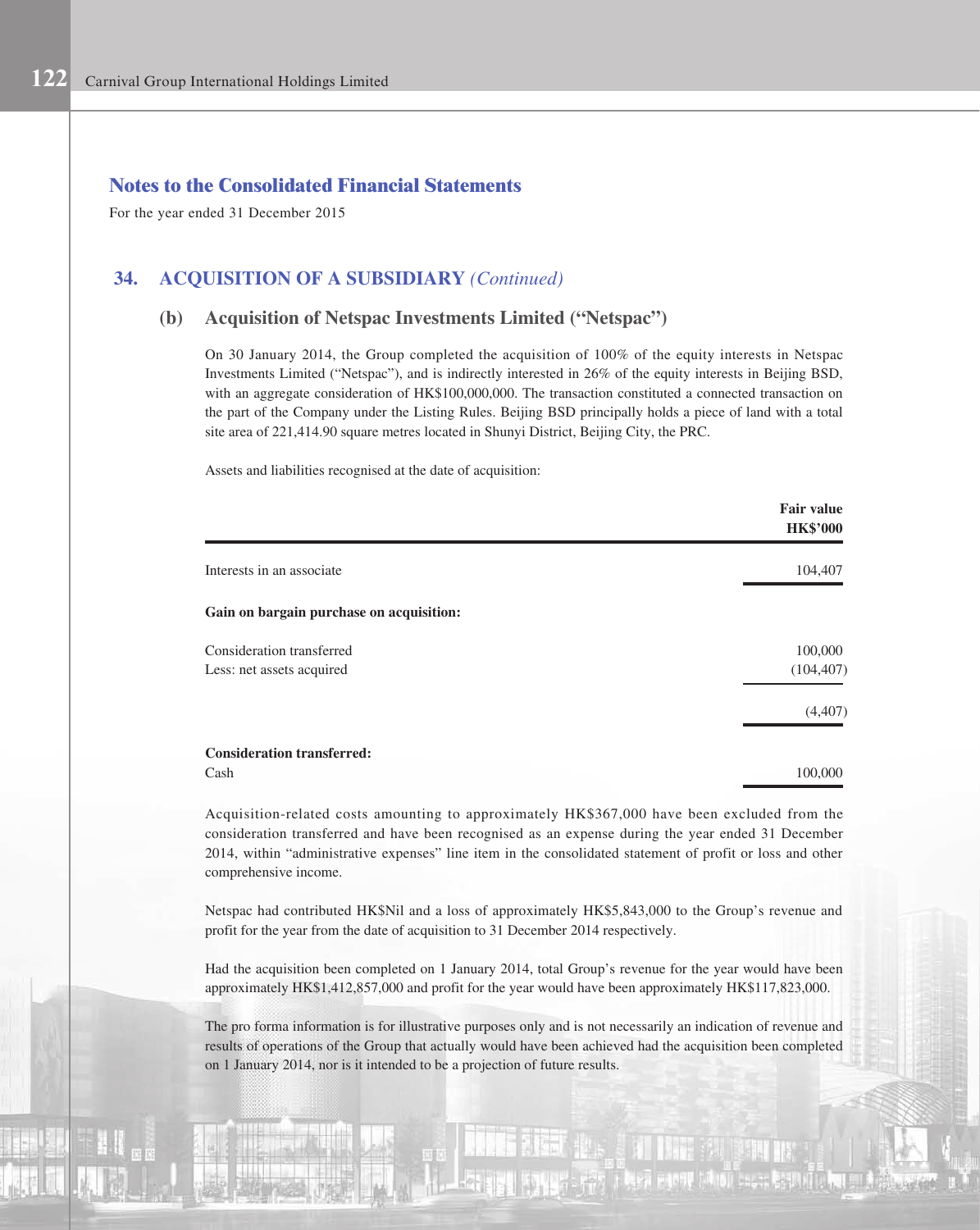For the year ended 31 December 2015

# **35. ACQUISITION OF NON-CONTROLLING INTERESTS OF A SUBSIDIARY**

On 21 December 2011, the Group has obtained 60% equity interests of 海上嘉年華(青島)置業有限公司 ("Sea Carnival"), which, together with its subsidiary, became subsidiaries of the Group.

On 14 January 2014, Cheertex Investment Limited (an indirect wholly-owned subsidiary of the Company, the "Purchaser") and 北京中興鴻基科技有限公司 ("Zhongxing") and Able Bright Asia Investment Limited (the "Vendor Group") entered into the equity transfer agreement, pursuant to which, the Purchaser has agreed to acquire and Zhongxing has agreed to sell the 4% of the equity interest in Sea Carnival, for the Consideration of HK\$140,000,000 (the "Acquisition").

The Acquisition was completed on 3 November 2014 and resulted in an increase in equity interests from 60% to 64% in Sea Carnival, which constituted a change in the Group's ownership interest in a subsidiary that does not result in a change of control. According to HKFRS 10, the Acquisition is accounted for as an equity transaction. Any difference between the amount by which non-controlling interests are adjusted and the fair value of the consideration paid is recognised directly in equity attributable to owners of the Company.

The effect of the changes in the ownership interests in Sea Carnival is summarised as follows:

|                                                       | <b>HK\$'000</b> |
|-------------------------------------------------------|-----------------|
| Cash consideration                                    | 140,000         |
| Carrying amount of non-controlling interests acquired | 229,992         |
| Excess carrying amount paid over consideration        | 89,992          |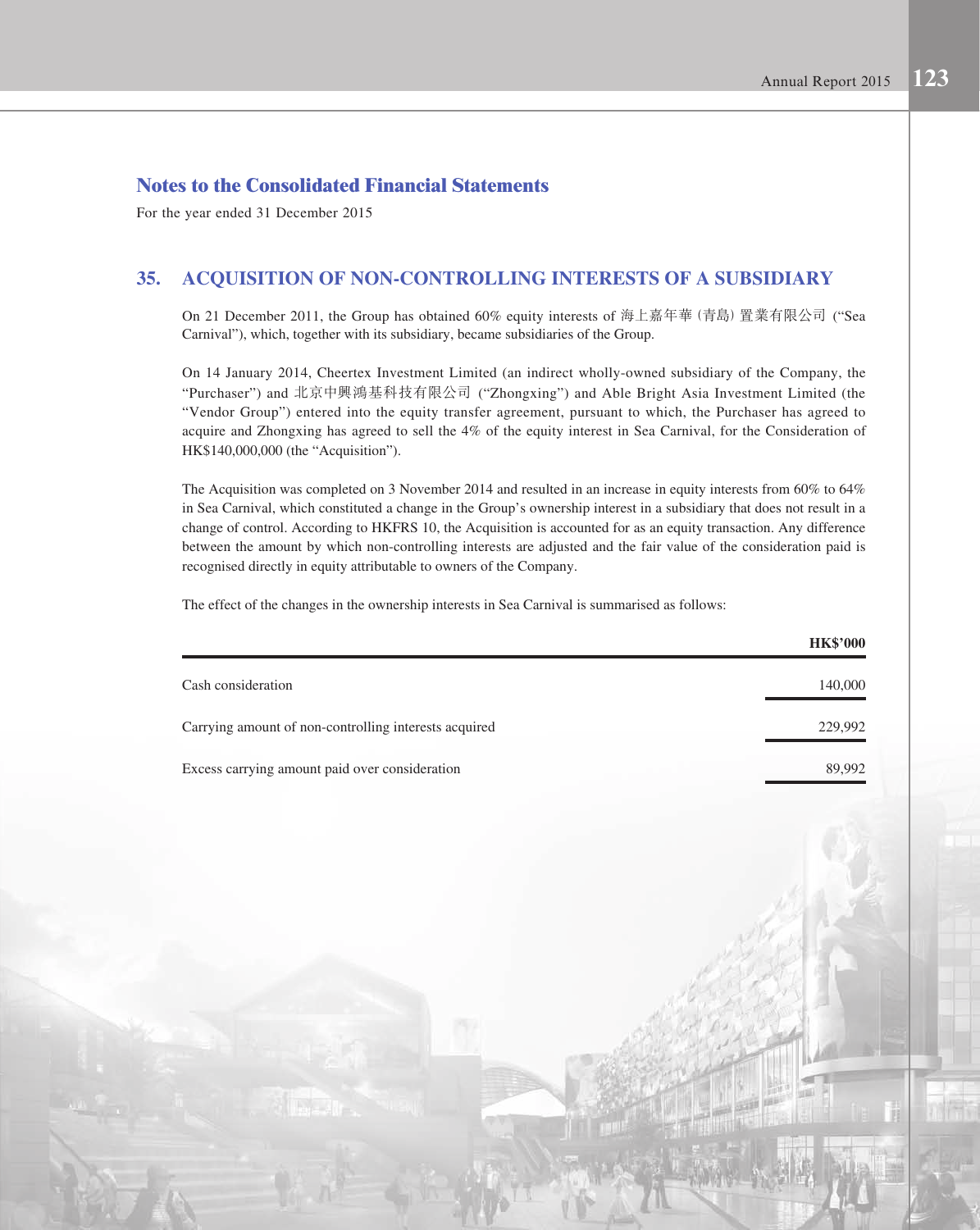For the year ended 31 December 2015

# **36. OPERATING LEASES**

#### **The Group as lessor**

At the end of the reporting period, the Group did not have any commitments for the future minimum lease income as the lease commitments become effective base on fulfillment of certain capacity for the investment properties as at 31 December 2015 (2014: Nil).

#### **The Group as lessee**

At the end of the reporting period, the Group had commitments for future minimum lease payments under noncancellable operating leases which fall due as follows:

|                                        | 2015<br><b>HK\$'000</b> | 2014<br>HK\$'000 |
|----------------------------------------|-------------------------|------------------|
| Within one year                        | 142,731                 | 9,256            |
| In the second to fifth years inclusive | 541,882                 | 23,998           |
| Over five years                        | 568,116                 | 42,462           |
|                                        | 1,252,729               | 75,716           |

Operating lease payments represent rentals payable by the Group for certain offices premises and retail shops. Leases are negotiated for periods arranging from 3 to 20 years (2014: 3 to 20 years) with fixed rentals.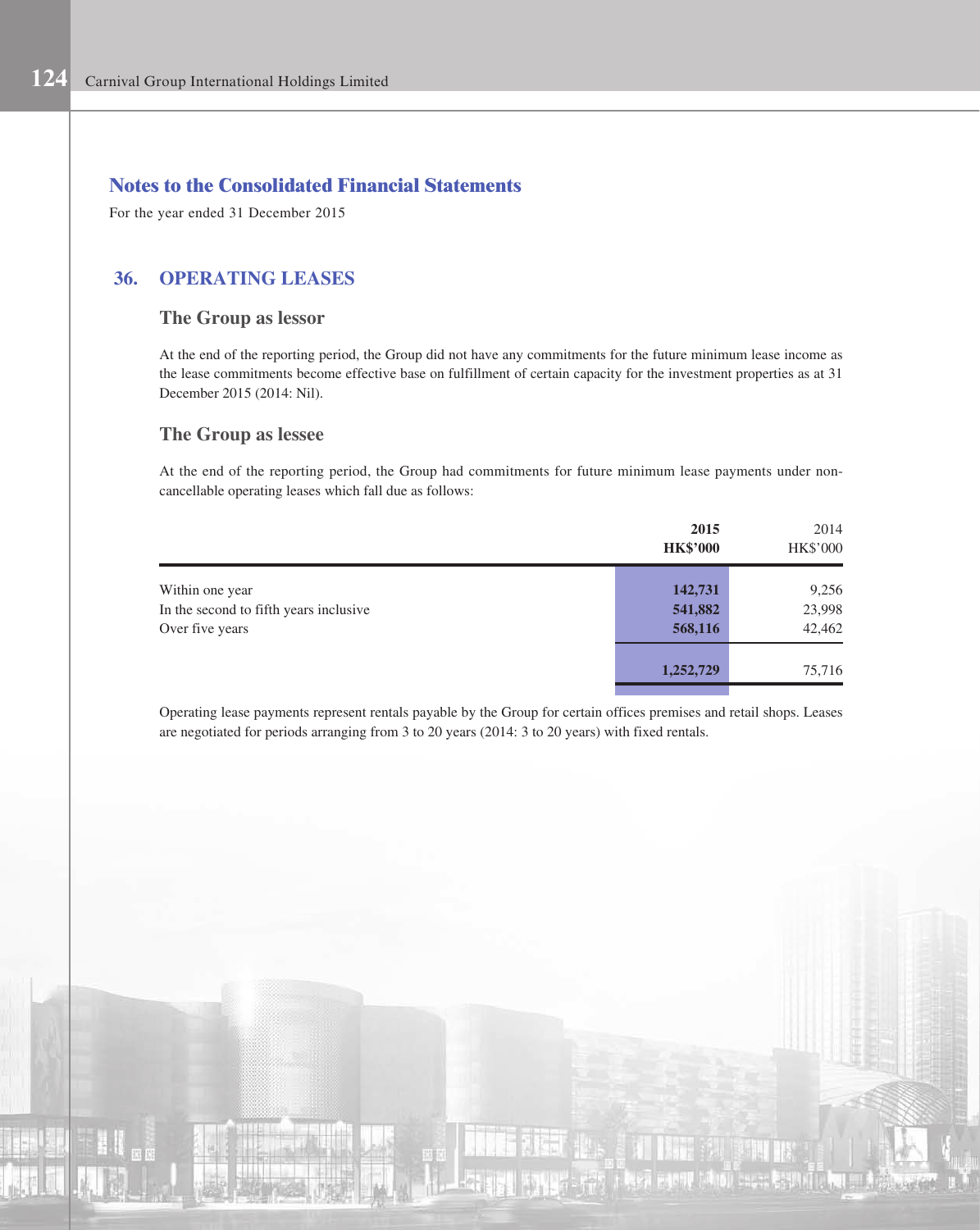For the year ended 31 December 2015

# **37. CAPITAL COMMITMENTS**

|                                                                                                        | 2015<br><b>HK\$'000</b> | 2014<br><b>HK\$'000</b> |
|--------------------------------------------------------------------------------------------------------|-------------------------|-------------------------|
| Capital expenditure<br>- Contracted but not provided for<br>- capital injection of subsidiaries in PRC | 2,342,523<br>345,948    | 4,898,158<br>54,530     |
|                                                                                                        | 2,688,471               | 4,952,688               |

The above commitments include mainly:

- (i) the construction related costs on development of the Group's property, plant and equipment, investment properties, and properties for sale in the PRC;
- (ii) the consideration on acquisition of the Group's property, plant and equipment in Hong Kong.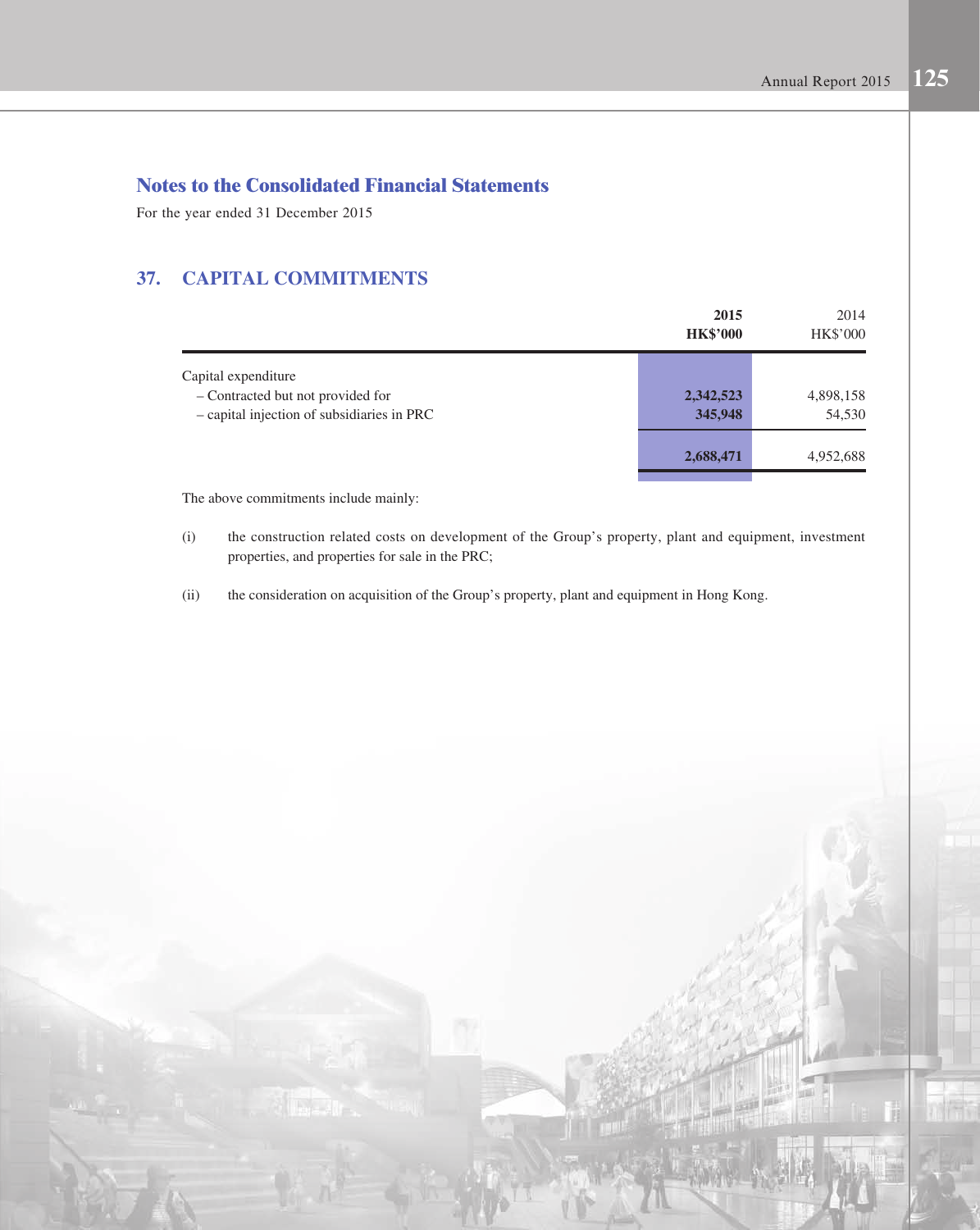For the year ended 31 December 2015

## **38. SHARE OPTION SCHEME**

Pursuant to an ordinary resolution passed at the annual general meeting of the Company held on 31 May 2013, the Company adopted the share option scheme ("Share Option Scheme"). The major terms of the Share Option Scheme are summarised as follows:

- (a) The purpose was to provide incentives to eligible participants as incentives or rewards for their contributions to the Group.
- (b) The participants included any employee, whether full time or part time, director of the Company, consultant, adviser or agent of any member of the Group, subsidiary or any invested entity.
- (c) The maximum number of shares in respect of which options might be granted under the Share Option Scheme must not exceed 10% of the issued share capital of the Company as at the date of approval of the Share Option Scheme and such limit might be refreshed by shareholders in general meeting. However, the total maximum number of shares which might be issued upon exercise of all outstanding options granted and yet to be exercised under the Share Option Scheme and any other share option scheme must not exceed 30% of the shares in issue from time to time.
- (d) The maximum number of shares in respect of which options might be granted to a participant, when aggregated with shares issued and issuable (including exercised and outstanding options and the options cancelled) under any option granted to the same participant under the Share Option Scheme or any other share option scheme within any 12 month period, must not exceed 1% of the shares in issue from time to time.
- (e) There was no requirement for a grantee to hold the option for a certain period before exercising the option save as determined by the board of directors and provided in the offer of grant of option.
- (f) The exercise period should be any period fixed by the board of directors upon grant of the option but in any event the option period should not go beyond 10 years from the date of offer for grant.
- (g) The acceptance of an option, if accepted, must be made within 21 days from the date of grant with a nonrefundable payment of HK\$1 from the grantee to the Company.
- (h) The exercise price of an option must be the highest of:
	- (i) the closing price of the shares on the date of grant which day must be a trading day;
	- (ii) the average closing price of the shares for the 5 trading days immediately preceding the date of grant; and
	- (iii) the nominal value of the share.
- (i) The life of the Share Option Scheme is effective for 10 years from the date of adoption until 30 May 2023.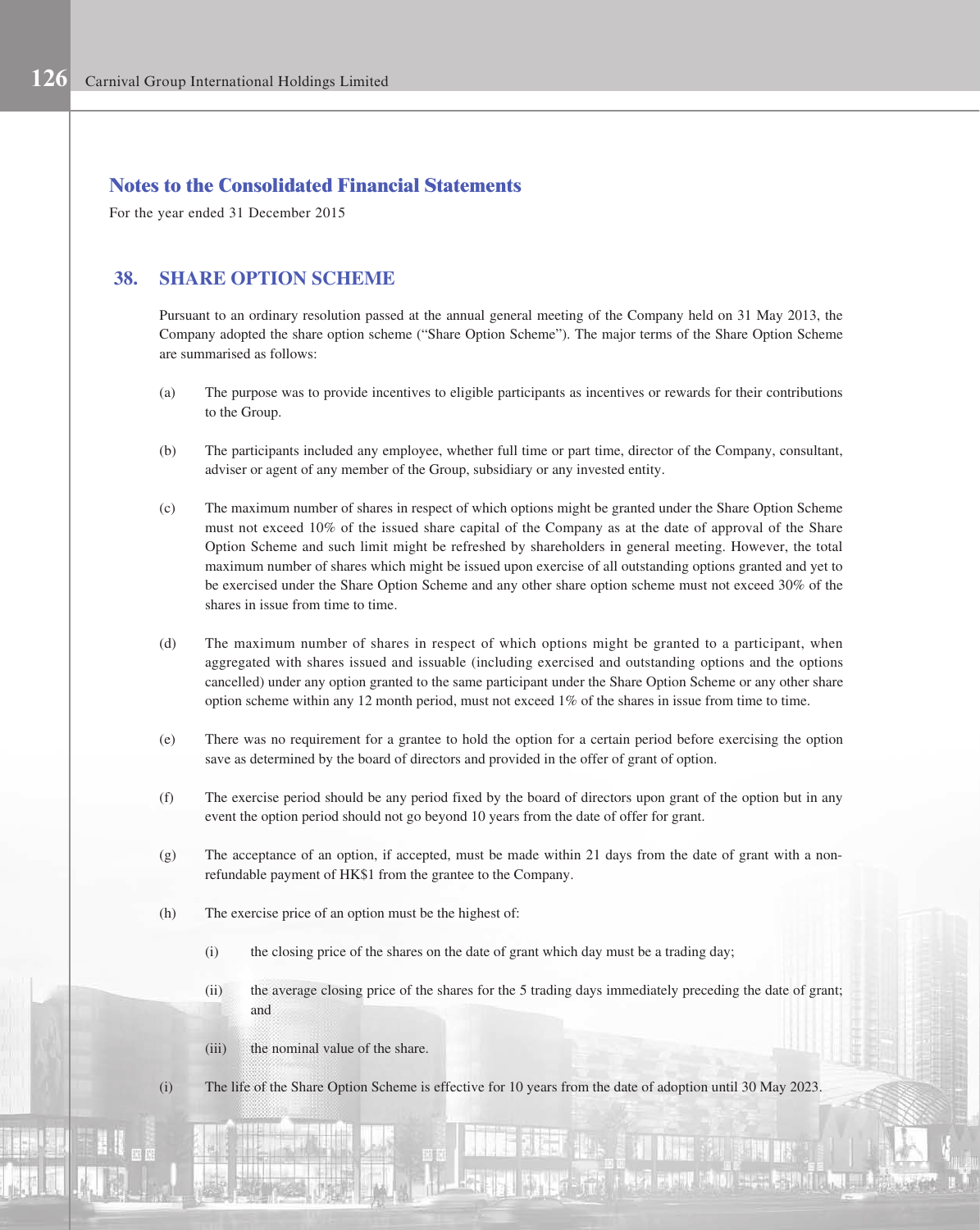For the year ended 31 December 2015

# **38. SHARE OPTION SCHEME** *(Continued)*

The following table discloses movements of the share options granted under the Share Option Scheme during the year ended 31 December 2015 and 2014:

As at 31 December 2015:

| Grantee                                                                                         | Date of grant     | Adjusted<br>exercise price | <b>Exercise</b><br>periods             | Outstanding as at<br>1 January 2015 | <b>Granted during</b><br>the year | <b>Exercised during</b><br>the year | Lapsed/cancelled<br>during the year | Outstanding as at<br>31 December 2015 |
|-------------------------------------------------------------------------------------------------|-------------------|----------------------------|----------------------------------------|-------------------------------------|-----------------------------------|-------------------------------------|-------------------------------------|---------------------------------------|
| <b>Share Option Scheme:</b><br><b>Executive Directors and</b><br><b>Chief Executive Officer</b> |                   |                            |                                        |                                     |                                   |                                     |                                     |                                       |
| Mr. Leung Wing Cheong Eric                                                                      | 26 May 2014       | 0.63                       | 26 May 2016 to<br>30 May 2023          | 129,138,840                         |                                   |                                     |                                     | 129,138,840                           |
|                                                                                                 | 8 June 2015       | 1.596                      | 8 June 2015 to<br>30 May 2023          |                                     | 137,788,840                       |                                     |                                     | 137,788,840                           |
| Employees                                                                                       | 29 September 2014 | 1.264                      | 1 October 2016 to<br>30 September 2019 | 158,500,000                         |                                   |                                     | $(60,000,000)^{\wedge}$             | 98,500,000                            |
|                                                                                                 | 16 March 2015     | 1.37                       | 17 March 2017 to<br>16 March 2020      |                                     | 40,000,000                        |                                     |                                     | 40,000,000                            |
| Total                                                                                           |                   |                            |                                        | 287,638,840                         | 177,788,840                       | $\overline{a}$                      | (60,000,000)                        | 405,427,680                           |
| As at 31 December 2014:                                                                         |                   |                            |                                        |                                     |                                   |                                     |                                     |                                       |
| Grantee                                                                                         | Date of grant     | Adjusted<br>exercise price | Exercise<br>periods                    | Outstanding as at<br>1 January 2014 | Granted during<br>the year        | Exercised during<br>the year        | Lapsed/cancelled<br>during the year | Outstanding as at<br>31 December 2014 |
| Share Option Scheme:<br><b>Executive Directors and</b><br>Chief Executive Officer               |                   |                            |                                        |                                     |                                   |                                     |                                     |                                       |
| Mr. Leung Wing Cheong Eric                                                                      | 26 May 2014       | 0.63                       | 26 May 2016 to<br>30 May 2023          |                                     | 129,138,840                       |                                     |                                     | 129,138,840                           |
| Employees                                                                                       | 29 September 2014 | 1.264                      | 1 October 2016 to<br>30 September 2019 |                                     | 159,000,000                       |                                     | $(500,000)^{A}$                     | 158,500,000                           |
| Total                                                                                           |                   |                            |                                        |                                     | 288,138,840                       |                                     | (500,000)                           | 287,638,840                           |

^ The 60,000,000 (2014: 500,000) share options granted under the Share Options Scheme lapsed upon the resignation of the employees of the Group.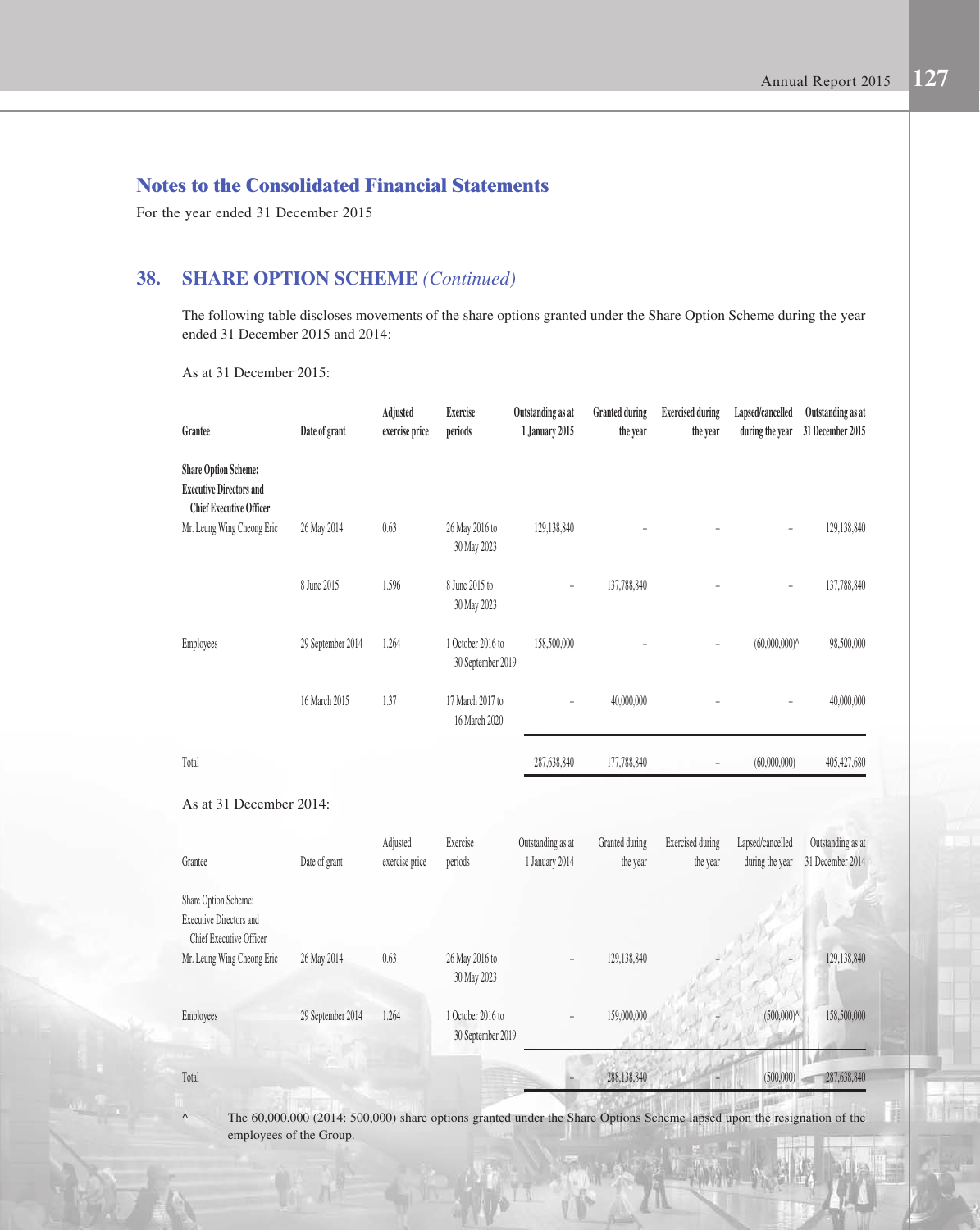For the year ended 31 December 2015

## **38. SHARE OPTION SCHEME** *(Continued)*

The exercise price in respect of any share options, shall subject to any adjustments in the event of any alteration in the capital structure of the Company whilst any share option remains exercisable or this scheme remains in effect. The exercise of any share option shall be subject to the shareholders in the general meeting approving any necessary increase in the authorised share capital of the Company.

The fair value of options granted on 26 May 2014 ("Option 1") was determined by using the Binomial options-pricing model at the date of grant; no subsequent revaluation at the year ended is required. The significant inputs into the model were closing share price of HK\$0.63 at the grant date, exercise price of HK\$0.63, expected volatility of 80%, expected dividend yield of nil, option live of 9 years, and annual risk-free rate of 1.9%

The fair value of options granted on 29 September 2014 ("Option 2") was determined by using the Binomial optionspricing model at the date of grant; no subsequent revaluation at the year ended is required. The significant inputs into the model were closing share price of HK\$1.16 at the grant date, exercise price of HK\$1.264, expected volatility of 70%, expected dividend yield of nil, option live of 5 years, and annual risk-free rate of 1.51%.

The fair value of option granted on 16 March 2015 ("Option 3") was determined by using Binomial options pricing model at the date of grant; no subsequent revaluation at the year ended is required. The significant inputs into the model were closing share price of HK\$1.37 at the grant date, exercise price of HK\$1.37, expected volatility of 71%, expected dividend yield of nil, option live of 5 years, and annual risk free rate of 1.2%.

The fair value of option granted on 8 June 2015 ("Option 4") was determined by using Binomial options pricing model at the date of grant; no subsequent revaluation at the year ended is required. The significant inputs into the model were closing share price of HK\$1.45 at the grant date, exercise price of HK\$1.596, expected volatility of 75%, expected dividend yield of nil, option live of 8 years, and annual risk free rate of 1.7%.

The exercise of options are subject to exercise in whole or in part at any time during the exercise periods upon the fulfillment of certain prescribed performance targets set to the Group.

During the year ended 31 December 2015, employee share-based payment of approximately HK\$38,526,000 (2014: approximately HK\$27,487,000) has been included in the consolidated statement of profit or loss and other comprehensive income with a corresponding credit to the share options reserve.

#### **39. RETIREMENT BENEFIT PLANS**

#### **Defined contribution plan**

The Group operates a Mandatory Provident Fund Scheme for all qualifying employees in Hong Kong. The assets of the plans are held separately from those of the Group in funds under the control of trustees.

The employees of the Group's subsidiaries in the PRC are members of a state-managed retirement benefit plan operated by the government of the PRC. The subsidiaries are required to contribute a specified percentage of payroll costs to the retirement benefit scheme to fund the benefits. The only obligation of the Group with respect to the retirement benefit plan is to make the specified contributions.

The total expense recognised in the consolidated statement of profit or loss and other comprehensive income of approximately HK\$15,231,000 (2014: approximately HK\$3,371,000) represents contributions paid or payable to these plans by the Group at rates specified in the rules of the plans.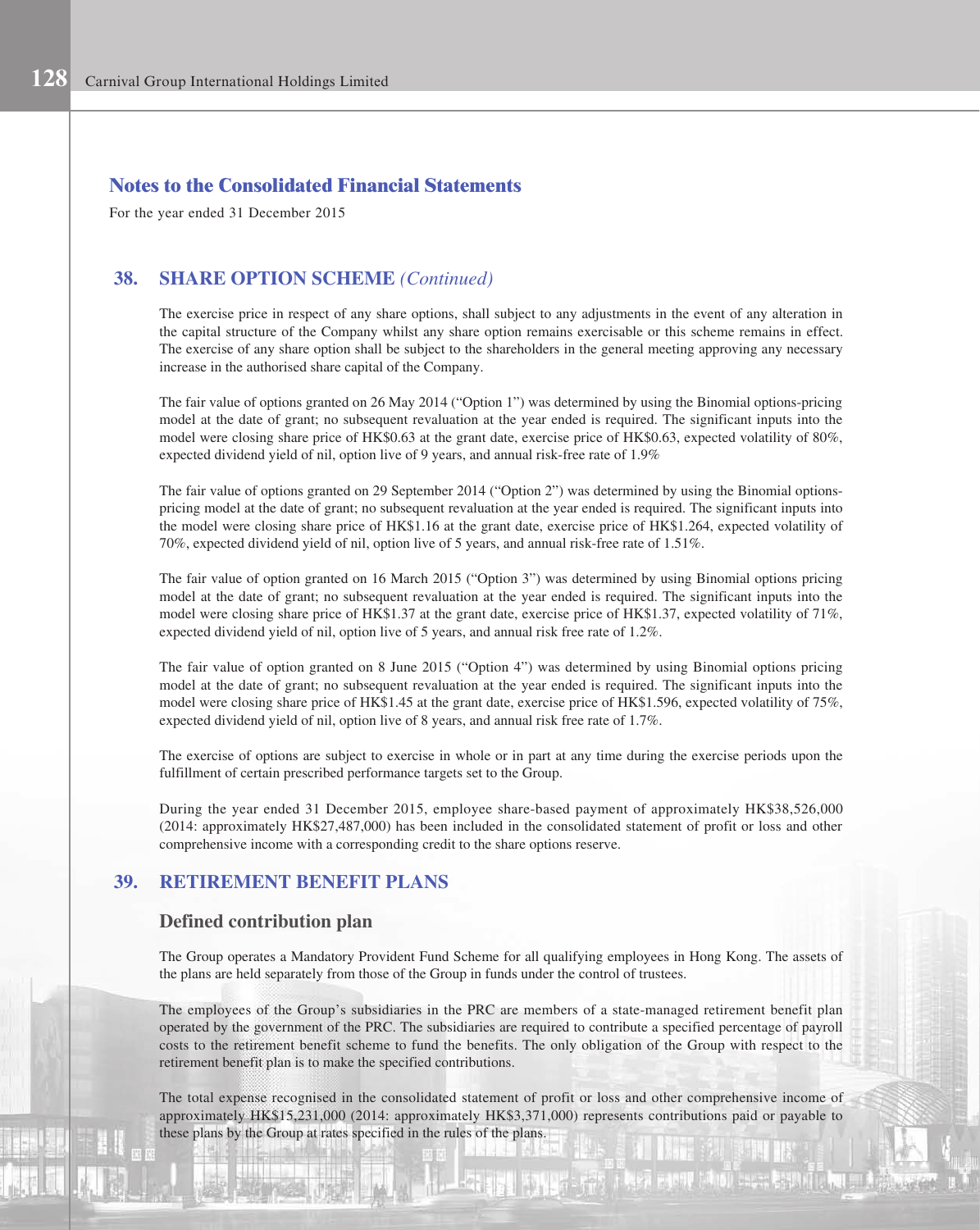For the year ended 31 December 2015

# **40. CAPITAL MANAGEMENT**

The Group manages its capital to ensure that entities in the Group will be able to continue as a going concern while maximising the return to stakeholders through the optimisation of the debt and equity balance. The Group's overall strategy remains unchanged from prior year.

The capital structure of the Group consists of net debt, which included borrowings, obligation under finance lease, and convertible bonds, net of cash and cash equivalents and equity attributable to owners of the Company, comprising issued share capital, reserves and accumulated losses.

#### **Net debt to equity ratio**

The Group's management reviews the capital structure on an ongoing basis. As part of this review, the management considers the cost of capital and the risks associated with each class of capital.

The gearing ratio at the end of the reporting period was as follows:

|                                                                        | 2015<br><b>HK\$'000</b>   | 2014<br><b>HK\$'000</b>  |
|------------------------------------------------------------------------|---------------------------|--------------------------|
| Debt ( <i>Note</i> $(i)$ )<br>Cash and bank balance ( <i>Note 24</i> ) | 10,217,766<br>(3,089,294) | 6,634,287<br>(1,417,979) |
| Net debt                                                               | 7,128,472                 | 5,216,308                |
| Equity (Note (ii)                                                      | 7,086,296                 | 6,613,703                |
| Net debt to equity ratio                                               | 101%                      | 79%                      |

*Notes:*

- (i) Debt is defined as obligation under finance lease, borrowings and convertible bonds, as detailed in Notes 29, 30 and 32 respectively.
- (ii) Equity includes all capital and reserves of the Group.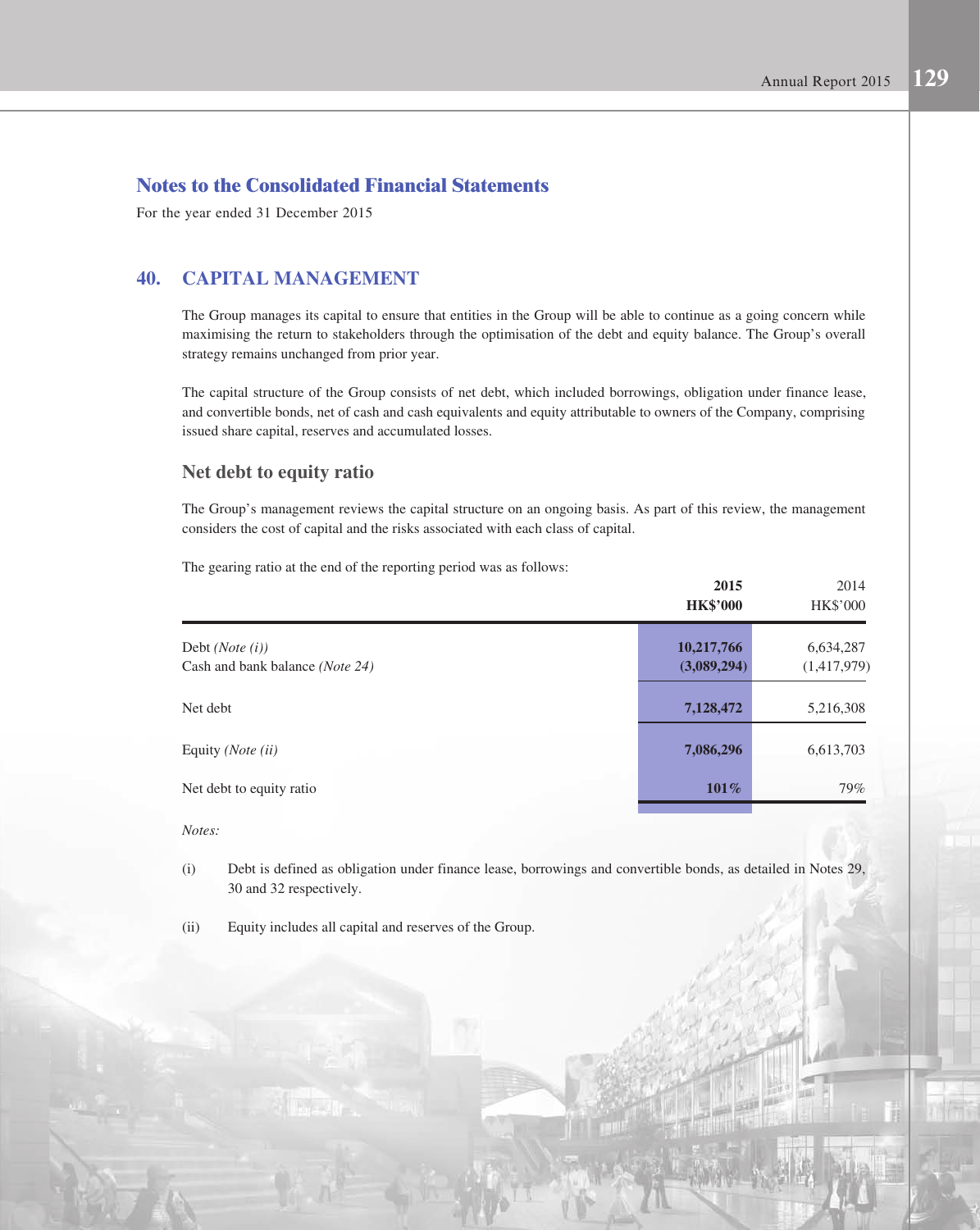For the year ended 31 December 2015

#### **41. FINANCIAL INSTRUMENTS**

#### **(a) Categories of financial instruments**

|                                                                                                       | 2015<br><b>HK\$'000</b> | 2014<br><b>HK\$'000</b> |
|-------------------------------------------------------------------------------------------------------|-------------------------|-------------------------|
| <b>Financial assets</b><br>Loans and receivables (including cash and cash equivalent)<br><b>FVTPL</b> | 4,325,102<br>739,238    | 2,051,313               |
| <b>Financial liabilities</b><br>Amortised cost<br><b>FVTPL</b>                                        | 12,357,685<br>257,900   | 9,079,074               |

#### **(b) Financial risk management objectives and policies**

The Group's major financial instruments include bank balances and deposits, trade receivables, deposits and other receivables, financial instruments at fair value through profit or loss, trade payables, accrued liabilities and other payables, amounts due to non-controlling interests and related companies, borrowings, obligation under finance lease and convertible bonds and long-term payables. Details of these financial instruments are disclosed in respective notes. The risks associated with these financial instruments and the policies on how to mitigate these risks are set out below. Management manages and monitors these exposures to ensure appropriate measures are implemented on a timely and effective manner.

There has been no significant change to the Group's risks exposure relating to financial instruments or the manner in which it manages and measures the risks.

#### *Market risk*

The Group's activities expose it to market risks of changes in currency risk, price risk and interest rate risk.

There has been no significant change to Group's exposure to market risks or the manner in which it manages and measures the risk over the year.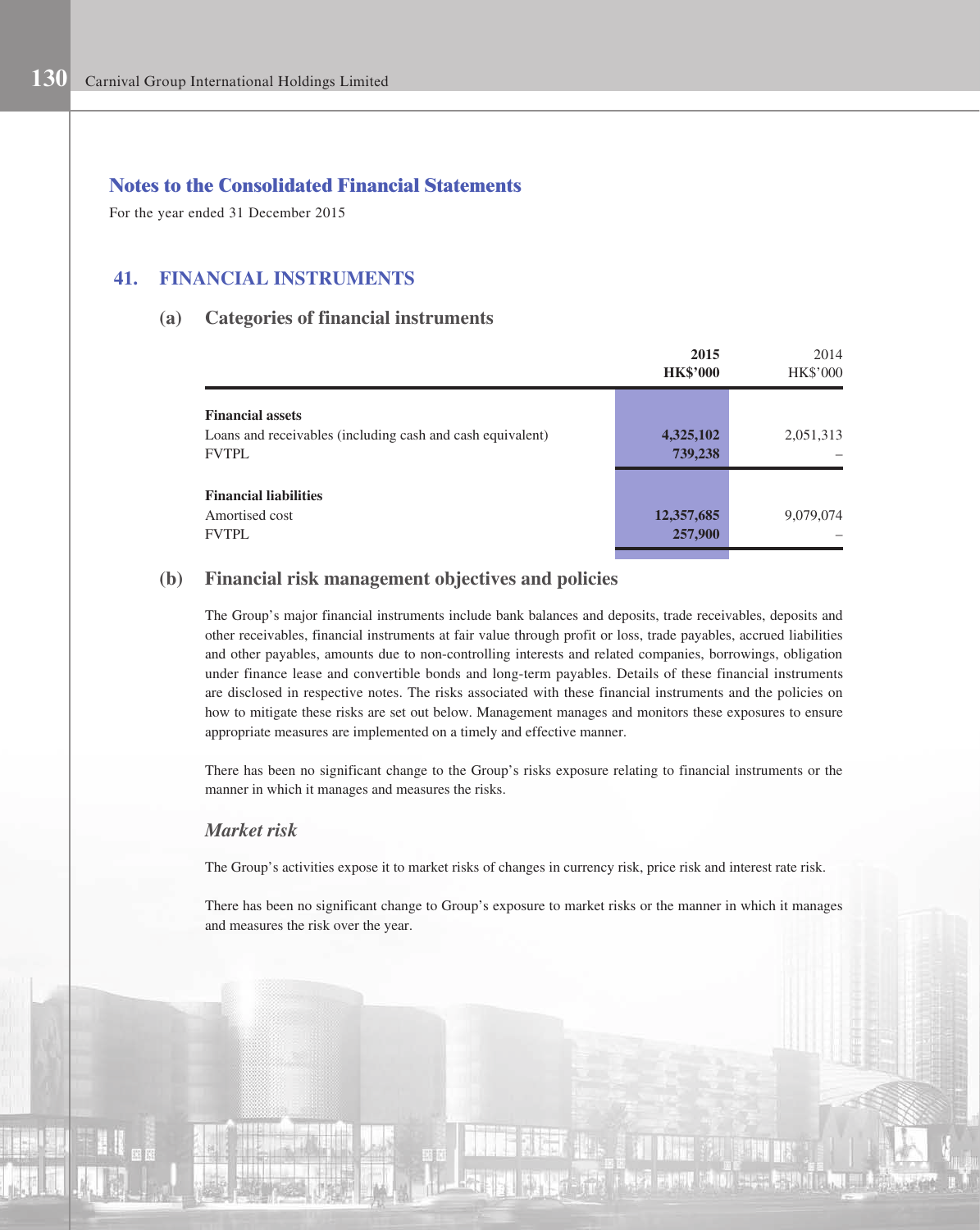For the year ended 31 December 2015

## **41. FINANCIAL INSTRUMENTS** *(Continued)*

#### **(b) Financial risk management objectives and policies** *(Continued)*

#### *Market risk (Continued)*

#### **Currency risk**

Substantially all of the Group's sales and operating costs are denominated in the functional currency of the group entity making the sales or incurring the costs. Accordingly, the directors of the Company consider that the currency risk is not significant.

The Group currently does not have a formal currency hedging policy in relation to currency risk. The directors monitor the Group's exposure on an ongoing basis and will consider hedging the currency risk should the need arise.

#### **Equity price risk**

The Group is exposed to equity price risk arising from trading of listed securities included in financial assets at fair value through profit or loss. The sensitivity analysis has been determined based on the exposure to equity price risk.

At the end of the reporting period, if the quoted stock prices had been 10% higher or lower while all other variables were held constant, the Group's net profit would increase or decrease by approximately HK\$73,924,000 (2014: Nil) as a result of changes in fair value of investments.

#### **Interest rate risk**

The Group's fair value interest rate risk relates primarily to fixed-rate borrowings, obligation under finance lease and bonds payables.

The Group currently does not have a formal interest rate hedging policy in relation to cash flow interest rate risk. The directors of the Company monitor the Group's exposure on an ongoing basis and will consider hedging the interest rate risk should the need arise.

#### *Credit risk*

At 31 December 2015 and 2014, the Group's maximum exposure to credit risk which will cause a financial loss to the Group due to failure to discharge an obligation by the counterparties is arising from the carrying amount of the respective recognised financial assets as stated in the consolidated statement of financial position.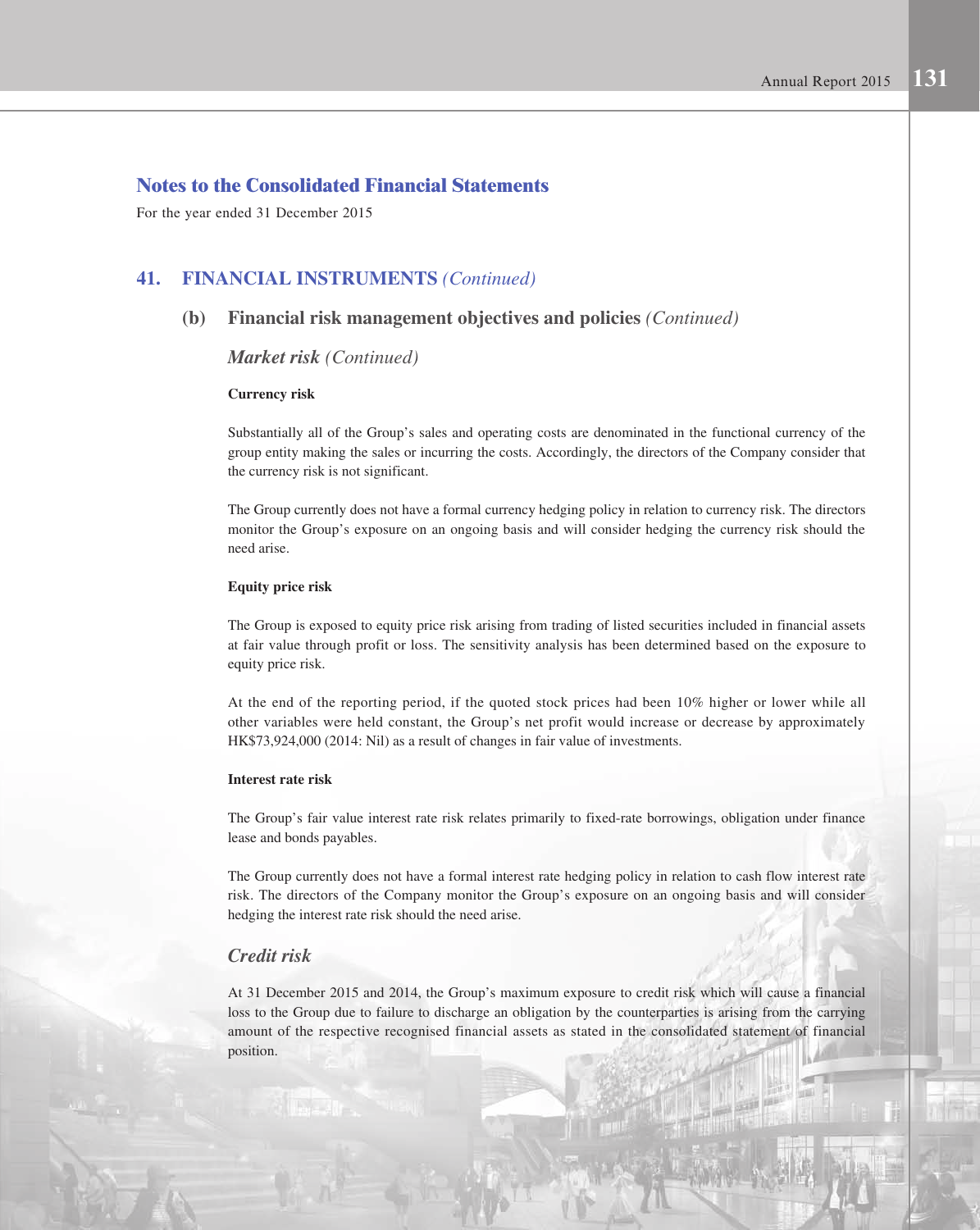For the year ended 31 December 2015

#### **41. FINANCIAL INSTRUMENTS** *(Continued)*

#### **(b) Financial risk management objectives and policies** *(Continued)*

#### *Credit risk (Continued)*

In order to minimise the credit risk, the management of the Group has delegated a team responsible for monitoring procedures to ensure that follow up action is taken to recover overdue debts. In addition, the Group reviews the recoverable amount of each individual trade debt and loan receivable at the end of the reporting period to ensure that adequate impairment losses are made for irrecoverable amounts. In this regard, the directors of the Company consider that the Group's credit risk is significantly reduced.

The Group has no significant concentration of credit risk on trade receivables, with exposure spread over a number of counterparties and customers.

At 31 December 2015 and 2014, the Group has concentration of credit risk on the deposits paid for acquisition of a property project and subsidiaries paid to counterparties which are all engaged in PRC property development business with good reputation, the directors of the Company consider that the credit risk is limited.

The credit risk on liquid funds is limited because the counterparties are banks with good reputation established in the PRC and Hong Kong.

For properties under development which are subject to pre-sales agreements, the Group generally typically provides guarantees to banks in connection with the customers' borrowing of mortgage loans to finance their purchase of the properties for an amount up to 70% of the total purchase price of the property. If a purchaser defaults on the payment of its mortgage during the term of guarantee, the bank holding the mortgage may demand the Group to repay the outstanding amount of the loan and any accrued interest thereon. Under such circumstances, the Group is able to retain the customer's purchase deposit and sell the property to recover any amounts paid by the Group to the bank. In this regard, the directors of the Company consider that the Group's credit risk is significantly reduced.

#### *Liquidity risk*

In the management of the liquidity risk, the Group monitors and maintains a level of cash and cash equivalents deemed adequate by the management to finance the Group's operations and mitigate the effects of fluctuations in cash flows. The management monitors the utilisation of borrowings and ensures compliance with loan covenants.

#### **Liquidity tables**

The following table details the Group's remaining contractual maturity for its non-derivative financial liabilities based on the agreed repayment terms. The table reflects the undiscounted cash flows of financial liabilities based on the earliest date on which the Group can be required to pay. The maturity dates for nonderivative financial liabilities are based on agreed repayment dates.

**STATISTICS** LAR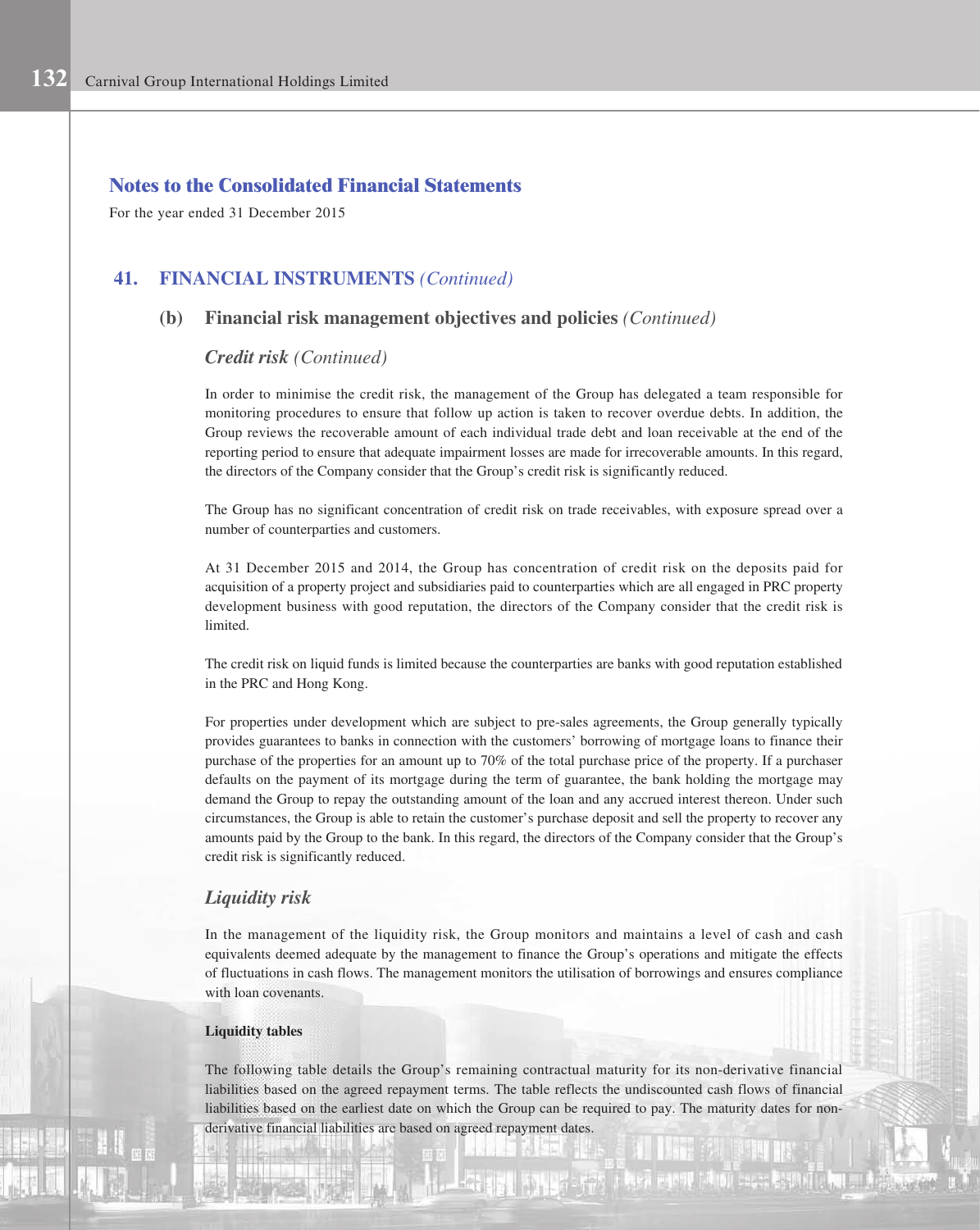For the year ended 31 December 2015

# **41. FINANCIAL INSTRUMENTS** *(Continued)*

# **(b) Financial risk management objectives and policies** *(Continued)*

*Liquidity risk (Continued)*

**Liquidity tables** *(Continued)*

|                                          | Weighted    |                 |                 |                 |              |                 |
|------------------------------------------|-------------|-----------------|-----------------|-----------------|--------------|-----------------|
|                                          | average     |                 |                 |                 | <b>Total</b> |                 |
|                                          | interest    | Less than       |                 | More than       | undiscounted | Carrying        |
|                                          | rate        | 1 year          | 1 to 5 years    | 5 years         | cash flows   | amount          |
|                                          | $\%$        | <b>HK\$'000</b> | <b>HK\$'000</b> | <b>HK\$'000</b> | HK\$'000     | <b>HK\$'000</b> |
| At 31 December 2015                      |             |                 |                 |                 |              |                 |
| Non-derivative financial liabilities     |             |                 |                 |                 |              |                 |
| Trade payables                           |             | 1,756,995       |                 |                 | 1,756,995    | 1,756,995       |
| Accrued liabilities and other payables   |             | 563,858         |                 |                 | 563,858      | 563,858         |
| Borrowings:                              |             |                 |                 |                 |              |                 |
| - Bank and other borrowings              | $1.62 - 13$ | 4,158,569       | 3,360,333       |                 | 7,518,902    | 6,701,817       |
| $-$ Bonds                                | 8.84-12.02  | 690,171         | 431,156         | 11,626          | 1,132,953    | 1,022,384       |
| Obligation under finance lease           | 3.57        | 353             | 706             |                 | 1,059        | 1,004           |
| Amounts due to non-controlling interests |             | 60,076          |                 |                 | 60,076       | 60,076          |
| Amount due to related companies          |             | 16,890          |                 |                 | 16,890       | 16,890          |
| Convertible bonds                        | 8.85-9.32   | 176,709         | 2,802,982       |                 | 2,979,691    | 2,492,561       |
| At 31 December 2014                      |             |                 |                 |                 |              |                 |
| Non-derivative financial liabilities     |             |                 |                 |                 |              |                 |
| Trade payables                           |             | 1,437,145       |                 |                 | 1,437,145    | 1,437,145       |
| Accrued liabilities and other payables   |             | 510,800         |                 |                 | 510,800      | 510,800         |
| Borrowings:                              |             |                 |                 |                 |              |                 |
| - Bank and other borrowings              | 3.39-13     | 2,857,204       | 3,840,285       |                 | 6,697,489    | 5,853,658       |
| $-$ Bonds                                | 12.02       | 72,665          | 704,537         |                 | 777.202      | 631,816         |
| Obligation under finance lease           | 3.57        | 353             | 1,059           |                 | 1.412        | 1,314           |
| Amounts due to non-controlling interests |             | 429,990         |                 |                 | 429,990      | 429,990         |
| Amount due to a related company          |             | 66,852          |                 |                 | 66,852       | 66,852          |
| Convertible bonds                        | 16.59       |                 | 200,000         |                 | 200,000      | 147,499         |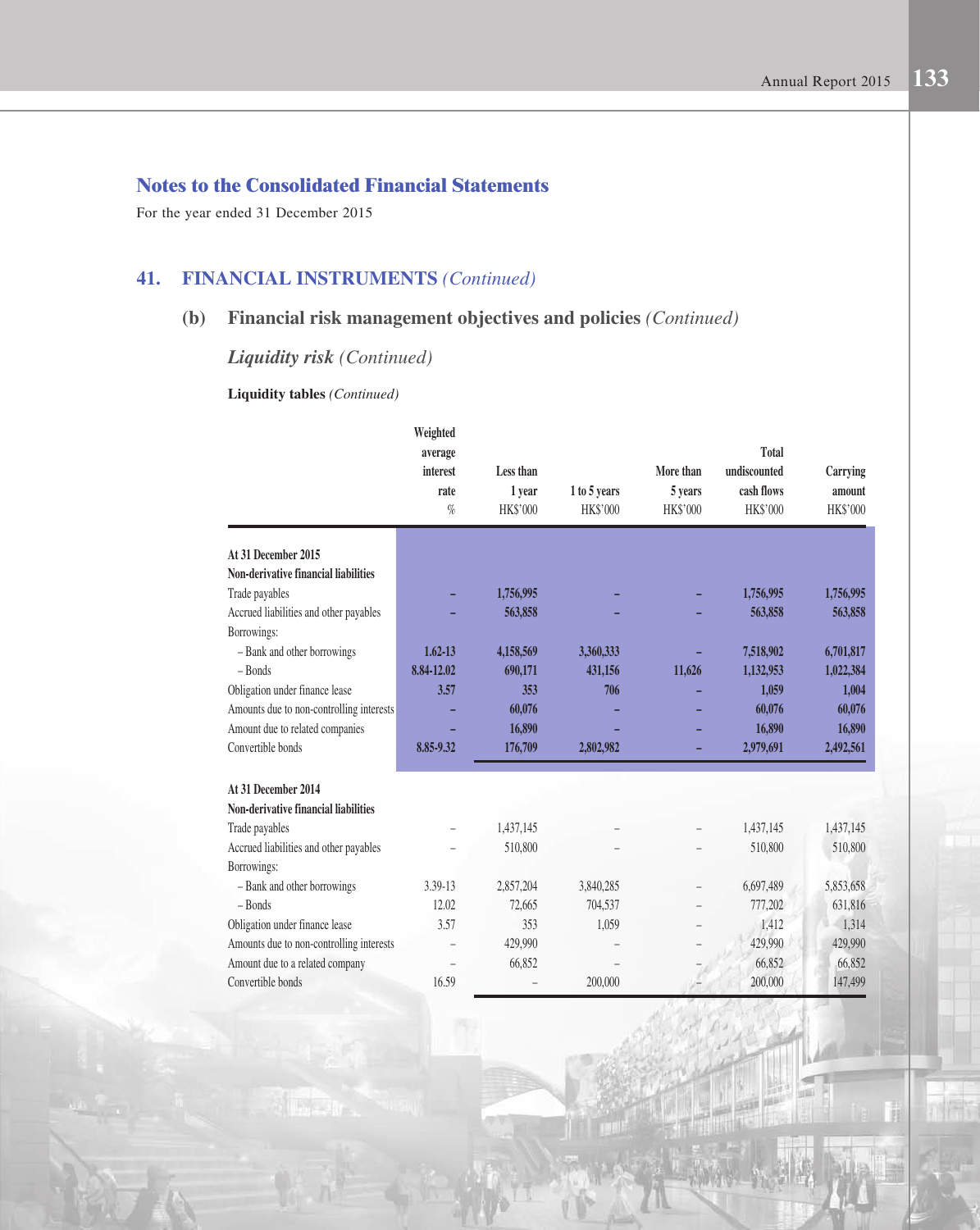For the year ended 31 December 2015

# **41. FINANCIAL INSTRUMENTS** *(Continued)*

#### **(c) Fair values**

The fair values of financial assets and financial liabilities are determined as follows:

- the fair values of financial assets and financial liabilities with standard terms and conditions and traded on active liquid markets are determined with reference to quoted market bid prices and ask prices; and
- the fair values of other financial assets and financial liabilities are determined in accordance with generally accepted pricing models based on discounted cash flow analysis.

The directors of the Group consider that the carrying amounts of financial assets and financial liabilities recorded at amortised cost in the consolidated financial statements approximate their fair values.

| At 31 December 2015:          | Carrying<br>amount<br><b>HK\$'000</b> | <b>Fair value</b><br><b>HK\$'000</b> |
|-------------------------------|---------------------------------------|--------------------------------------|
| <b>Financial liabilities:</b> |                                       |                                      |
| Convertible bonds             | 2,234,661                             | 2,379,990                            |
|                               | Carrying                              |                                      |
| At 31 December 2014:          | amount                                | Fair value                           |
|                               | <b>HK\$'000</b>                       | <b>HK\$'000</b>                      |
| Financial liabilities:        |                                       |                                      |
| Convertible bonds             | 147,499                               | 162,289                              |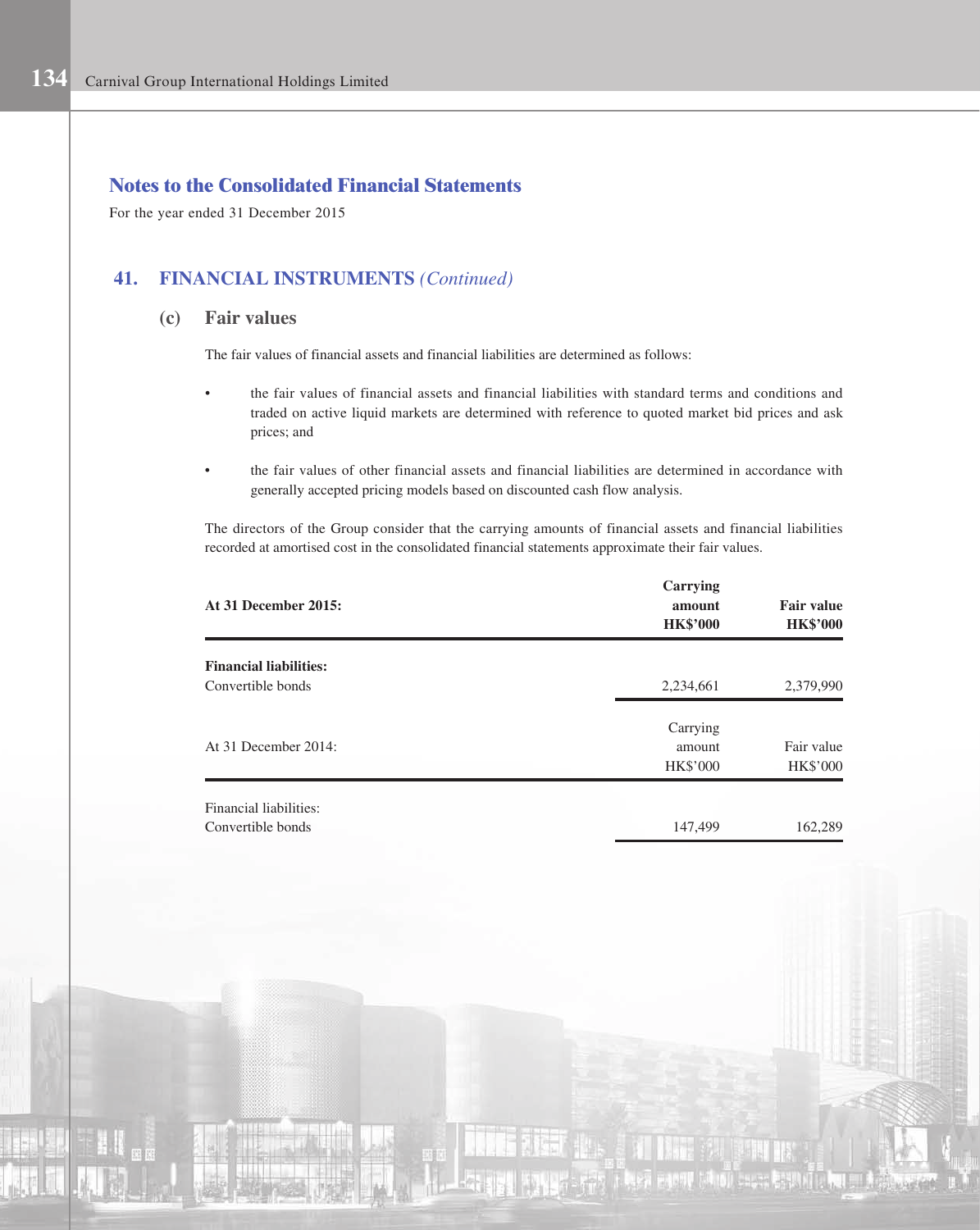For the year ended 31 December 2015

# **42. SIGNIFICANT RELATED PARTY TRANSACTIONS**

#### **(a) Transaction**

During the year, the Group had entered into the following significant transactions with the following party:

|                                                                          | 2015<br><b>HK\$'000</b> | 2014<br><b>HK\$'000</b> |
|--------------------------------------------------------------------------|-------------------------|-------------------------|
| Nature of related parties transaction:<br>Purchase of computer equipment | 2,361                   |                         |

*Note:* The related company is controlled by the controlling shareholder.

#### **(b) Compensation to key management personnel of the Group**

|                                                                                                | 2015<br><b>HK\$'000</b> | 2014<br><b>HK\$'000</b> |
|------------------------------------------------------------------------------------------------|-------------------------|-------------------------|
| Short-term employee benefits<br>Post-employment benefits<br>Equity settled share-based payment | 16,319<br>54<br>22,521  | 6,054<br>57<br>15,567   |
|                                                                                                | 38,894                  | 21,678                  |

## **43. CONTINGENT LIABILITIES**

Saved as disclosed in Note 33 regarding the provisions of probable outflow of a variety of lawsuits and claims. The Group had no other material contingent liabilities identified.

#### **44. EVENTS AFTER THE REPORTING PERIOD**

On 15 March 2016, the Company entered into a subscription agreement with, among others, AMTD Asset Management Limited, Haitong International Securities Company Limited, Quam Securities Company Limited and CCB International Capital Limited as joint global coordinators and joint bookrunners in connection with the issue of USD180,000,000 8% listed senior bonds due 2019 ("Senior Bonds"). The issue of the Senior Bonds were completed on 22 March 2016.

The Senior Bonds was permitted for listing and dealing on 23 March 2016.

Further details regarding the issue of the Senior Bonds have been set out in the announcements of the Company dated 3 March 2016, 16 March 2016 and 23 March 2016.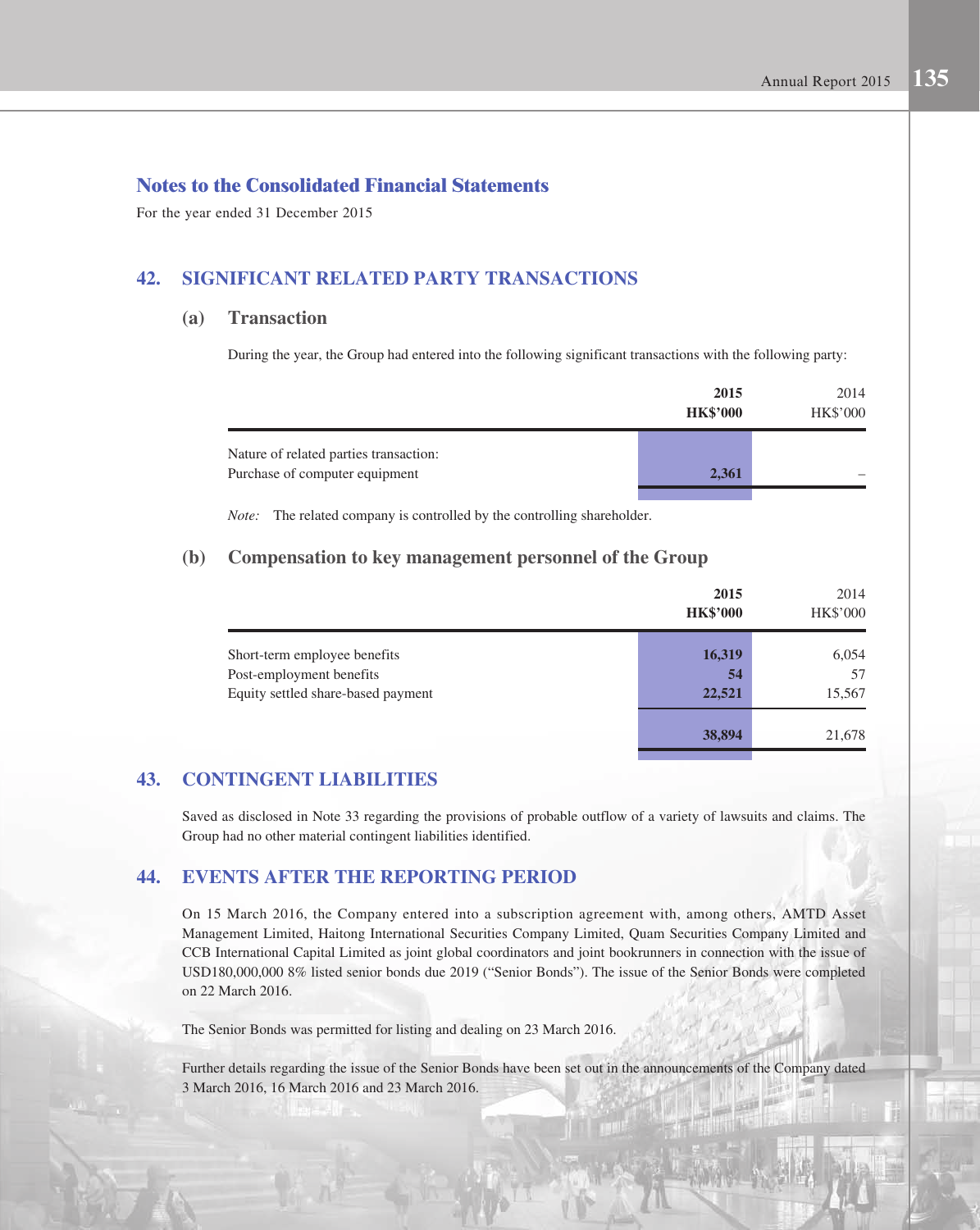For the year ended 31 December 2015

# **45. PARTICULARS OF PRINCIPAL SUBSIDIARIES OF THE COMPANY AS AT 31 DECEMBER 2015**

| Name of subsidiary                                       | Place of<br>incorporation/<br>establishment/<br>operations | <b>Issued share</b><br>capital/paid up<br>capital | Proportion of<br>ownership<br>interests held<br>by the Company | <b>Principal activities</b>                      |
|----------------------------------------------------------|------------------------------------------------------------|---------------------------------------------------|----------------------------------------------------------------|--------------------------------------------------|
| Easy Linkage Development Limited                         | British Virgin Islands<br>("BVI")                          | Ordinary US\$1                                    | 100% (Direct)                                                  | Investment holding                               |
| Nice Race Management Limited                             | BVI                                                        | Ordinary<br>US\$30,612,451                        | 100% (Direct)                                                  | Investment holding                               |
| Golden Jaguar International Co., Ltd.                    | Samoa                                                      | Ordinary<br>US\$10,000,000                        | 100% (Indirect)                                                | Investment holding                               |
| Huang-Jun International Co., Ltd.                        | Cayman Islands                                             | Ordinary US\$50,000                               | 100% (Indirect)                                                | Investment holding                               |
| Cheertex Investment Limited                              | Hong Kong                                                  | Ordinary HK\$10                                   | 100% (Indirect)                                                | Investment holding                               |
| Genius Choice Investments Limited                        | Hong Kong                                                  | Ordinary HK\$1                                    | 100% (Indirect)                                                | Investment holding                               |
| Carnival Group (Hong Kong)<br><b>Holdings Limited</b>    | Hong Kong                                                  | Ordinary HK\$1                                    | 100% (Indirect)                                                | Provision of management<br>services in Hong Kong |
| Sino Ever Investment Limited                             | <b>BVI</b>                                                 | Ordinary US\$100                                  | 99.01% (Indirect)                                              | Investment holding                               |
| Ever Lead Holdings Limited                               | Hong Kong                                                  | Ordinary HK\$1                                    | 99.01% (Indirect)                                              | Investment holding                               |
| Golden Jaguar Restaurant<br>Management (Group) Co., Ltd. | Hong Kong                                                  | Ordinary HK\$1                                    | 100% (Indirect)                                                | Investment holding                               |
| Huang-Jun International<br>(Hong Kong) Co., Ltd.         | Hong Kong                                                  | Ordinary HK\$10,000                               | 100% (Indirect)                                                | Investment holding                               |
| 海上嘉年華 (青島) 置業有限公司                                        | PRC (Note (i))                                             | Registered capital<br>RMB900,000,000              | 64% (Indirect)                                                 | Property development<br>in the PRC               |
| 青島海灣豪庭物業管理有限公司                                           | PRC (Note (ii))                                            | Registered capital<br>RMB1,000,000                | 64% (Indirect)                                                 | Property management<br>in the PRC                |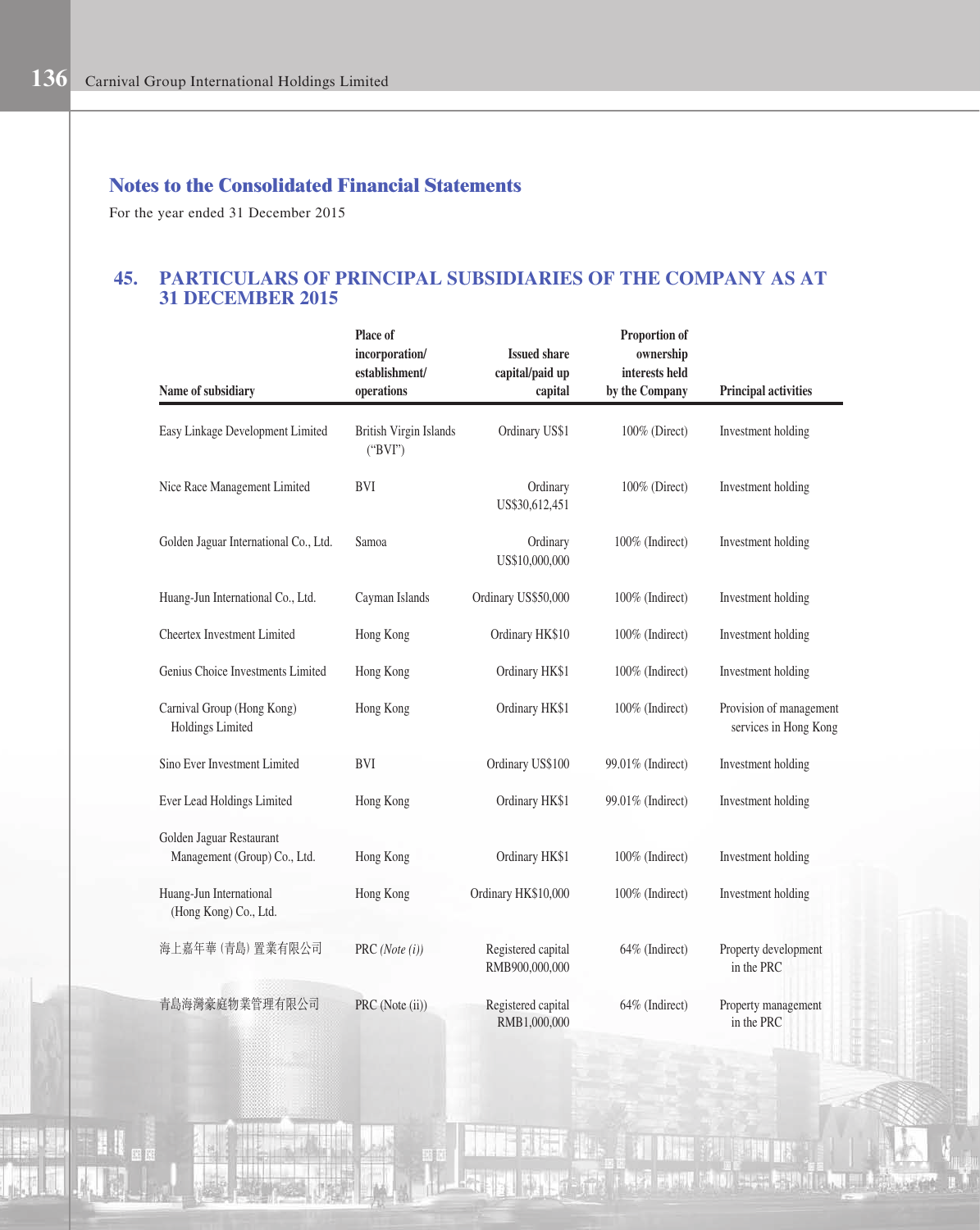For the year ended 31 December 2015

# **45. PARTICULARS OF PRINCIPAL SUBSIDIARIES OF THE COMPANY AS AT 31 DECEMBER 2015** *(Continued)*

|                        | Place of<br>incorporation/<br>establishment/ | <b>Issued share</b><br>capital/paid up | Proportion of<br>ownership<br>interests held |                                    |
|------------------------|----------------------------------------------|----------------------------------------|----------------------------------------------|------------------------------------|
| Name of subsidiary     | operations                                   | capital                                | by the Company                               | <b>Principal activities</b>        |
| 成都市嘉錦置業有限公司            | PRC (Note (iii))                             | Registered capital<br>RMB70,600,000    | 100% (Indirect)                              | Property development<br>in the PRC |
| 上海金錢豹國際美食有限公司          | PRC (Note (iii))                             | Registered capital<br>US\$1,200,000    | 100% (Indirect)                              | Catering business                  |
| 上海金錢豹宴會餐飲管理有限公司        | PRC (Note (iii))                             | Registered capital<br>US\$12,500,000   | 100% (Indirect)                              | Catering business                  |
| 北京金錢豹國際美食有限公司          | PRC (Note (iii))                             | Registered capital<br>US\$1,000,000    | 100% (Indirect)                              | Catering business                  |
| 北京金錢豹餐飲有限公司            | PRC (Note (iii))                             | Registered capital<br>US\$2,000,000    | 100% (Indirect)                              | Catering business                  |
| 北京金錢豹餐飲管理有限公司          | PRC (Note (iii))                             | Registered capital<br>US\$1,500,000    | 100% (Indirect)                              | Catering business                  |
| 瀋陽金錢豹麵包烘焙坊有限公司         | PRC (Note (iii))                             | Registered capital<br>US\$200,000      | 100% (Indirect)                              | Bakery service                     |
| 南京金錢豹餐飲管理有限公司          | PRC (Note (iii))                             | Registered capital<br>US\$5,000,000    | 100% (Indirect)                              | Catering business                  |
| 皇郡國際餐飲 (深圳) 有限公司       | PRC (Note (iii))                             | Registered capital<br>US\$1,000,000    | 100% (Indirect)                              | Catering business                  |
| 皇郡金錢豹餐飲管理 (無錫)<br>有限公司 | PRC (Note (iii))                             | Registered capital<br>US\$54,175,967   | 100% (Indirect)                              | Catering business                  |

#### *Notes:*

(i) The company is a sino-foreign equity joint venture established in the PRC.

(ii) The company is a limited liability company established in the PRC.

(iii) The company is a wholly foreign-owned enterprise established in the PRC.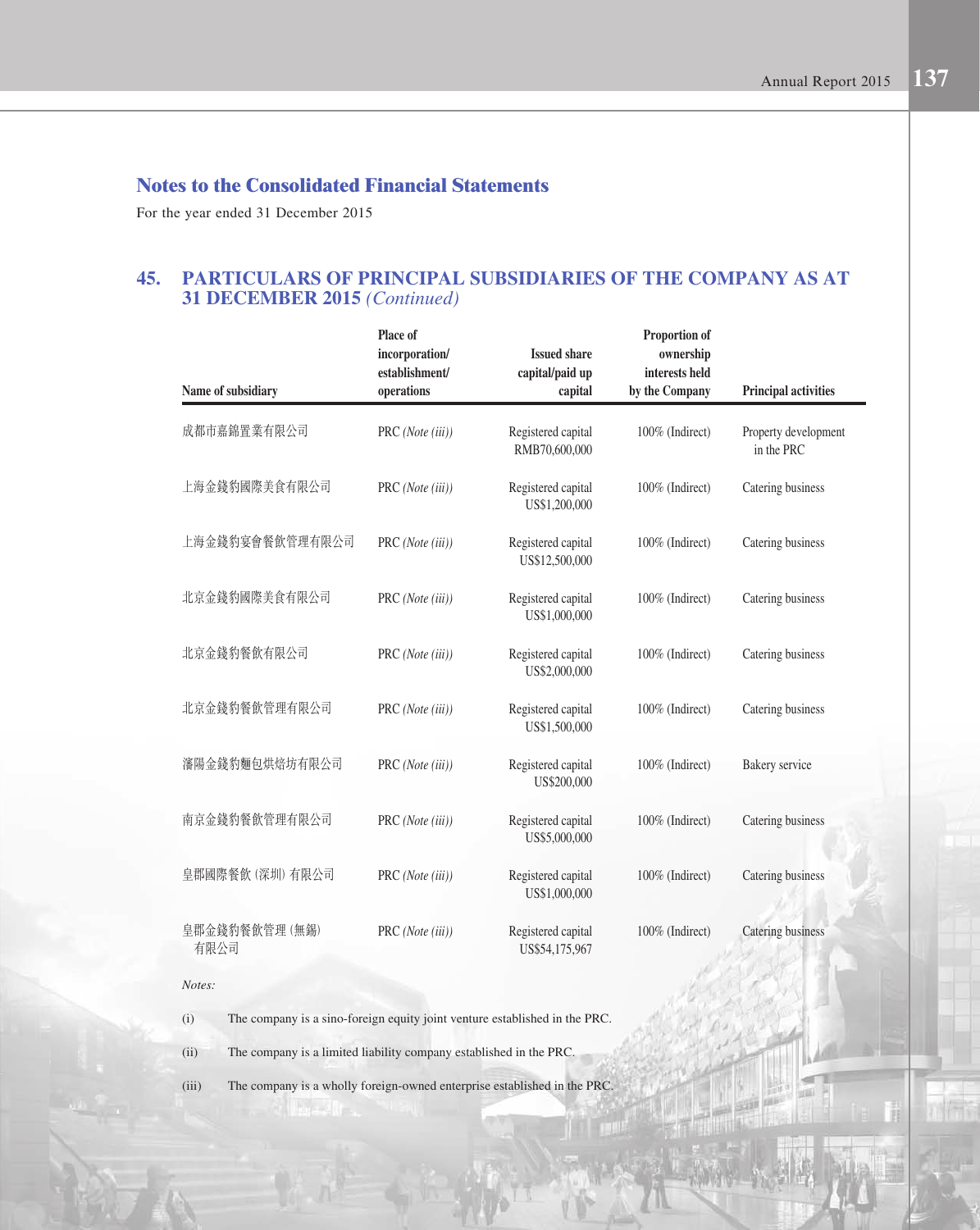For the year ended 31 December 2015

# **46. DETAILS OF NON-WHOLLY OWNED SUBSIDIARY THAT HAS MATERIAL NON-CONTROLLING INTERESTS**

The table below shows details of non-wholly-owned subsidiary of the Group that has material non-controlling interests:

| Name of<br>subsidiary | <b>Place of</b><br>incorporation<br>and principal<br>place of business |        | <b>Proportion of</b><br>ownership interests and<br>voting rights held by<br>non-controlling<br><i>interests</i> |                         | Accumulated<br>Loss allocated to<br>non-controlling<br>non-controlling<br><i>interests</i><br><i>interests</i> |                         |                         |  |  |  |
|-----------------------|------------------------------------------------------------------------|--------|-----------------------------------------------------------------------------------------------------------------|-------------------------|----------------------------------------------------------------------------------------------------------------|-------------------------|-------------------------|--|--|--|
|                       |                                                                        | 2015   | 2014                                                                                                            | 2015<br><b>HK\$'000</b> | 2014<br><b>HK\$'000</b>                                                                                        | 2015<br><b>HK\$'000</b> | 2014<br><b>HK\$'000</b> |  |  |  |
| 海上嘉年華(青島)<br>置業有限公司   | <b>PRC</b>                                                             | $36\%$ | 36%                                                                                                             | (107, 848)              | 63,102                                                                                                         | 1,918,359               | 2,026,207               |  |  |  |

Summarised financial information in respect of the Group's subsidiary that has material non-controlling interests is set out below. The summarised financial information below represents amounts before intragroup eliminations.

| 海上嘉年華 (青島) 置業有限公司                                                 | 2015<br><b>HK\$'000</b> | 2014<br>HK\$'000 |
|-------------------------------------------------------------------|-------------------------|------------------|
| Current assets                                                    | 5,007,069               | 6,248,096        |
| Non-current assets                                                | 9,122,788               | 7,646,749        |
| Current liabilities                                               | (4,743,637)             | (3,770,391)      |
| Non-current liabilities                                           | (4,057,445)             | (4,496,101)      |
| Equity attributable to owners of the Company                      | 3,410,416               | 3,602,146        |
| Non-controlling interests                                         | 1,918,359               | 2,026,207        |
| Revenue                                                           | 172,382                 | 969,473          |
| Profit for the year                                               | 12,884                  | 180,477          |
| Total comprehensive (expense)/income for the year                 | (299, 578)              | 161,476          |
| Profit for the year attributable to the non-controlling interests | 4,638                   | 70,703           |
| Total comprehensive (expenses)/income attributable                |                         |                  |
| to the non-controlling interests                                  | (107, 848)              | 63,102           |
| Net cash inflow/(outflow) from operating activities               | 2,949,281               | (590, 565)       |
| Net cash outflow from investing activities                        | (1,391,010)             | (790, 685)       |
| Net cash (outflow)/inflow from financing activities               | (1,885,031)             | 1,698,154        |
| Net cash outflow                                                  | (326,760)               | (316,904)        |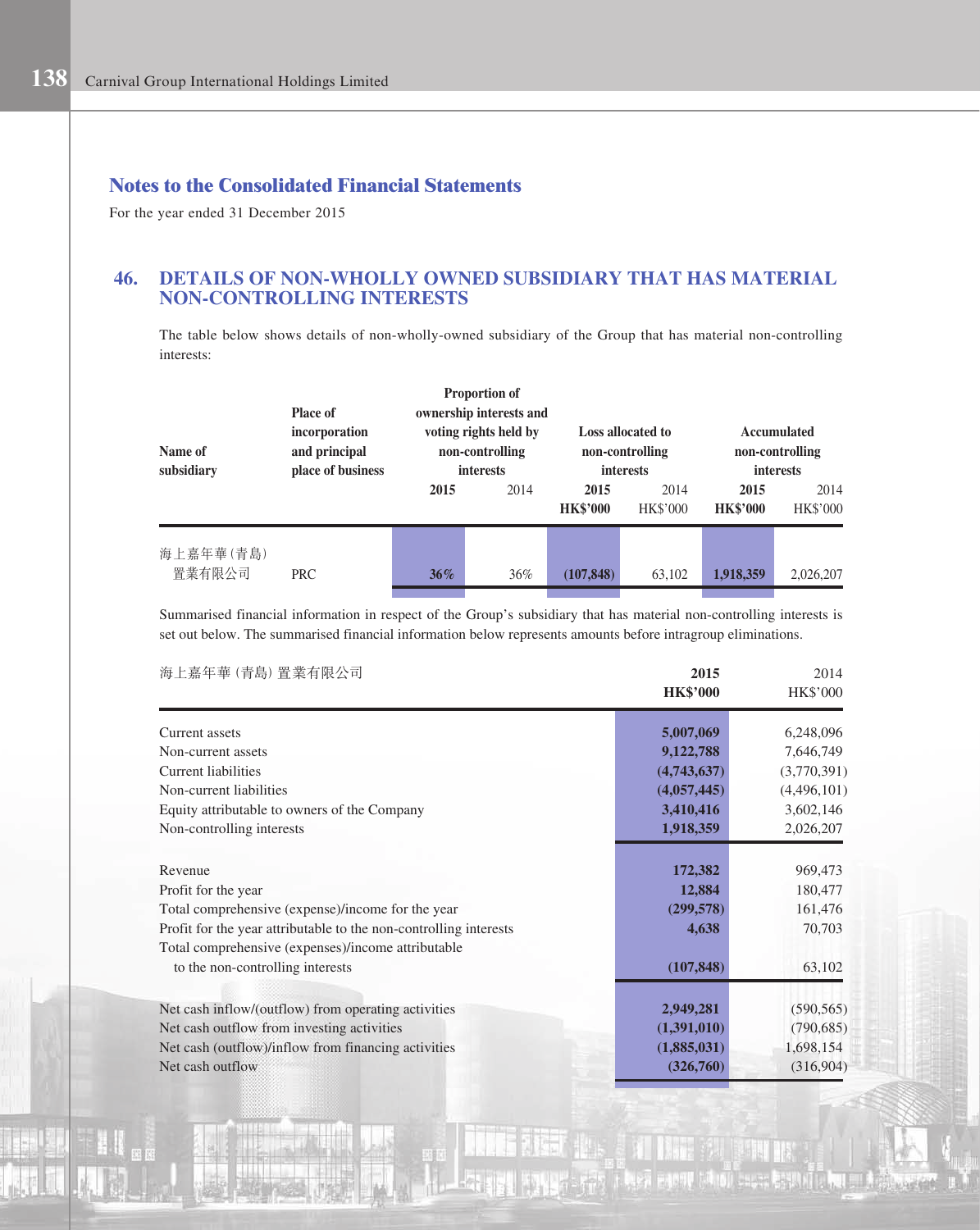For the year ended 31 December 2015

# **47. STATEMENT OF FINANCIAL POSITION AND RESERVES OF THE COMPANY**

|                                                                      | 2015<br><b>HK\$'000</b> | 2014<br>HK\$'000 |
|----------------------------------------------------------------------|-------------------------|------------------|
| <b>Non-current assets</b>                                            |                         |                  |
| Investments in subsidiaries                                          | 3,360,891               | 2,843,952        |
| <b>Current assets</b>                                                |                         |                  |
| Financial assets at fair value through profit or loss                | 170,835                 |                  |
| Prepayments and other receivables                                    | 19,342                  | 15,607           |
| Amounts due from subsidiaries                                        | 4,115,176               | 1,607,446        |
| Bank balances and deposits                                           | 246,158                 | 51,928           |
|                                                                      | 4,551,511               | 1,674,981        |
| <b>Total assets</b>                                                  | 7,912,402               | 4,518,933        |
|                                                                      |                         |                  |
| <b>Current liabilities</b><br>Accrued liabilities and other payables | 4,535                   | 3,479            |
| Amounts due to subsidiaries                                          | 46,562                  | 46,282           |
| Borrowings                                                           | 699,306                 |                  |
|                                                                      | 750,403                 | 49,761           |
| <b>Net current assets</b>                                            | 3,801,108               | 1,625,220        |
| <b>Total assets less current liabilities</b>                         | 7,161,999               | 4,469,172        |
|                                                                      |                         |                  |
| <b>Capital and reserves</b><br>Share capital                         | 2,976,476               | 2,755,777        |
| Share premium and reserves                                           | 1,264,611               | 925,417          |
| <b>Total equity</b>                                                  | 4,241,087               | 3,681,194        |
|                                                                      |                         |                  |
| <b>Non-current liabilities</b>                                       |                         |                  |
| Borrowings<br>Deferred tax liabilities                               | 423,078<br>5,273        | 631,816<br>8,663 |
| Convertible bonds                                                    | 2,492,561               | 147,499          |
|                                                                      |                         |                  |
|                                                                      | 2,920,912               | 787,978          |
|                                                                      | 7,161,999               | 4,469,172        |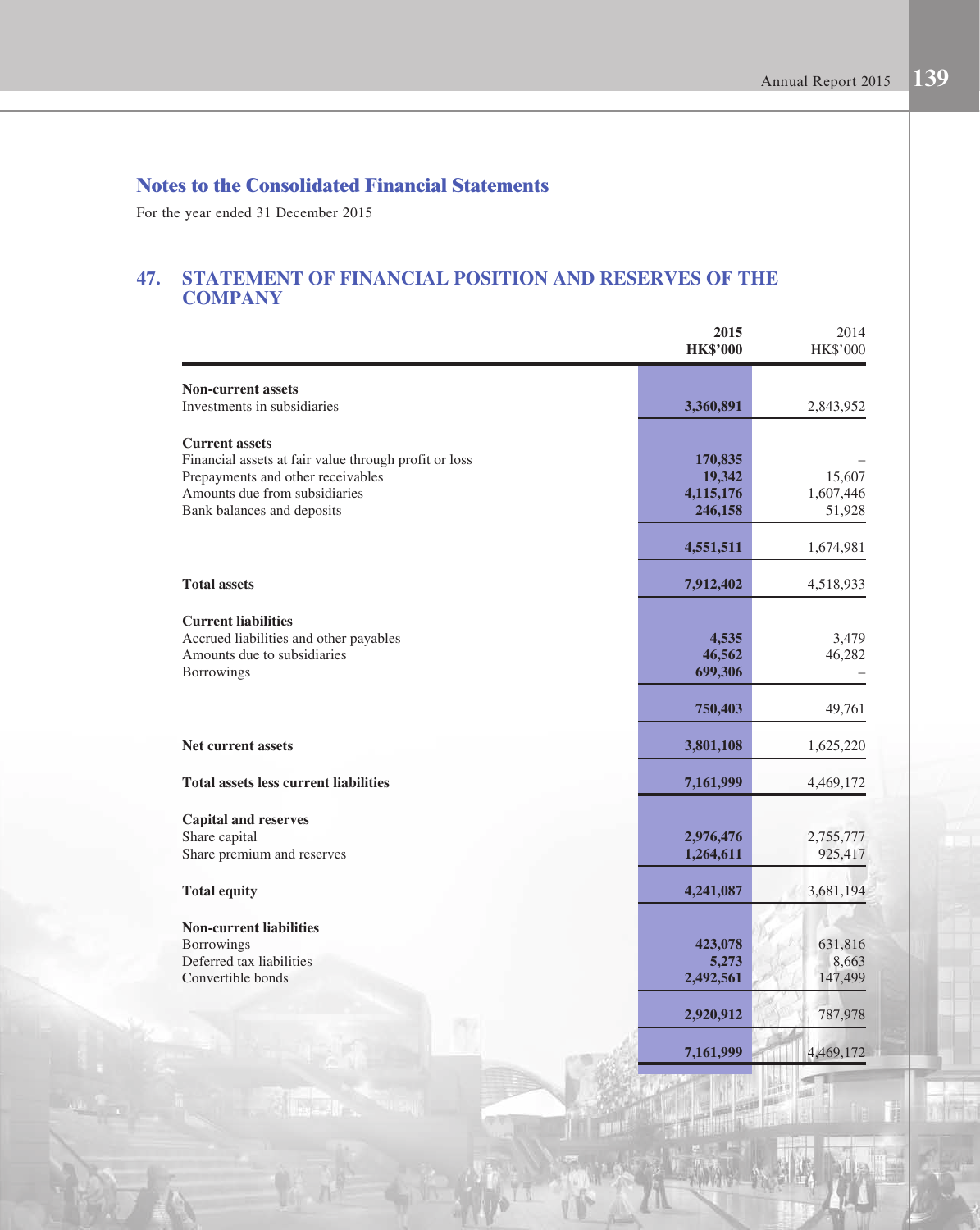For the year ended 31 December 2015

# **47. STATEMENT OF FINANCIAL POSITION AND RESERVES OF THE COMPANY** *(Continued)*

# **Movement in the Company's reserves**

|                                                                     | <b>Share</b><br>premium<br><b>HK\$'000</b> | Contributed<br>surplus<br><b>HK\$'000</b> | Convertible<br>bonds<br>equity<br>reserve<br><b>HK\$'000</b> | <b>Share</b><br><b>Options</b><br><b>Reserve</b><br><b>HK\$'000</b> | Accumulated<br>losses<br><b>HK\$'000</b> | <b>Total</b><br><b>HK\$'000</b> |
|---------------------------------------------------------------------|--------------------------------------------|-------------------------------------------|--------------------------------------------------------------|---------------------------------------------------------------------|------------------------------------------|---------------------------------|
| At 1 January 2014                                                   | 3,209,256                                  | 9,404                                     | 90,116                                                       |                                                                     | (3,083,921)                              | 224,855                         |
| Loss for the year<br>Recognition of equity settled                  |                                            |                                           |                                                              |                                                                     | (128, 338)                               | (128, 338)                      |
| share-based payments                                                |                                            |                                           |                                                              | 27,524                                                              |                                          | 27,524                          |
| Share options lapsed during the year                                |                                            |                                           |                                                              | (37)                                                                |                                          | (37)                            |
| Issue of shares by way of placing<br>Transaction costs attributable | 817,350                                    |                                           |                                                              |                                                                     | $\overline{\phantom{0}}$                 | 817,350                         |
| to issue of shares                                                  | (15, 937)                                  |                                           |                                                              |                                                                     |                                          | (15, 937)                       |
| At 31 December 2014 and                                             |                                            |                                           |                                                              |                                                                     |                                          |                                 |
| 1 January 2015                                                      | 4,010,669                                  | 9,404                                     | 90,116                                                       | 27,487                                                              | (3,212,259)                              | 925,417                         |
| Loss for the year                                                   |                                            |                                           |                                                              |                                                                     | (208,008)                                | (208,008)                       |
| Release of deferred tax liability upon                              |                                            |                                           |                                                              |                                                                     |                                          |                                 |
| conversion of convertible bond                                      |                                            |                                           | 4,866                                                        |                                                                     |                                          | 4,866                           |
| Conversion of convertible bonds<br>Recognition of equity settled    | 116,797                                    |                                           | (94, 982)                                                    |                                                                     |                                          | 21,815                          |
| share-based payments                                                |                                            |                                           |                                                              | 49,359                                                              |                                          | 49,359                          |
| Share option lapsed during the year                                 |                                            |                                           |                                                              | (10, 833)                                                           |                                          | (10, 833)                       |
| Recognition of equity component of                                  |                                            |                                           |                                                              |                                                                     |                                          |                                 |
| convertible bonds                                                   |                                            |                                           | 43,078                                                       |                                                                     |                                          | 43,078                          |
| Deferred tax liability on recognition<br>of equity component of     |                                            |                                           |                                                              |                                                                     |                                          |                                 |
| convertible bonds                                                   |                                            |                                           | (7,108)                                                      |                                                                     |                                          | (7,108)                         |
| Issue of shares by way of placing                                   | 453,600                                    |                                           |                                                              |                                                                     |                                          | 453,600                         |
| Transaction costs attributable to                                   |                                            |                                           |                                                              |                                                                     |                                          |                                 |
| issue of shares                                                     | (7,575)                                    |                                           |                                                              |                                                                     |                                          | (7,575)                         |
| At 31 December 2015                                                 | 4,573,491                                  | 9,404                                     | 35,970                                                       | 66,013                                                              | (3,420,267)                              | 1,264,611                       |

## **48. COMPARATIVE FIGURE**

Certain comparative figures are reclassified to conform with the current year's presentation.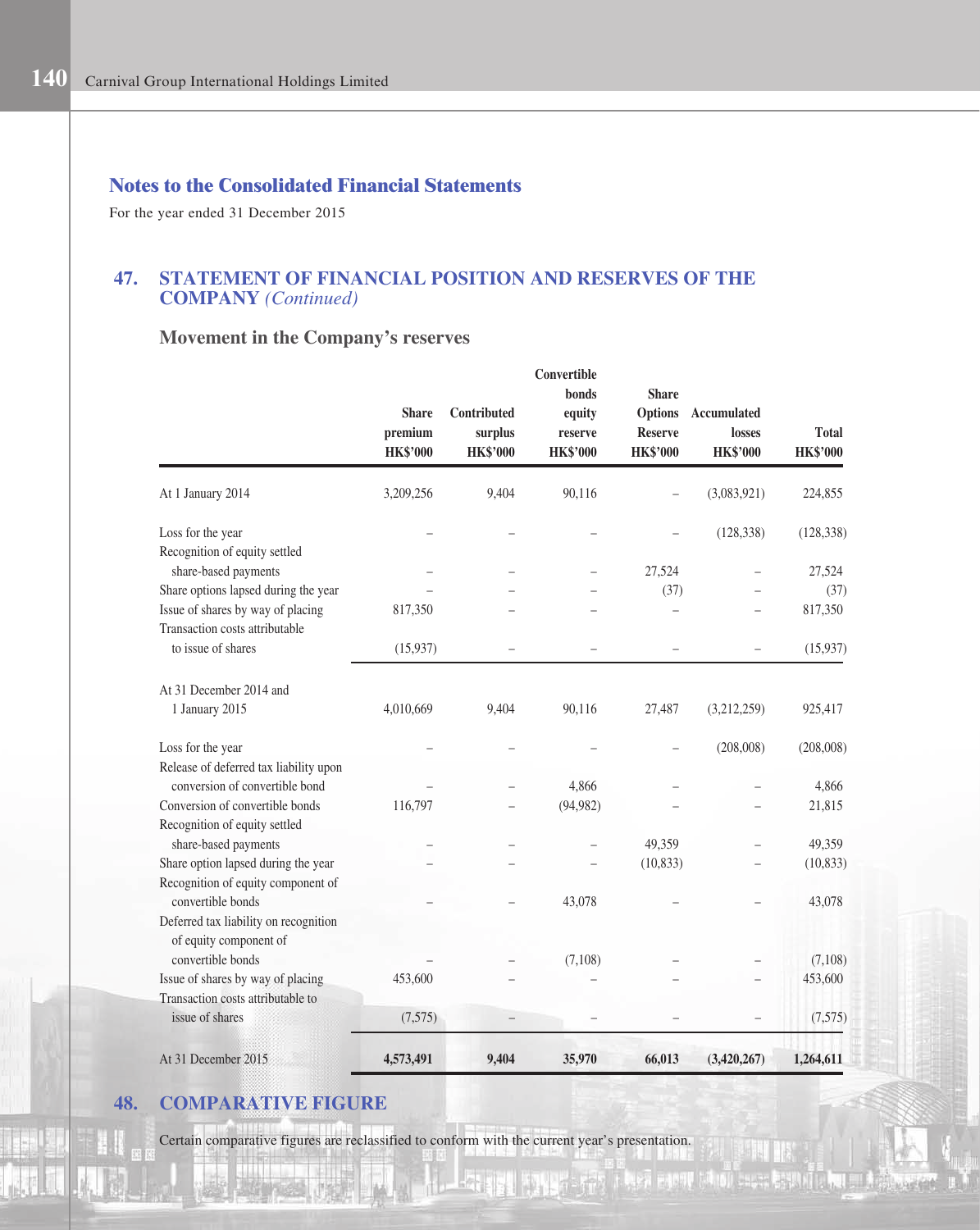# **Particulars of the Major Properties Held**

Details of the Group's major properties held as at 31 December 2015 under development for sale, investment or own use are as follows:

|     | Name of property<br>and location                                                                                     | <b>Intended use</b>           | Stage of<br>completion                                  | <b>Expected</b><br>year of<br>completion | Approximate<br>site area<br>sq m | Approximate<br>gross floor area<br>sq m | Group's<br>interest |
|-----|----------------------------------------------------------------------------------------------------------------------|-------------------------------|---------------------------------------------------------|------------------------------------------|----------------------------------|-----------------------------------------|---------------------|
| (a) | Rio Carnival,<br>Huangdao District,<br>Qingdao City,<br>Shandong Province,<br>the PRC                                | - Residential<br>- Commercial | - Partially completed<br>- Construction-in-<br>progress | 2016<br>in phases                        | 348,900                          | 765,800                                 | 64%                 |
| (b) | Carnival<br>International<br>Community,<br>Chengdu<br>Hi-tech Zone,<br>Chengdu City,<br>Sichuan Province,<br>the PRC | - Residential<br>- Commercial | - Partially completed<br>- Construction-in-<br>progress | 2016<br>in phases                        | 72,500                           | 481,000                                 | $100\%$             |